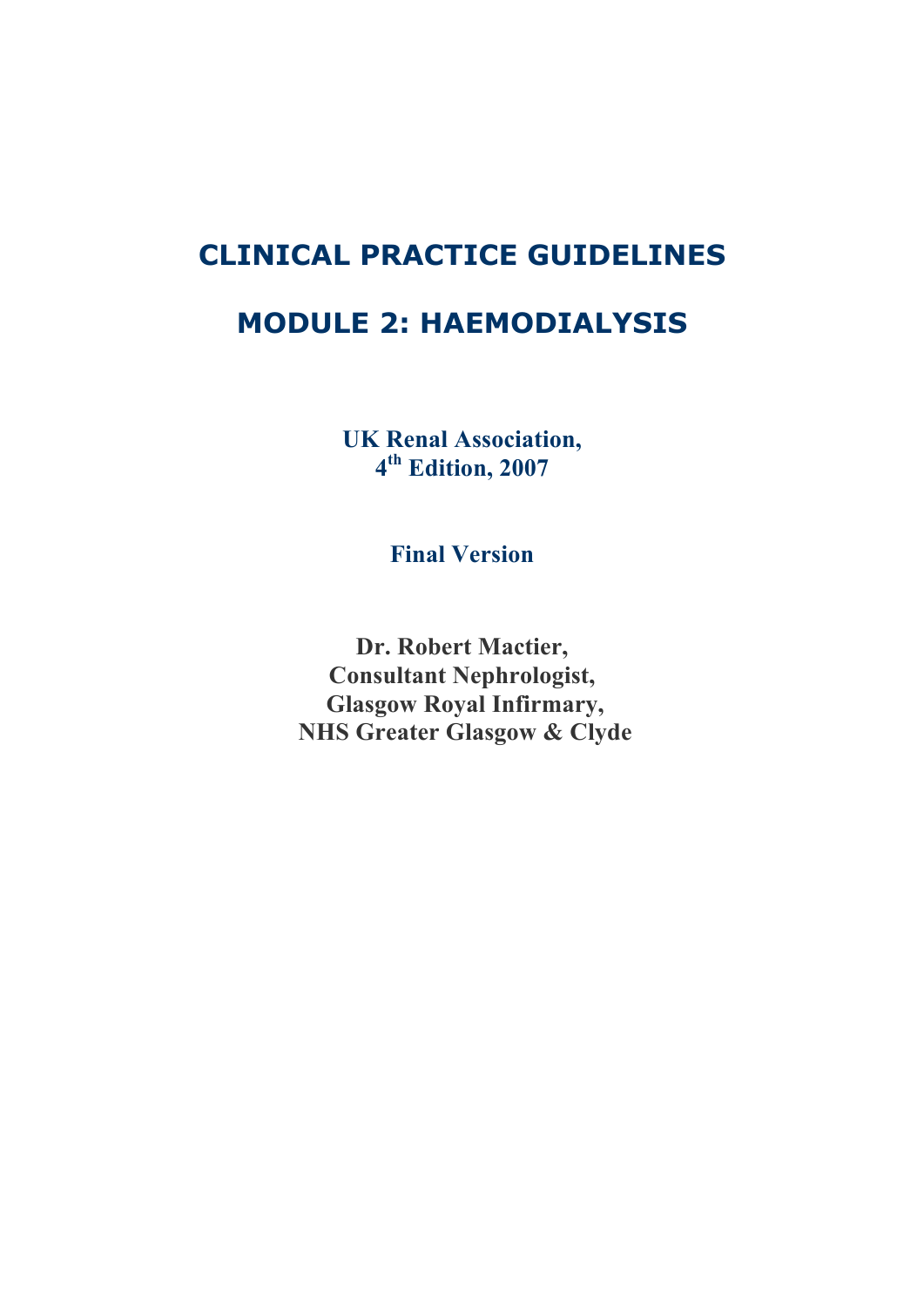# **Contents**

|                          | <b>INTRODUCTION</b>                                                                                                      | 3  |  |  |  |  |  |
|--------------------------|--------------------------------------------------------------------------------------------------------------------------|----|--|--|--|--|--|
|                          | SUMMARY OF CLINICAL PRACTICE GUIDELINES FOR HAEMODIALYSIS                                                                | 5  |  |  |  |  |  |
| $\mathbf{1}$             | Haemodialysis facilities (Guidelines DIAL-HD $1.1 - 1.6$ )                                                               | 5  |  |  |  |  |  |
| $\overline{2}$           | Haemodialysis equipment and disposables (Guidelines DIAL-HD $2.1 - 2.3$ )                                                | 6  |  |  |  |  |  |
| 3                        | Concentrates and water for haemodialysis (Guidelines DIAL-HD $3.1 - 3.4$ )                                               | 6  |  |  |  |  |  |
| 4                        | Haemodialysis membranes (Guidelines DIAL-HD $4.1 - 4.6$ )                                                                | 7  |  |  |  |  |  |
| 5                        | Haemodialysis dose, frequency and duration (Guidelines DIAL-HD $5.1 - 5.7$ )                                             | 8  |  |  |  |  |  |
| 6                        | Laboratory and clinical indices of dialysis adequacy other than dialysis dose (Guidelines<br>$DIAL-HD 6.1 - 6.11)$<br>9  |    |  |  |  |  |  |
| $\tau$                   | Vascular access (Guidelines DIAL-HD $7.1 - 7.16$ )                                                                       | 11 |  |  |  |  |  |
| 8                        | Access to and withdrawal from dialysis (Guidelines DIAL-HD $8.1 - 8.5$ )                                                 | 13 |  |  |  |  |  |
|                          | SUMMARY OF AUDIT MEASURES FOR HAEMODIALYSIS                                                                              | 14 |  |  |  |  |  |
|                          | <b>FULL CLINICAL PRACTICE GUIDELINES FOR HAEMODIALYSIS</b>                                                               | 16 |  |  |  |  |  |
| 1                        | Haemodialysis facilities (Guidelines DIAL-HD 1.1 - 1.6)                                                                  | 16 |  |  |  |  |  |
| 2                        | Haemodialysis equipment and disposables (Guidelines DIAL-HD $2.1 - 2.3$ )                                                | 23 |  |  |  |  |  |
| 3                        | Concentrates and water for haemodialysis (Guidelines DIAL-HD $3.1 - 3.4$ )                                               | 25 |  |  |  |  |  |
| $\overline{4}$           | Haemodialysis membranes (Guidelines DIAL-HD 4.1 - 4.6)                                                                   | 34 |  |  |  |  |  |
| 5                        | Haemodialysis dose, frequency and duration (Guidelines DIAL-HD $5.1 - 5.7$ )                                             | 42 |  |  |  |  |  |
| 6                        | Laboratory and clinical indices of dialysis adequacy other than dialysis dose (Guidelines<br>$DIAL-HD 6.1 - 6.11)$<br>55 |    |  |  |  |  |  |
| $\overline{\mathcal{I}}$ | Vascular access (Guidelines 7.1 - 7.16)                                                                                  | 63 |  |  |  |  |  |
| 8                        | Access to and withdrawal from dialysis (Guidelines DIAL-HD 8.1 - 8.5)                                                    | 76 |  |  |  |  |  |
|                          | ACKNOWLEDGEMENTS AND DECLARATIONS OF INTEREST<br>83                                                                      |    |  |  |  |  |  |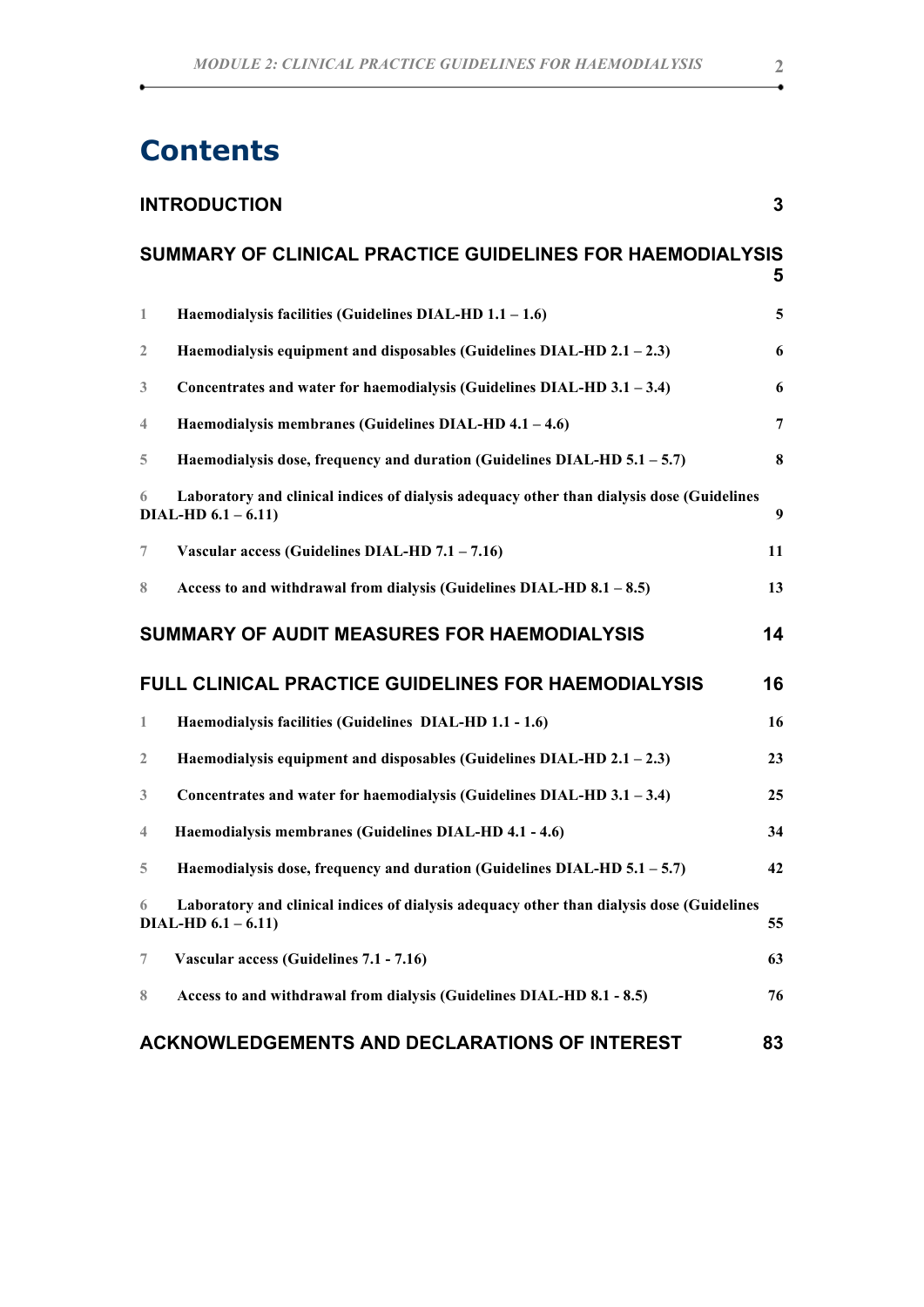# **Introduction**

The basis for the management of advanced chronic kidney disease is the seamless integration of renal replacement therapy (HD, peritoneal dialysis, and transplantation) with evidence based medical treatment of its complications. The National Service Framework Part 1: Dialysis and Transplantation has stressed the need for a patient-centred approach in the planning and provision of renal replacement therapy with an emphasis on patient education and choice as well as the provision of adequate resources for elective access surgery, dialysis and transplantation (1). It also identified that a small proportion of patients after counseling may opt for optimal conservative medical therapy without planning to initiate dialysis.

Innovations and changes in HD practice have seldom been underpinned by adequately powered randomised trials. Nevertheless, day-to-day clinical decisions on HD are required and standards need to be set on the best available evidence. Consequently clinical practice guidelines for HD have been developed in Australasia, Canada, Europe and the USA as well as the UK (2- 17). These guidelines serve to identify and promote best practice in the delivery of HD and have set clinical standards to allow comparative audit of the key aspects of the HD prescription, laboratory data and patient outcomes. The reports of the UK Renal Registry, Scottish Renal Registry and NHS Quality Improvement Scotland have demonstrated the benefits of performing regular audit to improve clinical standards in HD (2-4).

This module provides an expansion on the 2002 guidelines in HD to incorporate sections on patient-centred HD facilities and initiation of dialysis, an expansion on the section on vascular access and, most importantly, an update on the current guidelines based on evidence from new studies. The USA (NKF-KDOQI) and European (EBPG) guidelines have also been updated recently (9, 11, 13) and standardisation with these and other international guidelines has been attempted whenever possible. This module promotes the adoption of a range of standardized audit measures in HD and has been designed to permit easy modification on the website to incorporate future changes in practice recommendations based on evidence from new research. The proportions of patients who should achieve clinical and laboratory targets have not been specified for most of the clinical practice guidelines. This approach is designed to allow for greater achievement of audit measures in parallel with improvements in clinical practice.

#### **References**

- 1 The National Service Framework for Renal Services Part 1: Dialysis and Transplantation, Department of Health, London, UK, January 2004. (www.doh.gov.uk/nsf/renal/index.htm)
- 2 Clinical Standards for Adult Renal Services, NHS Quality Improvement Scotland, March 2003. (www.clinicalstandards.org)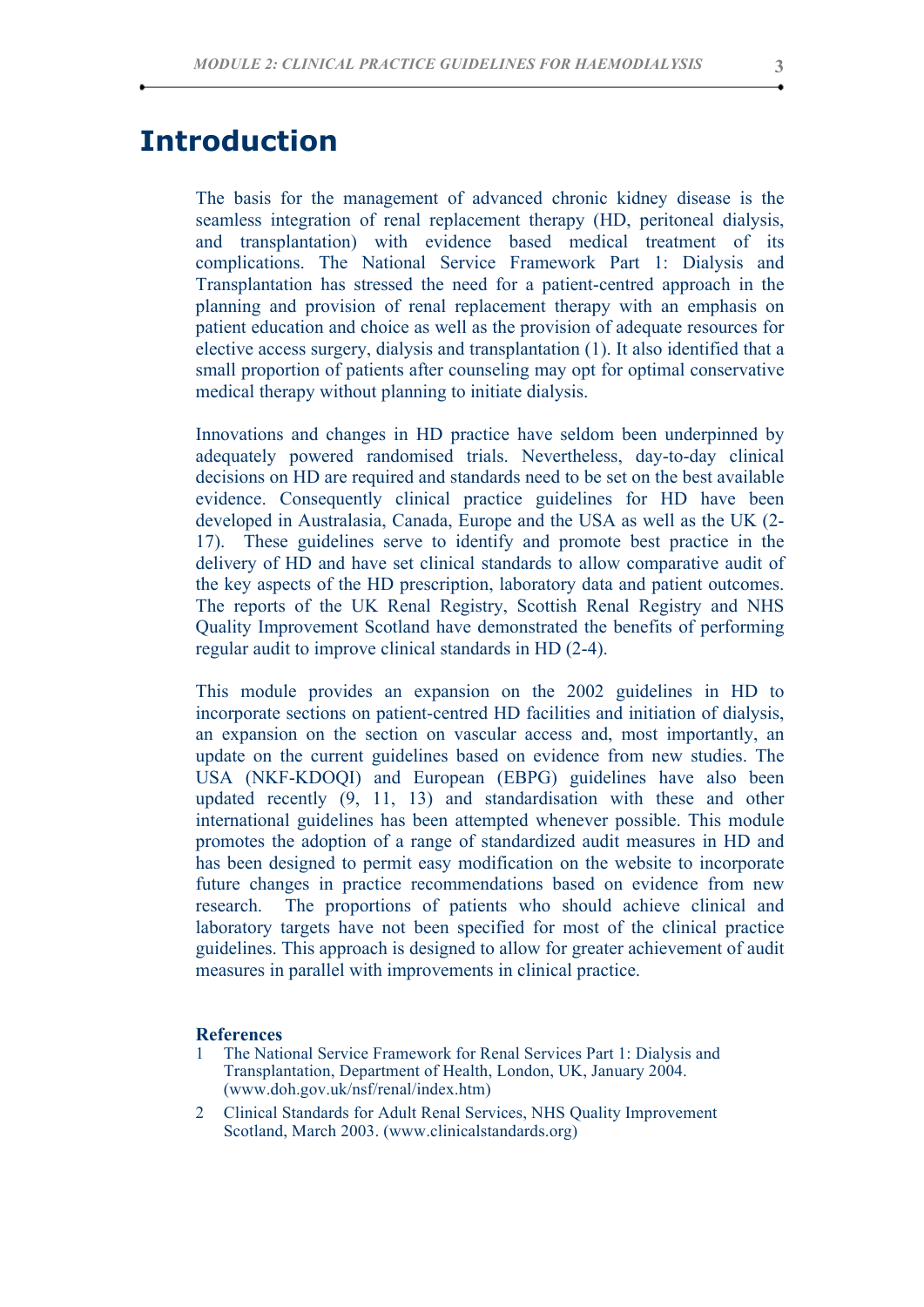- 3 Renal Association Standards & Audit Subcommittee "Treatment of adults & children with renal failure - Standards and audit measures". 3rd Edition, London: Royal College of Physicians 2002. (www.renal.org/Standards/standards.html)
- 4 Report of NHS Quality Improvement Scotland (www.nhshealthquality.org)
- 5 National Kidney Foundation-K/DOQI Clinical Practice Guidelines for chronic kidney disease: Evaluation, classification and stratification. Am J Kidney Dis 2002; 39: 2 Supplement 1 S1-S266. (www.kidney.org/professionals/kdoqi/guidelines.cfm)
- 6 Canadian Society of Nephrology Clinical Practice Guidelines. JASN 1999; 10: Supplement 13 (http://csnscn.ca)
- 7 CARI (Caring for Australians with Renal Impairment) Guidelines Part 1 Dialysis Guidelines. Eds: Knight J and Vimalachandra D, Excerpta Medica Communications, 2000 (www.kidney.org.au/cari/)
- 8 National Kidney Foundation-K/DOQI Clinical Practice Guidelines for hemodialysis adequacy, Update 2000. Am J Kidney Dis 2000; 37:1 Supplement 1 S7-S62 (www.kidney.org/professionals/kdoqi/guidelines.cfm)
- 9 National Kidney Foundation-K/DOQI Clinical Practice Guidelines and Clinical Practice Recommendations for Haemodialysis Adequacy, 2005 (in press) (www.kidney.org/professionals/kdoqi/guidelines.cfm)
- 10 National Kidney Foundation-K/DOQI Clinical Practice Guidelines for vascular access 2000. Am J Kidney Dis 2000; 37: 1 Supplement 1 S137-S180 (www.kidney.org/professionals/kdoqi/guidelines.cfm)
- 11 National Kidney Foundation-K/DOQI Clinical Practice Guidelines for vascular access, Update 2005. (in press) (www.kidney.org/professionals/kdoqi/guidelines.cfm)
- 12 European Best Practice Guidelines for haemodialysis Part 1. Nephrol Dial Transplant 2002; 17: Supplement 7 S1-S111. (http://ndt.oupjournals.org/content/vol17/suppl\_7/index.shtml)
- 13 European Best Practice Guidelines for haemodialysis Part 2. Nephrol Dial Transplant 2005;20 (suppl 5) 148-155 (http://ndt.oupjournals.org/content/vol17/suppl\_7/index.shtml).
- 14 National Kidney Foundation-K/DOQI Clinical Practice Guidelines for bone metabolism and disease in chronic kidney disease. Am J Kidney Dis 2002;39:2 Supplement (www.kidney.org/professionals/kdoqi/guidelines.cfm)
- 15 National Kidney Foundation-K/DOQI Clinical Practice Guidelines for managing dyslipidaemias in chronic kidney disease. Am J Kidney Dis 2003; 41: 4 Supplement 3 S1-S92. (www.kidney.org/professionals/kdoqi/guidelines.cfm)
- 16 National Kidney Foundation-K/DOQI Clinical Practice Guidelines for nutrition of chronic renal failure. Am J Kidney Dis 2001; 37: 1 Supplement 2 S66-S70. (www.kidney.org/professionals/kdoqi/guidelines.cfm)
- 17 National Kidney Foundation-K/DOQI Clinical Practice Guidelines for anaemia of chronic kidney disease. Am J Kidney Dis 2001; 37: 1 Supplement 1 S182-S236. (www.kidney.org/professionals/kdoqi/guidelines.cfm)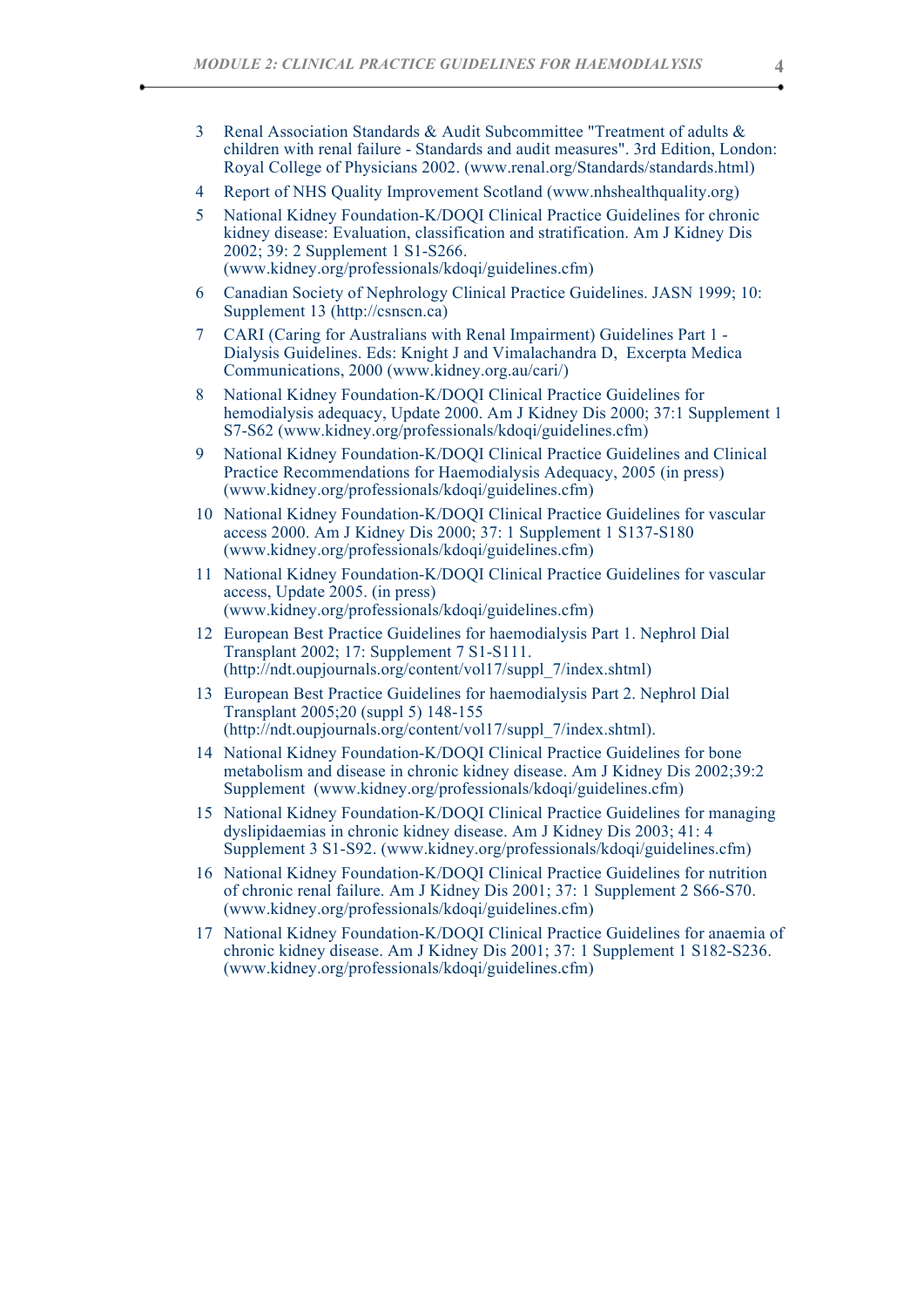# **Summary of clinical practice guidelines for haemodialysis**

# **1 Haemodialysis facilities (Guidelines DIAL-HD 1.1 – 1.6)**

#### **Guideline 1.1 DIAL-HD**

**The specification of new or refurbished haemodialysis facilities should adhere to the guidelines that are described in the NHS Estates Health Building Note 53: Volumes 1 & 2.** 

#### **Guideline 1.2 DIAL-HD**

**The haemodialysis facility should have sufficient specialist support staff to fulfill the criteria listed by the Renal Workforce Planning Group 2002.**

#### **Guideline 1.3 DIAL-HD**

**Except in remote geographical areas the travel time to a haemodialysis facility should be less than 30 minutes or a haemodialysis facility should be located with 25 miles of the patient's home.** 

In inner city areas travel times over short distances may exceed 30 minutes at peak traffic flow periods during the day.

#### **Guideline 1.4 DIAL-HD**

**Haemodialysis patients who require transport should be collected from home**  within 30 minutes of the allotted time and be collected to return home within **30 minutes of finishing dialysis.**

#### **Guideline 1.5 DIAL-HD**

# **All patients who may be suitable for home dialysis should receive full information and education about home haemodialysis.**

Home haemodialysis training is not available in all renal units and some patients may need to travel to a sub-regional or regional centre to pursue their choice to train for home haemodialysis.

### **Guideline 1.6 DIAL-HD**

**Haemodialysis capacity in satellite and main renal units within a geographical area should increase in step with predicted need. To allow for patient choice regarding out of hours haemodialysis schedules, provision of holiday haemodialysis and expansion in patient numbers calculation of the required number of haemodialysis stations should be based on using each station for 2 patients per day three times per week.** 

The national average number of hospital haemodialysis patients per million catchment population reported for the previous year by the UK Renal Registry should be regarded as the minimum capacity for haemodialysis in each geographically based renal service. Alternatively up-to-date regional data may be used. For example the national average provision for 312 hospital haemodialysis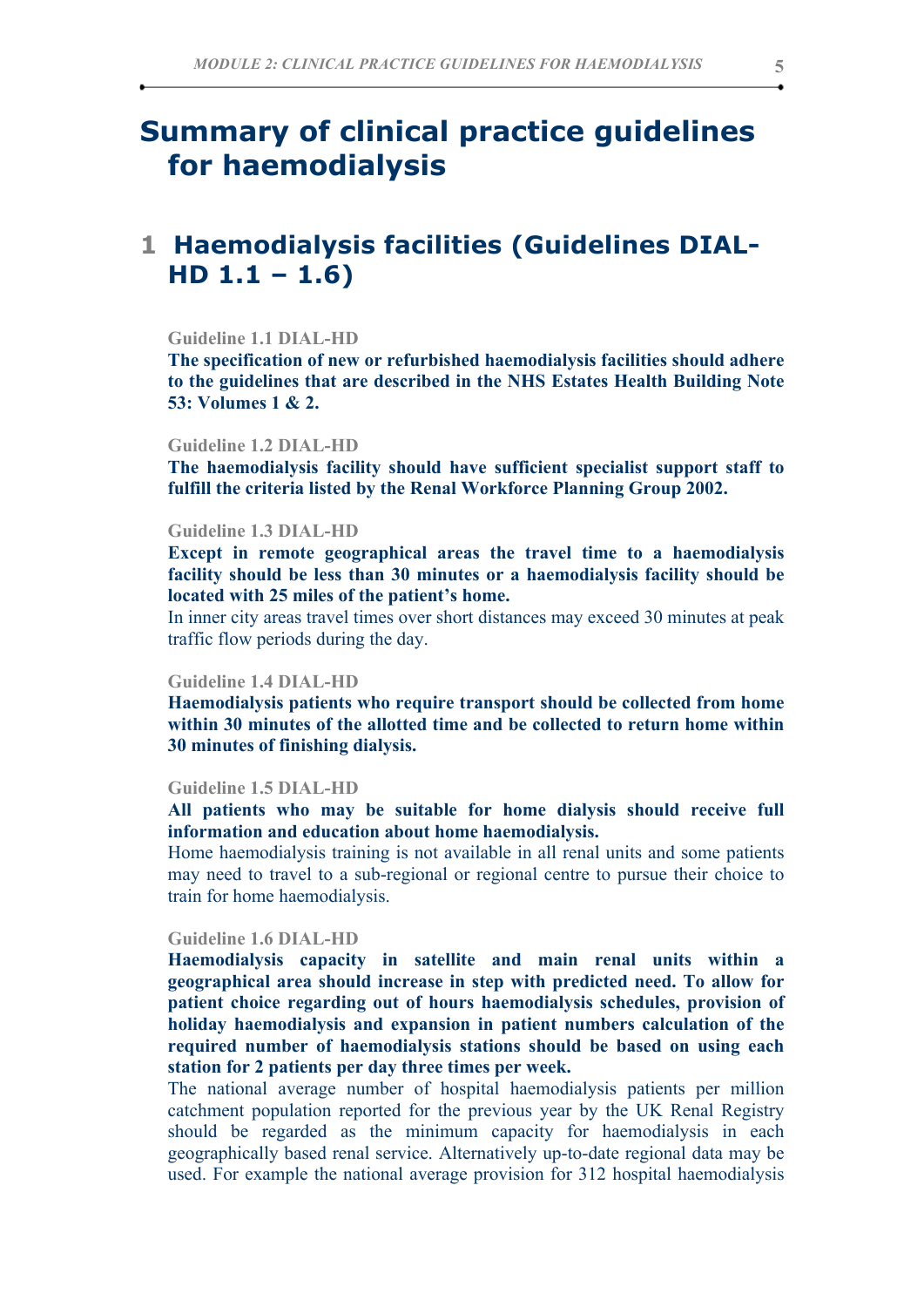# **2 Haemodialysis equipment and disposables (Guidelines DIAL-HD 2.1 – 2.3)**

#### **Guideline 2.1 DIAL-HD**

**All equipment used in the delivery and monitoring of therapy should comply with the relevant standards for medical electrical equipment. General safety standards are covered by BS EN 60601-1: 2006 and specific dialysis machine requirements are covered by BS-EN 60601-2-16: 1998 (Medical electrical equipment: Particular requirements for the safety of haemodialysis (HD), haemodiafiltration and haemofiltration equipment).** 

#### **Guideline 2.2 DIAL-HD**

# **Disposables such as dialysers and associated devices are classified as medical devices and should display the CE mark.**

The presence of such a mark signifies compliance with the requirements of the statutory Medical Device Directive and also national and international standards where they exist for new products: BS-EN 1283: 1996 (haemodialysers, haemodiafilters, haemofilters, haemoconcentrators and their extra corporeal circuits), ISO 8638:2004 (Extracorporeal blood circuit for haemodialysers, haemodiafilters and haemofilters) or ISO 13960: 2003 (Plasma filters).

**Guideline 2.3 DIAL-HD**

**Machines should be replaced after between seven and ten years' service or after completing between 25,000 and 40,000 hours of use for haemodialysis, depending upon an assessment of machine condition.**

# **3 Concentrates and water for haemodialysis (Guidelines DIAL-HD 3.1 – 3.4)**

**Guideline 3.1 DIAL-HD**

**Ready made concentrates are classified as medical devices and should display the CE mark. Concentrates that are manufactured 'in house' should meet the requirements of BS EN 13867: 2002 (Concentrates for haemodialysis and related therapies) (good practice).**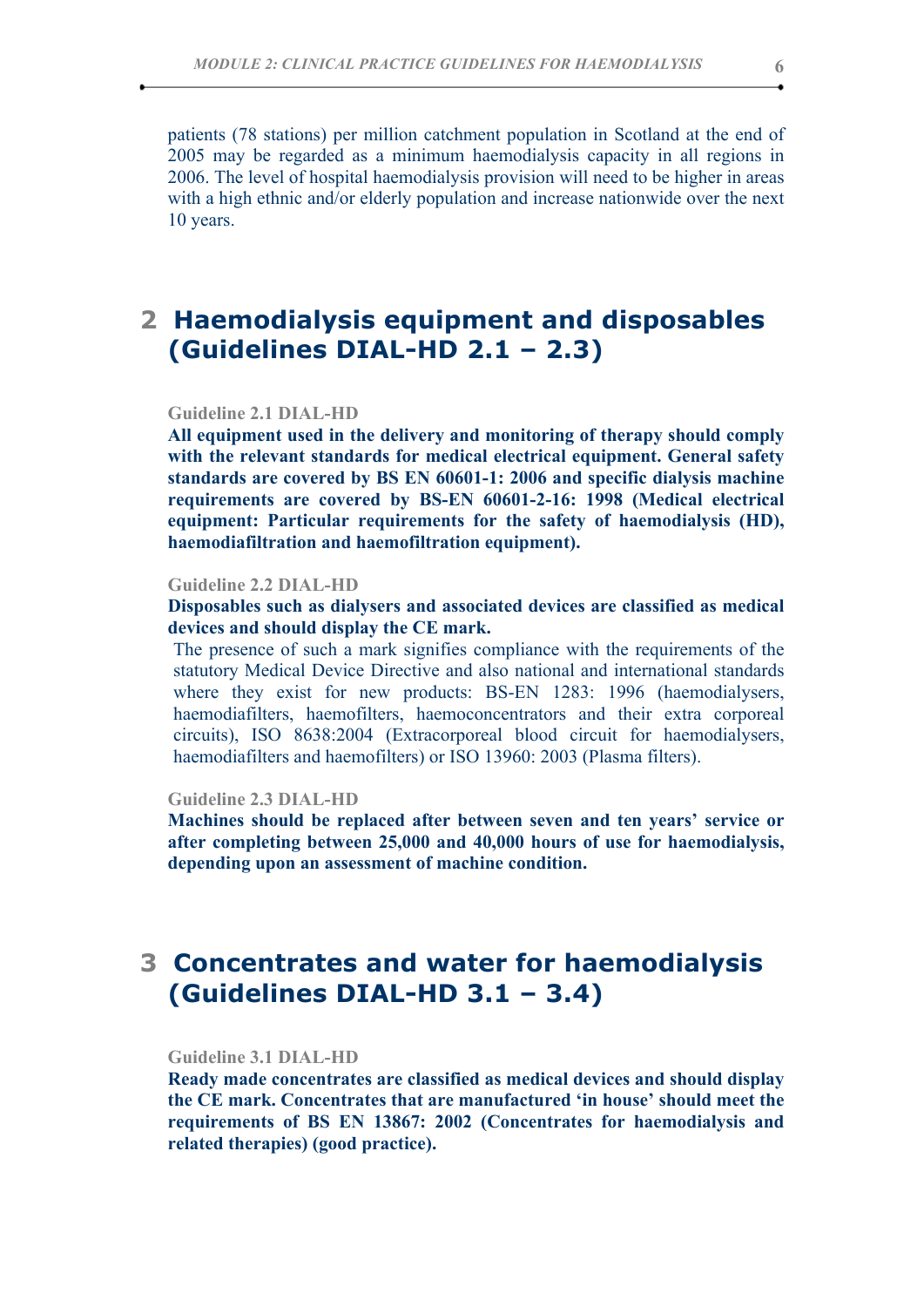#### **Guideline 3.2 DIAL-HD**

# **Water used in the preparation of dialysis fluid should, as a minimum, meet the requirements stated in Table 1 for chemical and microbiological contaminants.**

After consultation within the UK the limits for chemical contaminants are derived from AAMI RD-52 2004 (1), ISO 13959:2002 (2) and the European Pharmacopoeia (3), whilst the limits for bacterial counts (100 cfu/ml) and endotoxin (0.25 IU/ml) are based on the European Pharmacopoeia (3) and the European Renal Association Best Practice Guidelines (4). New equipment should be capable of producing 'ultrapure' dialysis fluid (bacterial counts <0.1 cfu/ml and endotoxin <0.03 IU/ml) in order to meet the best practice guidelines. Ideally this should be achieved using ultrapure water; however water that meets the minimum standard in Table 1 can be used together with point of use filtration of the dialysis fluid. If routine monitoring demonstrates continuous contamination in excess of the desired levels, a programme to improve this should start immediately **(good practice).**

#### **Guideline 3.3 DIAL-HD**

**A routine testing procedure for water for dialysis should form part of the renal unit policy.**

**Guideline 3.4 DIAL-HD The dialysate should contain bicarbonate as the buffer.** 

# **4 Haemodialysis membranes (Guidelines DIAL-HD 4.1 – 4.6)**

#### **Guideline 4.1 DIAL-HD**

**The balance of evidence supports the use of low flux synthetic and modified cellulose membranes instead of unmodified cellulose membranes.**

The benefits of low flux synthetic and modified cellulose membranes over unmodified cellulose membranes are limited to advantages arising from different aspects of improved biocompatibility rather than better patient outcomes.

#### **Guideline 4.2 DIAL-HD**

**The balance of evidence supports the use of a dialysis regimen with enhanced removal of middle molecules in incident patients who are predicted to remain on haemodialysis for several years and prevalent patients who have been on haemodialysis for more than 3.7 years. Such patients are at risk of developing symptoms of dialysis-related amyloidosis.** 

Treatments with better clearance of middle molecules include haemodialysis with high flux synthetic membranes and haemodiafiltration. The proven benefits of high flux synthetic membranes in randomized trials are limited to advantages arising from improved biocompatibility and enhanced removal of middle molecules, such as beta-2-microglobulin, rather than better patient survival rates. Chronic high flux dialysis in the HEMO study did not affect the primary outcome of all cause mortality or any of the secondary composite outcome measures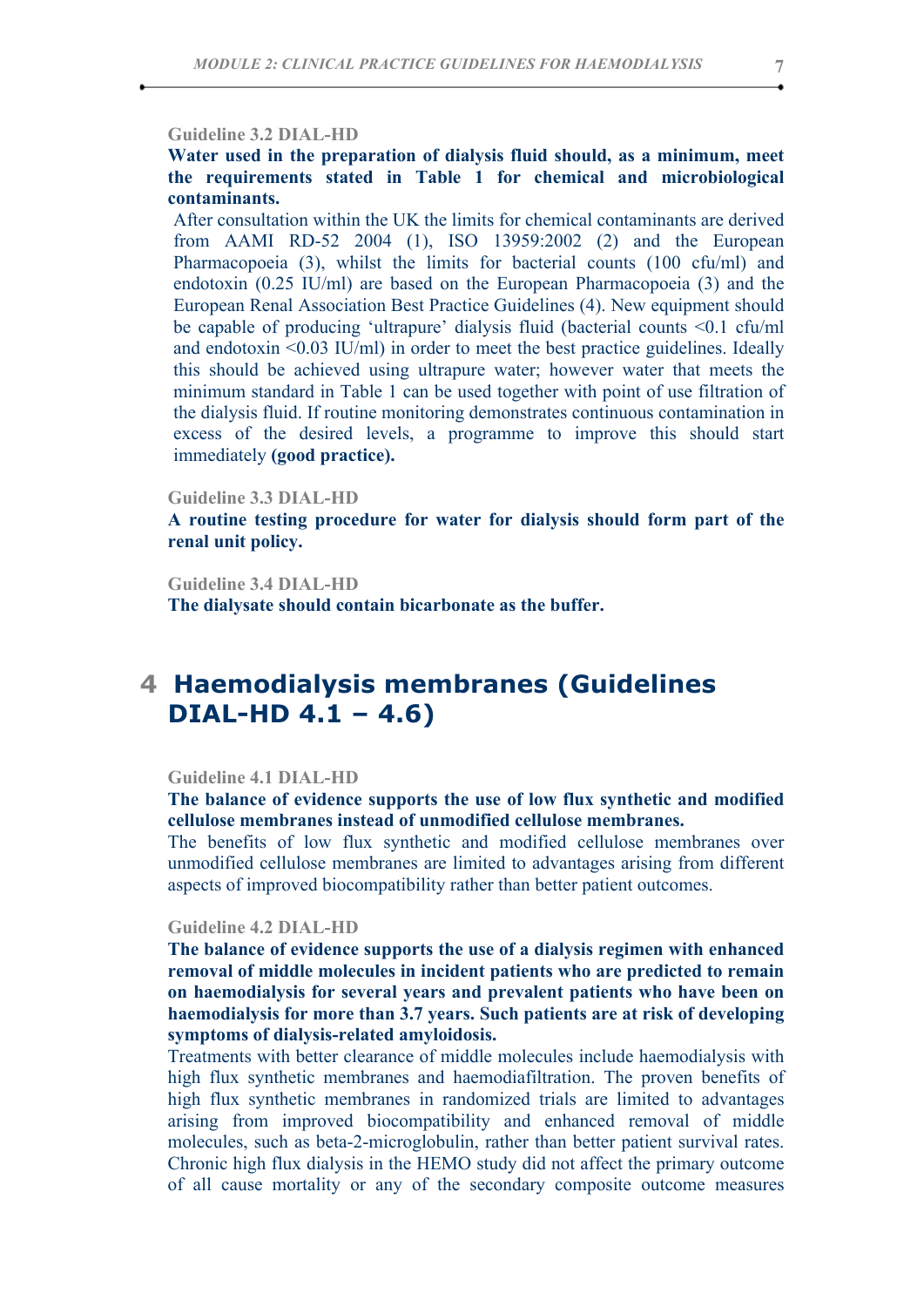including the rates of first cardiac hospitalization or all cause mortality, first infectious hospitalization or all cause mortality, first 15% decrease in serum albumin or all cause mortality, or all non-vascular access-related hospitalizations.

#### **Guideline 4.3 DIAL-HD**

.

**Patients without increased bleeding risk should be given low-dose unfractionated heparin or LMWH during haemodialysis to reduce the risk of clotting of the extracorporeal system.**

For patients with a risk of bleeding anticoagulation should be avoided or kept to a minimum by using a high blood flow rate and regular flushing of the extracorporeal circuit with saline every 15-30 minutes.

#### **Guideline 4.4 DIAL-HD**

**If it is planned to reuse dialysers that are marked 'for single use only' the implications of dialyser reuse need to be considered carefully after reading MDA Device Bulletin DB 2000(04) Single-use medical devices: implications and consequences of reuse.**

**Guideline 4.5 DIAL-HD The use of dialysers sterilized with ethylene oxide should be avoided.**

**Guideline 4.6 DIAL-HD**

**Haemodialysis patients should not be treated with ACE inhibitor drugs and AN 69 dialyser membranes at the same time.**

# **5 Haemodialysis dose, frequency and duration (Guidelines DIAL-HD 5.1 – 5.7)**

**Guideline 5.1 DIAL-HD**

# **HD should take place at least three times per week in nearly all patients with end-stage chronic renal failure.**

Reduction of dialysis frequency to twice per week because of insufficient dialysis facilities is unacceptable.

**Guideline 5.2 DIAL-HD**

**Every patient with end-stage chronic renal failure receiving thrice weekly HD should have consistently:**

**either urea reduction ratio (URR) > 65%**

**or equilibrated Kt/V of >1.2 (or sp Kt/V of > 1.3) calculated from preand post-dialysis urea values, duration of dialysis and weight loss during dialysis.** 

To achieve a URR above 65% or eKt/V above 1.2 consistently in the vast majority of the haemodialysis population clinicians should aim for a minimum target URR of 70% or minimum eKt/V of 1.4 in individual patients. Aiming for these target doses also addresses the concerns raised by recent data which suggest that women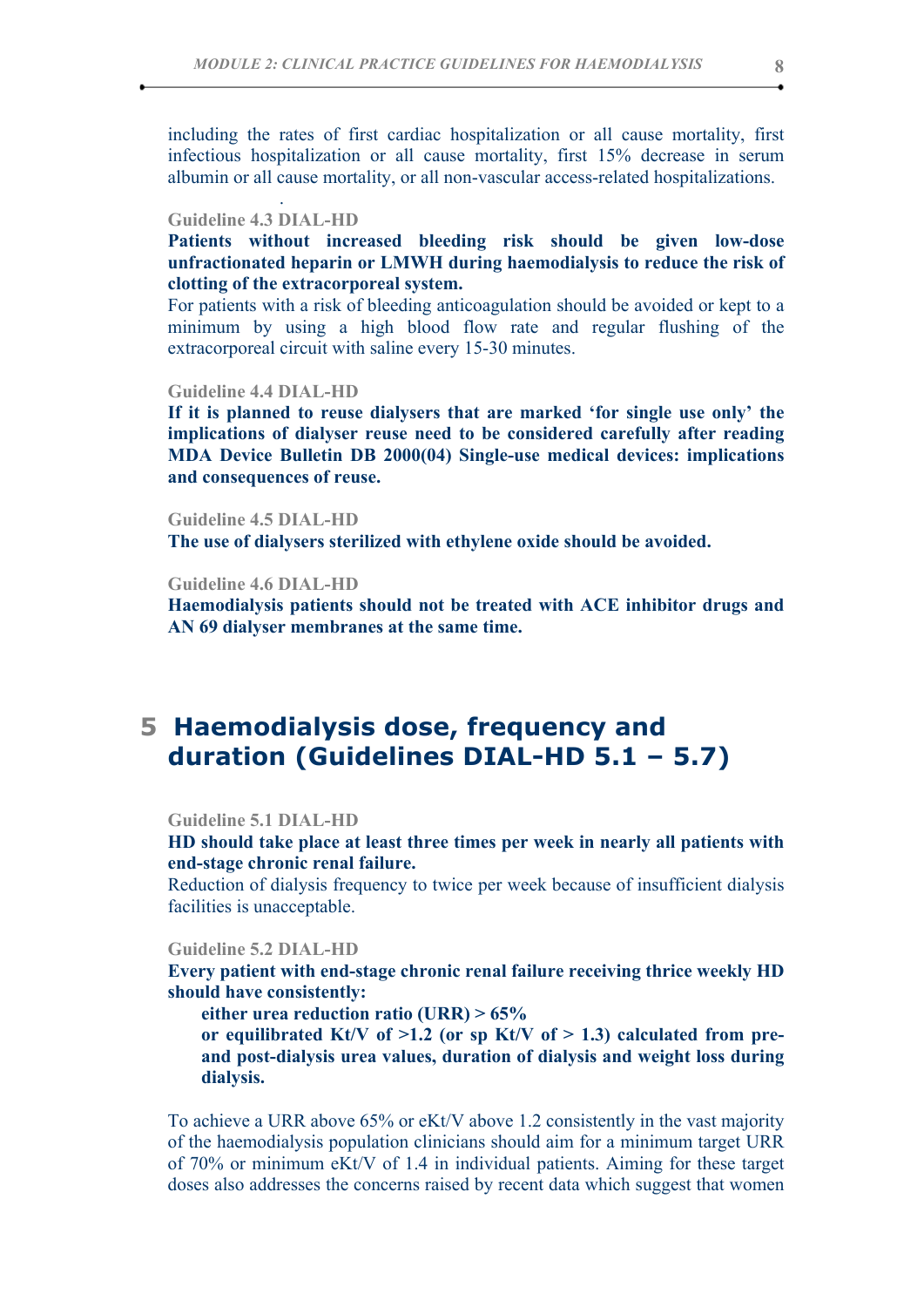# **Guideline 5.3 DIAL-HD**

**The duration of thrice weekly HD in adult patients with minimal residual renal function should not be reduced below 4 hours without careful consideration.** 

#### **Guideline 5.4 DIAL-HD**

# **Patients receiving dialysis twice weekly for reasons of geography should receive a higher sessional dose of dialysis.**

If this cannot be achieved, then it should be recognised that there is a compromise between the practicalities of dialysis and the patient's long-term health.

# **Guideline 5.5 DIAL-HD**

**Measurement of the 'dose' or 'adequacy' of HD should be performed monthly in all hospital HD patients and may be performed less frequently in home HD patients.**

All dialysis units should collect and report this data to their regional network and the UK Renal Registry.

#### **Guideline 5.6 DIAL-HD**

**Standardisation of the method of post-dialysis blood sampling is essential since all measurements of dialysis dose require the measurement of the postdialysis blood urea concentration. Post-dialysis blood samples should be collected either by the stop-dialysate flow method, the slow-flow method or the simplified stop-flow method.**

The method used should remain consistent within renal units and should be reported to the Registry.

### **Guideline 5.7 DIAL-HD**

# **Patients with acute renal failure should initially receive daily renal replacement therapy.**

The frequency of renal replacement therapy may be reduced once the metabolic syndrome and fluid status of patients with acute renal failure is stable.

# **6 Laboratory and clinical indices of dialysis adequacy other than dialysis dose (Guidelines DIAL-HD 6.1 – 6.11)**

**Guideline 6.1 DIAL-HD**

**Blood sampling for biochemical and haematological measurements should be performed before a mid-week HD session using a dry needle or syringe.**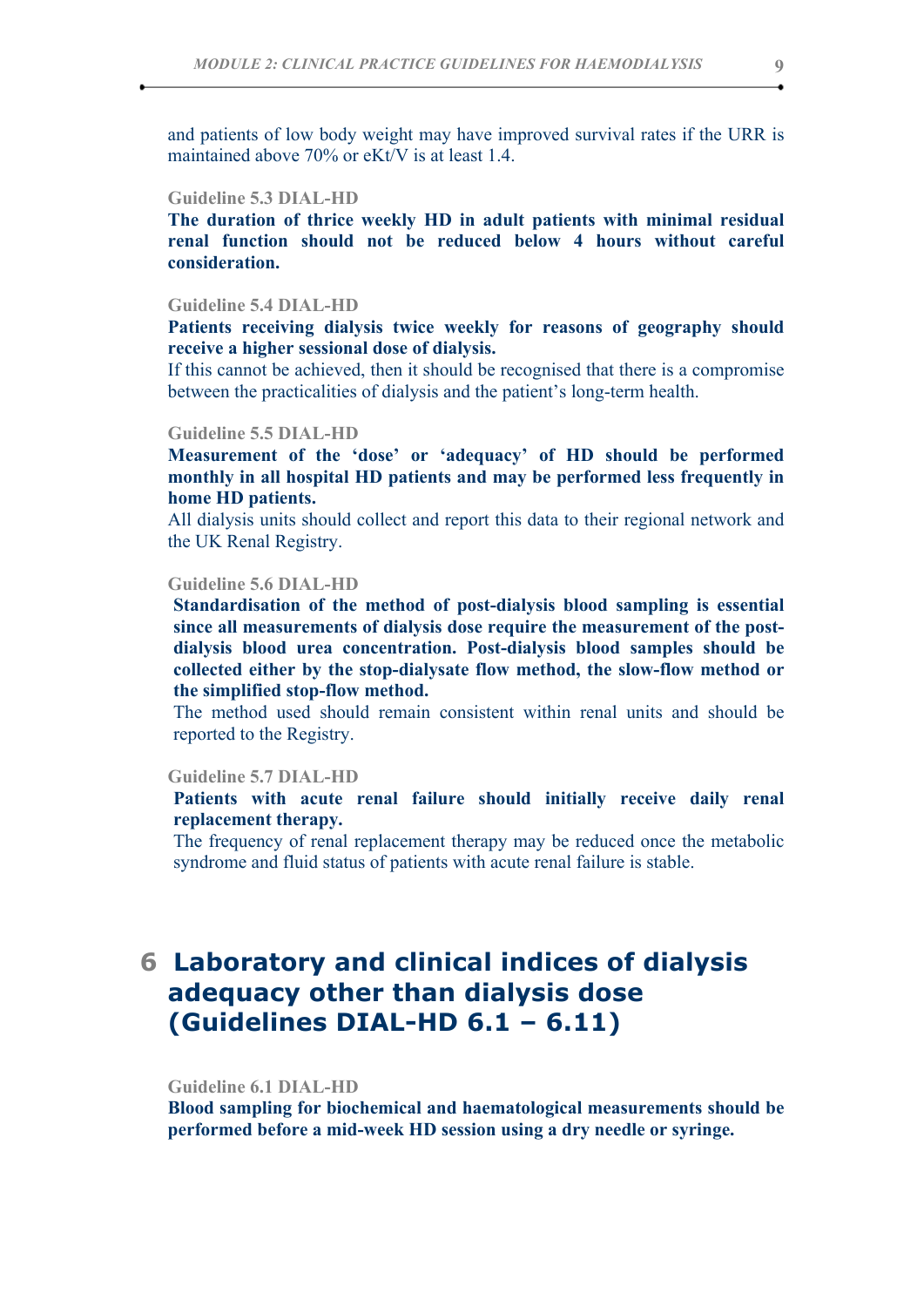#### **Guideline 6.2 DIAL-HD**

**Monitoring of pre-dialysis biochemical and haematological parameters should be performed monthly in hospital HD patients and at least 3 monthly in home HD patients.** 

### **Guideline 6.3 DIAL-HD**

**Pre-dialysis serum bicarbonate concentrations measured with minimum delay after venepuncture should be between 20 and 26mmol/l.**

**Guideline 6.4 DIAL-HD**

**Pre-dialysis serum potassium should be between 3.5 and 6.5 mmol/l in HD patients.**

**Guideline 6.5 DIAL-HD Pre-dialysis serum phosphate should be between 1.1 and 1.8mmol/l.**

### **Guideline 6.6 DIAL-HD**

**Pre-dialysis serum calcium, adjusted for serum albumin, should be within the normal range.**

#### **Guideline 6.7 DIAL-HD**

**Pre-dialysis serum albumin corrected calcium x phosphate product should be less than 4.8 mmol2/l2.**

#### **Guideline 6.8 DIAL-HD**

**Serum PTH levels should be more than twice and less than 4 times the upper limit of normal for the intact PTH assay used.** 

Serum PTH levels do not need to be performed routinely more often than every 3 months.

### **Guideline 6.9 DIAL-HD**

**Serum aluminium concentration should be measured every three months in all patients receiving oral aluminium containing phosphate binders.**

**Guideline 6.10 DIAL-HD**

**Pre-dialysis haemoglobin concentration should be 10.5-12.5g/dl.**

#### **Guideline 6.11 DIAL-HD**

**Data on the frequency of dialysis-related hypotension, defined as an acute symptomatic fall in blood pressure during dialysis requiring immediate intervention to prevent syncope, should be collected and audited.**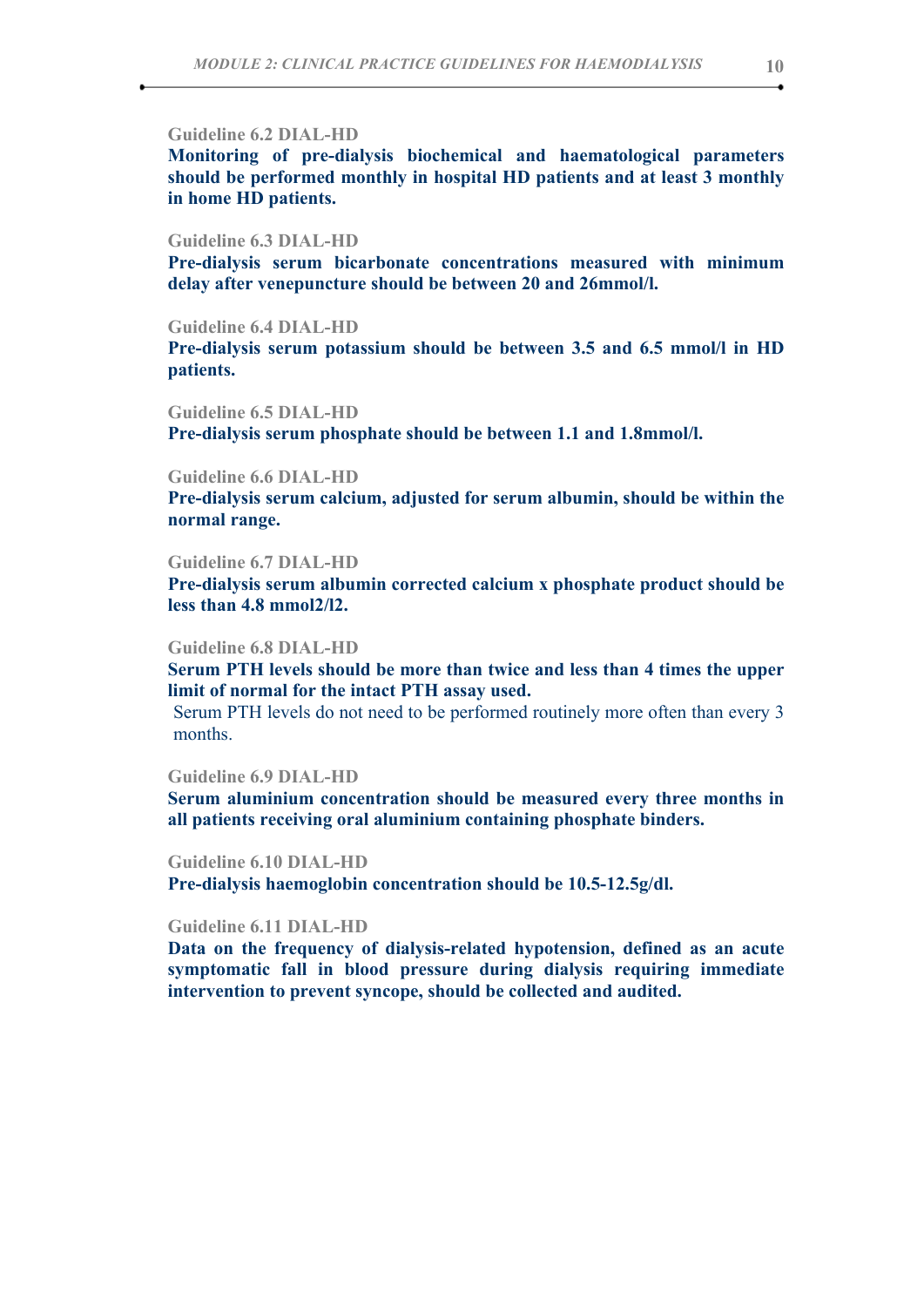# **7 Vascular access (Guidelines DIAL-HD 7.1 – 7.16)**

#### **Guideline 7.1 DIAL-HD**

**To preserve veins for creation of vascular access venepuncture or insertion of peripheral venous cannulae should be avoided in the forearm or arm of all patients with advanced renal failure whenever possible.**

**Guideline 7.2 DIAL-HD**

**The preferred mode of vascular access for HD patients is a native arteriovenous fistula.** 

# **Guideline 7.3 DIAL-HD**

**There should be enough dedicated theatre sessions for access surgery to provide one session per week for every 120 patients on dialysis. With this level of access surgery provision no patient on dialysis, including those patients who present late, should wait more than four weeks for fistula construction.** 

#### **Guideline 7.4 DIAL-HD**

**Patients should undergo fistula creation between 6 and 12 months before haemodialysis is expected to start to allow time for adequate maturation of the fistula or time for a revision procedure if the fistula fails or is inadequate for use.**

### **Guideline 7.5 DIAL-HD**

# **The time to first cannulation of an AVF should be a minimum of 1 month and preferably at least 2 months after creation.**

First cannulation may be considered between 2 and 4 weeks after creation of an AVF if this is the alternative to insertion of a central venous catheter and a nephrologist or experienced haemodialysis nurse has assessed that the fistula has matured adequately for use for dialysis.

#### **Guideline 7.6 DIAL-HD**

# **At least 65% of patients presenting more than three months before initiation of dialysis should start HD with a usable native arteriovenous fistula.**

#### **Guideline 7.7 DIAL-HD**

**Investigation of the AVF or graft to assess for evidence of arterial or venous stenoses or access recirculation is required if there is a significant fall in the blood flow rate that can be achieved, a reduction in delivered dialysis dose or a persistent rise in venous pressure in sequential dialysis sessions.** 

#### **Guideline 7.8 DIAL-HD**

**All patients should be evaluated for a secondary arteriovenous access after each episode of access failure.**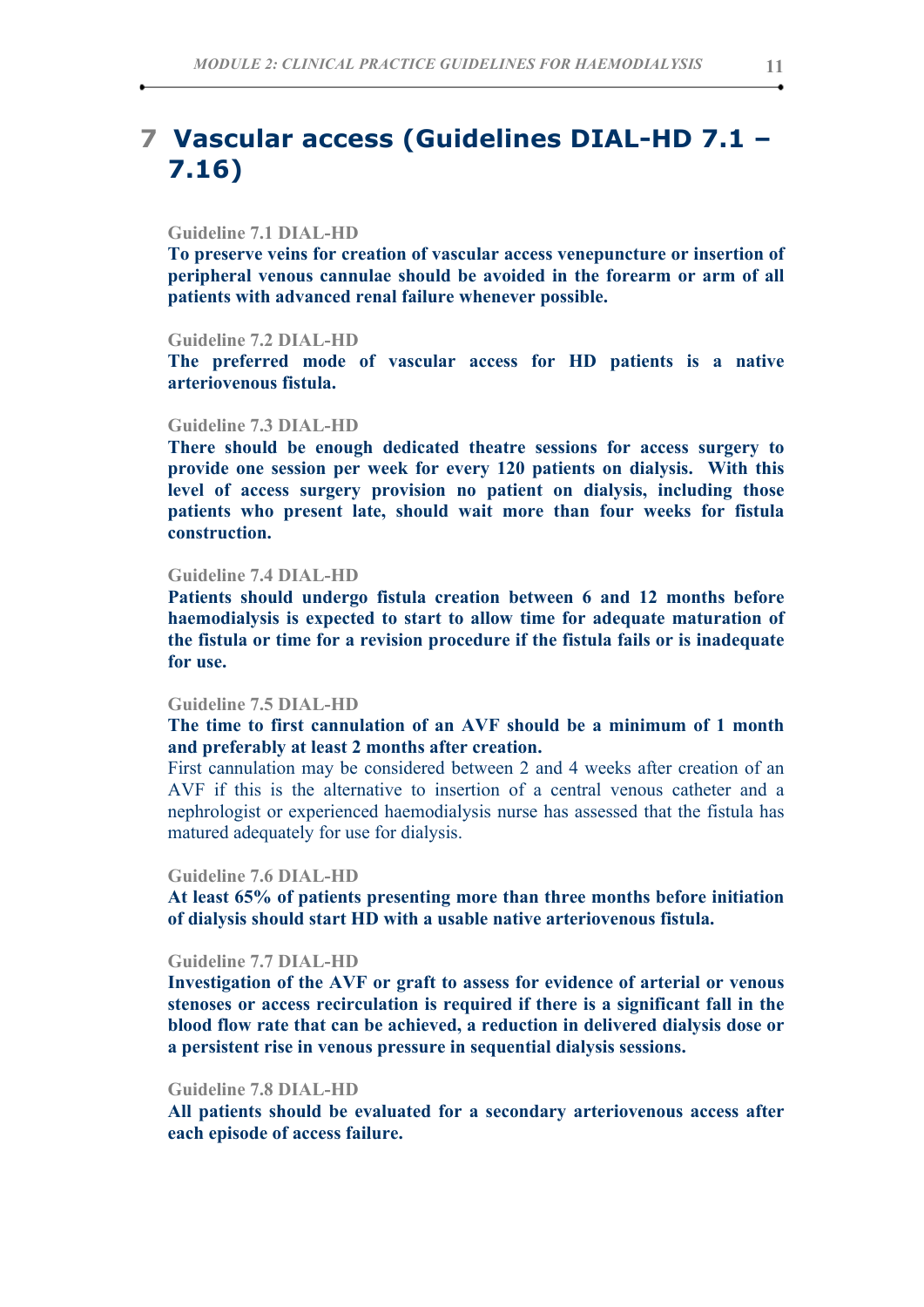#### **Guideline 7.9 DIAL-HD**

### **As few HD patients as possible should rely on central venous catheters for vascular access.**

As an audit measure less than 20% of patients on long-term HD should use tunneled or non-tunneled central venous catheters as the form of vascular access.

# **Guideline 7.10 DIAL-HD**

**Cuffed, tunneled double-lumen central venous catheters are preferred if temporary vascular access is likely to be needed for more than 3 weeks. Noncuffed double-lumen catheters may be used if temporary vascular access for haemodialysis is predicted to be required for less than 3 weeks.**

#### **Guideline 7.11 DIAL-HD**

**The preferred insertion site for central venous catheters is the internal jugular vein and the catheter should not be placed on the same side as a planned or maturing upper limb arterio-venous access, whenever possible.**

#### **Guideline 7.12 DIAL-HD**

**All renal units should use real-time ultrasound to guide insertion of central venous catheters.** 

#### **Guideline 7.13 DIAL-HD**

**All renal units should have protocols to ensure that full barrier precautions are followed during insertion of temporary and tunneled central venous dialysis catheters.** 

#### **Guideline 7.14 DIAL-HD**

**All central venous catheter connections and disconnections should be performed under aseptic conditions by trained staff.**

### **Guideline 7.15 DIAL-HD**

**Peripheral and central line blood cultures should be taken prior to starting antibiotics in all cases of suspected catheter-related infection.**

#### **Guideline 7.16 DIAL-HD**

**All HD units should collect and audit data on the form of vascular access in use in incident and prevalent haemodialysis patients and the rates of bacteraemia per 1000 patient days using central venous catheters, arteriovenous grafts and arterio-venous fistulae.**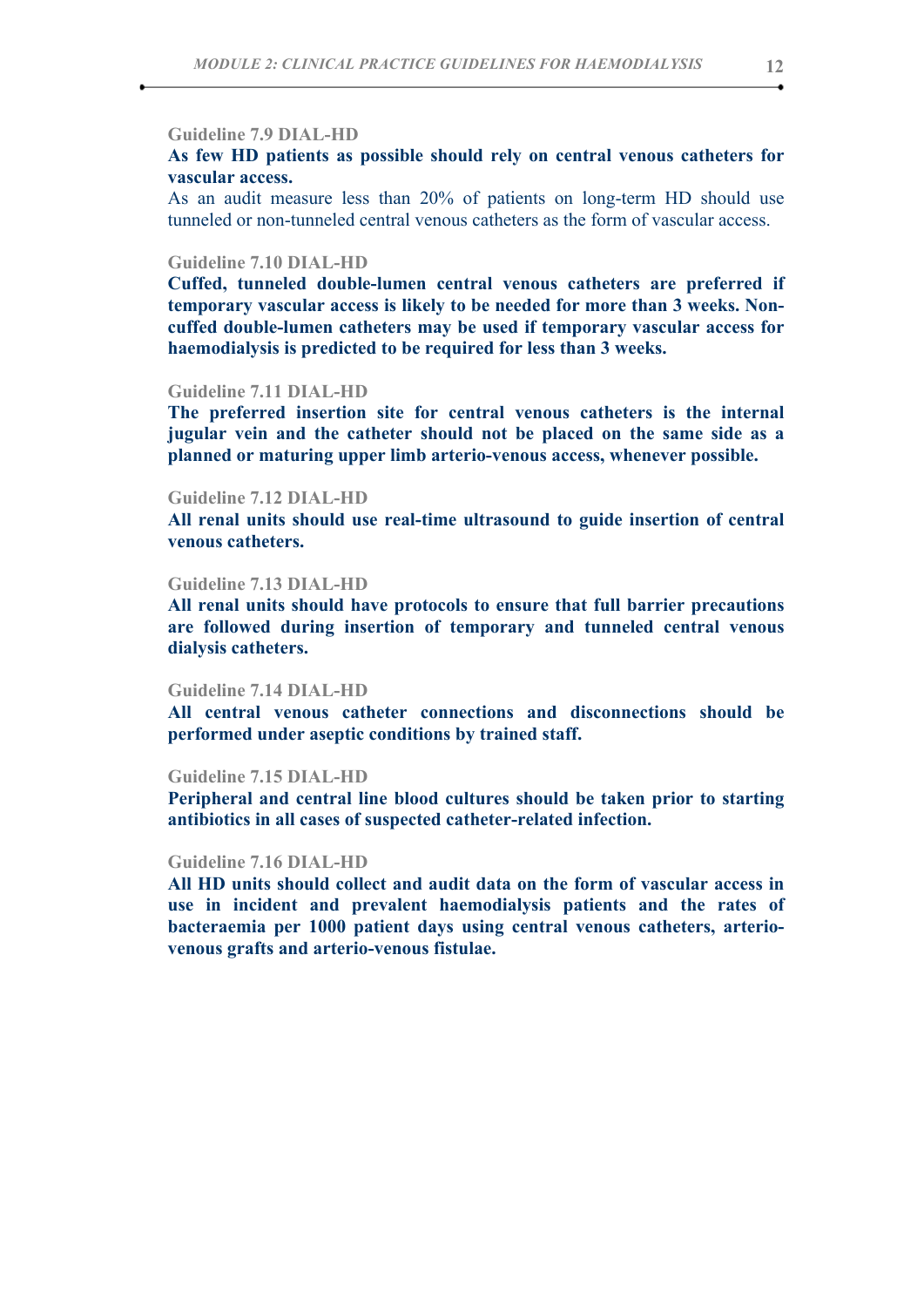# **8 Access to and withdrawal from dialysis (Guidelines DIAL-HD 8.1 – 8.5)**

#### **Guideline 8.1 DIAL-HD**

**All patients with advanced renal failure (eGFR < 30ml/min), who have a life expectancy of more than 3 months, should be considered for renal replacement therapy and should be referred to a nephrologist.** 

**Guideline 8.2 DIAL-HD**

**If there is no medical contraindication the choice of initial dialysis modality should be based on patient choice.**

#### **Guideline 8.3 DIAL-HD**

**After full education and counseling a small proportion of patients may opt for active non-dialytic management of advanced chronic kidney disease, including nutritional, medical and psychological support, rather than plan to initiate dialysis.** 

The numbers of patients not taken on to dialysis and the reasons for this decision should be subject to audit.

#### **Guideline 8.4 DIAL-HD**

**Renal replacement therapy should be commenced when a patient with an eGFR < 15ml/min/1.73m2 has symptoms or signs of uraemia, fluid overload or malnutrition in spite of medical therapy and considered carefully when an asymptomatic patient has an eGFR < 6ml/min/1.73m2.** 

#### **Guideline 8.5 DIAL-HD**

**Any decision to discontinue haemodialysis should be made jointly by the patient and the responsible consultant nephrologist after consultation with relatives, the family practitioner and members of the caring team.** 

The decision, and the reasons for it, must be recorded in the patient's notes. Renal units should develop guidelines for palliative care of such patients, including liaison with community services.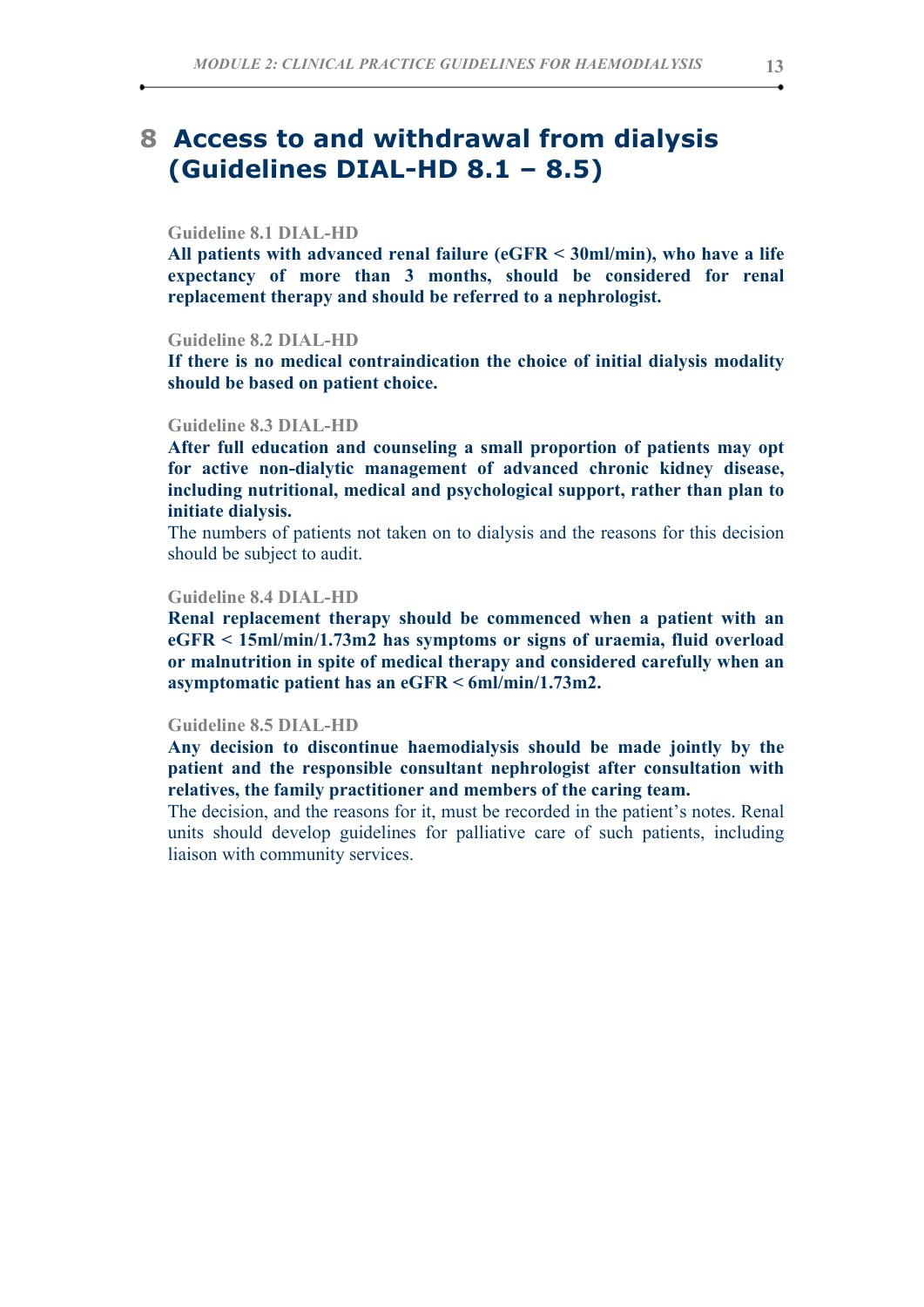# **Summary of audit measures for haemodialysis**

- **1 The distance and travel time between the patient's home and the nearest satellite or main haemodialysis unit.**
- **2 The waiting time after arrival before starting dialysis and the waiting time for patient transport after the end of haemodialysis.**
- **3 The proportion of dialysis patients in the main renal unit and its satellite units who are on home haemodialysis.**
- **4 The number of haemodialysis patients and number of haemodialysis stations in the main renal unit and its satellite units expressed per million catchment population.**
- **5 The proportion of patients in the main renal unit and its satellite units who are on twice weekly haemodialysis.**
- **6 Cumulative frequency curves of urea reduction ratio measured using a standard method of post-dialysis sampling.**
- **7 The proportion of patient non-attendances for haemodialysis sessions and the proportion of dialysis sessions shortened at the patient's request.**
- **8 Cumulative frequency curves of pre-dialysis serum potassium concentration.**
- **9 Cumulative frequency curves of pre-dialysis serum calcium, phosphate calcium x phosphate product and PTH concentrations.**
- **10 Cumulative frequency curves of pre-dialysis haemoglobin concentration.**
- **11 The incidence of symptomatic hypotensive episodes during dialysis sessions.**
- **12 The proportion of prevalent patients on long-term haemodialysis who use an arterio-venous fistula, arterio-venous graft and tunneled or nontunneled central venous catheters as the mode of vascular access.**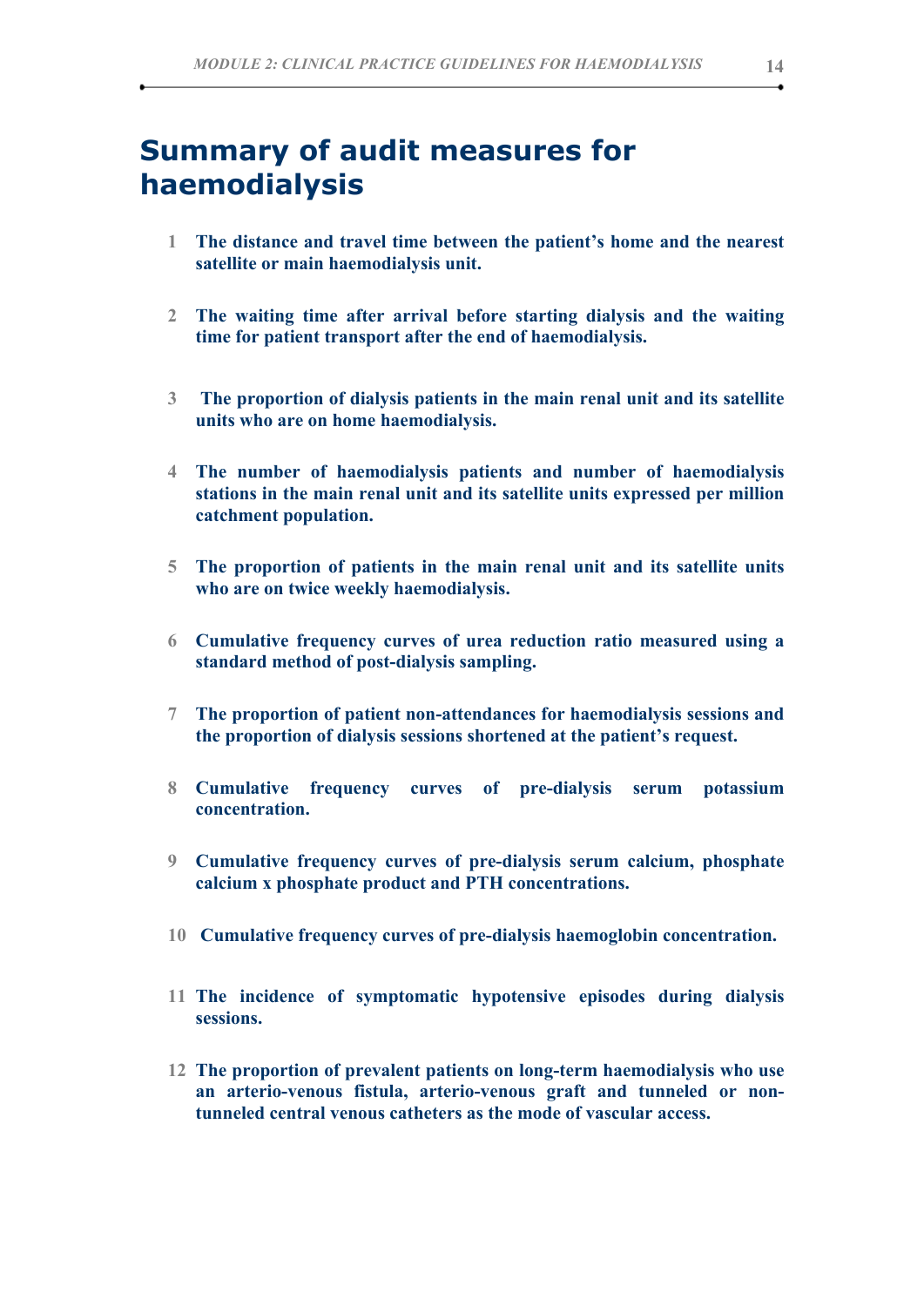- **13 The number of dedicated renal failure access surgery sessions per 120 dialysis patients.**
- **14 The dates of first referral to nephrology, referral for creation of vascular access and creation of first vascular access and the date and mode of vascular access at the initiation of dialysis should be recorded and audited in all incident chronic haemodialysis patients.**
- **15 The rates of bacteraemia (and specifically the rates of MRSA bacteraemia) observed per 1000 patient days using central venous catheters, arterio-venous grafts and arterio-venous fistulae.**
- **16 The proportion of patients with advanced renal failure (CKD stage 5) who are treated with conservative medical therapy.**
- **17 Record of the serum creatinine, estimated GFR and co-morbidity at initiation of chronic renal replacement therapy (dialysis or transplantation).**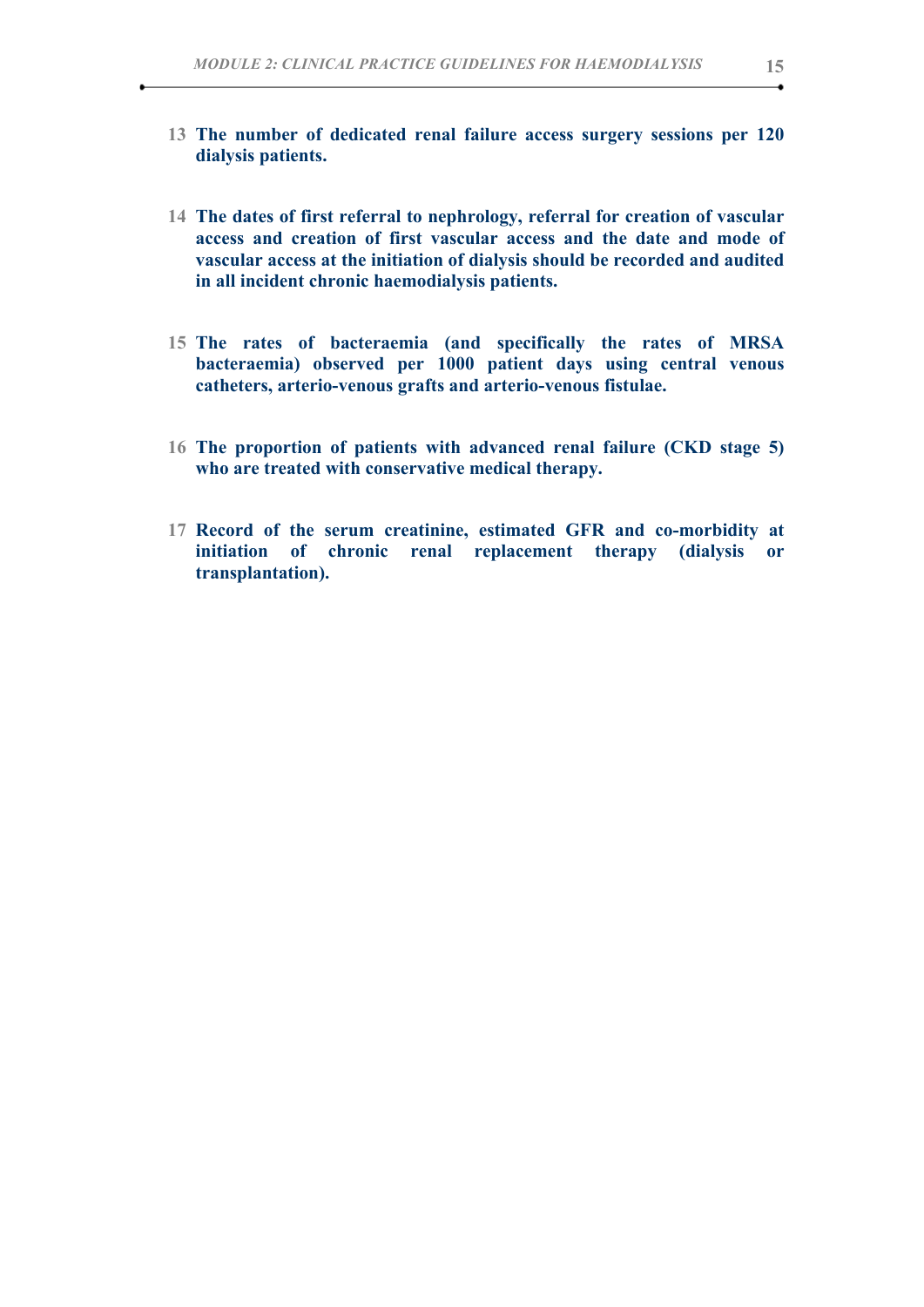# **1 Haemodialysis facilities (Guidelines DIAL-HD 1.1 - 1.6)**

**Guideline 1.1 DIAL-HD**

**The specification of new or refurbished haemodialysis facilities should adhere to the guidelines that are described in the NHS Estates Health Building Note 53: Volumes 1 & 2 (good practice).**

### **Rationale**

The specification that is required for a modern haemodialysis (HD) unit has been detailed by NHS Estates and should be followed in all new and refurbished satellite and main renal unit HD facilities (1,2).

# **References**

- 1 NHS Estates, Facilities for Renal Services, Health Building Note 53: Volume 1, Satellite dialysis unit & Volume 2, Main renal unit
- 2 The National Service Framework for Renal Services Part 1: Dialysis and Transplantation, Department of Health, London, UK, January 2004. (www.doh.gov.uk/nsf/renal/index.htm)

# **Guideline 1.2 DIAL-HD**

**The haemodialysis facility should have sufficient specialist support staff to fulfill the criteria listed by the Renal Workforce Planning Group 2002 (good practice).**

### **Rationale**

The number of medical, specialist nursing, technical and allied health professionals that are required to provide high quality HD therapy has been standardized by the Renal Workforce Planning Group (1). There should be great emphasis on teamwork, quality assurance and audit, health and safety and continuing professional development for all members of the multidisciplinary team (2).

#### **References**

- 1 Section 5 Workforce Planning Projections. National Renal Workforce Planning Group Recommendations 2002
- 2 The National Service Framework for Renal Services Part 1: Dialysis and Transplantation, Department of Health, London, UK, January 2004. (www.doh.gov.uk/nsf/renal/index.htm)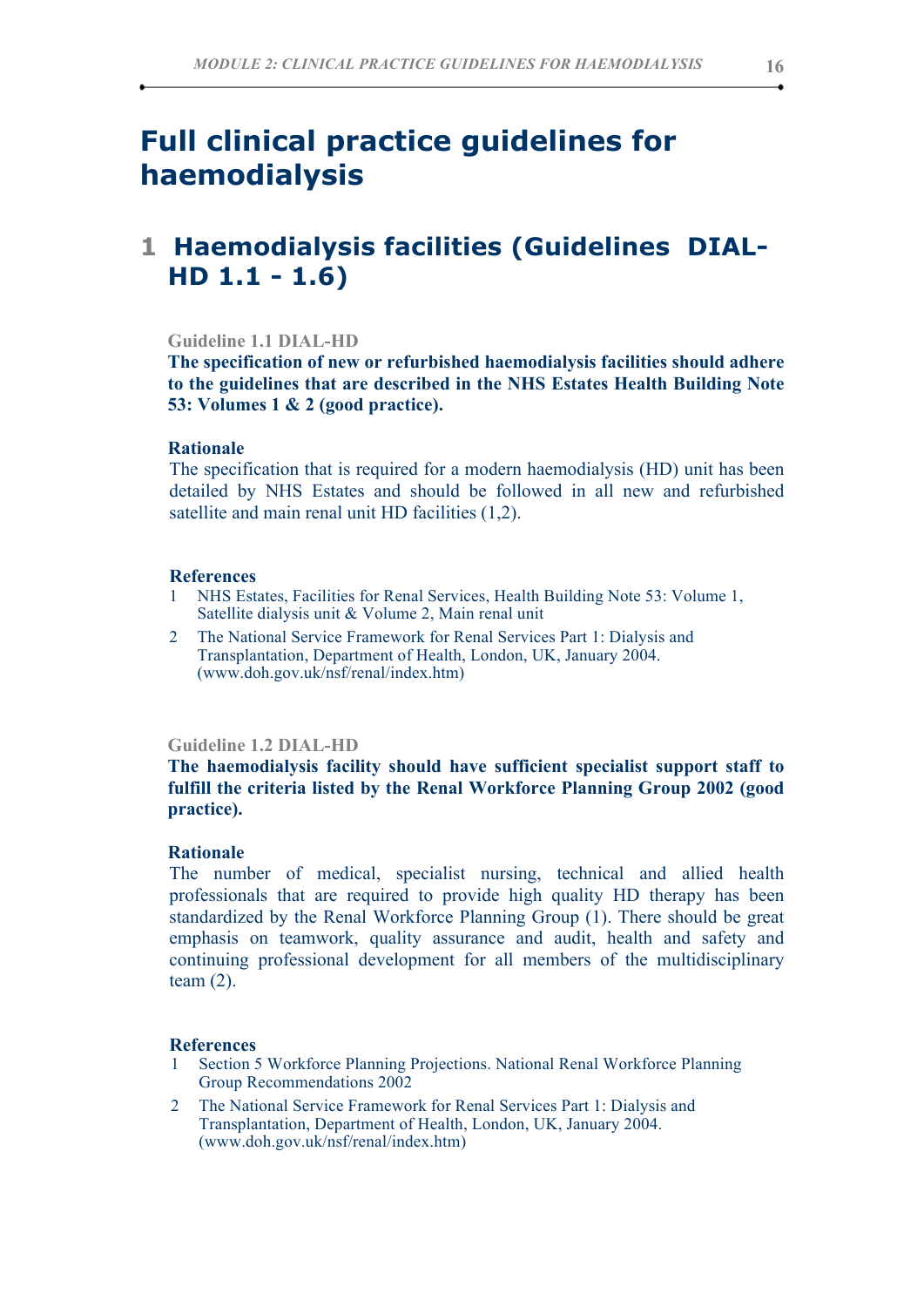# **Except in remote geographical areas the travel time to a haemodialysis facility should be less than 30 minutes or a haemodialysis facility should be located with 25 miles of the patient's home.**

In inner city areas travel times over short distances may exceed 30 minutes at peak traffic flow periods during the day **(good practice).**

#### **Audit measure 1**

# **The distance and travel time between the patient's home and the nearest satellite or main haemodialysis unit.**

#### **Rationale**

Equity of access to HD is self evident in a patient-centred service. Lack of local HD provision and the inadequacy of patient transport services are the commonest concerns cited by HD patients and Kidney Patient Associations. The acceptance rate for dialysis declines with increasing distance and travel time from the nearest dialysis unit and patients are less likely to be offered dialysis if the travel time from home to the dialysis unit is more than 37 minutes (1,2). The prevalence rate of HD patients remains significantly lower in the areas of Wales with travel times greater than a 30 minute drive to the nearest current dialysis unit (3). To reverse the inverse relationship between acceptance rates for HD and travel time to the nearest HD facility patients should not need to spend more than 30 minutes traveling to and from dialysis unless they live in a remote geographical area. NHS Quality Improvement Scotland has adopted 30 minutes as the maximum routine travel time to and from HD facilities in Scotland except in remote areas (4) but this guideline may be viewed as impractical in some urban areas because of transport delays due to traffic congestion.

Small satellite units should be established also in rural areas or islands to provide more local access to HD and permit travel distances or times that make thrice weekly HD acceptable to patients. Many of the prevalent HD population are elderly, have diabetes and/or overt cardiovascular disease and have suboptimal vascular access in the form of central venous catheters. Some of these patients therefore may not be medically suitable for treatment at a local satellite HD unit and may need to travel further to a main renal unit for dialysis. A comparison of the costs, quality of dialysis, quality of life and frequency of adverse events of HD in satellite and main renal units in England and Wales showed no major differences except the adequacy of HD, as assessed by measurement of the urea reduction ratio, was better in the patients treated in satellite units (5, 6). The provision of dialysis treatment at the 12 renal satellite units in the study potentially saved the HD patients an additional 19 minutes travel time for each dialysis session (5). This study has confirmed that HD in a satellite unit is an effective alternative to treatment in a main renal unit and provides support for a national network of HD facilities with adequate capacity to enable all medically suitable patients to receive chronic HD without having routine travel times in excess of 30 minutes. The location of satellite units should provide maximum geographic access to patients within the local catchment population and a centre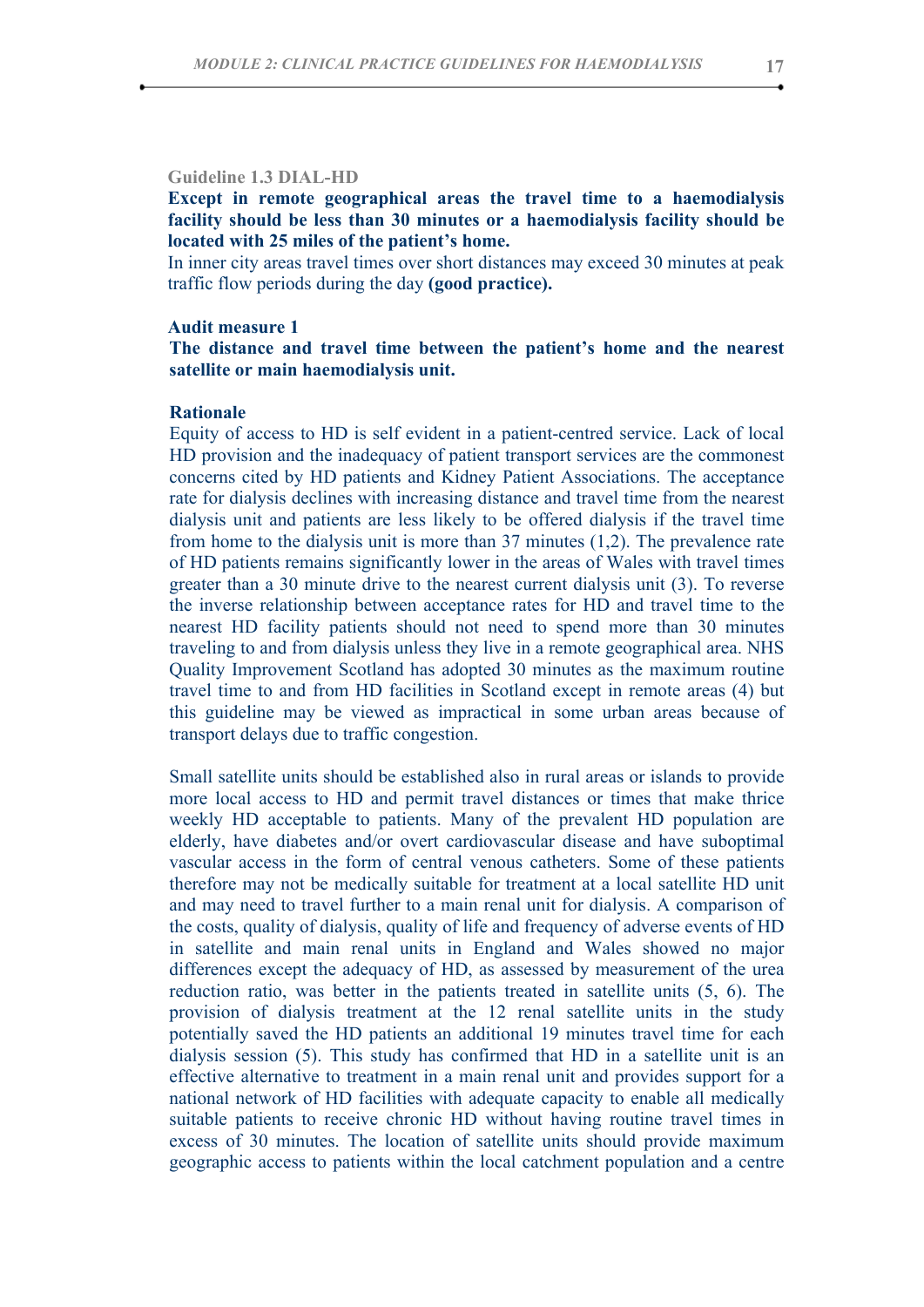of population based approach has been used in the planning of small satellite HD units in some regions of the UK (7).

Better local access to HD can only be achieved if there are improvements in patient transport as well as the development of an extensive network of HD facilities. The Cross Party Group on Kidney Disease Report, 2004 reinforces this point since it identified that 49% of HD patients in Scotland had travel times in excess of 30 minutes even though only 10% patients lived more than a 30 minute drive from the nearest HD facility (8). The development of patient transport services that avoid the need to collect and drop off other patients at the dialysis centre or at other healthcare facilities would help keep travel times to a minimum.

#### **References**

- Roderick P, Clements S, Stone N et al. What determines geographical variation in rates of acceptance onto renal replacement therapy in England? J Health Service Res Policy 1999; 4:139-146
- 2 Boyle PJ, Kudlac H, Williams, AJ. Geographical variation in the referral of patients with chronic end-stage renal failure for renal replacement therapy. QJM 1996; 89: 151-157
- 3 White P, James V, Ansell D et al. Equity of access to dialysis facilities in Wales. QJM 2006; 99:445-452
- 4 Clinical Standards for Adult Renal Services, NHS Quality Improvement Scotland, March 2003. (www.clinicalstandards.org)
- 5 Roderick P, Armitage A, Nicholson T et al. A clinical and cost evaluation of haemodialysis in renal satellite units in England and Wales. Am J Kidney Dis 2004; 44: 121-131
- 6 Roderick P, Nicholson T, Armitage A et al. An evaluation of the costs, effectiveness and quality of renal replacement therapy provision in renal satellite units in England and Wales. Health Technol Assess 2005; 9:1-178
- 7 MacGregor MS, Campbell J, Bain M et al. Using geographical information systems to plan dialysis facility provision. Nephrol Dial Transplant 2005; 20:1509-1511
- 8 Cross Party Group on Kidney Disease, April 2004
- 9 (www. show.scot.nhs.uk/srr/Publications/Cross party report renal disease in Scotland.pdf)

#### **Guideline 1.4 DIAL-HD**

**Haemodialysis patients who require transport should be collected from home within 30 minutes of the allotted time and be collected to return home within 30 minutes of finishing dialysis (good practice).**

#### **Audit measure 2**

**The waiting time after arrival before starting dialysis and the waiting time for patient transport after the end of haemodialysis**

### **Rationale**

Patient travel to and from hospital is the main source of complaint of hospital HD patients (1). Reduction in the waiting times before traveling to or from the HD unit would significantly shorten the "dialysis day" for many patients (1).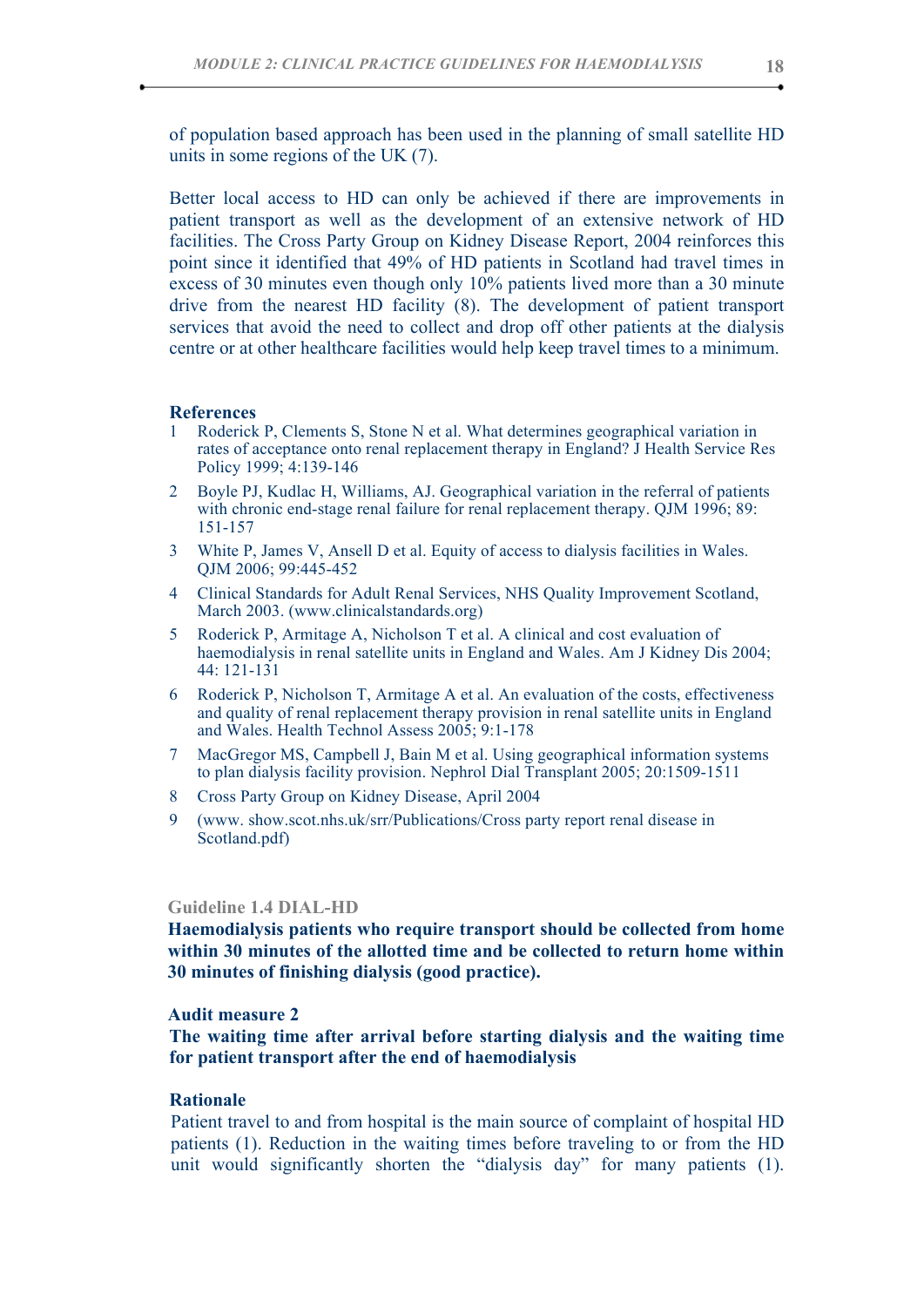Provision of designated parking adjacent to the dialysis area would encourage patients to organize their own transport to and from dialysis and so reduce the need for hospital provision of patient transport. Specialised, fully funded transport for dialysis patients is the gold standard and should be developed to facilitate timely transport by car or ambulance to meet these guidelines. The provision of dedicated or individualized HD patient transport services, which can avoid the need to collect and drop off other patients, and the use of staggered starting times for HD would help to reduce patient waiting times before starting and after completing dialysis. Audit of this patient-centred index of quality of HD provision has been reported in the Scottish HD population by Quality Improvement Scotland (QIS) (2).

#### **References**

- 1 Clinical Standards for Adult Renal Services, NHS Quality Improvement Scotland, March 2003. (www.clinicalstandards.org)
- 2 Report of NHS Quality Improvement Scotland (www.nhshealthquality.org)

#### **Guideline 1.5 DIAL-HD**

# **All patients who may be suitable for home dialysis should receive full information and education about home haemodialysis.**

Home haemodialysis training is not available in all renal units and some patients may need to travel to a sub-regional or regional centre to pursue their choice to train for home haemodialysis **(good practice).**

#### **Audit measure 3**

# **The proportion of dialysis patients in the main renal unit and its satellite units who are on home haemodialysis**

#### **Rationale**

HD may be performed in a variety of settings, including hospital-based units, freestanding units, and in the home. Patient survival and quality of life adjusted for co-morbid risk factors has been reported to be higher on home than hospital HD (1, 2). Home HD is more cost-effective than hospital HD if patients remain on dialysis for more than 14 months to offset training and setup costs (3). The choice between home and hospital HD for patients assessed as able to perform dialysis at home should be determined mainly by patient preference rather than economic grounds. Nevertheless the number of patients on home HD in the UK has continued to decline. Not all UK units provide home HD and, based on a review of the clinical-effectiveness and cost-effectiveness of home, satellite and hospital HD, the National Institute of Clinical Excellence (NICE) has recommended that the option to train to perform home HD should be available to all patients (4,5). NICE recommended that more than 10% of dialysis patients should be treated by home HD and, whilst this recommendation is achieved in Australasia (6), very few centres in the UK have more than 5% of dialysis patients on home HD (7). Higher prevalence rates of home HD may be achieved by having a designated home HD training centre serving several renal units within a region akin to current service provision for renal transplantation.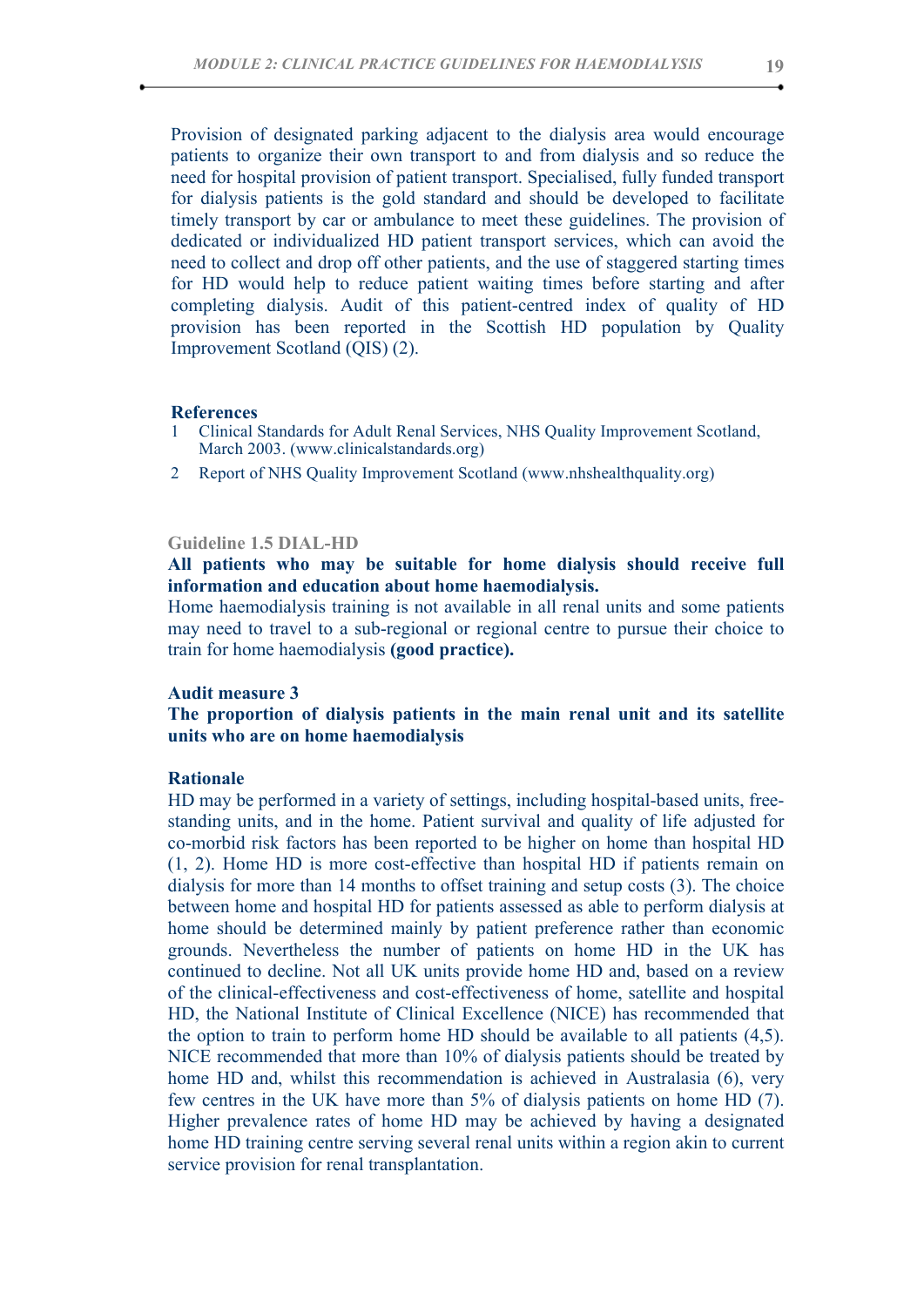#### **References**

- 1 Woods JD, Stannard D, Blagg CR et al. Comparison of mortality with home haemodialysis and centre haemodialysis: A national study. Kidney Int 1996; 49: 1464- 1470
- 2 Saner E, Nitsch D, Descourdes C et al. Outcome of home haemodialysis patients: A case-control study. Nephrol Dial Transplant 2005, 20: 604- 610
- 3 Mackenzie P, Mactier RA. Home haemodialysis in the 1990's.
- 4 Nephrol Dial Transplant 1998; 13: 1944-1948
- 5 Mowatt G, Vale L, Perez J et al. Systematic review of the effectiveness and costeffectiveness and economic evaluation of home versus hospital or satellite haemodialysis for people with end-stage renal failure. Health Technol Assess 2003; 7: 1-174
- 6 National Institute of Clinical Excellence.
- 7 Full guidance on home compared with hospital haemodialysis for patients with endstage renal failure October 2002. (www.nice.org.uk)
- 8 MacGregor MS, Agar JW, Blagg CR. Home haemodialysis international trends and variation. Nephrol Dial Transplant 2006; 21: 1934-45
- 9 The Renal Association UK Renal Registry, The Seventh Annual Report, December 2004. (www.renalreg.com Renal Association Standards & Audit Subcommittee)

#### **Guideline 1.6 DIAL-HD**

**Haemodialysis capacity in satellite and main renal units within a geographical area should increase in step with predicted need. To allow for patient choice regarding out of hours haemodialysis schedules, provision of holiday haemodialysis and expansion in patient numbers calculation of the required number of haemodialysis stations should be based on using each station for 2 patients per day three times per week.**

The national average number of hospital haemodialysis patients per million catchment population reported for the previous year by the UK Renal Registry should be regarded as the minimum capacity for haemodialysis in each geographically based renal service. Alternatively up-to-date regional data may be used. For example the national average provision for 312 hospital haemodialysis patients (78 stations) per million catchment population in Scotland at the end of 2005 may be regarded as a minimum haemodialysis capacity in all regions in 2006. The level of hospital haemodialysis provision will need to be higher in areas with a high ethnic and/or elderly population and increase nationwide over the next 10 years **(good practice).**

#### **Audit measure 4**

**The number of haemodialysis patients and number of haemodialysis stations in the main renal unit and its satellite units expressed per million catchment population.**

#### **Rationale**

HD treatment has evolved rapidly since its introduction and HD is the main mode of dialysis in most developed countries. HD was the established mode of dialysis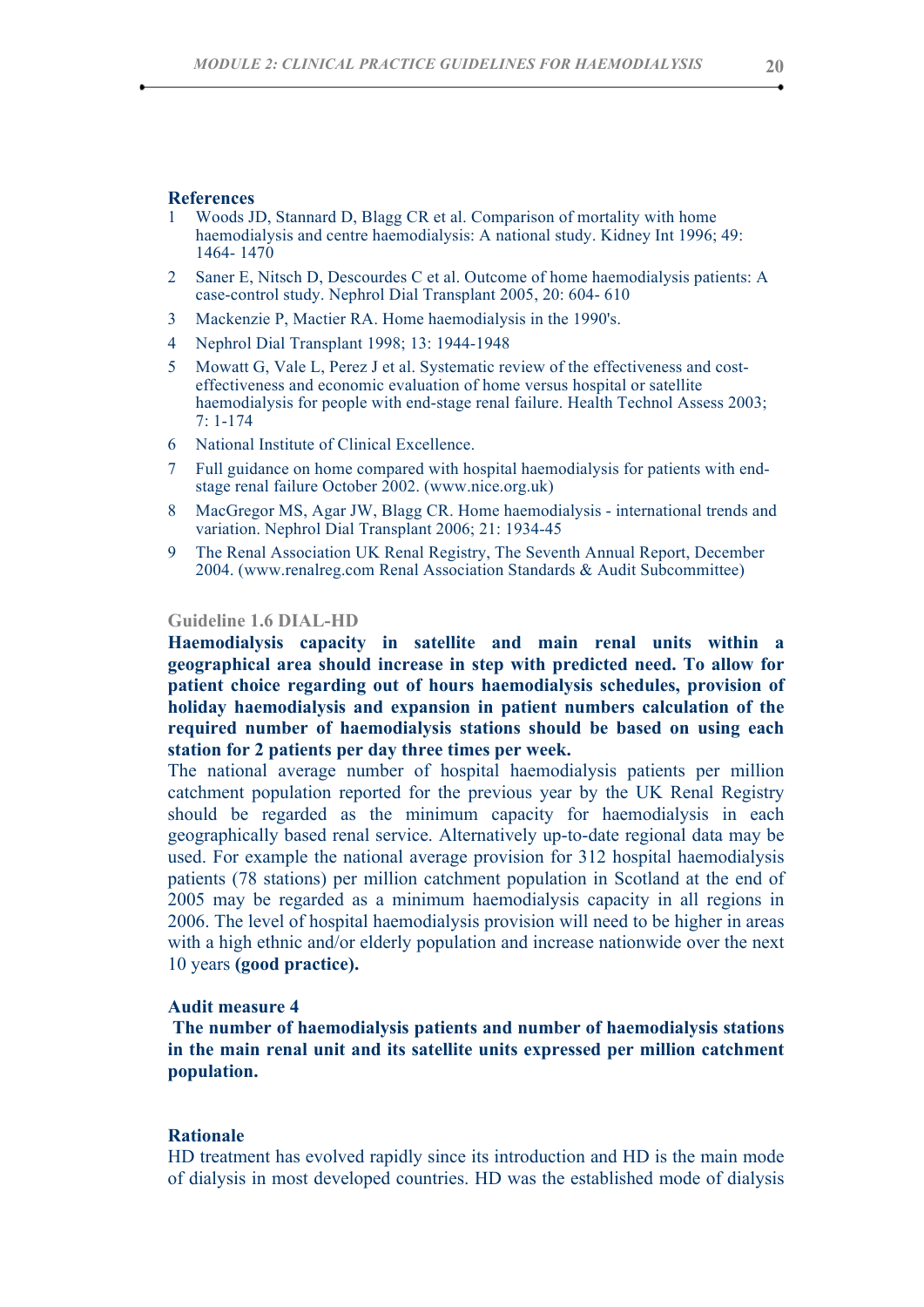at 90 days in 67.5% of the UK patient cohort in 2003 compared with 59% in 1998 (1). About 40% of patients starting renal replacement therapy (RRT) are referred as late uraemic emergencies with no time for the planning of, or counseling on, the options for dialysis, and such patients are more likely to remain on HD (2,3). HD is also the default therapy for all end stage renal disease (ESRD). Despite the success of transplantation and peritoneal dialysis (PD), HD continues to have the highest rate of growth of all treatment modalities. Many patients are maintained by HD after failure of renal transplants or because they have had to abandon PD. After the first 3 years of dialysis 3% of the 1998-2000 cohort of HD patients in the UK had converted to peritoneal dialysis, mostly within the first year, whereas almost 11% of the PD patients had switched to HD each year (1).

The provision of HD capacity within the UK has tended to lag behind patient demand and this has restricted both patient choice and access to hospital HD (4). UK Registry data from the end of 2004 showed that there were 261 patients per million population on hospital or satellite HD (5). 40.9% of the estimated 638 prevalent end-stage renal failure patients per million population were receiving hospital HD and only 1.2% were on home HD at the end of 2004 (5). Scottish Renal Registry data from the end of 2004 showed that 76% of dialysis patients were receiving hospital HD, 299 patients per million were receiving hospital HD and 725 prevalent patients per million were on chronic RRT (6). At the end of 2005 the Scottish Renal Registry data showed that 77% of dialysis patients were receiving hospital HD, 312 patients per million were receiving hospital HD and 758 prevalent patients per million were on chronic RRT (7). Hospital HD provision in Scotland increased by an average of 18 patients per million population each year between 2000 and 2005. Regional variation in the level of provision of HD within the UK continues and this needs to be addressed to permit equity of access to HD throughout the country (8).

Additional capacity is needed to allow for patient choice of HD schedule, holiday HD and anticipated expansion in patient numbers. For these reasons the calculated number of dialysis stations that are required in each geographical area should be based on using each machine only for two patients per day three days per week. The degree of flexibility in HD capacity and scheduling then depends on the proportion of HD patients who are on a third shift each day. The national average number of hospital HD patients per million catchment population reported for the previous year by the UK Renal Registry may be regarded as the minimum capacity for HD in each geographically based renal service. This approach should drive the provision of HD upwards in the areas with below average HD capacity. For example the provision for an average of 312 hospital HD patients (or 78 stations) per million catchment population in Scotland at the end of 2005 could be regarded as a minimum HD capacity in all regions in 2006. The required capacity for HD will be greater in areas with a high ethnic or elderly population due to their higher prevalence of ESRD and these areas will need proportionately greater HD capacity than the national average. HD capacity will need to expand greatly over the next 10 years as the number of prevalent ESRD patients rises progressively and the proportion of the patients who are elderly and/or have co-morbidity also increases (9). Regional and national audit of HD capacity will highlight if there is inequity of access to HD and provide support for the development of HD facilities in such geographical areas. Meeting the need for HD will be a major challenge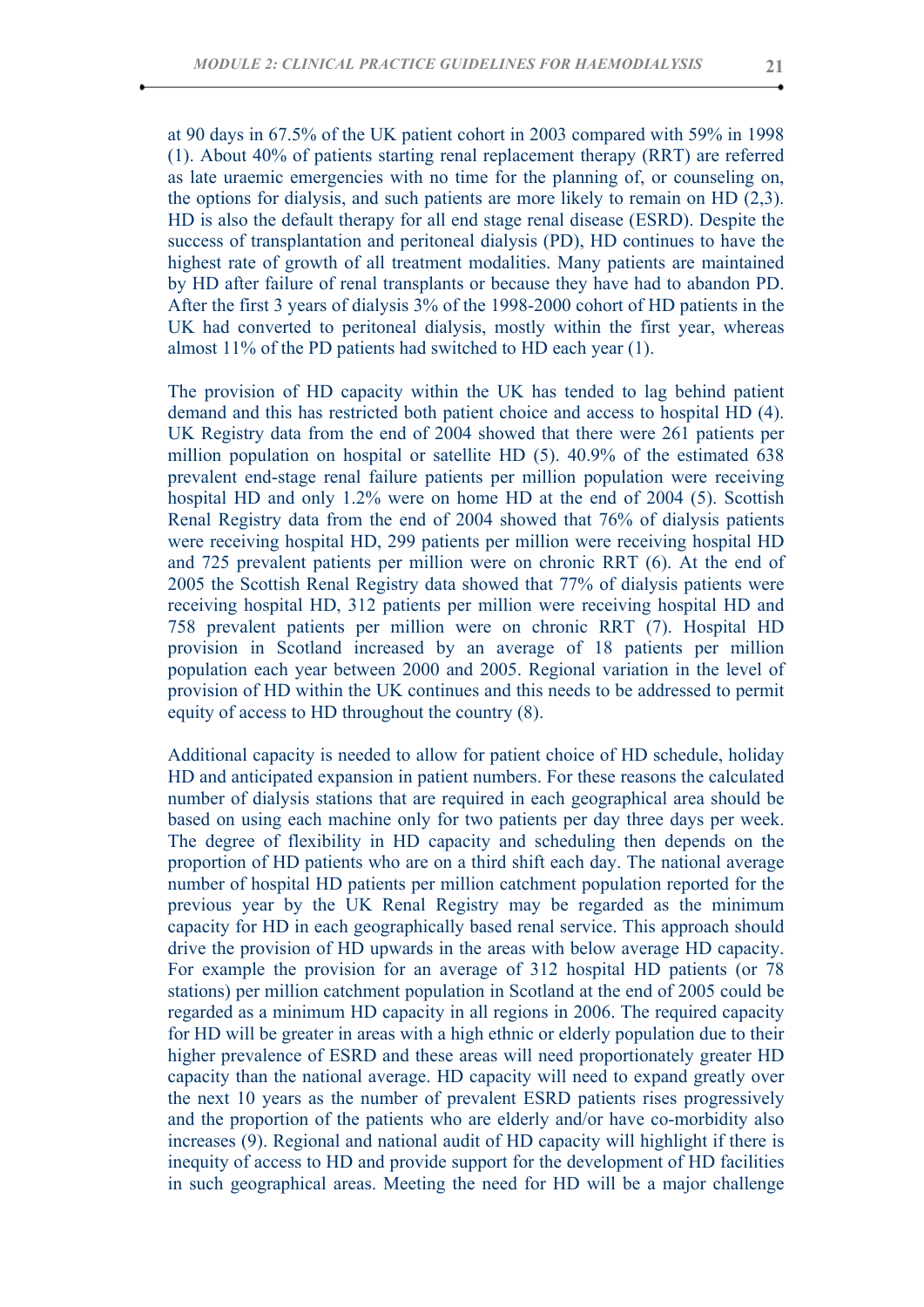and regular audit should be used to raise HD capacity across the UK in step with the projected increase in demand over the next decade.

#### **References**

- 1 The Renal Association UK Renal Registry, The Seventh Annual Report, December 2004. (www.renalreg.com Renal Association Standards & Audit Subcommittee)
- 2 Metcalfe W, Khan IH, Prescott GJ et al. Can we improve early mortality in patients receiving renal replacement therapy? Kidney Int 2000; 57: 2539–45
- 3 Little J, Irwin A, Marshall T et al. Predicting a patient's choice of dialysis modality: experience in a United Kingdom renal department. Am J Kidney Dis 2001; 37: 981–6
- 4 Treatment of adults & children with renal failure Standards and audit measures. 3rd Edition, London: Royal College of Physicians 2002. (www.renal.org/Standards/standards.html)
- 5 The Renal Association UK Renal Registry, The Eighth Annual Report, December 2005. (www.renalreg.com Renal Association Standards & Audit Subcommittee)
- 6 Report of the Scottish Renal Registry 2004 (www.show.scot.nhs.uk/srr)
- 7 Report of the Scottish Renal Registry 2005 (www.show.scot.nhs.uk/srr)
- 8 Blank L, Peters J, Lumsdon A et al. Regional differences in the provision of adult renal dialysis services in the UK. QJM 2005; 98:183-190
- 9 Feest TG, Rajamahesh J, Byrne C et al. Trends in adult renal replacement therapy in the UK: 1982-2002. QJM 2005: 98: 21-28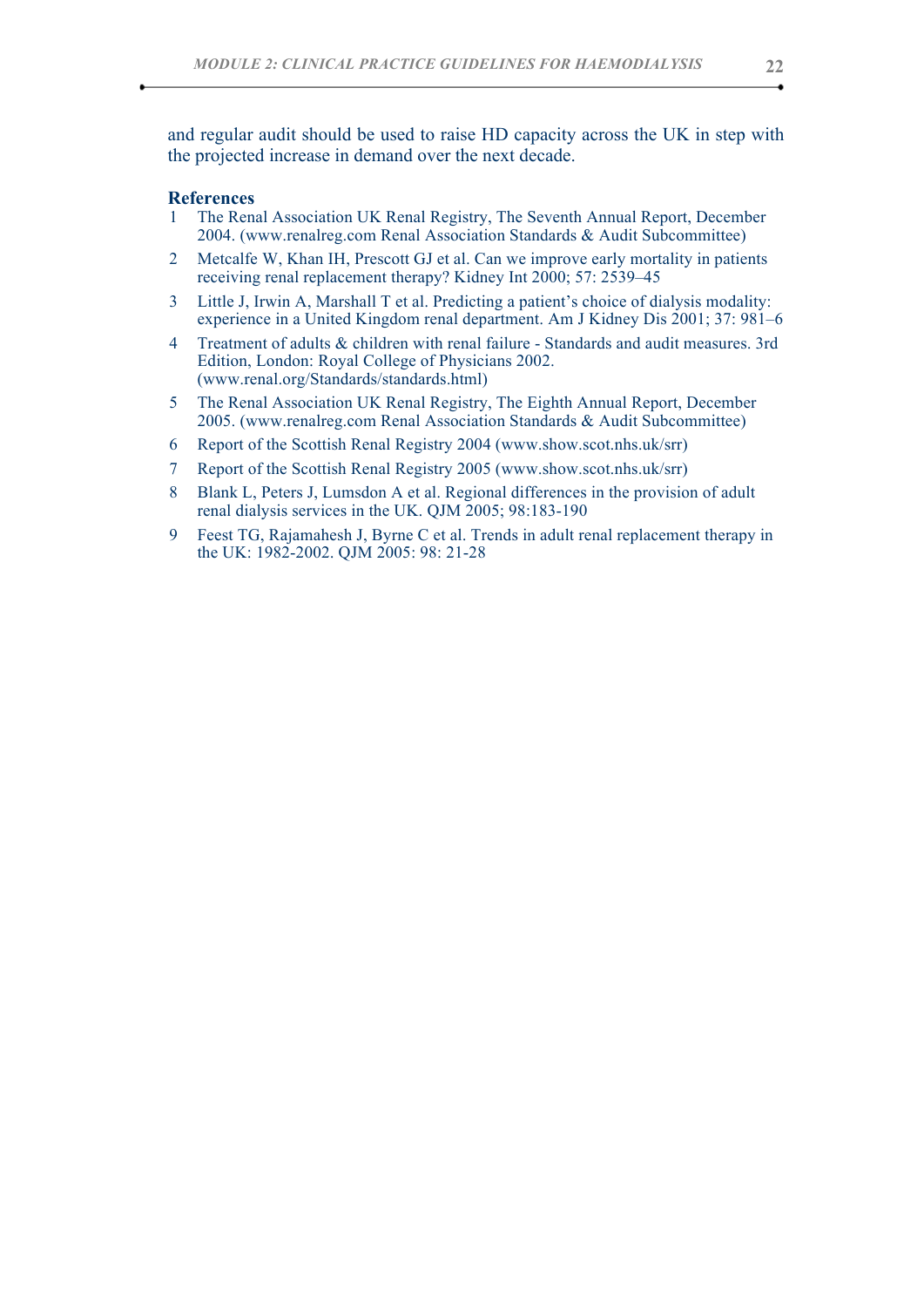# **2 Haemodialysis equipment and disposables (Guidelines DIAL-HD 2.1 – 2.3)**

#### **Guideline 2.1 DIAL-HD**

**All equipment used in the delivery and monitoring of therapy should comply with the relevant standards for medical electrical equipment. General safety standards are covered by BS EN 60601-1: 2006 and specific dialysis machine requirements are covered by BS-EN 60601-2-16: 1998 (Medical electrical equipment: Particular requirements for the safety of haemodialysis (HD), haemodiafiltration and haemofiltration equipment (good practice).**

The equipment used in renal units represents a substantial asset that must be carefully maintained. The selection of equipment should be in accordance with a policy that conforms to the recommendations of the MHRA (MHRA DB2006  $(05)$ : - Managing Medical Devices – Guidance for Healthcare & Social Services Organisations – Nov. 2006 (personal communication, Ged Dean, Nottingham University Hospitals Trust) and National Audit Office (The management of medical equipment in NHS acute trusts in England, National Audit Office, 1999). The above BS-EN 60601-2-16 standard for electrical equipment for renal replacement therapy was defined in 1998, superceded BS5724-2-16:1998 and IEC 60601-2-16:1998 and remains applicable in 2006 (personal communication, Andy Mosson, Association of Renal Technologists).

#### **Guideline 2.2 DIAL-HD**

# **Disposables such as dialysers and associated devices are classified as medical devices and should display the CE mark (good practice).**

All disposable equipment such as haemodialysers, blood tubing sets and related devices should display the CE mark. The presence of such a mark signifies compliance with the requirements of the statutory Medical Device Directive and also national and international standards where they exist for new products: BS-EN 1283: 1996 (haemodialysers, haemodiafilters, haemofilters, haemoconcentrators and their extra corporeal circuits), ISO 8638:2004 (Extracorporeal blood circuit for haemodialysers, haemodiafilters and haemofilters) or ISO 13960: 2003 (Plasma filters).

# **Guideline 2.3 DIAL-HD**

# **Machines should be replaced after between seven and ten years' service or after completing between 25,000 and 40,000 hours of use for haemodialysis, depending upon an assessment of machine condition (Good practice).**

The routine maintenance of the equipment used for renal replacement therapy is essential and the service history of each machine should be documented fully throughout its use-life by the renal unit technicians. Renal units should endeavour to adopt a programme of phased replacement of older HD machines. Although it is possible to keep a dialysis machine operating safely for many years, practical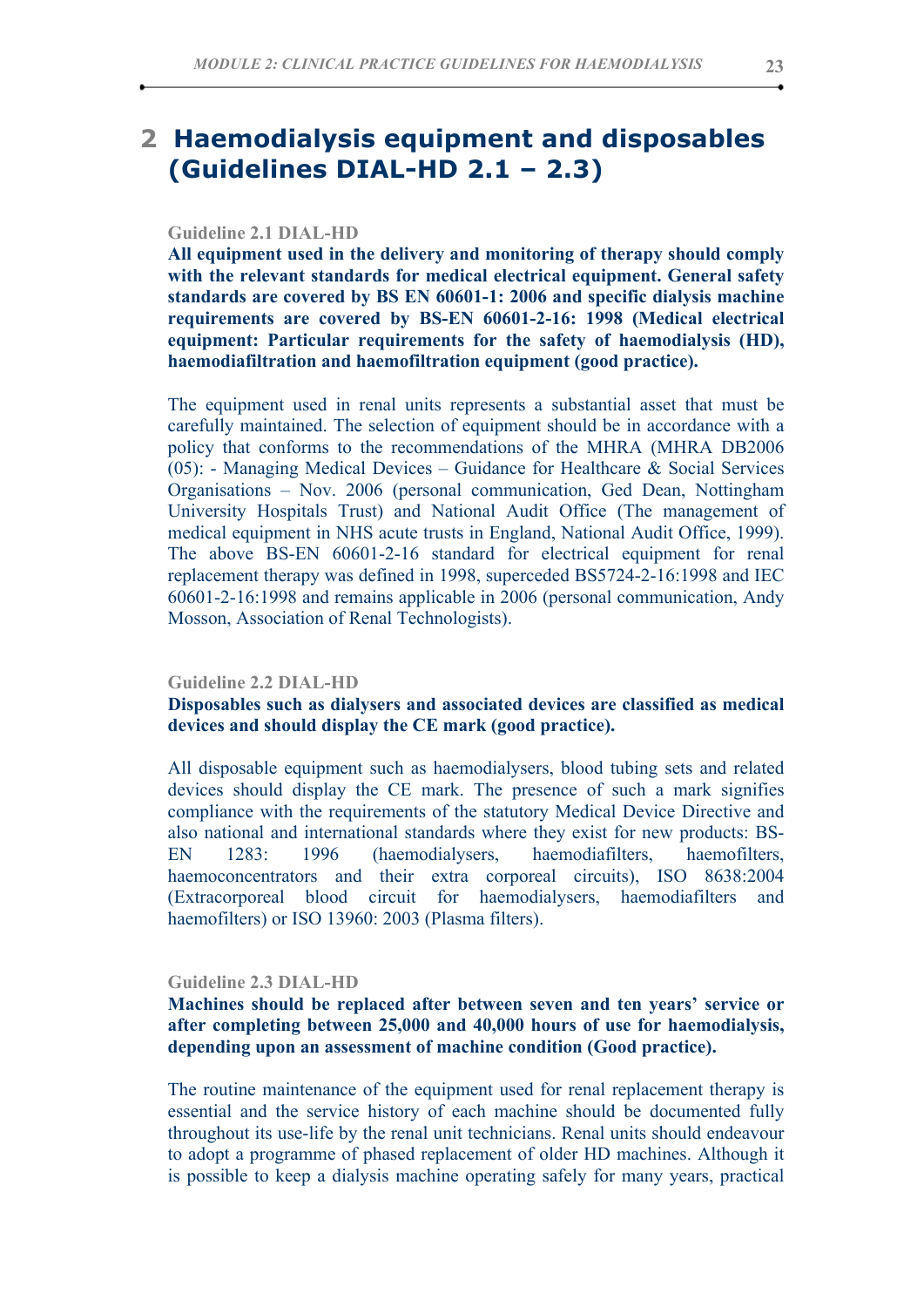considerations of obsolescence and maintenance costs require a more structured approach. When a particular model of a machine becomes obsolete, companies generally only undertake to supply replacement parts for seven years. Intensive use of HD machines for three 4 hour shifts per day, 6 days per week would complete 26208 hours of use after 7 years. We accept that there is no firm evidence that replacement, as suggested above, is the most cost-effective strategy.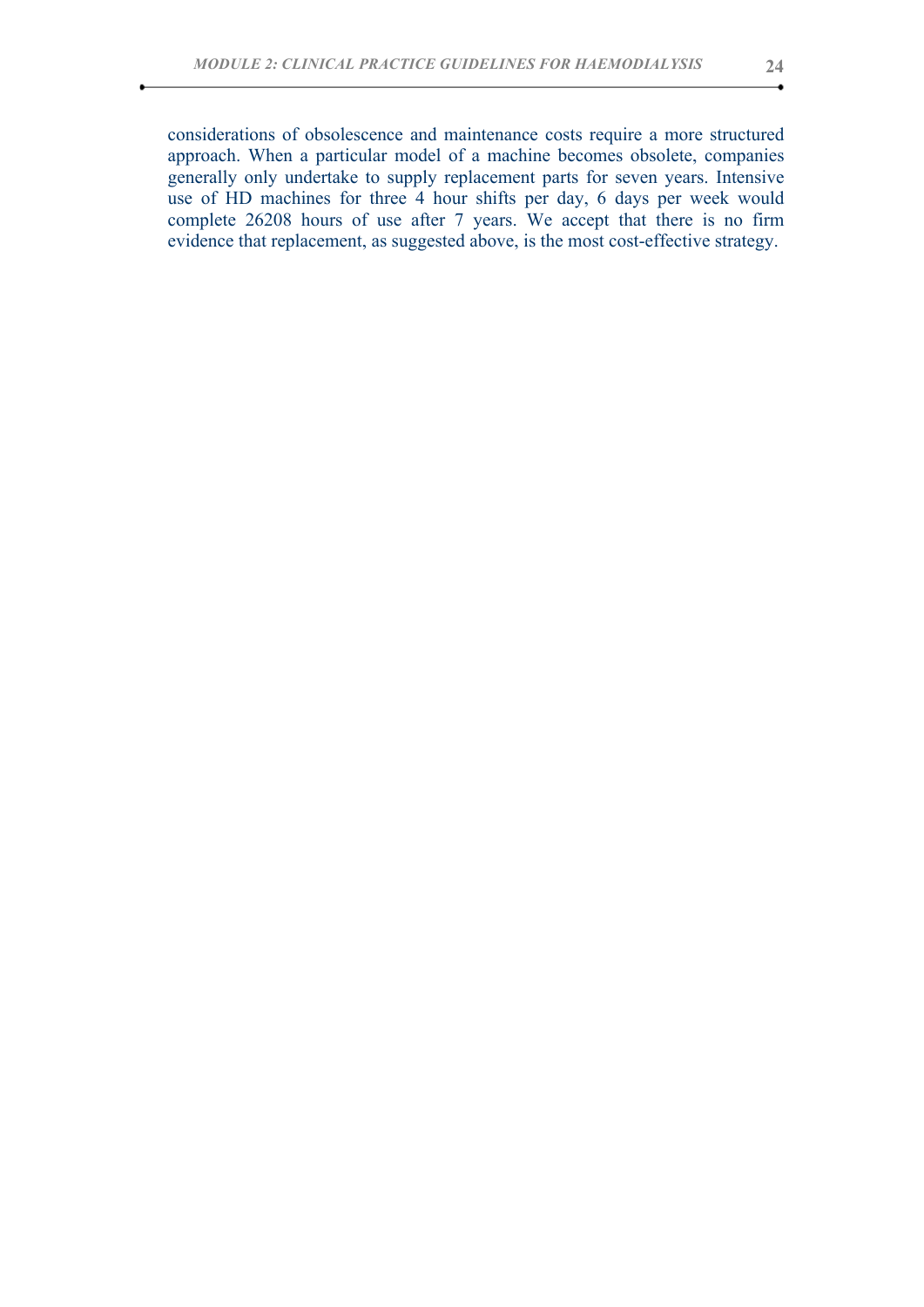# **3 Concentrates and water for haemodialysis (Guidelines DIAL-HD 3.1 – 3.4)**

**Guideline 3.1 DIAL-HD**

**Ready made concentrates are classified as medical devices and should display the CE mark. Concentrates that are manufactured 'in house' should meet the requirements of BS EN 13867: 2002 (Concentrates for haemodialysis and related therapies) (good practice).**

#### **Rationale**

The presence of the CE mark signifies compliance with the requirements of the statutory Medical Device Directive and also national and international standards where they exist. Dialysis units that manufacture concentrates in-house should ensure that the fluid fulfils the requirements stated in BS EN 13867: 2002 (1).

#### **References**

1 BS EN 13867: 2002 Concentrates for haemodialysis and related therapies. (http://www.bsonline.bsi-global.com) Note: A revision of this standard is currently at the Committee Draft stage and should be available by 2008.

#### **Guideline 3.2 DIAL-HD**

# **Water used in preparation of dialysis fluid should, as a minimum, meet the requirements stated in Table 1 for chemical and microbiological contaminants.**

#### **Rationale**

The limits for chemical contaminants are derived from AAMI RD-52 2004 (1), ISO 13959:2002 (2) and the European Pharmacopoeia (3) after consultation within the UK, whilst the limits for bacterial counts (100 cfu/ml) and endotoxin (0.25 IU/ml) are based on the European Pharmacopoeia (3) and the European Renal Association Best Practice Guidelines (4). New equipment should be capable of producing 'ultrapure' dialysis fluid (bacterial counts <0.1 cfu/ml and endotoxin <0.03 IU/ml) in order to meet the best practice guidelines. Ideally this should be achieved using ultrapure water, however water that meets the minimum standard in Table 1 can be used together with point of use filtration of the dialysis fluid. If routine monitoring demonstrates continuous contamination in excess of the desired levels, a programme to improve this should start immediately (good practice).

HD exposes the blood of the patient to in excess of 300 litres of water per week through a non-selective membrane, in contrast to an average 12 litres per week through a highly selective membrane (intestinal tract) in healthy individuals. It is essential for the water used to produce dialysis fluid to have appropriate chemical and microbiological purity. Achieving this standard of purity usually requires softening, carbon filtration, reverse osmosis and an effective disinfection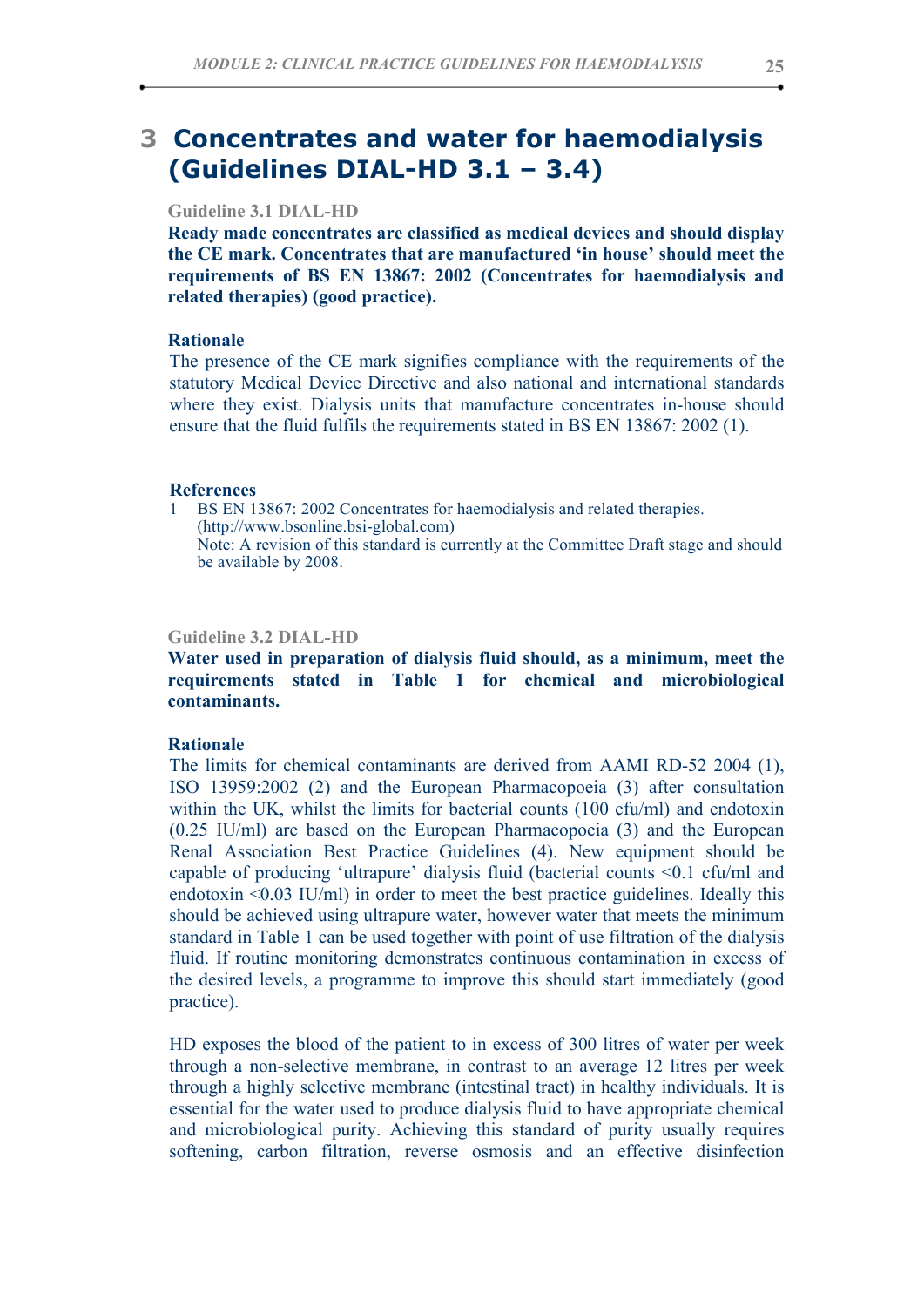programme for the pipework between the treatment plant and the dialysis machines.

The dialysis membrane was regarded as an effective barrier against the passage of bacteria and endotoxin (potent pyrogenic materials arising from the outer layers of bacterial cells) from dialysis fluid to blood. This produced a complacent attitude towards the purity of dialysis fluid. About 10 years ago, several in vitro studies showed that intact membranes used in dialysers are permeable to bacterial contaminants (5-7). The pore size of the membrane appears to be less important than the thickness and the capacity of the membrane to adsorb bacterial products. Consequently low flux (standard) dialysis does not necessarily translate into higher microbiological safety than high flux dialysis or HDF. Patients receiving standard dialysis treatment with low flux cellulose-based membranes (thickness 6–8 microns), may therefore be at greater risk of pyrogenic reactions (see below) than those treated using thicker synthetic membranes which have the capacity to adsorb bacterial endotoxin.

In patients treated with high flux membranes, a risk of pyrogen transfer due to backfiltration (a movement of dialysis fluid into the blood pathway of the device due to an inverted pressure gradient rather than the diffusion gradient discussed above) may exist. Lonneman et al, however, concluded that diffusion rather than convection is the predominant mechanism of transmembrane transport of pyrogens, and backfiltration across pyrogen adsorbing membranes does not necessarily increase their passage (5). It should be emphasised that the adsorption capacity of the synthetic membranes is not infinite and that a breakthrough of pyrogenic substances can occur in the event of excessive water contamination.

A raised C-reactive protein (a sensitive marker of activation of the acute phase response) is associated with a significantly increased risk of death (8, 9), which has led to speculation that impure dialysis fluid may contribute to an increased risk of death in dialysis patients. The use of ultrapure water in a randomized study of 30 incident HD patients was associated with a reduction in CRP levels and a decrease in the rate of loss of residual renal function (10). Impure dialysis fluid has also been implicated in the pathogenesis of dialysis-related amyloidosis (11- 13). While this suggestion has not been tested in clinical practice, it would seem prudent to ensure that water is as pure as reasonably possible.

Ultrapure water  $(< 0.1 \text{ cft/m}$  and bacterial endotoxins  $< 0.03 \text{ IU/m}$ ) is readily achievable using modern water treatment techniques and should be regarded as the standard for all newly installed water treatment plants (14). The European Best Practice Guidelines recommend the use of ultrapure water for conventional as well as high flux HD (4).

Reinfusion fluid, used in haemofiltration and haemodiafiltration, must be sterile (<1 cfu/1000 litres) and, particularly where large exchange volumes are required, have an endotoxin level of  $\leq 0.03$  IU/ml (15). Even with ultrapure water, this standard of purity can only be achieved with 'on-line' fluid production with multiple filtration of the dialysis fluid. Machines designed to produce reinfusion fluid usually require a water supply that meets the microbiological requirements of table 1.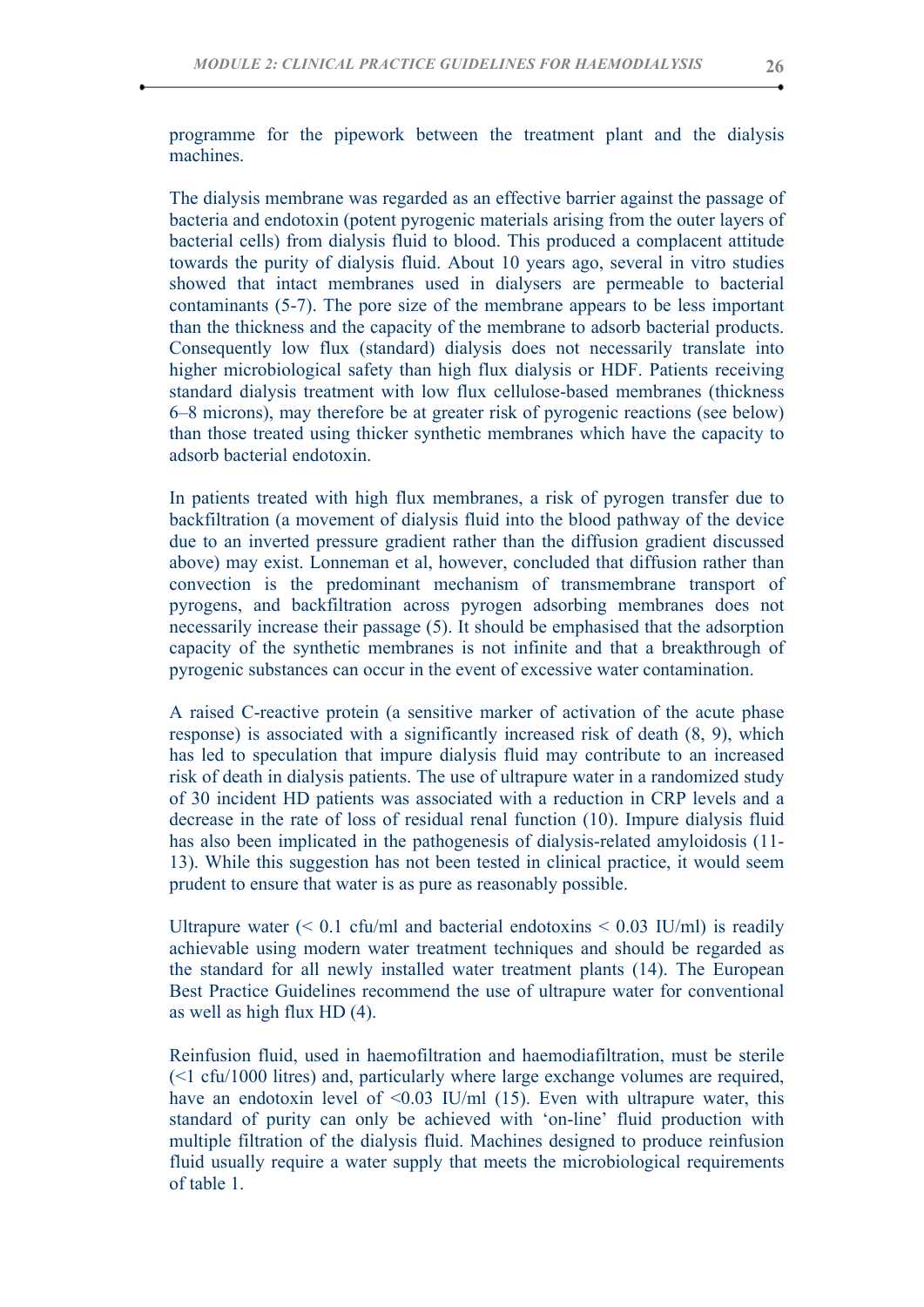Knowledge of the potentially harmful effects of bacterial products, trace elements and chemicals is still growing, and techniques of water treatment are continuously being developed. The maximum acceptable levels of chemical contaminants in water for dialysis have been established by AAMI (1), ISO 13959 (2) and the European Pharmacopoeia (3). These standards differ in the number and limits of the contaminants specified. Table 1 lists all the contaminants for which a limit is defined for water for dialysis in one or more of the standards. With the exception of nitrate, where the standards differ in their recommendations, the most stringent limit has been adopted. These limits should not be difficult to meet with a correctly specified and maintained water plant. For nitrate, the European Pharmacopoeia specifies a maximum of 2 mg/l nitrate (NO3) compared to the AAMI standard and ISO 13959 which recommend a limit of 2 mg/l of nitrate as nitrogen (N) which equates to approximately 9 mg/l of NO3. The more stringent EP limit is often difficult to meet in home HD installations and since the development of the AAMI standard, no new evidence for a lower limit for nitrate has emerged. As the benefits of home HD are well established, the less stringent recommendation has been adopted for nitrate.

Table 1 defines a subset of contaminants that should always be included in routine testing because they occur in relatively high levels and are not restricted in drinking water (chlorine, calcium, magnesium and potassium), or where the drinking water limit (16) is more than five times the recommended limit for water for dialysis. Sodium is included in the 'mandatory' group because, although the drinking water limit is 200 mg/l, additional sodium is introduced by softening. Table 1 also defines a group of contaminants for which the drinking water limit is 2 to 5 times the recommended limit for dialysis. In water treated by reverse osmosis, these contaminants will only exceed the limits in table 1 if they occur at relatively high levels in the water supplied to the unit. These contaminants can be omitted from routine tests if data is available to show that the levels in the water supplied to the unit rarely exceed the limit in the table. These data should be obtained from the municipal water supplier, or from tests on the raw water if it is obtained from a private source.

| <b>Contaminant</b> | Criteria for<br>inclusion in<br>routine tests | <b>Maximum</b><br>recommended<br>concentration<br>$(mg/l = ppm)$ | Standards on<br>which limit is<br><b>based</b> | <b>Initial Test</b><br><b>Frequency</b><br>(if not omitted) |
|--------------------|-----------------------------------------------|------------------------------------------------------------------|------------------------------------------------|-------------------------------------------------------------|
| Aluminium          | Mandatory                                     | 0.01                                                             | EP, AAMI,<br><b>ISO</b>                        | 3 monthly                                                   |
| Calcium            | Mandatory                                     | 2(0.05)<br>mmol/l                                                | EP, AAMI,<br><b>ISO</b>                        | 3 monthly                                                   |
| Total chlorine     | Mandatory                                     | 0.1                                                              | EP                                             | than<br>Not.<br>less<br>weekly                              |
| Copper             | Mandatory                                     | 0.1                                                              | AAMI, ISO                                      | 3 monthly                                                   |

# **Table 1: Maximum recommended concentrations for chemical and microbial contaminants in water for dialysis**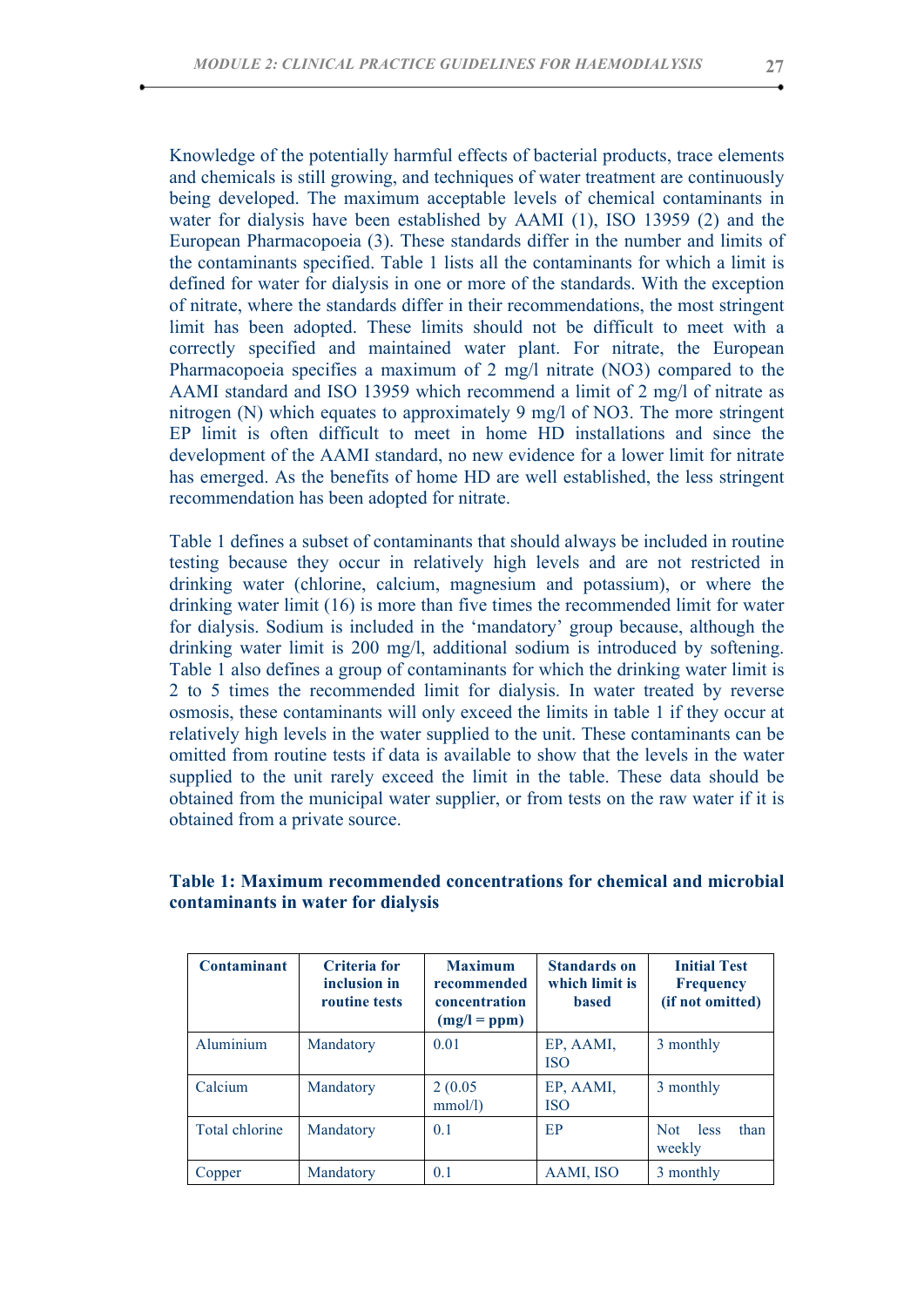| Fluoride                 | Mandatory                     | 0.2                           | EP, AAMI,<br><b>ISO</b> | 3 monthly                      |
|--------------------------|-------------------------------|-------------------------------|-------------------------|--------------------------------|
| Magnesium                | Mandatory                     | 2(0.08)<br>mmol/l)            | EP                      | 3 monthly                      |
| Nitrate (as N)           | Mandatory                     | 2 (equates to 9)<br>mg/l NO3) | AAMI, ISO               | 3 monthly                      |
| Potassium                | Mandatory                     | 2(0.05)<br>mmol/l)            | EP                      | 3 monthly                      |
| Sodium                   | Mandatory                     | 50 (2.2)<br>mmol/l)           | EP                      | 3 monthly                      |
| <b>Bacteria</b><br>(TVC) | Mandatory                     | 100 cfu/ml                    | EP, ISO                 | Not less than<br>monthly       |
| Endotoxin                | Mandatory                     | $0.25$ IU/ml                  | EP                      | less<br>than<br>Not<br>monthly |
| Ammonium                 | Omit if evidence<br>permits   | 0.2                           | EP                      | 3 monthly                      |
| Arsenic                  | Omit if evidence<br>permits   | 0.005                         | AAMI, ISO               | 3 monthly                      |
| Cadmium                  | Omit if evidence<br>permits   | 0.001                         | AAMI, ISO               | 3 monthly                      |
| Chloride                 | Omit if evidence<br>permits   | 50                            | EP                      | 3 monthly                      |
| Chromium                 | Omit if evidence<br>permits   | 0.014                         | AAMI, ISO               | 3 monthly                      |
| Lead                     | Omit if evidence<br>permits   | 0.005                         | AAMI, ISO               | 3 monthly                      |
| Mercury                  | Omit if evidence<br>permits   | 0.0002                        | AAMI, ISO               | 3 monthly                      |
| Sulphate                 | Omit if evidence<br>permits   | 50                            | EP                      | 3 monthly                      |
| <b>Barium</b>            | Include on<br>indication only | 0.1                           | AAMI, ISO               | As indicated                   |
| <b>Beryllium</b>         | Include on<br>indication only | 0.0004                        | <b>AAMI</b>             | As indicated                   |
| Silver                   | Include on<br>indication only | 0.005                         | AAMI, ISO               | As indicated                   |
| Thallium                 | Include on<br>indication only | 0.002                         | <b>AAMI</b>             | As indicated                   |
| Tin                      | Include on<br>indication only | 0.1                           | <b>ISO</b>              | As indicated                   |
| Zinc                     | Include on<br>indication only | 0.1                           | EP, AAMI,<br><b>ISO</b> | As indicated                   |

Notes: Antimony (AAMI limit 0.006 mg/l) and selenium (AAMI and ISO limit 0.09 mg/l) have been excluded from this table as the limit for drinking water in the UK is lower than the limit for water for dialysis. The limit for tin may be omitted from the next revision of ISO 13959.

The final group of contaminants (barium, beryllium, silver, thallium, tin and zinc) are those for which a limit has been defined for water for dialysis and there is no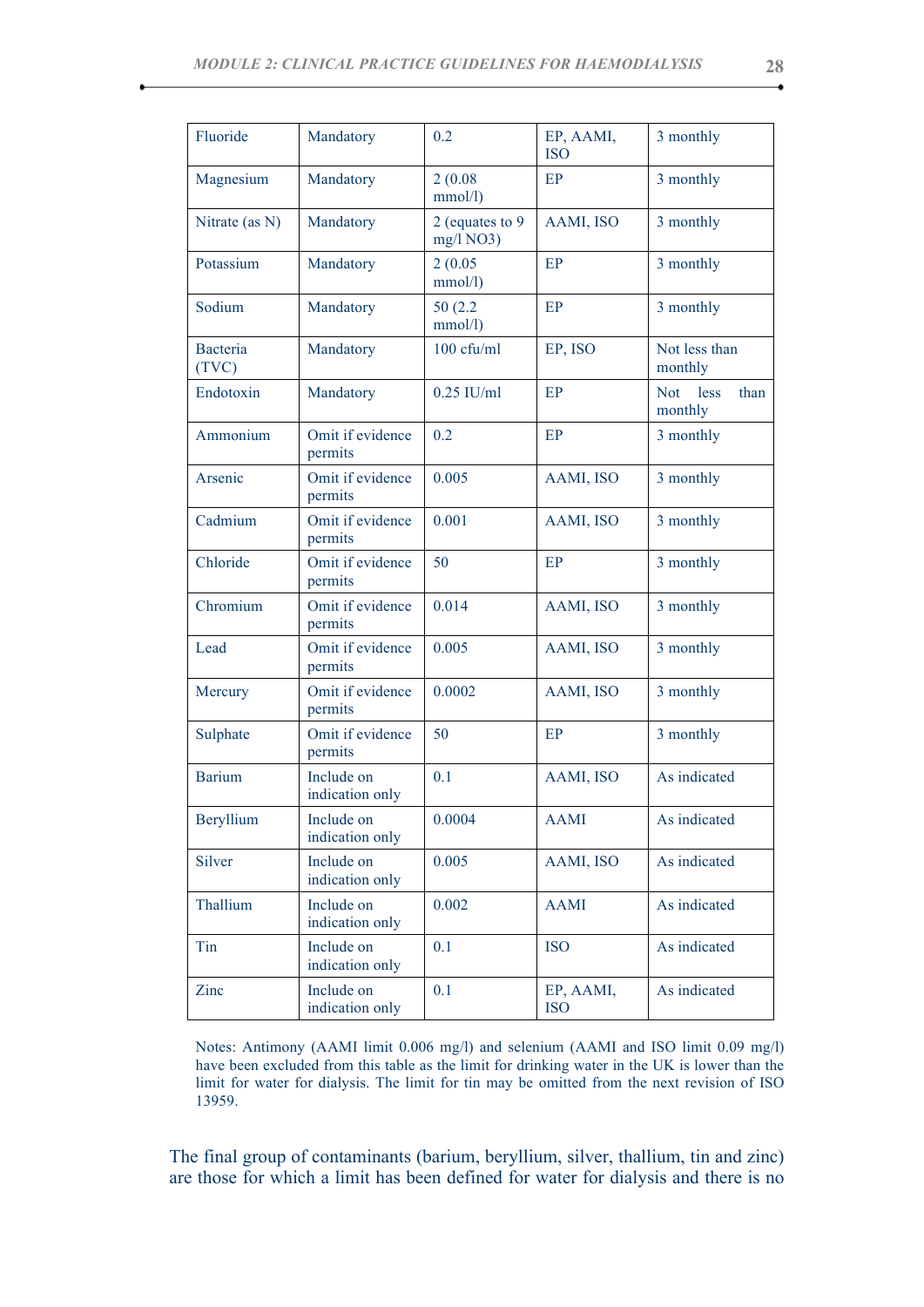limit specified for drinking water in the UK. These trace elements are not considered to occur in levels that give cause for concern and, if low levels are present, they are removed effectively by reverse osmosis. Testing is only required if there is evidence of high levels in the local water supply (zinc, for example, can be introduced in the pipework).

Although the standards specify laboratory test methods to be used for chemical contaminant, any test method validated by the United Kingdom Accreditation Service is acceptable provided the detection limit is not less than 50% of the limit given in Table 1.

The tests used for monitoring microbial contamination of water for dialysis should be appropriate to the type of organisms found in water. A low nutrient agar, such as Tryptone Glucose Extract Agar or Reasoner's 2A, should be used [17-19] and samples should be incubated for at least 7 days at 20-22ºC [20]. These conditions have been shown to give good recovery for most environmental bacteria found in purified water. Some species are better adapted for growth at a higher temperature and/or on richer media, but the long incubation time will allow most of these to grow. Details of methods for sampling and culturing of water for dialysis are available in the Appendix of European Best Practice Guidelines for Haemodialysis Part 1 (3) and in the EDTNA/ERCA Guidelines on Control and Monitoring of Microbiological Contamination in Water for Dialysis (21), which also gives specific test conditions for fungi.

Procedures for providing quality assurance of the reinfusion fluid produced 'online' for haemofiltration or haemodiafiltration will be reviewed before the next edition of these guidelines as dialysis units gain experience managing this technology.

### **References**

- 2 Association for the Advancement of Medical Instrumentation. Standard RD52:2004 - Dialysate for haemodialysis. AAMI, Arlington, VA.
- 3 International standard reference number ISO 13959: 2002 (E). Water for haemodialysis and related therapies. (www.iso.org). Note: A revision of this standard is currently at the Committee Draft stage and should be available by 2008.
- 4 Monograph 1167:1997 (corrected 2000, republished 2001) Haemodialysis solutions, concentrated, water for diluting. European Pharmacopoeia Supplement 2001.
- 5 European Best Practice Guidelines for haemodialysis Part 1. Section IV. Dialysis fluid purity. Nephrol Dial Transplant 2002; 17: Supplement 7 S45-S62 (http://ndt.oupjournals.org/content/vol17/suppl\_7/index.shtml)
- 6 Lonnemann G, Behme TC, Lenzner B et al. Permeability of dialyzer membranes to TNF alpha-inducing substances derived from water bacteria. Kidney Int 1992; 42:61– 68
- 7 Evans RC, Holmes CJ. In vitro study of the transfer of cytokine inducing substances across selected high flux hemodialysis membranes. Blood Purif 1991; 9: 92–101
- 8 Laude-Sharp M, Caroff M, Simard L et al. Induction of IL-1 during hemodialysis: transmembrane passage of intact endotoxins (LPS). Kidney Int 1990; 38: 1089–94
- 9 Owen WF, Lowrie EG. C-reactive protein as an outcome predictor for maintenance hemodialysis patients. Kidney Int 1998; 54:627–36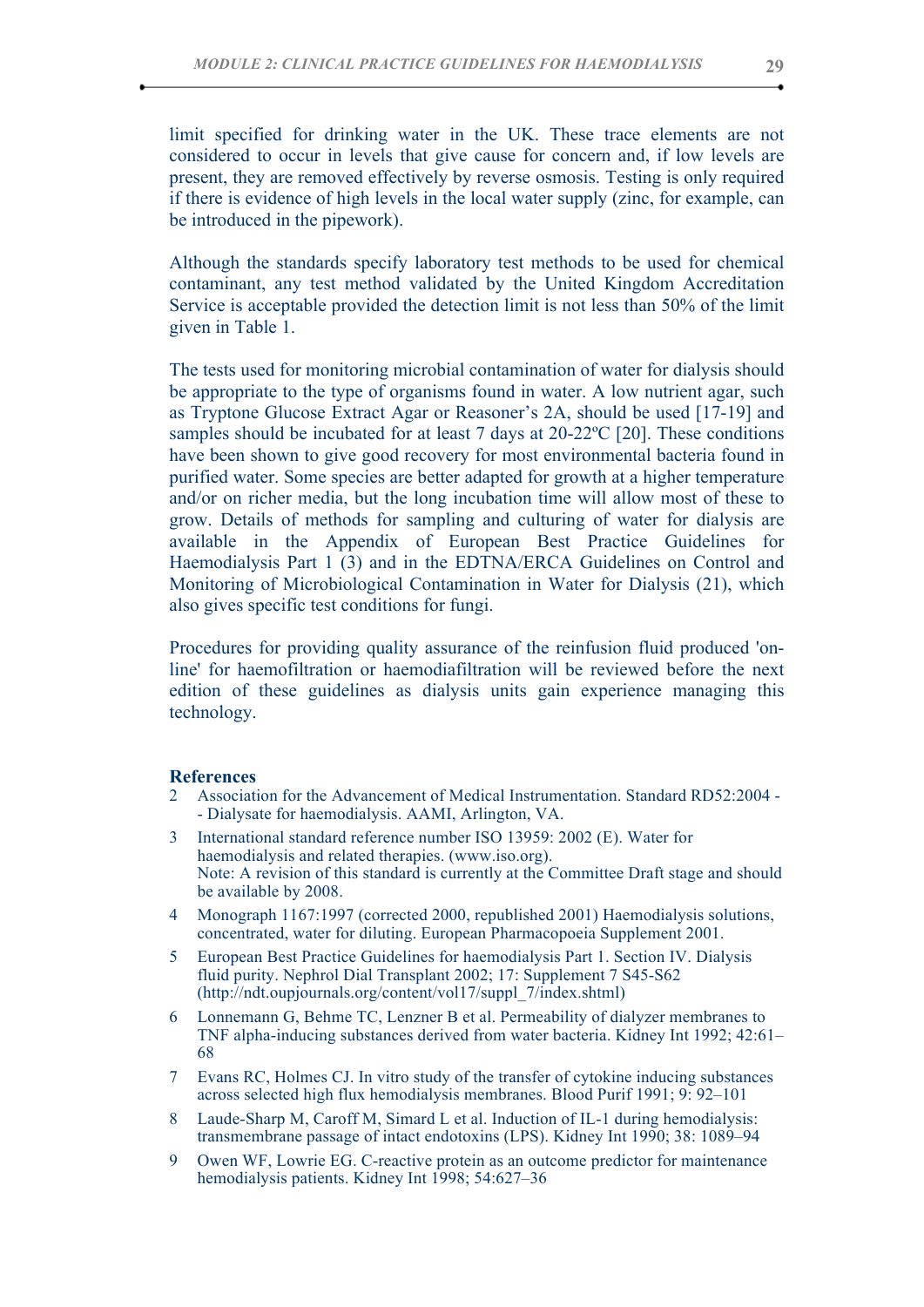- 10 Zimmermann J, Herrlinger S, Pruy A et al. Inflammation enhances cardiovascular risk and mortality in hemodialysis patients. Kidney Int 1999; 55:648–58
- 11 Schiffl H, Lang SM, Fischer R. Ultrapure dialysis fluid slows loss of residual renal function in new dialysis patients. Nephrol Dial Transplant 2002; 17: 814-1818
- 12 Lonnemann G. The quality of dialysate: an integrated approach. Kidney Int Suppl 2000; 58(Suppl 76):S112–19
- 13 Lonnemann G. Chronic inflammation in haemodialysis: the role of contaminated dialysate. Blood Purif 2000; 18: 214–23
- 14 Lonnemann G. Should ultra-pure dialysate be mandatory? Nephrol Dial Transplant 2000; 15(Suppl 1): 55–9
- 15 Ward RA. Ultrapure dialysate: a desirable and achievable goal for routine haemodialysis. Semin Dial 2000; 13: 378–80
- 16 Nystrand R. Endotoxin and 'on line' production of substitution fluid in haemodiafiltration and haemofiltration. EDTNA-ERCA J 2002; 28: 127-9
- 17 The Water Supply (Water Quality) (England and Wales) Regulations 2000. Statutory Instrument No. 3184. Prescribed concentrations and values. http://www.dwi.gov.uk/regs/si3184/3184.htm#sch1
- 18 Van der Linde K, Lim BT, Rondeel JM, Antonissen LP, de Jong GM. Improved bacteriological surveillance of haemodialysis fluids: a comparison between Tryptic soy agar and Reasoner's 2A media. Nephrol Dial Transplant 1999;14: 2433-7
- 19 Ledebo I, Nystrand R. Defining the microbiological quality of dialysis fluid. Artif Organs 1999;23: 37-43
- 20 Harding GB, Pass T, Million C, Wright R, DeJarnette J, Klein E. Bacterial contamination of haemodialysis center water and dialysate: are current assays adequate? Artif Organs 1989;13:155-9
- 21 Pass T, Wright R, Sharp B, Harding GB. Culture of dialysis fluids on nutrient-rich media for short periods at elevated temperatures underestimate microbial contamination. Blood Purif 1996; 14:136-45
- 22 Guidelines for the control and monitoring of microbiological contamination in water for dialysis. EDTNA-ERCA J 2002; 28: 107-115 http://www.associationhq.com/edtna/pdf/WTguidelinesmicrob.pdf

#### **Guideline 3.3 DIAL-HD**

# **A routine testing procedure for water for dialysis should form part of the renal unit policy (good practice).**

#### **Rationale**

The manufacturer of the water treatment plant and distribution system should demonstrate that the requirements for microbial contamination are met throughout the complete system at the time of installation.

The frequency for testing of water for dialysis for microbial contamination should not fall below monthly in main units and should be sufficiently frequent to detect trends. This is particularly important after installation and when alterations to the system are carried out. For home installations, it is usually impractical to maintain a monthly testing programme. In this situation, the dialysis machine should be fitted with point of use filtration.

The absence of any type of bacteriostat in the water following treatment makes it susceptible to bacterial contamination down stream of the water treatment plant.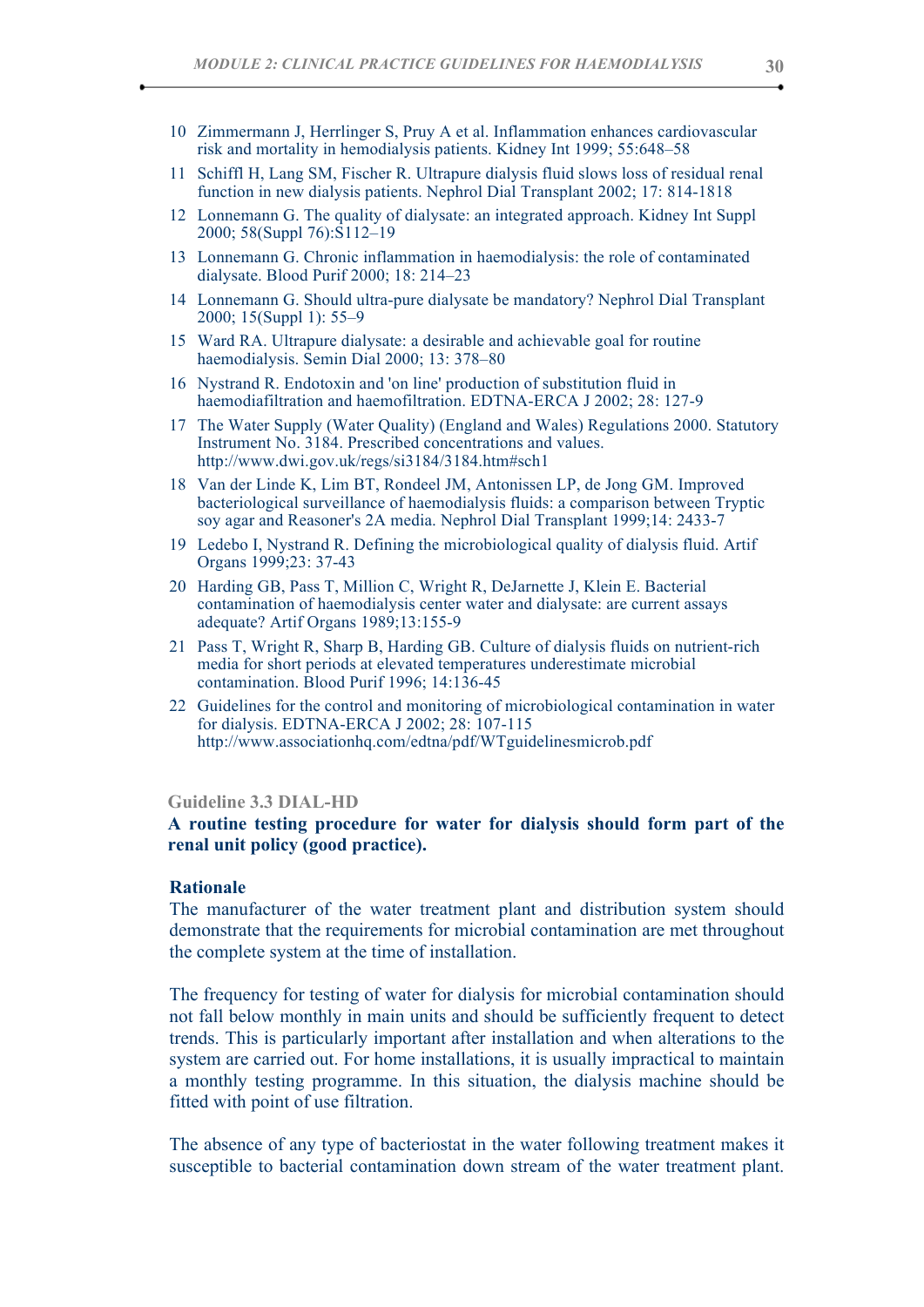Such contamination may be further enhanced by stagnant areas within the distribution network as well as irregular cleaning all of which contribute to the development of a biofilm which may also be present in the dialysate pathway of the proportionating system, particularly when non sterile liquid bicarbonate concentrate is used. Such biofilm is difficult to remove and results in the release of bacteria, bacterial fragments (endotoxins, muramylpeptides, and polysaccharides). The dialysis membrane prevents intact bacteria from crossing, however fragments have molecular weights that allow them to pass across the membrane into the bloodstream. Considerable differences exist in the adsorption capacity of such membranes, which may permit the passage of short bacterial DNA fragments (1,2). Current proportionating systems incorporate filters for the removal of such fragments on the basis of size exclusion and hydrophobic interaction. Monitoring as well as disinfection should be scheduled to prevent formation rather than to eliminate biofilm that may be present and a routine testing procedure for dialysate and feed water should form part of the renal unit policy.

 Testing for chemical contaminants will normally include continuous conductivity monitoring of the water leaving the reverse osmosis system, and regular in-house checks of hardness and total chlorine (3). There is increasing use of chlorine dioxide to prevent growth of Legionella bacteria in hospital water systems. There is currently no guidance on the control and monitoring of chlorine dioxide in water for dialysis. Confirmation that the standard DPD test used to monitor chlorine and chloramines gives an accurate measure of the levels of chlorine dioxide and its breakdown products (chlorite and chlorates) is needed as is data on the carbon filter empty bed contact time required for effective removal. New data will be reviewed before the next edition of these guidelines.

The laboratory tests required to demonstrate compliance with the recommendations in Table 1 should be carried out during commissioning and within 3 months of setting up a new water system or making alterations to the water treatment plant. The frequency of laboratory tests may be modified once local trends have been established, but should not fall below annually. An initial full test on the supply water may be advisable and regular monitoring of water quality data from the supplier is essential when tests are omitted based on low levels of contamination in the water supply.

Records should be kept of all chemical and microbiological test results and remedial actions.

#### **References**

- 1 Differences in the permeability of high-flux dialyzer membranes for bacterial pyrogens. Schindler R, Christ-Kohlrausch F, Frei U, Shaldon S. Clin Nephrol 2003; 59:447-54
- 2 Short bacterial DNA fragments: detection in dialysate and induction of cytokines. Schindler R, Beck W, Deppisch R, Aussieker M, Wilde A, Gohl H, Frei U. J Am Soc Nephrol. 2004; 15:3207-14
- 3 Guidelines for the control of chlorine and chloramine in water for haemodialysis using activated carbon filtration. Morgan I. EDTNA ERCA J. 2004; 30:106-12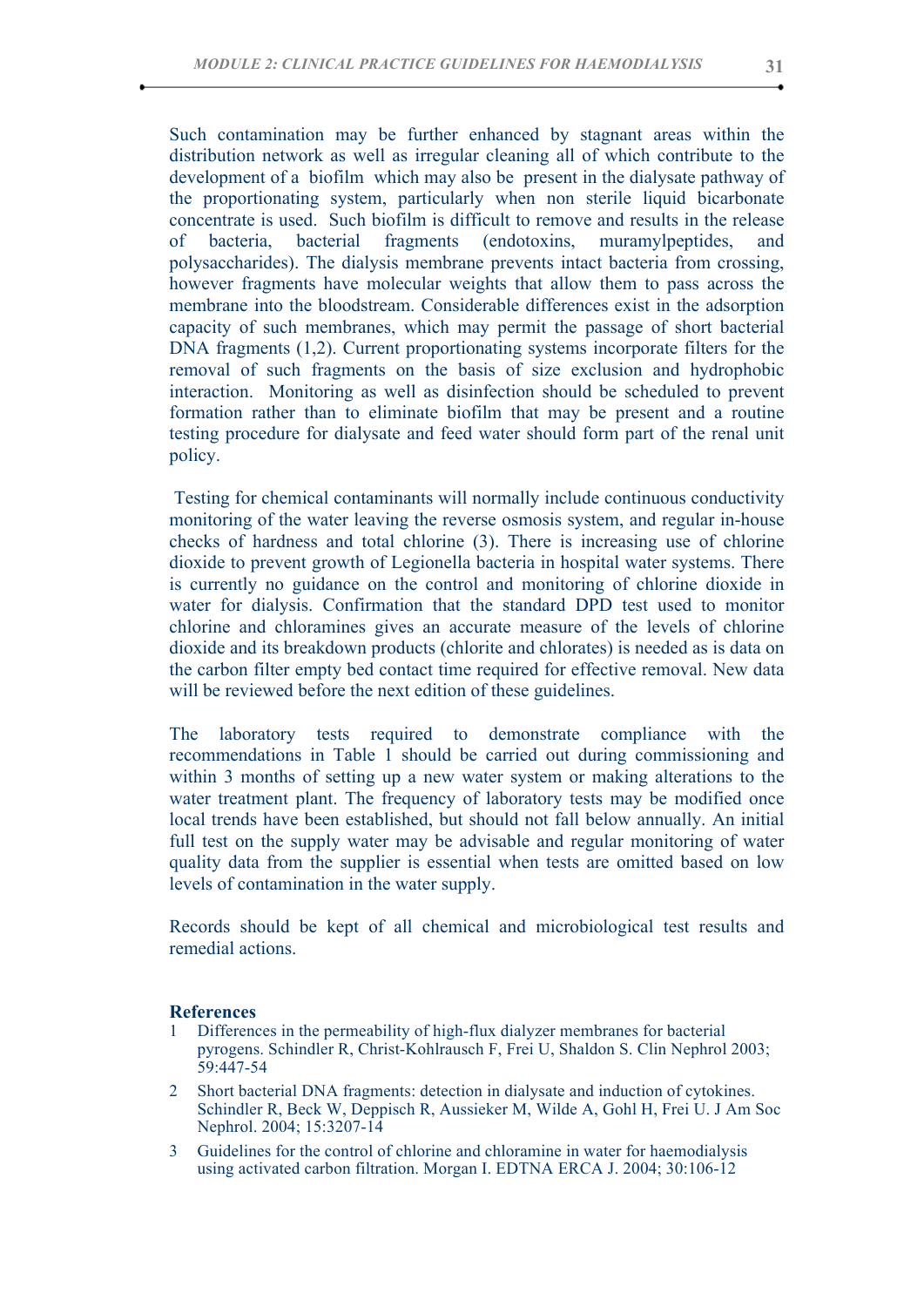# **Guideline 3.4 DIAL-HD The dialysate should contain bicarbonate as the buffer. (Evidence)**

# **Rationale**

One of the critical functions of dialysis is the correction of the metabolic acidosis caused by the failure of the diseased kidneys to excrete non-volatile acids and to regenerate bicarbonate. Bicarbonate is the natural buffer normally regenerated by the kidneys and was the initial choice as dialysate buffer. If, however, sodium bicarbonate is added to a calcium- or magnesium-containing dialysate, their respective carbonate salts will precipitate unless the dialysate is maintained at a low pH level. Since it does not precipitate calcium or magnesium, acetate was used as an alternative buffer (1) because of its rapid conversion to bicarbonate in the liver. In the late 1970s and early 1980s, a number of studies suggested that some of the morbidity associated with HD could be attributed to the acetate component of the dialysate (2,3). This appears to have been unmasked by the introduction of high-efficiency and short-duration dialysis, using membranes with large surface areas. Acetate intolerance led to the reappraisal of bicarbonate as a dialysis buffer in the early 1980s and, following the solving of the issue of precipitation, to its reintroduction. A systematic review of 18 randomised trials indicated a reduction in the number of treatments complicated by headaches, nausea/vomiting and symptomatic hypotension when bicarbonate was used (4). Economic evaluations showed the cost of self-mix bicarbonate buffer to be similar to that of acetate. It should be noted, however, that even 'bicarbonate' dialysate contains moderate amounts of acetate (5)

It is not possible to set evidence-based standards for other components of the dialysate. However there is recent evidence that non-diabetic HD patients using glucose-free dialysate have a surprisingly high rate of asymptomatic hypoglycaemia without an associated counter-regulatory response (6,7) The longterm effects of repeated dialysis-induced hypoglycaemia are uncertain. Hypoglycaemia is not observed if the dialysate contains glucose, but glucosecontaining dialysate is slightly more expensive. Individualisation of dialysate potassium may be required in patients with hypokalaemia and adjustment of dialysate sodium concentrations during HD (sodium profiling) may be beneficial in some patients with haemodynamic instability.

#### **References**

- 1 Mion CM, Hegstrom RM, Boen ST et al. Substitution of sodium acetate for sodium bicarbonate in the bath fluid for hemodialysis. Trans Am Soc Artif Intern Organs 1964; 10:110–15
- 2 Novello A, Kelsch RC, Easterling RE. Acetate intolerance during haemodialysis. Clin Nephrol 1976; 5:29–32
- 3 Aizawa Y, Ohmori T, Imai K et al. Depressant action of acetate upon the human cardiovascular system. Clin Nephrol 1977; 8:477–80
- 4 MacLeod A, Grant A, Donaldson C et al. Effectiveness and efficiency of methods of dialysis therapy for end-stage renal disease: systematic reviews. Health Technol Assess 1998; 2:1–166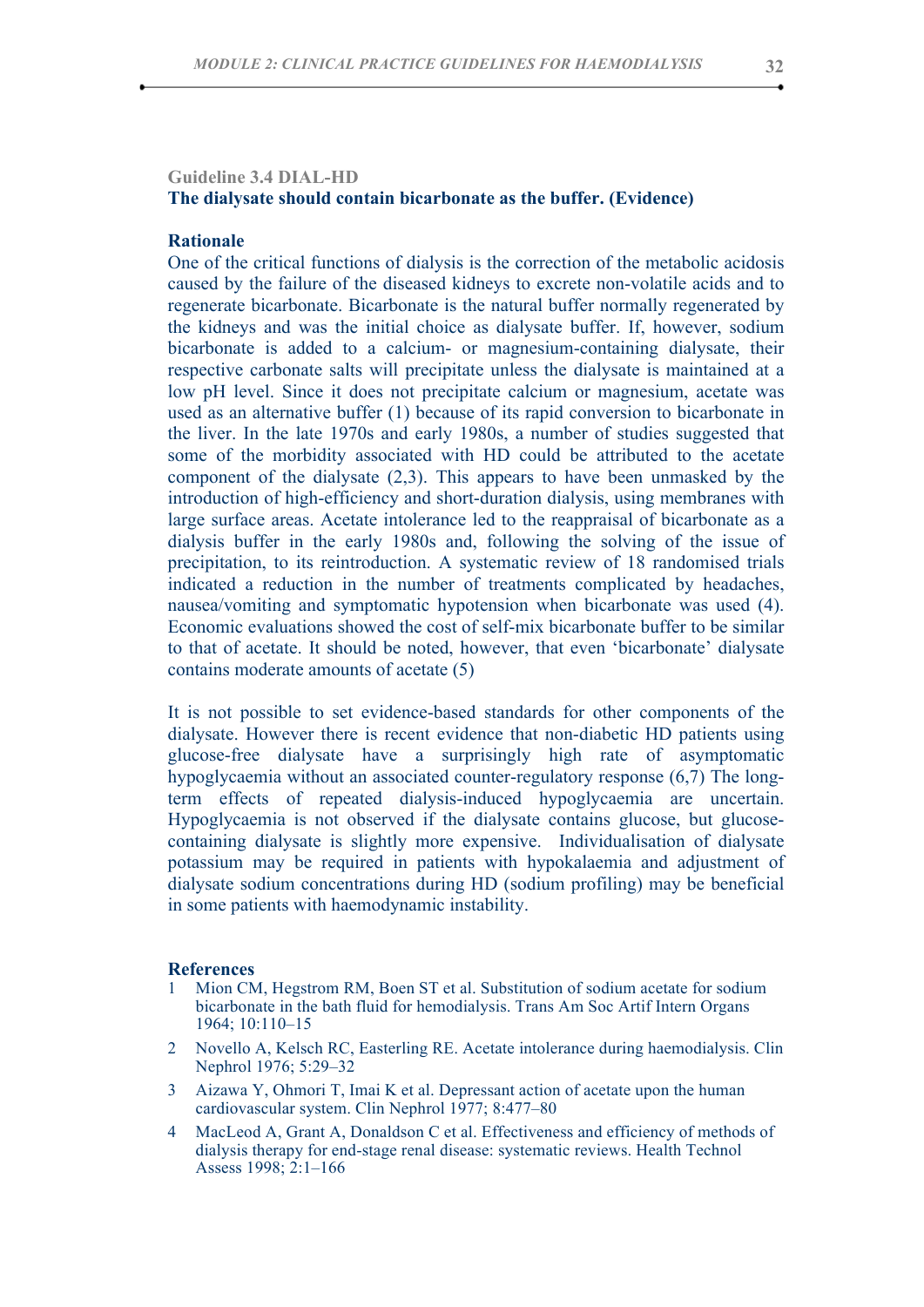- 5 Veech RL. The untoward effects of the anions of dialysis fluids. Kidney Int 1988; 34:587–97
- 6 Jackson MA, Holland MR, Nicholas J et al. Occult hypoglycemia caused by hemodialysis. Clin Nephrol 1999; 51:242–7
- 7 Catalano C, Bordin V, Fabbian F et al. Glucose-free standard haemodialysis and occult hypoglycemia. Clin Nephrol 2000; 53:235–6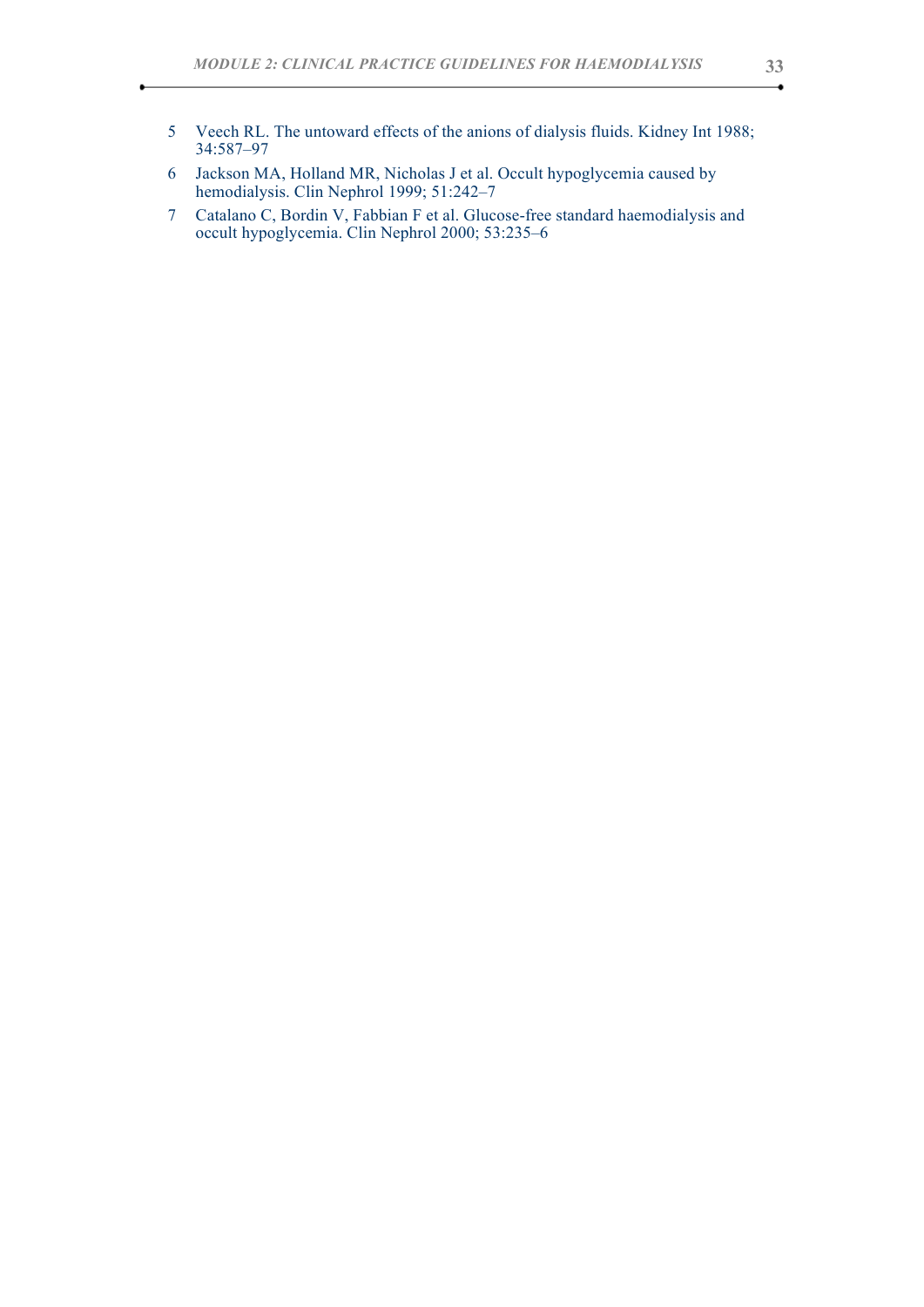# **4 Haemodialysis membranes (Guidelines DIAL-HD 4.1 - 4.6)**

### **Guideline 4.1 DIAL-HD**

**The balance of evidence supports the use of low flux synthetic and modified cellulose membranes instead of unmodified cellulose membranes (good practice).**

The benefits of low flux synthetic and modified cellulose membranes over unmodified cellulose membranes are limited to advantages arising from different aspects of improved biocompatibility rather than better patient outcomes.

#### **Rationale**

Synthetic membranes, which can have more porous characteristics (high flux) than standard cellulose membranes, started to be used in the mid-1980s with a view to increasing the depurative capacity of HD. Interest was heightened by the subsequent discovery that a number of these membranes (eg polysulphone, polyamide, polyacrylonitrile) had markedly less ability to activate complement, leucocytes and other cellular elements than standard cellulose and hence decrease the inflammatory response, i.e. they were more biocompatible. Cellulose membranes have been modified to make them both more biocompatible and of slightly higher flux (semi-synthetic membranes e.g. haemophan or cellulose triacetate), and synthetic membranes with lower flux properties have also been produced (e.g. low-flux polysulphone). The more biocompatible membranes may have other advantages as a result of reduced activation of the systemic inflammatory response during dialysis but this is less certain (1).

A systematic Cochrane review showed no evidence of benefit when synthetic membranes were used compared with cellulose/modified cellulose membranes in terms of reduced mortality or reduction in dialysis-related adverse symptoms (2). Comparison of unmodified cellulose and modified cellulose membranes was not undertaken. Despite the relatively large number of randomised controlled trials undertaken in this area, none of the studies that were included in the review reported any measures of quality of life. Plasma triglyceride values were lower with synthetic membranes in the single study that measured this outcome in this systematic review but a recent randomized study has shown no difference in serum lipid levels in the patient group treated with high-flux biocompatible membranes (3). Serum albumin was slightly higher at certain time points in some studies when synthetic membranes of both high and low flux were used and this may be an important finding given the adverse prognostic impact of hypoalbuminaemia in dialysis patients (4,5). The lower complement and leucocyte activation and greater adsorptive capacity for cytokines and beta-2 microglobulin of the more biocompatible dialysis membranes have potentially beneficial biological effects but have not been shown so far to provide better patient survival rates than unmodified cellulose membranes (2,6). Low-flux synthetic and modified cellulose dialysers are now no more expensive than unmodified cellulose dialysers and the use of these more biocompatible dialysers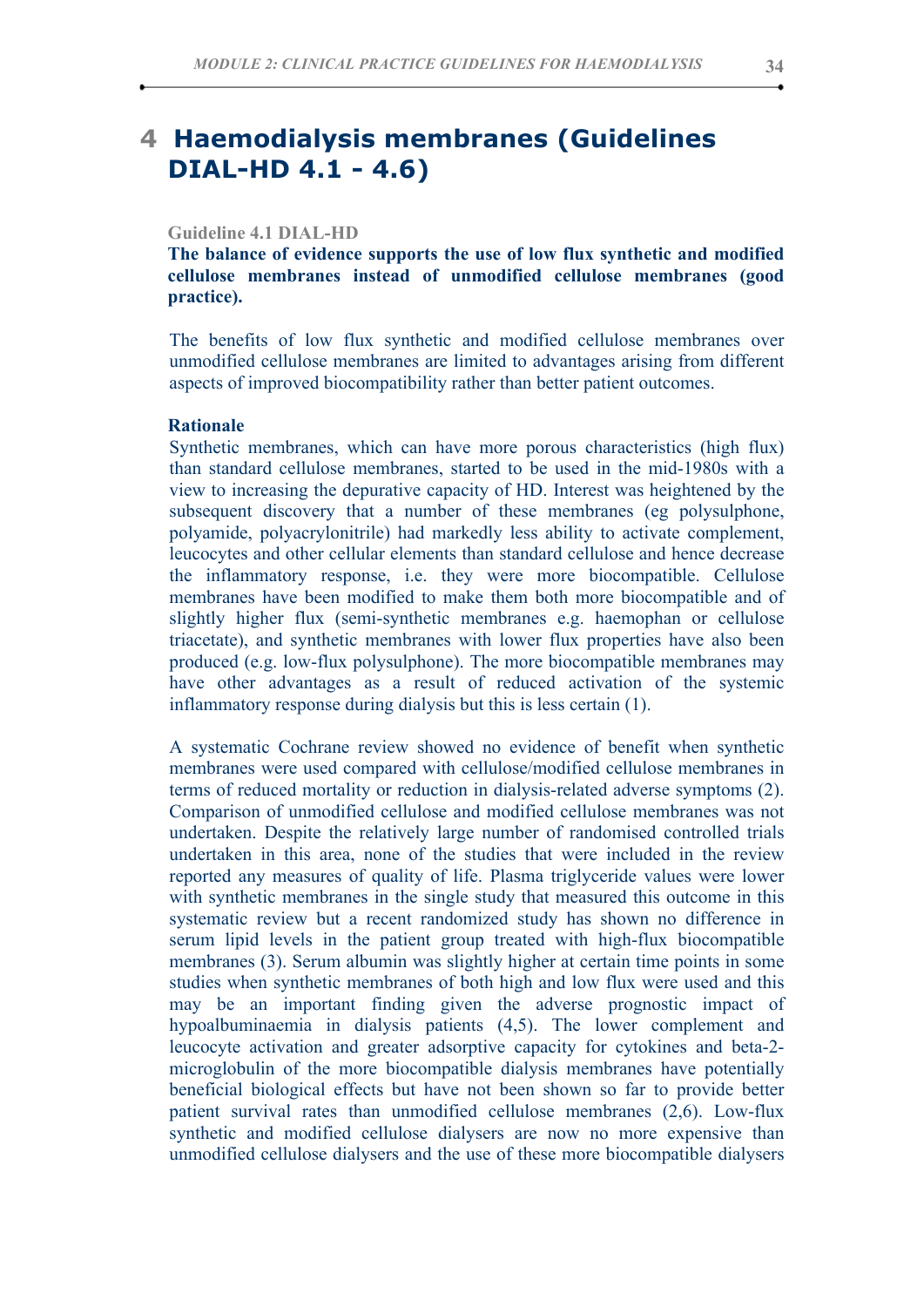instead of unmodified cellulose therefore seems justifiable on the basis of evidence of biological benefits and equivalent costs.

# **References**

- 1 Ikizler TA, Wingard RL, Harvell J et al. Association of morbidity with markers of nutrition and inflammation in chronic haemodialysis patients: A prospective study. Kidney Int 1999; 55: 1945–51
- 2 Macleod AM, Campbell M, Cody JD et al. Cellulose, modified cellulose and synthetic membranes in the haemodialysis of patients with end-stage renal disease. The Cochrane Database of Systematic Reviews 2005 Issue 3. Art No: CD003234.DOI: 10.1002/14651858.CD003234.pub2
- 3 House AA, Wells GA, Donnelly JG et al. Randomised trial of high-flux versus lowflux haemodialysis: effects on homocysteine and lipids. Nephrol Dial Transplant 2000; 15:1029-1034
- 4 Foley RN, Parfrey PS, Harnett JD et al. Hypoalbuminemia, cardiac morbidity, and mortality in end-stage renal disease. J Am Soc Nephrol 1996; 7:728–36
- 5 Goldwasser P, Mittman N, Antignani A et al. Predictors of mortality in hemodialysis patients. J Am Soc Nephrol 1993; 3:1613–22
- 6 Grooteman MPC, Nube MJ. Impact of the type of dialyser on clinical outcome in chronic haemodialysis patients: does it really matter? Nephrol Dial Transplant 2004; 19:2965-2970

### **Guideline 4.2 DIAL-HD**

# **The balance of evidence supports the use of a dialysis regimen with enhanced removal of middle molecules in incident patients who are predicted to remain on haemodialysis for several years and prevalent patients who have been on haemodialysis for more than 3.7 years. Such patients are at risk of developing symptoms of dialysis-related amyloidosis (good practice).**

Treatments with better clearance of middle molecules include haemodialysis with high flux synthetic membranes and haemodiafiltration. The proven benefits of high flux synthetic membranes in randomized trials are limited to advantages arising from improved biocompatibility and enhanced removal of middle molecules, such as beta-2-microglobulin, rather than better patient survival rates. Chronic high flux dialysis in the HEMO study did not affect the primary outcome of all cause mortality or any of the secondary composite outcome measures including the rates of first cardiac hospitalization or all cause mortality, first infectious hospitalization or all cause mortality, first 15% decrease in serum albumin or all cause mortality, or all non-vascular access-related hospitalizations.

### **Rationale**

Dialysis-related amyloidosis is a disabling, progressive condition caused by the polymerisation within tendons, synovium, and other tissues of beta-2 microglobulin, a large (molecular weight (MW) 11,600) molecule, which is released into the circulation as a result of normal cell turnover but is not excreted in renal failure and is not removed by cellulose membranes. Exposure to bioincompatible membranes may increase beta-2-microglobulin generation. Symptoms are typically first reported 7–10 years after commencing HD although tissue accumulation of dialysis-related amyloid can be demonstrated much earlier. A systematic review of 27 randomised trials comparing cellulose, modified cellulose and synthetic membranes, showed a significant reduction in end of study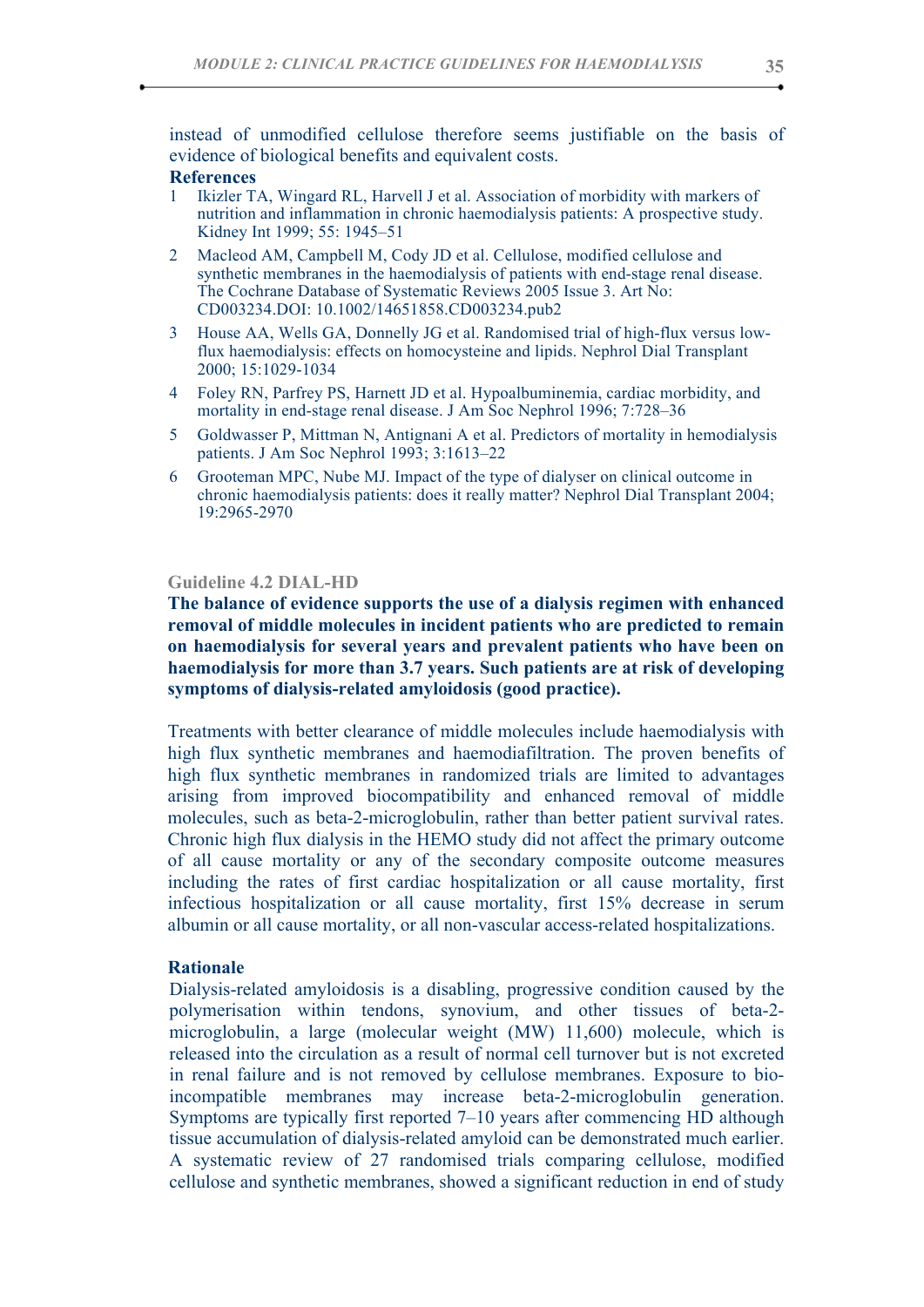The effect of dialyser membrane flux was examined in the HEMO study, which was a prospective randomized trial of prevalent HD patients who had been on dialysis for a median of 3.7 years at the time of recruitment to the study (2,3). After a mean follow-up period of 2.8 years, during which 871 of the 1846 randomised patients died, no significant difference was observed in all cause mortality or secondary endpoints between the high and low flux treatment groups in spite of a ten fold increase in beta-2-microglobulin clearances in the high flux group (beta-2-microglobulin clearances of at least 20ml/min). Secondary analyses of the patients who had been on HD for greater than the median of 3.7 years before enrolment showed that the patients on high flux dialysis membranes had a 32% reduction in all cause mortality (CI 14-47% ;  $p = 0.001$ ) and 37% reduction in cardiac death ( CI 37-57% ;  $p = 0.016$ ) compared with the low flux patients (4). However, when the number of prevalent years on HD was analysed as a continuous variable, the interaction of flux and years of dialysis on patient survival was not significant. The HEMO study was designed to have adequate power to detect a 25% reduction in the predicted baseline all cause mortality rate of the interventions (5). However the limited benefit observed with high flux membranes has been attributed to several factors in the design of the HEMO study such as the inclusion of prevalent rather than incident patients, the exclusion of patients with major co-morbidity, the failure to utilize ultra-pure water whilst using dialyser reuse and the high and low flux groups may have been separated inadequately since pre-dialysis beta-2-microglobulin levels were only 19% lower in the high flux group. Most of these confounding factors have been addressed in the Membrane Permeability Outcome (MPO) study which is a randomized, multicentre European study of high flux membranes in incident HD patients who have few exclusion criteria and do not reuse dialysers (6). In addition a multicentre, randomized controlled trial has failed to show a beneficial effect on anaemia in stable HD patients using a high flux biocompatible membrane compared with conventional cellulose membranes over a 12 week study period (7). A multivariate Cox proportional hazards analysis of a prospective nonrandomised study of 1610 prevalent HD patients from 20 centres in France showed that age, diabetes, lower serum albumin and the use of low-flux dialyser membranes were associated with poorer survival (8). The patients on high-flux dialysers had a 38% lower risk of death  $(p=0.01)$  than patients on low-flux membranes. This non-randomised study (8) and post hoc analysis of the HEMO study (4) provide some evidence that long-term HD patients may have better survival from the use of high flux dialysers but this observation needs to be confirmed in a large prospective randomized study, such as the MPO study which has completed recruitment (6). One small prospective study has shown better preservation of residual renal function when using high flux membranes combined with ultrapure water (9). Preservation of residual renal function is desirable as residual renal function is a predictor of survival in HD patients (10), decreases beta-2-microglobulin levels and lessens the need for ultrafiltration.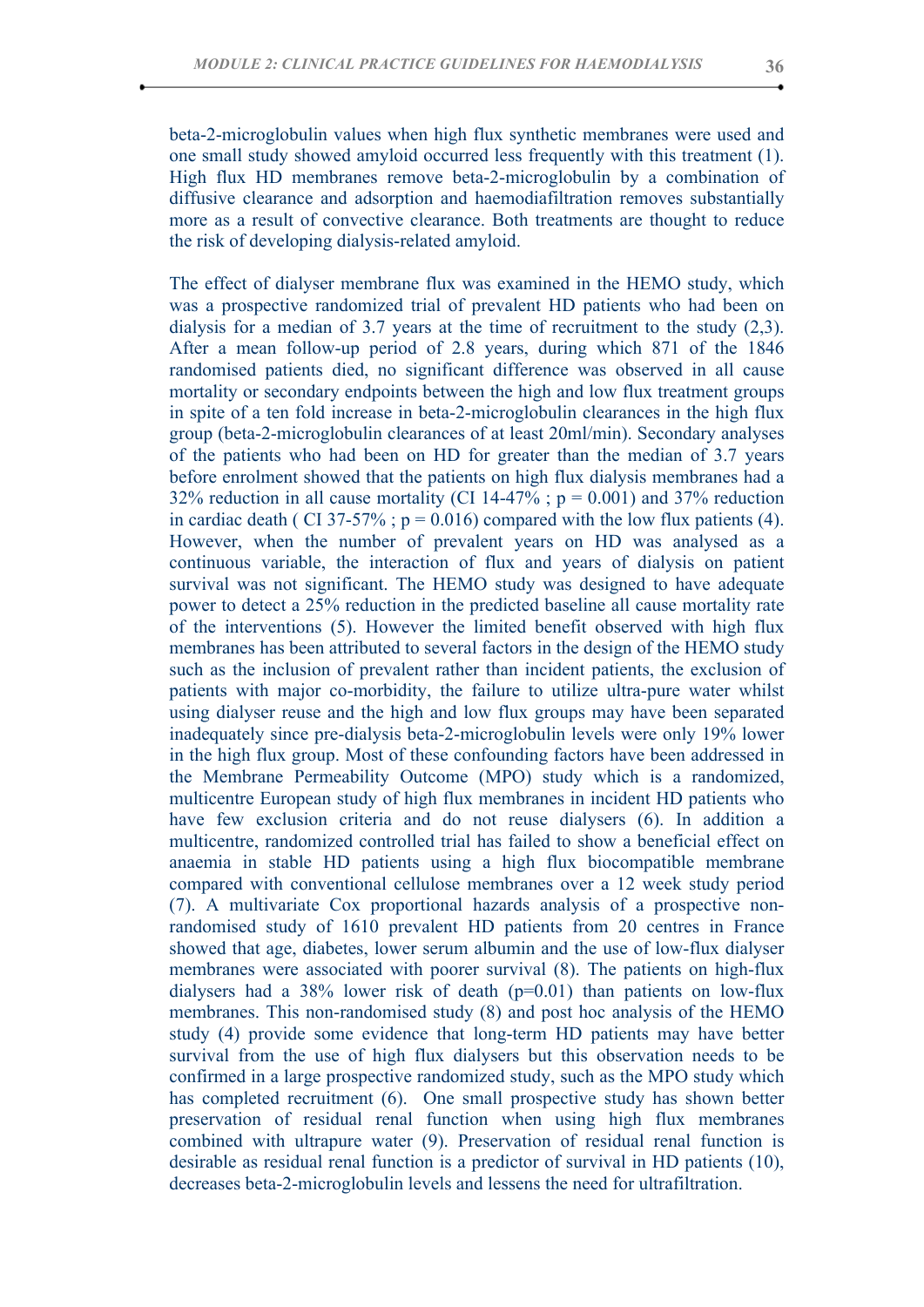As long as the cost of high flux membranes is significantly higher than low flux synthetic and modified cellulose membranes and the single use of dialysers remains routine practice the use high flux membranes should be a higher priority in patients who are likely to remain on or have been on HD for at least 3.7 years as this group of patients is at the greatest risk of developing dialysis-related amyloidosis. Appropriate incident patients include patients who are unlikely to receive a transplant either as a result of human major histocompatibility complex (HLA) sensitisation, high risk of recurrent disease, rare tissue type or other contra-indications (including personal choice and age) and prevalent patients with high risk of dialysis-related amyloidosis because of long-term dialysis or absence of residual renal function at the start of dialysis.

Since so-called 'middle molecules' (MW 200–20,000) diffuse only slowly into dialysis fluid, shortened treatment times have a proportionately greater deleterious effect on their clearance and this may have implications for the long-term health of dialysis patients. Theoretically, reductions in sessional dialysis time can be more safely pursued if there is a concomitant improvement in middle molecular (MM) clearance, a goal which cannot be achieved by high blood flow rate or dialysis fluid flow rate and large surface areas of membranes impermeable to middle molecules. While the use of high flux membranes can increase this, a more effective way of promoting MM clearance is to superimpose convection upon standard diffusive blood purification technique using haemodiafiltration. In this technique approximately 20 litres of 'extra' fluid, over and above the patients' interdialytic fluid gain, is removed through the dialyser and an equal volume of physiological 'replacement' fluid is returned to the blood before (pre-dilutional) or after (post-dilutional) the dialyser. However a recent systematic review of the existing 18, albeit mainly small, randomized trials showed no difference in patient outcomes between HD, haemodiafiltration and haemofiltration (11). The authors have acknowledged that there was a small arithmetic error in this systematic review although this did not alter its main conclusion (12). Haemodynamic variables were found to be similar in a further recent study comparing haemodiafiltration and low-flux HD under conditions of equivalent dialysis dose, ultrafiltration volume and core temperature (13). In a retrospective observational study of 2165 patients from 1998-2001 in five European countries, stratified into 4 groups (low-flux HD, high-flux HD, low-efficiency haemodiafiltration and high-efficiency haemodiafiltration), the subgroup on high-efficiency haemodiafiltration had a 35% lower mortality risk compared with patients on lowflux HD after adjusting for the dialysis dose and co-morbidity ( $p = 0.01$ ) (14). In view of the potential influence of selection bias and other confounding factors the authors of this study stated that a controlled clinical trial was required to document the benefits of haemodiafiltration before it can be recommended in clinical practice guidelines (13). The Dutch CONvective TRAnsport STudy (CONTRAST) is a 3 year randomized study that addresses if all cause mortality and/or fatal and non-fatal cardiovascular events differ between haemodiafiltration and low flux HD in almost 800 HD patients (15). At present there is no objective evidence to support the routine use of haemofiltration or haemodiafiltration instead of HD in the management of end-stage chronic renal failure.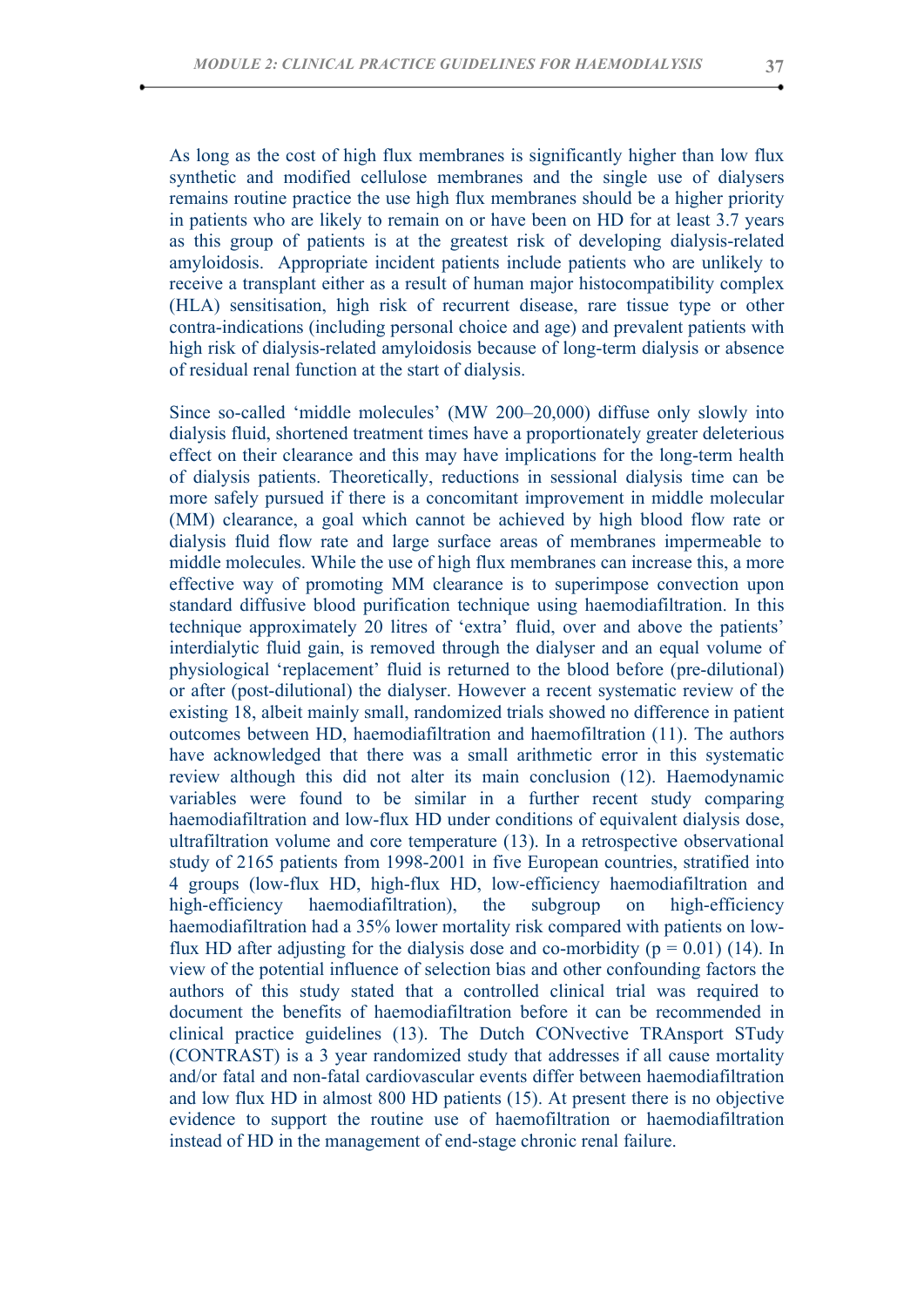#### **References**

- 1 Macleod AM, Campbell M, Cody JD et al. Cellulose, modified cellulose and synthetic membranes in the haemodialysis of patients with end-stage renal disease. The Cochrane Database of Systematic Reviews 2005 Issue 3. Art No: CD003234.DOI:10.1002/14651858.CD003234.pub2
- 2 Eknoyan G, Levey AS, Beck GJ et al. The haemodialysis (HEMO) study: rationale for selection of interventions. Semin Dial 1996;9:24–33
- 3 Eknoyan G, Beck GJ, Cheung AK et al. Effect of dialysis dose and flux on mortality and morbidity in maintenance hemodialysis patients: Primary results of the HEMO study. N Engl J Med 2002; 347:2010-2019
- 4 Cheung AK, Levin NW, Greene T et al. Effects of high-flux haemodialysis on clinical outcomes: Results of the HEMO study. J Am Soc Nephrol 2003; 14:3251-3263
- 5 Greene T, Beck GJ, Gassman JJ et al. Design and statistical issues of the haemodialysis (HEMO) study. Control Clin Trials 2000; 21: 502-525
- 6 Locatelli F, Pozzoni P, Di Filippo S. What are we expecting to learn from the MPO study? Contrib Nephrol 2005; 149: 83-89
- Locatelli F, Andrulli S, Pecchini F et al. Effect of high-flux dialysis on the anaemia of haemodialysis patients. Nephrol Dial Transplant 2000; 15: 1399- <sup>1409</sup>
- 8 Chauveau P, Nguyen H, Combe C et al. Dialyser membrane permeability and survival in haemodialysis patients. Am J Kidney Dis 2005; 45:564-571
- 9 Schiffl H, Lang SM, Fischer R. Ultrapure dialysis fluid slows loss of residual renal function in new dialysis patients. Nephrol Dial Transplant 2002; 17: 1814-1818
- 10 Termorshuizen F, Dekker FW, van Manen JG et al. Relative contribution of residual renal function and different measures of adequacy to survival in hemodialysis patients: an analysis of the Netherlands Cooperative Study on the Adequacy of Dialysis (NECOSAD)-2. J Am Soc Nephrol 2004; 15: 1061- <sup>1070</sup>
- 11 Rabindranath KS, Strippoli GF, Roderick P et al. Comparison of haemodialysis, hemofiltration, and acetate free biofiltration for ESRD: systematic review. Am J Kidney Dis 2005; 45:437-447
- 12 Locatelli F. Comparison of haemodialysis, haemodiafiltration and haemofiltration: systematic review or systematic error. Am J Kidney Dis 2005; 46: 787-788 (and reply from the authors of reference 9, 788-789)
- 13 Karamperis N, Sloth E, Jensen JD. Predilution haemofiltration displays no hemodynamic advantage over low-flux haemodialysis under matched conditions. Kidney Int 2005;67:1601-1608
- 14 Canaud B, Bragg-Gresham JL, Marshall MR et al. Mortality risk for patients receiving haemodiafiltration versus haemodialysis: European results from the DOPPS. Kidney Int 2006; 69: 2087-2093
- 15 Penne EL, Blankestijn PJ, Bots ML et al. Effect of increased convective clearance by on-line haemodiafiltration on all cause mortality in chronic haemodialysis patients - the Dutch CONvective TRAnsport STudy (CONTRAST): rationale and design of a randomised controlled trial. Curr Control Trail Cardiovasc Med 2005; 6: 8

#### **Guideline 4.3 DIAL-HD**

**Patients without increased bleeding risk should be given low-dose unfractionated heparin or LMWH during HD to reduce the risk of clotting of**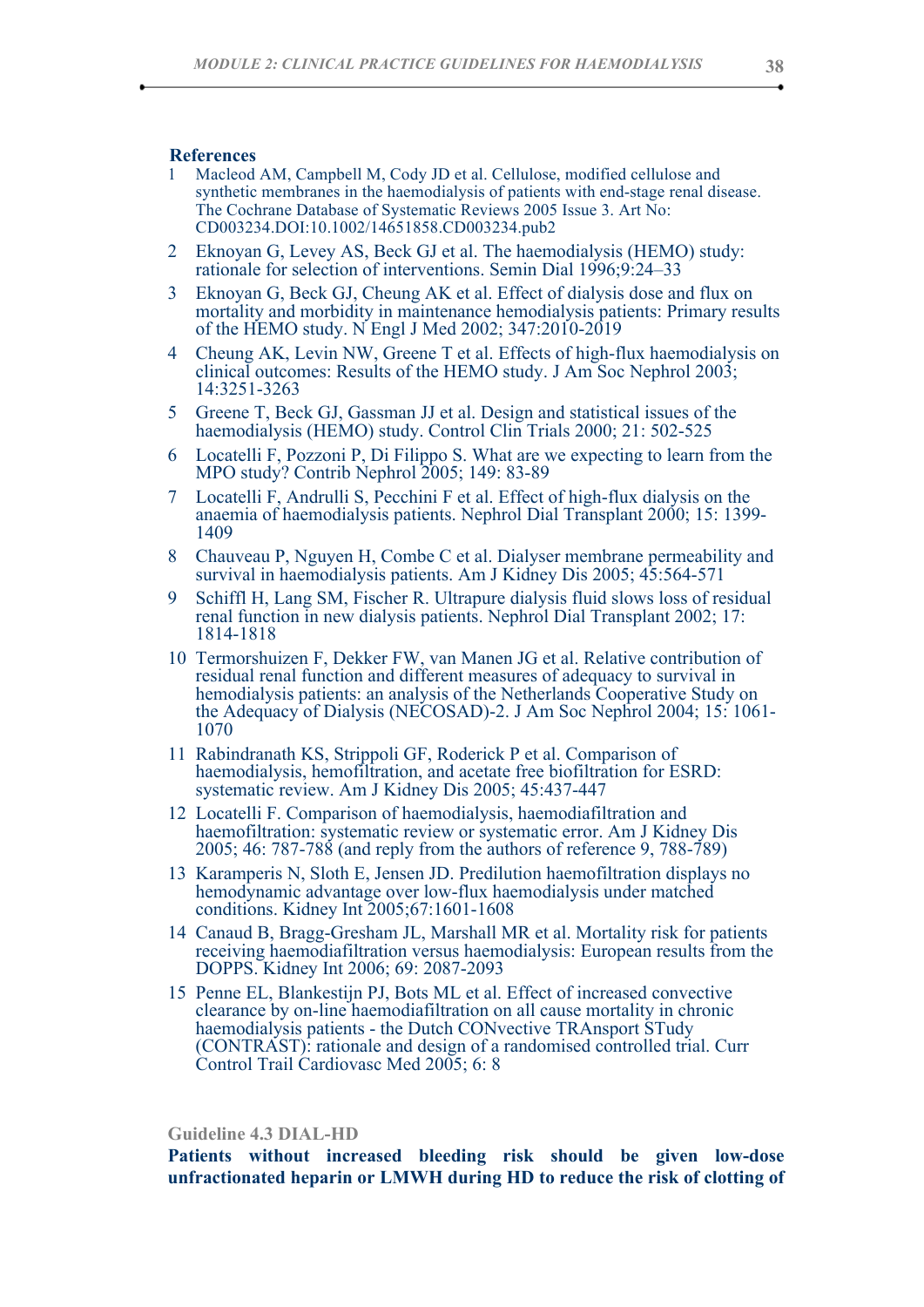**the extracorporeal system. (Evidence) For patients with a risk of bleeding anticoagulation should be avoided or kept to a minimum by using a high blood flow rate and regular flushing of the extracorporeal circuit with saline every 15-30 minutes.**

# **Rationale**

Extracorporeal anticoagulation is usually required to prevent thrombosis of all forms of dialyser and extracorporeal circuit. Unfractionated heparin may be used as the standard anticoagulant in view of its proven efficacy, ease of use and safety record unless the patient has a history of recent or active bleeding or heparin induced thrombocytopenia (1, 2). Heparin with a mean half-life of 1.5 hours is best administered as a loading dose followed by a continuous infusion of 500- 1500 units/hour that is discontinued approximately 30 minutes before the end of the dialysis session. Monitoring when required can be performed by measuring the activated partial thromboplastin time or the whole-blood activated clotting time aiming for around 150% of predialysis or normal values. The dosage of heparin may need to be increased if there has been a substantive rise in the haematocrit after correction of renal anaemia or reduced if the patient is on warfarin or antiplatelet drugs. Low molecular weight heparin (LMWH) is an alternative agent that has been associated with lower risk of bleeding, less frequent episodes of hyperkalaemia and an improved lipid profile compared with standard heparin. However a systematic review of 11 trials comparing the use of LMWH and unfractionated heparin in HD patients concluded that there was no difference in the incidence of bleeding complications, bleeding from the vascular access after HD or thrombosis of the extracorporeal circuit (3).

For patients with a risk of bleeding anticoagulation should be avoided or kept to a minimum by using a high blood flow rate and regular flushing of the extracorporeal circuit with saline every 15-30 minutes (2). Alternatively heparin may be replaced by a prostacyclin infusion or regional citrate anticoagulation. The former may induce hypotension and is expensive whilst the latter requires careful replacement of calcium and magnesium, monitoring of serum calcium and magnesium levels during HD and is too complex for routine use. For patients with heparin induced thrombocytopenia (HIT) or heparin induced thrombocytopenia and thrombotic syndrome (HITTS) anticoagulation with either Argatroban, heparinoids (danaparoid) or hirudin should be utilized instead of heparin.

- 1 Ouseph R, Ward RA. Anticoagulation for intermittent haemodialysis. Semin Dial 2000; 13:181-187
- 2 European Best Practice Guidelines for haemodialysis Part 1. Nephrol Dial Transplant 2002; 17: Supplement 7 S1-S111 (http://ndt.oupjournals.org/content/vol17/suppl\_7/index.shtml)
- 3 Lim W, Cook DJ, Crowther MA. Safety and efficacy of low molecular weight heparins for haemodialysis in patients with end-stage renal failure: a meta-analysis of randomised trials. J Am Soc Nephrol 2004; 15:3192-3206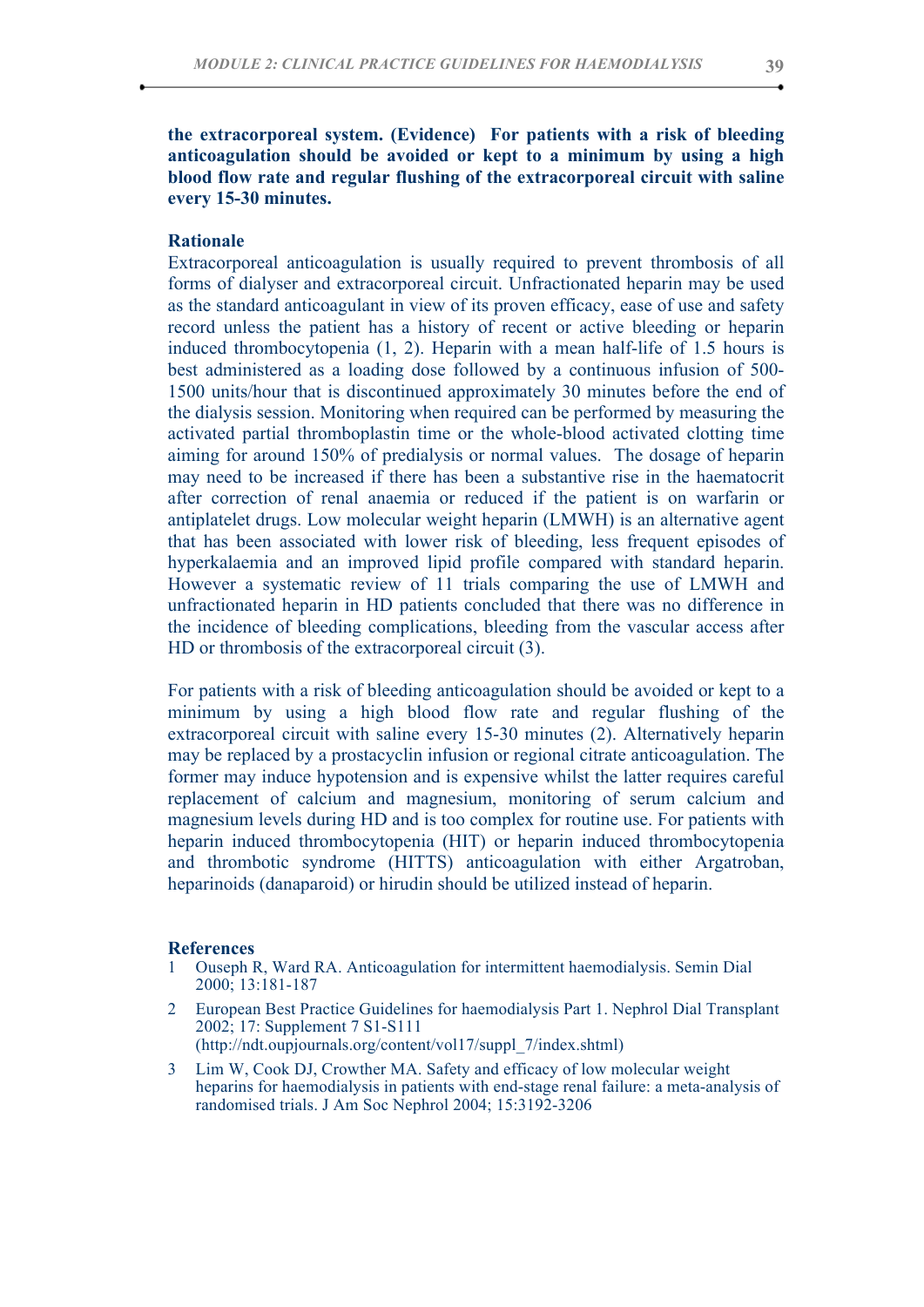#### **Guideline 4.4 DIAL-HD**

**If it is planned to reuse dialysers that are marked 'for single use only' the implications of dialyser reuse need to be considered carefully after reading MDA Device Bulletin DB 2000(04) Single-use medical devices: implications and consequences of reuse (good practice).**

### **Rationale**

Haemodialysers and their extracorporeal circuits contain sterile non-pyrogenic pathways. Dialysers are generally marked for single use only although some are now designed for multiple use in an individual patient. Reprocessing is a combination of processes aimed at cleaning, disinfection and sterilisation of the dialyser. Within the UK, reprocessing of items marked 'for single use' is discussed in the Medical Devices Agency Device Bulletin DB 2000(04) Singleuse medical devices: implications and consequences of reuse. This is obtainable from the Medical Devices Agency, Hannibal House, Elephant and Castle, London SE1 6TQ. With reuse high flux biocompatible membranes can be used more cost effectively. In recognition of this an agreement was reached between the Food and Drug Administration (FDA) in the USA and the manufacturers, requiring that some dialysers should be labelled 'for multiple use' and that manufacturers should issue protocols for the safe reprocessing of their devices. Currently, manufacturers have different marketing strategies in different countries and the main suppliers in the UK do not currently supply 'for multiple use' labels with dialysers that are so labelled in the USA.

Re-use has been shown to be safe in a number of studies and may have benefits, specifically a reduction in beta-2-microglobulin (1). Some studies report an overall reduction in mortality among patients treated with re-used dialysers (1) although this may depend on the type of membrane used and on the agent used for re-processing, the use of bleach being associated with lower mortality than the use of formalin (2,3). Changing from multiple to single use of dialysers has been reported recently to result in a reduction in the mortality rate in a large USA population (4). It is standard practice to discard the dialyser whenever the hollow fibre volume (total cell volume) is less than 80% of the initial measured value but this method may not always be reliable in detecting dialyser dysfunction (5). The significant costs and health and safety issues associated with reprocessing of dialysers and the ongoing concerns about patient safety, reduced dialyser efficiency and patient outcomes with reuse have led to reuse being discontinued in the UK. The cost of high-flux dialysers is falling gradually and it is anticipated that mass production will result in similar prices for high flux biocompatible dialysers thus making them cost-effective without having to consider re-use.

- 1 Pollak VE, Kant KS, Parnell SL et al. Repeated use of dialyzers is safe: longterm observations on morbidity and mortality in patients with end-stage renal disease. Nephron 1986; 42:217–23
- 2 Held PJ, Pauly MV, Diamond L. Survival analysis of patients undergoing dialysis. Jama 1987; 257:645–50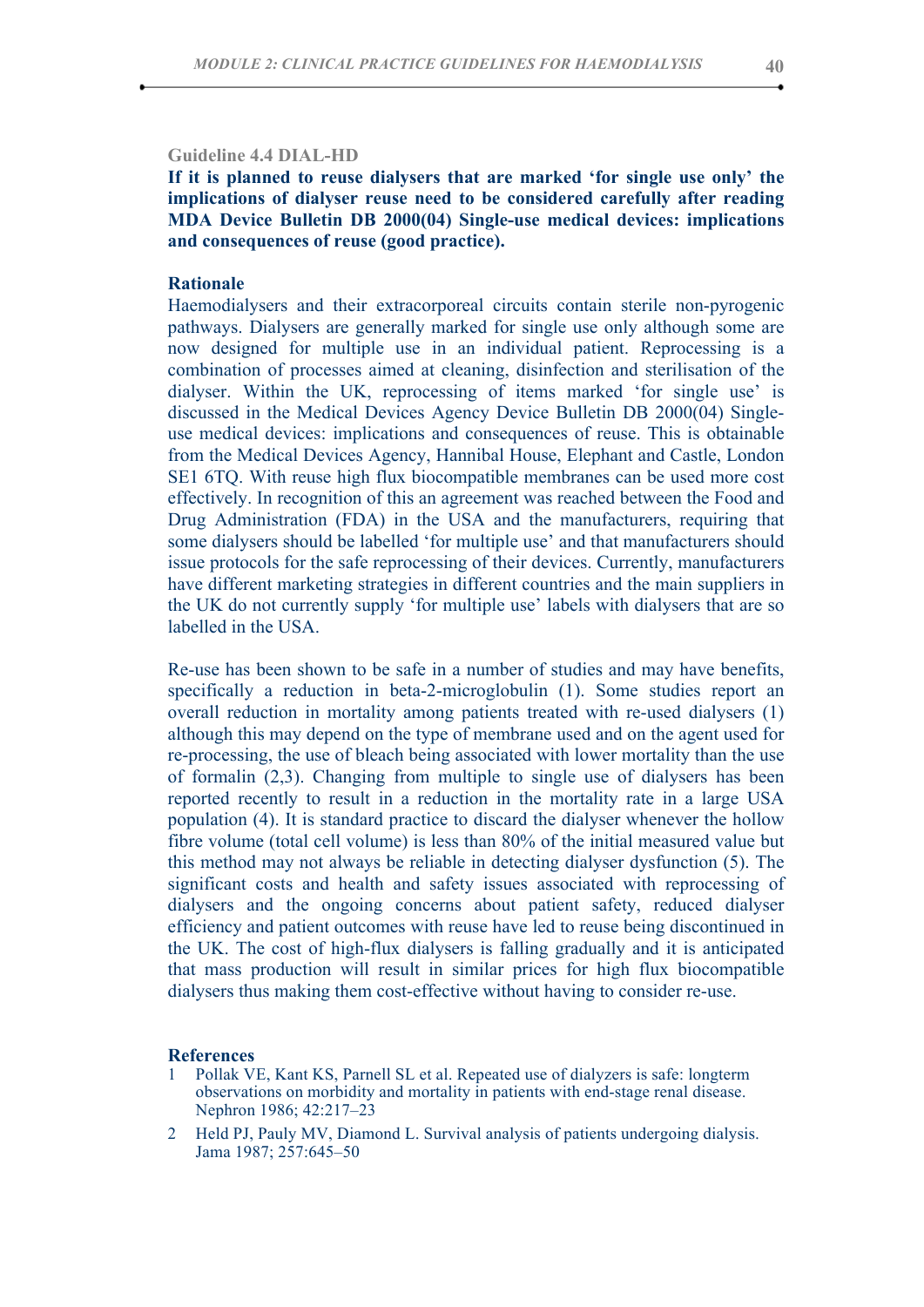- 3 Port FK, Wolfe RA, Hulbert-Shearon TE et al. Mortality risk by haemodialyser reuse practice and dialyzer membrane characteristics: results from the USRDS dialysis morbidity and mortality study. Am J Kidney Dis 2001; 37:276–86
- Lowrie EG, Li Z, Ofsthun N, Lazarus JM. Reprocessing dialysers for multiple uses: recent analysis of death risks for patients. Nephrol Dial Transplant 2004; 19: 2823- 2830
- 5 Delmez JA, Weerts CA, Hasamear PD, Windus DW. Severe dialyser dysfunction undetectable by standard reprocessing validation tests. Kidney Int 1989; 36: 478-484.

**Guideline 4.5 DIAL-HD**

# **The use of dialysers sterilized with ethylene oxide should be avoided (good practice).**

# **Rationale**

Chemical sterilization of dialysers and tubing with ethylene oxide has been associated with anaphylactoid reactions (1) and this risk can be avoided by using alternatives, such as steam or gamma radiation, for the sterilization of dialysers (2).

# **References**

- 1 Bommer J, WilhelmsOH, Barth HP et al. Anaphylactoid reactions in dialysis patients: role of ethylene oxide. Lancet 1985; 2:1382-1385
- 2 European Best Practice Guidelines for haemodialysis Part 1. Nephrol Dial Transplant 2002; 17: Supplement 7 S1-S111 (http://ndt.oupjournals.org/content/vol17/suppl\_7/index.shtml).

# **Guideline 4.6 DIAL-HD**

# **Haemodialysis patients should not be treated with ACE inhibitor drugs and AN 69 dialyser membranes at the same time. (Evidence)**

#### **Rationale**

The concurrent use of AN 69 dialyser membranes in patients on ACE inhibitors has been reported to cause haemodynamic instability attributable to bradykinin (1). This interaction is preventable by changing the ACE inhibitor to an angiotensin II antagonist or changing to a different dialysis membrane (2).

- 1 Verresen L, Fink E, Lemke HD, Vanrenterghem Y. Bradykinin is a mediator of anaphylactoid reactions on AN69 membranes in patients receiving ACE inhibitors. Kidney Int 1994; 45:1497-1503
- 2 European Best Practice Guidelines for haemodialysis Part 1. Nephrol Dial Transplant 2002; 17: Supplement 7 S1-S111 (http://ndt.oupjournals.org/content/vol17/suppl\_7/index.shtml).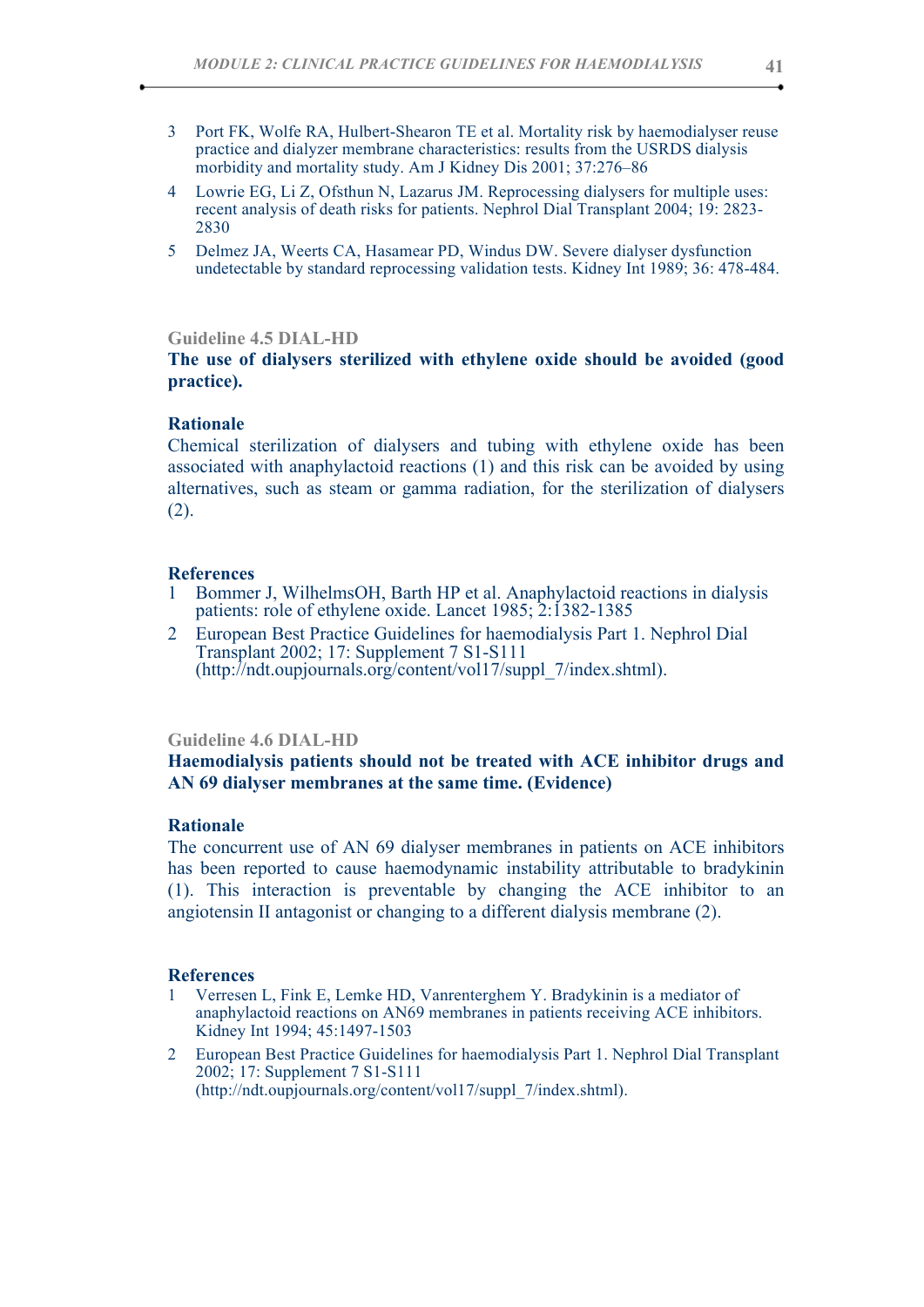# **5 Haemodialysis dose, frequency and duration (Guidelines DIAL-HD 5.1 – 5.7)**

# **Guideline 5.1 DIAL-HD**

**HD should take place at least three times per week in nearly all patients with end-stage chronic renal failure. Reduction of dialysis frequency to twice per week because of insufficient dialysis facilities is unacceptable (good practice).**

#### **Audit measure 5**

**The proportion of patients in the main renal unit and its satellite units who are on twice weekly haemodialysis.**

#### **Rationale**

Twice weekly HD as a long-term form of chronic renal replacement therapy should be discouraged. The most powerful determinant of solute removal is dialysis frequency rather than duration. Twice per week HD is no longer regarded as adequate and should be avoided. The frequency of twice weekly dialysis has decreased world wide, including in the USA where it fell from 12.9% to 3.6% of new patients between 1990 and 1996 (1). Some patients who live at far distances from a HD unit remain on twice weekly HD and this small subgroup of patients should be kept to minimum and receive much longer duration sessions. Twice weekly HD without an increase in treatment time may be acceptable if patients have a significant level of residual renal function, such as either a combined urinary urea and creatinine clearance or eGFR above 5ml/min/1.73m2, provided that residual renal function is monitored at least every 3 months and the frequency of dialysis is increased when renal function decreases.

The three times per week HD schedule has evolved from empirical considerations in the belief that it reconciles adequate treatment with adequate breaks between treatments to provide the patient with a reasonable quality of life within a 7 day treatment cycle. Furthermore, all outcome data from randomized prospective trials have so far been derived from patient groups undergoing such dialysis schedules. The National Co-operative Dialysis Study (NCDS), an historical US randomised trial where cellulose membranes and acetate dialysate were used, has addressed the issue of optimal dialysis time. This study randomised non-diabetic patients to one of four dialysis regimens, two with short (2.5–3.5 hour) and two with longer (4.5–5.0 hour) dialysis times, and two different time-averaged urea concentrations in each arm (2). Longer dialysis gave a better outcome (2, 3). A combination of better patient tolerance using improved machines and higher efficiency HD, economic constraints and patient preference for shorter times has resulted in a gradual reduction in the average length of dialysis sessions around the world.

More recently two approaches to more frequent dialysis sessions have been reevaluated. The first is dialysis for around two-three hours per day for five-six days per week (often termed short daily HD) (4-8). The other approach is a renewed interest in slow overnight treatment for 5–7 nights per week (often termed nocturnal daily HD) that can (9-12):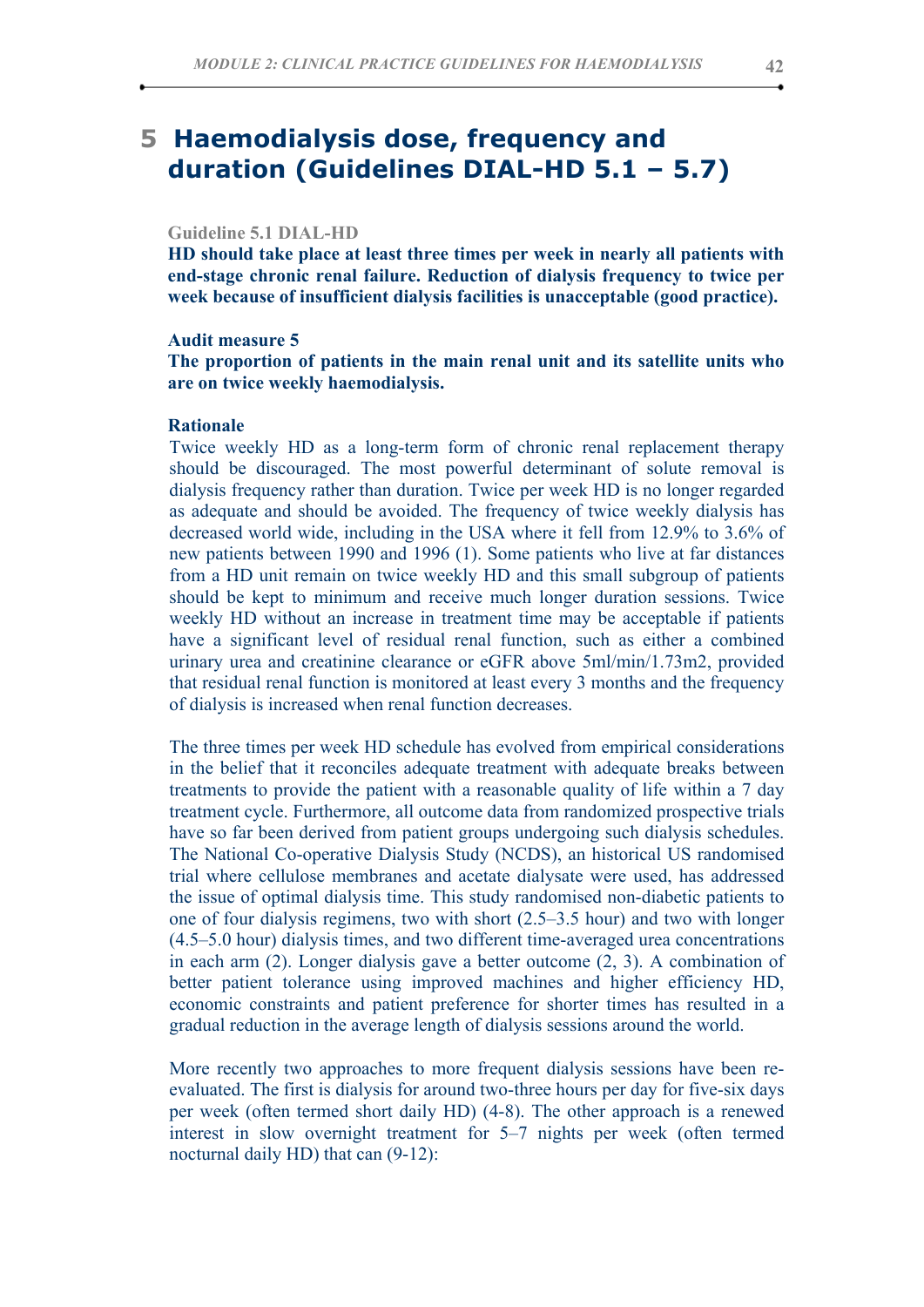- a) deliver very large doses of dialysis (weekly Kt/V of almost 6 and much greater removal of middle molecules)
- b) remove sodium and water so that anti-hypertensive treatment can be reduced to a minimum
- c) permit regression of left ventricular hypertrophy
- d) allow patients to follow an unrestricted diet
- e) permit phosphate binders to be discontinued
- f) improve sleep disturbance and sleep apnoea

Both regimes have been reported to give improved clinical outcomes such as higher quality of life, fewer hospital admissions and reduced need for erythropoietin when compared with the more conventional regime of three sessions per week each of four hours (4-12). Daily HD may also be indicated in the short term when patients develop an acute intercurrent illness or pericarditis. On the basis of the successful reports from these observational studies of short daily and nocturnal daily HD the National Institutes of Health (NIH) has sponsored 2 prospective randomized studies in 250 patients to compare each form of "daily" or frequent HD with standard thrice weekly HD. These NIH studies **(Frequent Haemodialysis Network Studies)** are due to be completed in 2008/2009 (13).

- 1 Port FK, Orzol SM, Held PJ, Wolfe RA. Trends in treatment and survival for haemodialysis patients in the United States. Am J Kidney Dis 1998; 32(Suppl 4): S34–38
- 2 Lowrie EG, Parker TF, Parker TF, Sargent JA. Effect of the haemodialysis prescription on patient morbidity: report from the National Cooperative Dialysis Study. N Engl J Med 1981; 305:1176–1181
- 3 Lowrie EG, Teehan BP. Principles of prescribing dialysis therapy: implementing recommendations from the National Cooperative Dialysis Study. Kidney Int Suppl 1983; 13:S113–122
- 4 Mastrangelo F, Alfonso L, Napoli M et al. Dialysis with increased frequency of sessions (Lecce dialysis). Nephrol Dial Transplant 1998; 13(Suppl 6): 139–147
- 5 Twardowski ZJ. Daily dialysis: is this a reasonable option for the new millennium? Nephrol Dial Transplant 2001; 16:1321–1324
- 6 Galland R, Traeger J, Arkouche W et al. Short daily haemodialysis and nutritional status. Am J Kidney Dis 2001; 37(Suppl 2): S95–98
- 7 Goldfarb-Rumyantzev AS, Leypoldt JK, Nelson N et al. A crossover study of short daily haemodialysis. Nephrol Dial Transplant 2005; 21: 166-175
- 8 Woods JD, Port FK, Orzol S et al. Clinical and biochemical correlates of starting "daily" haemodialysis. Kidney Int 1999; 55: 2467-2476
- 9 Fagugli RM, Reboldi G, Quintaliani G et al. Short daily haemodialysis: blood pressure control and left ventricular mass reduction in hypertensive haemodialysis patients. Am J Kidney Dis 2001; 38: 371-376
- 10 Pierratos A. Nocturnal home haemodialysis: an update on a 5-year experience. Nephrol Dial Transplant 1999; 14:2835-2840
- 11 Mucsi I, Hercz C, Uldall R et al. Control of serum phosphate without any phosphate binder in patients treated with nocturnal haemodialysis. Kidney Int 1998; 53:1399- 1404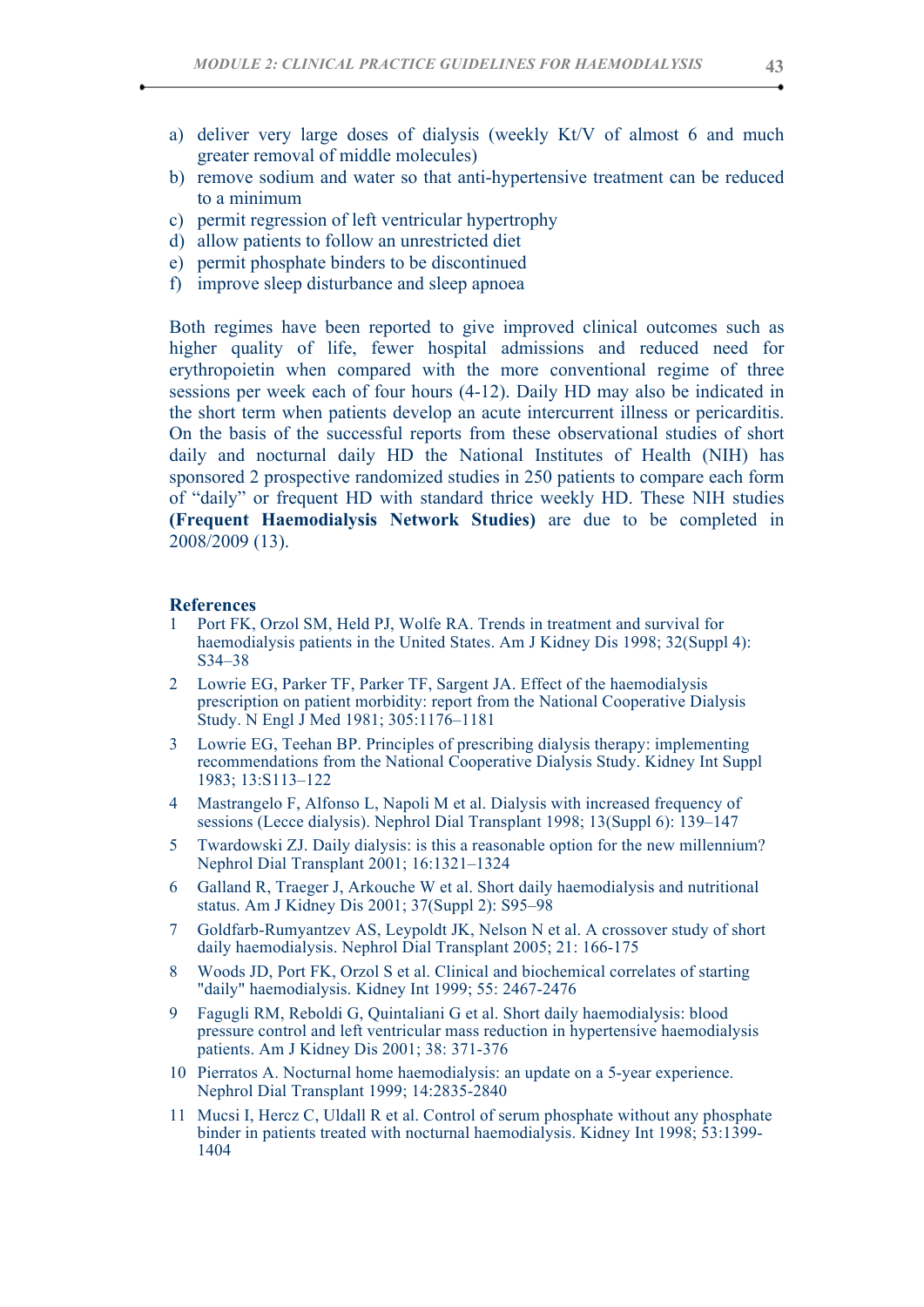- 12 Raj DS, Charra B, Pierratos A, Work J. In search of ideal haemodialysis: is prolonged frequent dialysis the answer? Am J Kidney Dis 1999; 34:597–610
- 13 Walsh M, Culleton B, Tonelli M, Manns B. A systematic review of the effect of nocturnal haemodialysis on blood pressure, left ventricular hypertrophy, anaemia, mineral metabolism and health-related quality of life. Kidney Int 2005; 67:1500-1508
- 14 www.niddk.nih.gov/patient/hemodialysis/hemodialysis.htm

# **Guideline 5.2 DIAL-HD**

# **Every patient with end-stage chronic renal failure receiving thrice weekly HD should have consistently:**

- **either urea reduction ratio (URR) > 65%**
- or equilibrated Kt/V of  $>1.2$  (or sp Kt/V of  $>1.3$ ) calculated from pre**and post-dialysis urea values, duration of dialysis and weight loss during dialysis (Evidence)**

To achieve a URR above 65% or eKt/V above 1.2 consistently in the vast majority of the haemodialysis population clinicians should aim for a minimum target URR of 70% or minimum eKt/V of 1.4 in individual patients. Aiming for these target doses also addresses the concerns raised by recent data that suggest that women and patients of low body weight may have improved survival rates if the URR is maintained above 70% or eKt/V is at least 1.4.

# **Audit measure 2**

# **Cumulative frequency curves of urea reduction ratio measured using a standard method of post-dialysis sampling**

# **Rationale**

Dialysis adequacy is a global concept that includes the clinical assessment of general well-being, nutrition, the impact on the patient's quality of life, anaemia, blood pressure and fluid status as well as measures of clearance of putative uraemic toxins by the dialysis process. The molecular weights of the solvent and solutes to be cleared by dialysis range over three orders of magnitude, from small (water, urea) to large (beta-2-microglobulin). Adequate clearance of the whole range of molecules by dialysis is important and in the future monitoring of beta-2 microglobulin levels may be used to assess dialysis adequacy. For practical reasons HD adequacy thus far has been measured using small, easily measured solutes such as urea (1-3)

Three methods of assessing urea removal are in current use (1, 2):

**a) The URR** (4) is the simplest. The percentage fall in blood urea achieved by a dialysis session is measured as follows:

# **{(pre-dialysis [urea] – post-dialysis [urea])}/pre-dialysis (urea) • 100%.**

The URR is easy to perform and is the most widely used index of dialysis dose used in the UK. URR does not take solute removal via ultrafiltration or residual renal function or urea generation during dialysis into account (5, 6) and hence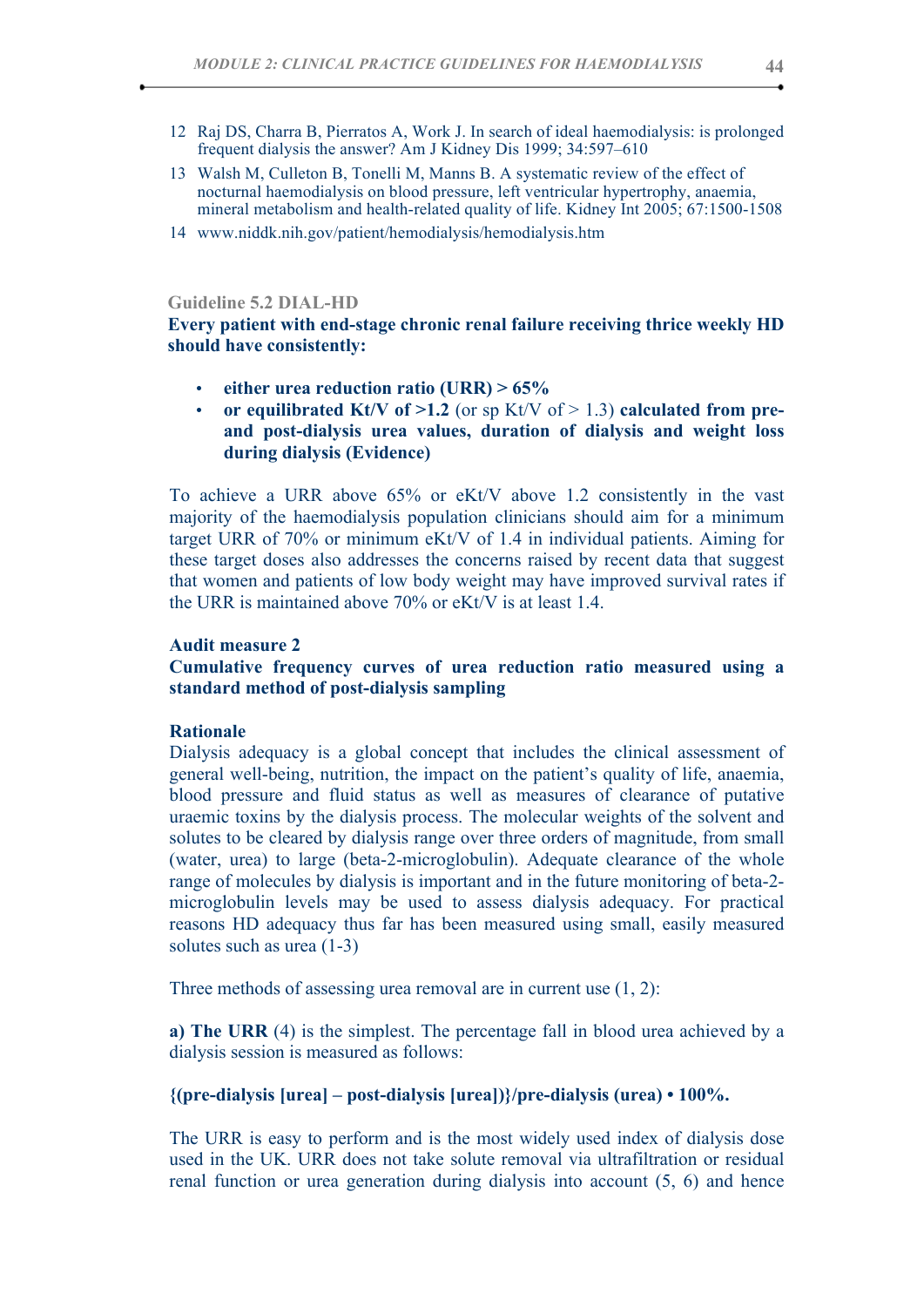adjustment of dialysis dose to achieve a particular target will result in higher overall urea removal than predicted from the percentage reduction in blood urea. However these drawbacks are not important if the main aim of measuring small solute removal by HD is to ensure that a minimum target dialysis dose is delivered consistently. A number of large observational studies in populations of HD patients have shown that variations in URR are associated with major differences in mortality and have led to recommendations that the URR should be at least 65% (7-10).

**b) Kt/V** urea can also be predicted from one of several simple formulae requiring as input data the pre- and post-dialysis urea concentrations, the duration of dialysis, and the weight loss during dialysis. Kt/V can be calculated using several formulae giving different results (11) and hence, if Kt/V is being used for comparative audit, it is important that the raw data are collected to allow calculation of URR and estimated Kt/V using a single formula. The second generation formula validated and reported by Daugirdas is recommended (12).

**c) Urea kinetic modeling (Formal UKM)**, the most complex measure, involves analysis of the fall in (urea) during HD, the rise in (urea) in the interdialytic period, clearance of urea by residual renal function, and the total clearance predicted from the dialyser clearance, blood and dialysate flow, time on dialysis, and fluid removal during dialysis. Therefore UKM requires collection of additional data on dialyser clearance, an interdialytic urine collection for measurement of urea concentration and volume, and measurement of pre-dialysis urea concentration on the subsequent dialysis. These data are fed into a computer programme which, assuming steady state, calculates Kt/V urea and normalised protein catabolic rate (5). Kt/V measured by formal UKM is more accurate than URR, particularly at high values of URR and  $Kt/V$  (3). Its use allows accurate prediction of the effects of changing one particular component of the dialysis prescription (e.g. dialyser size, dialysis duration, blood flow rate) on the delivered dialysis dose although this benefit has been overstated given the limited number of practical options for changing the dialysis prescription. UKM also may give valuable information on urea generation rate and protein catabolic rate. If the patient is in a steady state nutritionally, this gives information on current protein intake, and may be a useful adjunct to other methods of assessment of nutritional status.

However doubts have been raised whether Kt/V is a good index of dialysis dose since survival rates on HD are higher in patients with larger body size and better nutrition even though this patient group tends to have lower Kt/V values (13, 14). Non-normalised dialysis dose (Kt) has been proposed as an alternative and better index of dialysis dose adequacy to Kt/V since the former index obviates the trend for smaller patients with poorer nutritional status to be accorded a higher dialysis dose (15,16). In a large cross-sectional analysis using Kt as the index of dialysis dose mortality risk was observed to fall if the delivered dialysis dose was a minimum Kt of 42 litres in women and 48 litres in men (13). A further difficulty with the use of the Kt/V index for other than thrice weekly HD is that the significance of any weekly Kt/V value depends on the frequency of dialysis since more frequent dialysis therapies, such as daily HD, will deliver greater small solute removal at the same weekly Kt/V.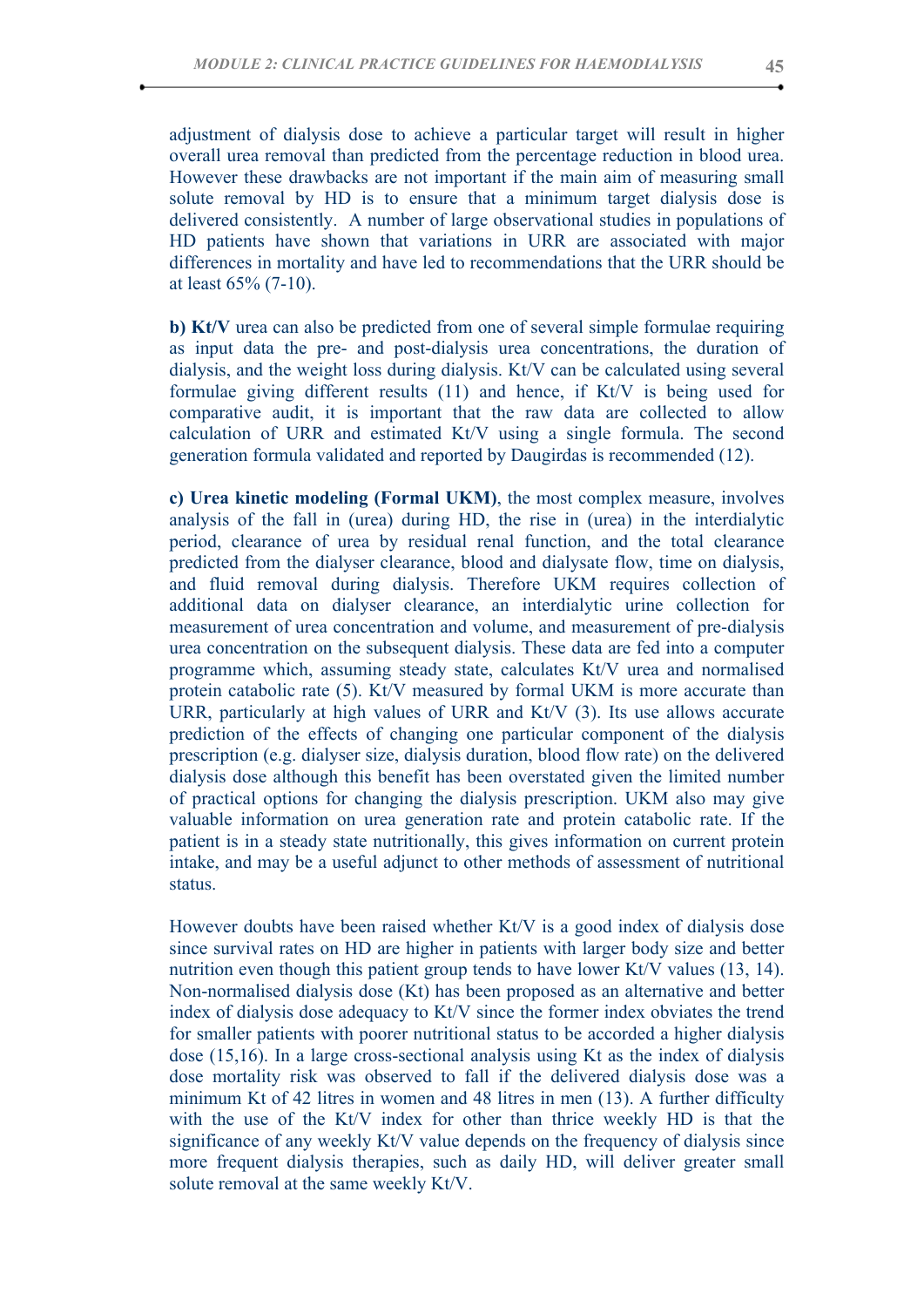Most UK haemodialysis units only collect pre- and post-dialysis urea concentration, and only a very few perform UKM. For comparative audit, the choice therefore currently lies between calculation of URR and estimation of Kt/V urea from such data.

The optimal dialysis dose has not been well defined but minimum targets of delivered dose measured by URR and Kt/V have been established. A retrospective analysis of the National Co-operative Dialysis Study suggested that a Kt/V of 1.0 was the watershed between 'good' dialysis  $(Kt/V > 1.0)$  and inadequate dialysis  $(Kt/V \le 1.0)$ . Thereafter Kt/V survived as an index of dialysis adequacy (17). More recent studies (7-9,18-20) have shown a reduction in mortality rates with increases in dialysis dose measured in various ways with some of the studies adjusting for co-morbidity (8,20). One study has shown no further reduction in mortality above Kt/V of 1.3 or URR of 70% (7). Many commentators, however, believed that some further improvement in mortality risk could be achieved with Kt/Vs of up to 1.6 or even higher (21-23). The HEMO trial was a prospective randomised controlled trial in which 1846 patients were randomised to achieve a standard-dose goal of an equilibrated Kt/V of 1.05 (URR circa 65%) or a highdose goal of an eKt/V of 1.45 (URR circa 75%) and to synthetic or semi-synthetic membranes of high or low flux in a 2 x 2 factorial design. (24). The HEMO study showed no difference in patient survival or secondary end-points between the two groups after a mean follow-up period of 2.8 years. No difference in patient outcomes was observed in the two groups even although dialysis doses were well separated with achieved eKt/V of 1.16 in the standard-dose group (spKt/V  $1.3 +$ 0.1; URR 66.3 + 2.5%) and eKt/V of 1.53 in the high-dose group (spKt/V 1.7 + 0.1 ; URR 75.2 + 2.5%). Subgroup analysis of the HEMO study showed that survival rates in women randomized to the higher dose group were higher than women in the lower dose group (relative risk  $0.81$ ;  $p = 0.02$ ) and this association persisted after adjusting for different indices of body size (25). An association between higher dose and lower mortality rates in women but not in men was confirmed using the average URR of incident HD patients in the USA and eKt/V of HD patients in the DOPPS data from 7 countries (26). Further analyses of the HEMO study showed that differences in dialysis dose and membrane flux had no effect on the proportion of infection-related deaths (27).

Based upon the above evidence we have retained the standard dose as a URR of 65% or an eKt/V of 1.2, which should be regarded as the minimum dialysis dose delivered thrice weekly. To ensure as many patients as possible achieve this standard consistently the target dose should be a URR of 70% or eKt/V of 1.4. As with all standards, achievement is dependent on patients' concordance with treatment. This includes the agreement of the patient to increase treatment duration if the delivered dialysis dose is inadequate after the dialyser blood flow rate, dialysate flow rate and dialyser performance have been increased to the maximum that can be achieved. Increased understanding amongst patients of the benefits of an adequate dialysis dose should help to improve outcomes. The proportion of dialysis sessions that are missed or shortened by the patient should be audited in each unit.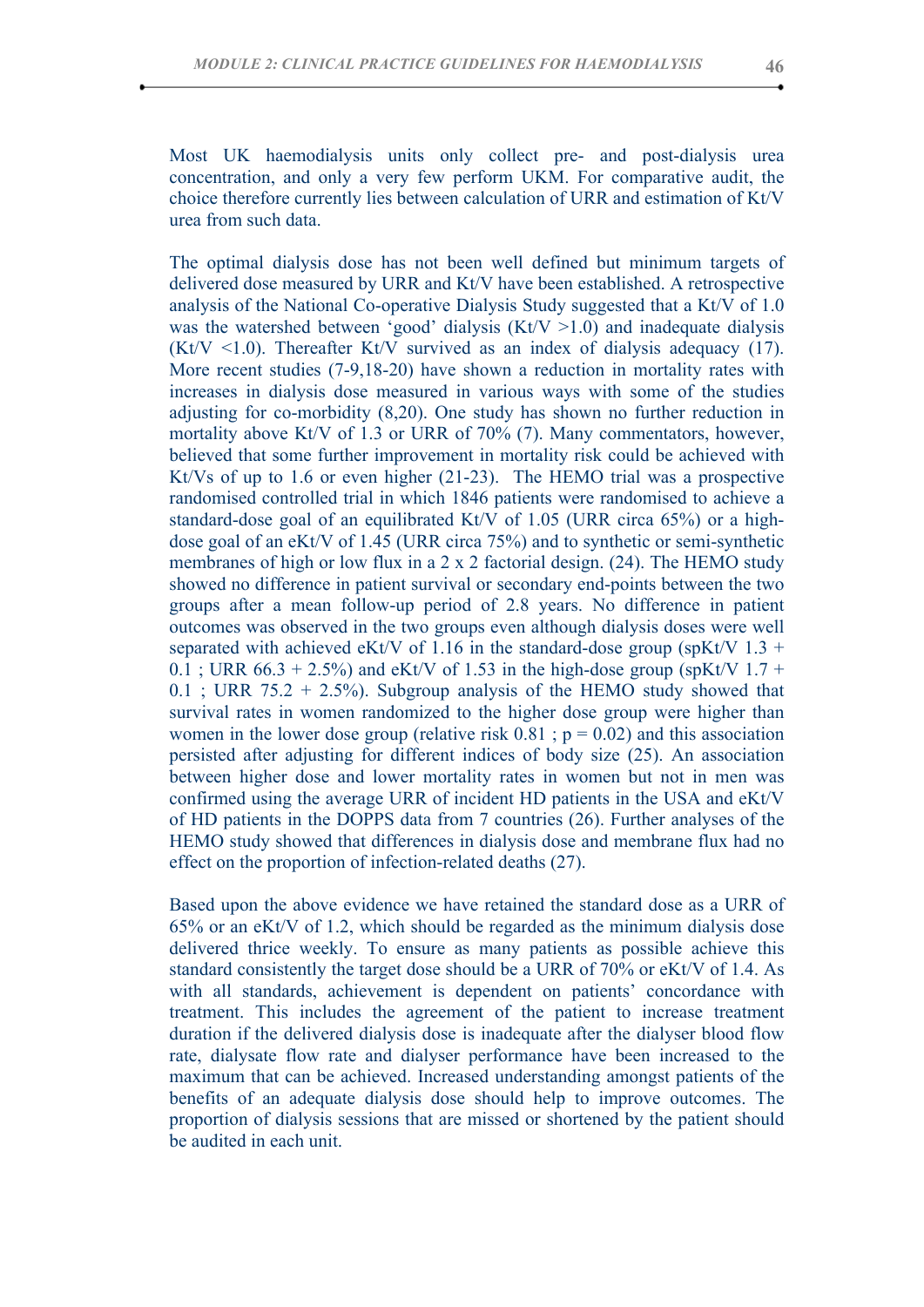Time-dependent Cox regression analysis of the HEMO study has shown that mean pre-dialysis serum beta-2-microglobulin levels but not dialyser beta-2 microglobulin clearances were associated with all cause mortality with a relative risk of 1.11 per 10mg/L rise in the beta-2-microglobulin concentration above a reference value of  $27mg/L$  (CI 1.05-1.19; p = 0.001) after adjusting for residual renal function and pre-study years on dialysis (28). This evidence provides support for the use of beta-2-microglobulin to assess adequacy of HD in future both as an indicator of patient outcome and a surrogate marker of middle molecule removal (29). The apparent disparity between the prognostic effects of serum beta-2-microglobulin levels and dialyser beta-2-microglobulin clearances (28) is most likely due to the limited mass removal of beta-2-microglobulin in high-efficiency dialysis due to intercompartmental transfer resistance within the patient which results in rebound of serum beta-2-microglobulin levels at the end of therapy (30). This observation on beta-2-microglobulin intradialytic kinetics provides further support for the use of longer duration and/or more frequent dialytic therapies (29).

- 1 Depner T. Hemodialysis kinetic modeling. In: Henrich WL (ed). The principles and practice of dialysis, 2nd edn. Philadelphia: Lippincott, Williams and Wilkins,1999: Chapter 7.
- 2 Gotch F. Urea kinetic modelling to guide haemodialysis therapy in adults. In: Nissenson AR, Fine RN (eds). Dialysis therapy, 2nd edn. Philadelphia: Hanley and Belfus, 2002; Section 6:117–121
- 3 Sherman RA, Hootkins R. Simplified formulas for monitoring haemodialysis adequacy. In: Nissenson AR, Fine RN (eds). Dialysis therapy, 3rd edn. Philadelphia: Hanley and Belfus, 2002; Section 6:122–126
- 4 Lowrie EG, Lew NL. The urea reduction ratio (URR): A simple method for evaluating haemodialysis treatment. Contemp Dial Nephrol 1991; 12(2): 11–20
- 5 Depner TA. Assessing adequacy of haemodialysis: urea modeling. Kidney Int 1994; 45:1522–35
- 6 Sherman RA, Cody RP, Rogers ME et al. Accuracy of the urea reduction ratio in predicting dialysis delivery. Kidney Int 1995; 47:319-321
- 7 Held PJ, Port FK, Wolfe RA et al. The dose of haemodialysis and patient mortality. Kidney Int 1996; 50:550–556
- 8 McClellan WM, Soucie JM, Flanders WD. Mortality in end-stage renal disease is associated with facility-to-facility differences in adequacy of haemodialysis. J Am Soc Nephrol 1998; 9:1940–1947
- 9 Parker T, Husni L, Huang W et al. Survival of haemodialysis patients in the United States is improved with a greater quantitiy of dialysis. Am J Kidney Dis 1994; 23: 670-680
- 10 Owen WF, Lew NL, Lowrie EG et al. The urea reduction ratio and serum albumin concentration as predictors of mortality in patients undergoing haemodialysis. N Eng J Med 1993; 329: 1001-1006
- 11 Movilli E. Simplified approaches to calculate Kt/V. Its time for agreement. Nephrol Dial Transplant 1996; 11:24-27
- 12 Daugirdas JT. Second generation logarithmic estimates of single-pool variable3volume Kt/V; an analysis of error. J Am Soc Nephrol 1993; 4:1205-1213
- 13 Lowrie EG, Chertow G, Lazarus JM. Owen WF. The mortality effect of the clearance x time product. Kidney Int 1999; 56: 729-737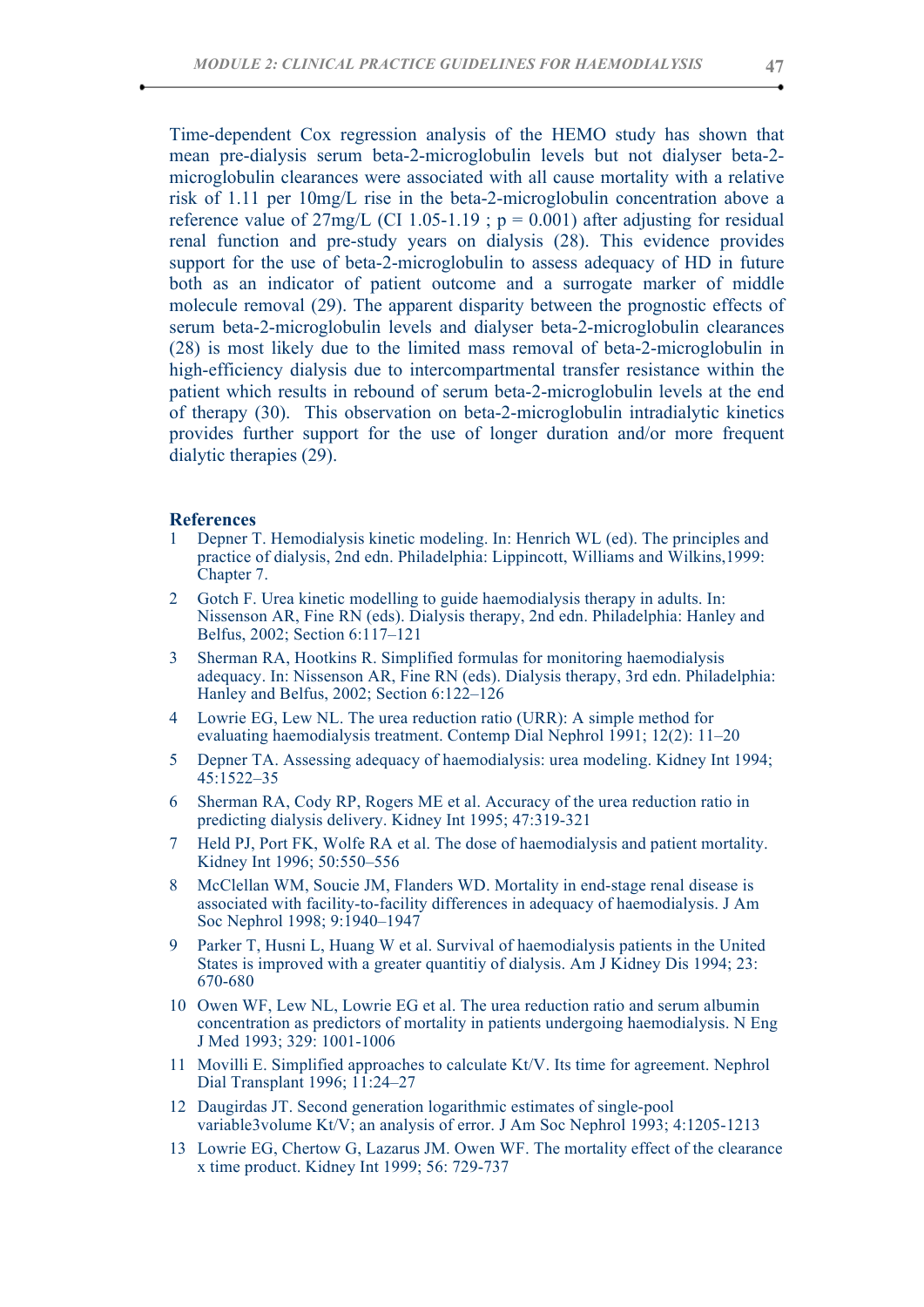- 14 Lowrie EG, Chertow GM, Lew NL et al. The urea clearance x dialysis time product (Kt) as an outcome-based measure of haemodialysis dose. Kidney Int 1999; 56: 729- 737
- 15 Li Z, Lew NL, Lazarus JM, Lowrie EG. Comparing the urea reduction ratio and urea product as outcome-based measures of haemodialysis dose. Am J Kidney Dis 2000; 35: 598- 605
- 16 Lowrie EG, Li Z, Ofsthun N, Lazarus JM. Measurement of dialyser clearance, dialysis time, and body size: death risk relationships among patients. Kidney Int 2004; 66: 2077- 2084
- 17 Gotch FA, Sargent JA. A mechanistic analysis of the National Cooperative Dialysis Study (NCDS). Kidney Int 1985; 28:526–534
- 18 Hakim RM, Breyer J, Ismail N, Schulman G. Effects of dose of dialysis on morbidity and mortality. Am J Kidney Dis 1994; 23:661–669
- 19 Collins AJ, Ma JZ, Umen A et al. Urea index and other predictors of haemodialysis patient survival. Am J Kidney Dis 1994; 23:272–282
- 20 Bloembergen WE, Hakim RM, Stannard DC et al. Relationship of dialysis membrane and cause-specific mortality. Am J Kidney Dis 1999; 33:1–10
- 21 Hornberger JC. The haemodialysis prescription and quality-adjusted life expectancy. Renal Physicians Association Working Committee on Clinical Guidelines. J Am Soc Nephrol 1993; 4:1004–1020
- 22 Hornberger JC. The hemodialysis prescription and cost effectiveness. Renal Physicians Association Working Committee on Clinical Guidelines. J Am Soc Nephrol 1993; 4:1021–1027
- 23 Wolfe RA, Ashby VB, Daugirdas JT et al. Body size, dose of haemodialysis, and mortality. Am J Kidney Dis 2000; 35:80–88
- 24 Eknoyan G, Beck GJ, Cheung AK et al. Effect of dialysis dose and flux on mortality and morbidity in maintenance hemodialysis patients: Primary results of the HEMO study. N Engl J Med 2002; 347:2010-2019
- 25 Depner T, Daugirdas J, Greene T et al. Dialysis dose and the effect of gender and body size on outcome in the HEMO study. Kidney Int 2004; 65: 1386-1394
- 26 Port FK, Wolfe RA, Hulbert-Shearon TE et al. High dialysis dose is associated with lower mortality among women but not among men. Am J Kidney Dis 2004; 43: 1014-1023
- 27 Allon M. Depner TA, Radeva M, et al. Impact of dialysis dose and membrane on infection-related hospitalisation and death: Results of the HEMO study. J Am Soc Nephrol 2003; 14: 1863- 1870
- 28 Cheung AK, Rocco MV, Yan G et al. Serum beta-2-microglobulin levels predict mortality in dialysis patients: results of the HEMO study. J Am Soc Nephrol 2006; 17: 546-555
- 29 Canaud B, Morena M, Cristal JP, Krieter D. Beta-2-microglobulin, a uraemic toxin with a double meaning. Kidney Int 2006; 69; 1297-1299
- 30 Ward RA, Greene T, Hartmann B, Samtleben W. Resistance to intercompartmental mass transfer limits beta-2-microglobulin removal by post-dilution haemodiafiltration. Kidney Int 2006; 69:1431-1437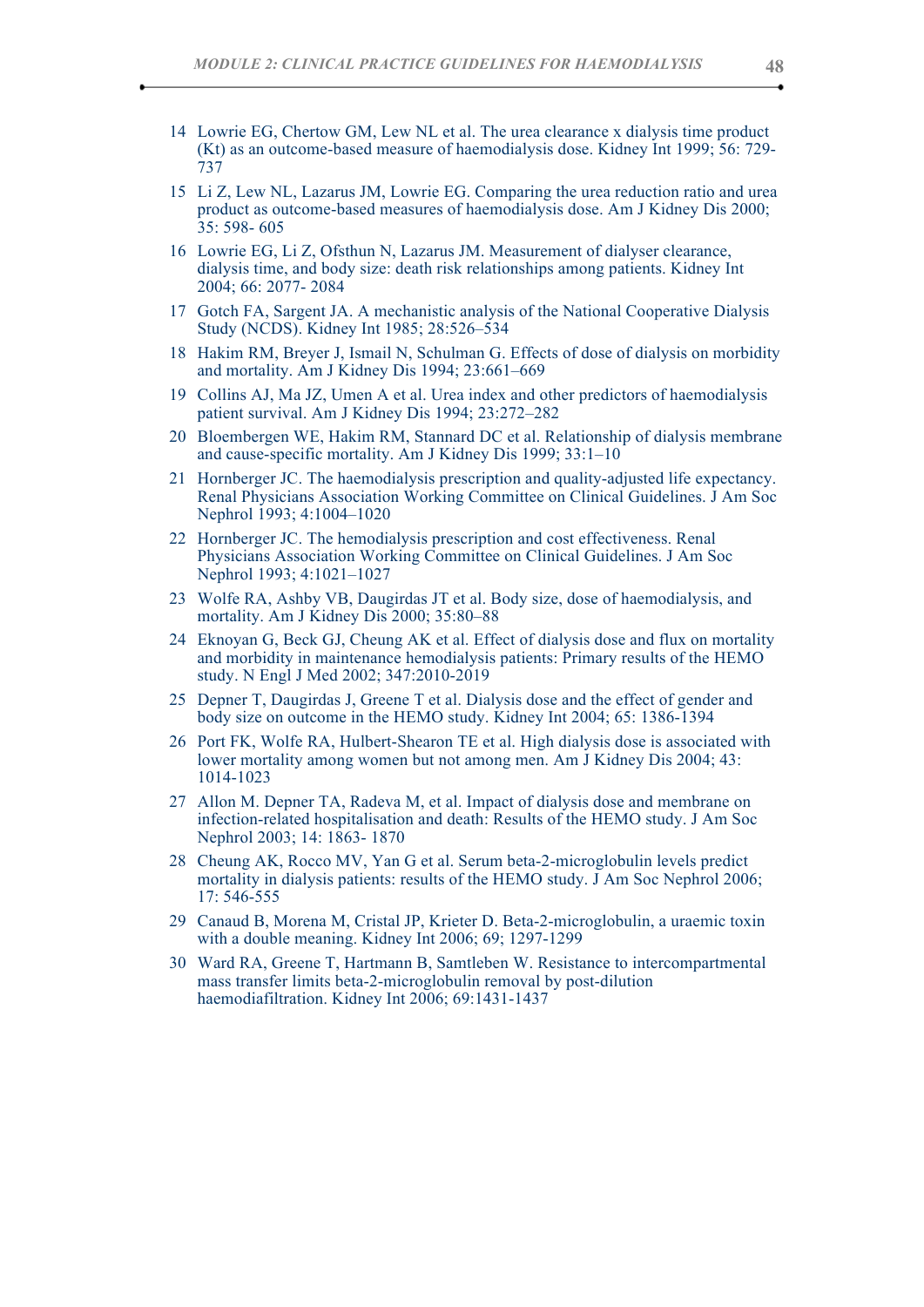#### **Guideline 5.3 DIAL-HD**

**The duration of thrice weekly HD in adult patients with minimal residual renal function should not be reduced below 4 hours without careful consideration (good practice).**

## **Audit measure 7**

**The proportion of patient non-attendances for dialysis and the proportion of dialysis sessions shortened at the patient's request.**

# **Rationale**

It is difficult to separate the influence of dialysis time and dose on patient outcomes (1). Early studies showed that the risk of death is associated with short dialysis duration (2). Dialysers with higher mass transfer area coefficients in combination with higher blood and dialysis fluid flow rates have been used to provide higher efficiency HD than in the past. The urea clearance will depend on whichever is the lowest of the blood flow rate, dialyser urea mass transfer coefficient and dialysate flow rate. Since small solute urea removal can be formally quantified by validated techniques, dialysis times have been reduced while maintaining 'equivalence' in the degree of blood urea purification. A crossover study of standard and higher efficiency HD prescriptions delivering equal dialysis dose (urea removal) measured by direct dialysate quantification has shown lower phosphate and beta-2-microglobulin removal and less bicarbonate absorption during the shorter duration, higher efficiency prescription (3). Improved clearance of iohexol was also observed on longer duration HD with similar Kt/V. Thus, when short and standard duration HD provide equal urea clearances, delivered dialysis therapy should not be regarded as equivalent. Alternatively changing to treatment modalities that provide both convective and diffusive removal of solutes such as haemodiafiltration have been used to lower treatment times although shortening the duration of haemodiafiltration will tend to negate its benefits of providing higher middle molecule clearances.

Retrospective data from a large Japanese population have shown that dialysis duration up to 5.5 hours was associated with improved patient survival after adjusting for dialysis dose (4). Very low mortality rates were observed in Tassin in patients treated with long duration thrice weekly HD with mean spKt/V of 1.67 + 0.41 (5). However, a Cox analysis showed that patient survival was linked to improved blood pressure control and lower cardiovascular mortality related to the achievement of better long-term control of dry body weight (5). Conversely high efficiency HD has been associated with poor blood pressure control. In the USA patients who received dialysis for less than 3.5 hours per session three times per week had approximately twice the risk of death of patients on HD for more than 4 hours three times per week (2). Cox regression analyses of data from the Dialysis Outcomes and Practice Patterns Study (DOPPS) and the Australian and New Zealand Dialysis and Transplant Registry have shown that patient survival was greater in patients if treatment times were above 4 hours and 4.5 hours, respectively (6,7) and both of these observational studies have concluded that a randomised controlled study of longer dialysis sessions in thrice weekly HD is needed. These observations suggest that the duration of thrice weekly HD should be reduced below 4 hours with caution unless the patient has significant residual renal function or low body weight.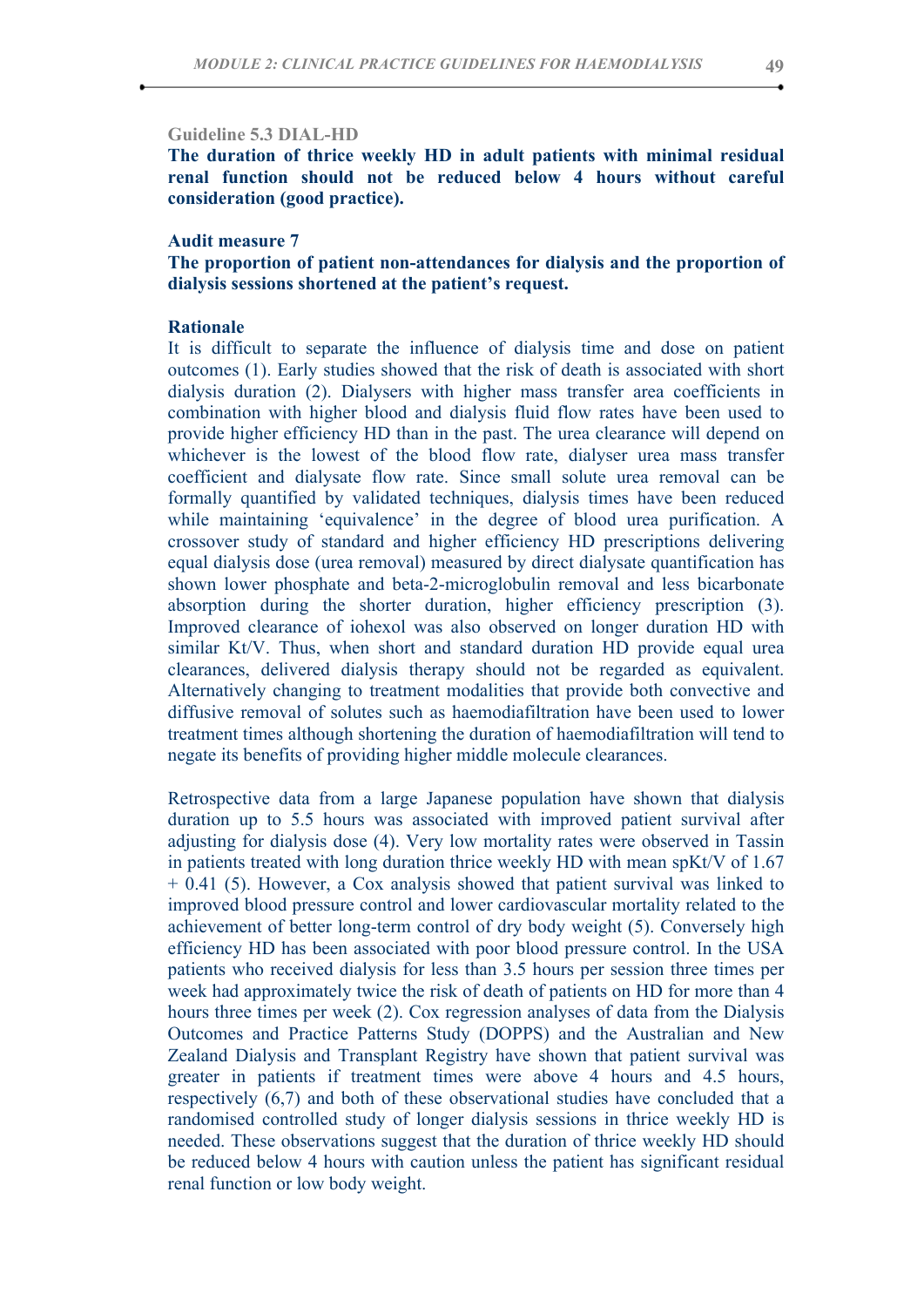Delivered treatment times and hence weekly dialysis dose are reduced if either the patient requests to discontinue the dialysis session early or if the patient attends for dialysis irregularly. Non-adherence to the prescribed dialysis schedule should be kept to a minimum and monitored.

# **References**

- 1 Kjellstrand CM. Duration and adequacy of dialysis Overview: the science is easy, the ethic is difficult. Asaio J 1997; 43:220–224
- 2 Held PJ, Levin NW, Bovbjerg RR et al. Mortality and duration of haemodialysis treatment Jama 1991; 265:871–875
- 3 Mactier RA, Madi AM, Allam BF. Comparison of high-efficiency and standard haemodialysis providing equal urea clearances by partial and total dialysate quantification Nephrol Dial Transplant 1997; 12: 1182-1186
- 4 Shinzato T, Nikai S, Akiba T et al. Survival in long-term haemodialysis patients results from the annual survey of the Japanese Society of Dialysis Therapy. Nephrol Dial Transplant 1997; 12: 884-888
- 5 Charra B, Calemard E, Ruffet M et al. Survival as an index of adequacy of dialysis. Kidney Int 1992; 41:1286-1291
- 6 Saran R, Bragg-Gresham JL, Levin NW et al. Longer treatment time and slower ultrafiltration in haemodialysis: Associations with lower mortality in the DOPPS. Kidney Int 2006; 69: 1222-1228
- 7 Marshall MR, Byrne BG, Kerr PG, McDonald SP. Associations of haemodialysis dose and session length with mortality risk in Australian and New Zealand patients. Kidney Int 2006; 69:1229-1236

# **Guideline 5.4 DIAL-HD**

# **Patients receiving dialysis twice weekly for reasons of geography should receive a higher sessional dose of dialysis (good practice).**

# **Rationale**

A wider distribution of small satellite HD units would help reduce the need to accept twice weekly HD for lifestyle reasons. Twice weekly HD effectively means that the patient will require longer duration HD, usually at least 6 hours twice per week. It should be acknowledged if this cannot be achieved and patients who are receiving twice weekly HD without an increase in treatment time should be informed explicitly that this is a compromise between the practicalities of dialysis and their long-term health.

**Guideline 5.5 DIAL-HD**

**Measurement of the 'dose' or 'adequacy' of HD should be performed monthly in all hospital HD patients and may be performed less frequently in home HD patients (good practice).**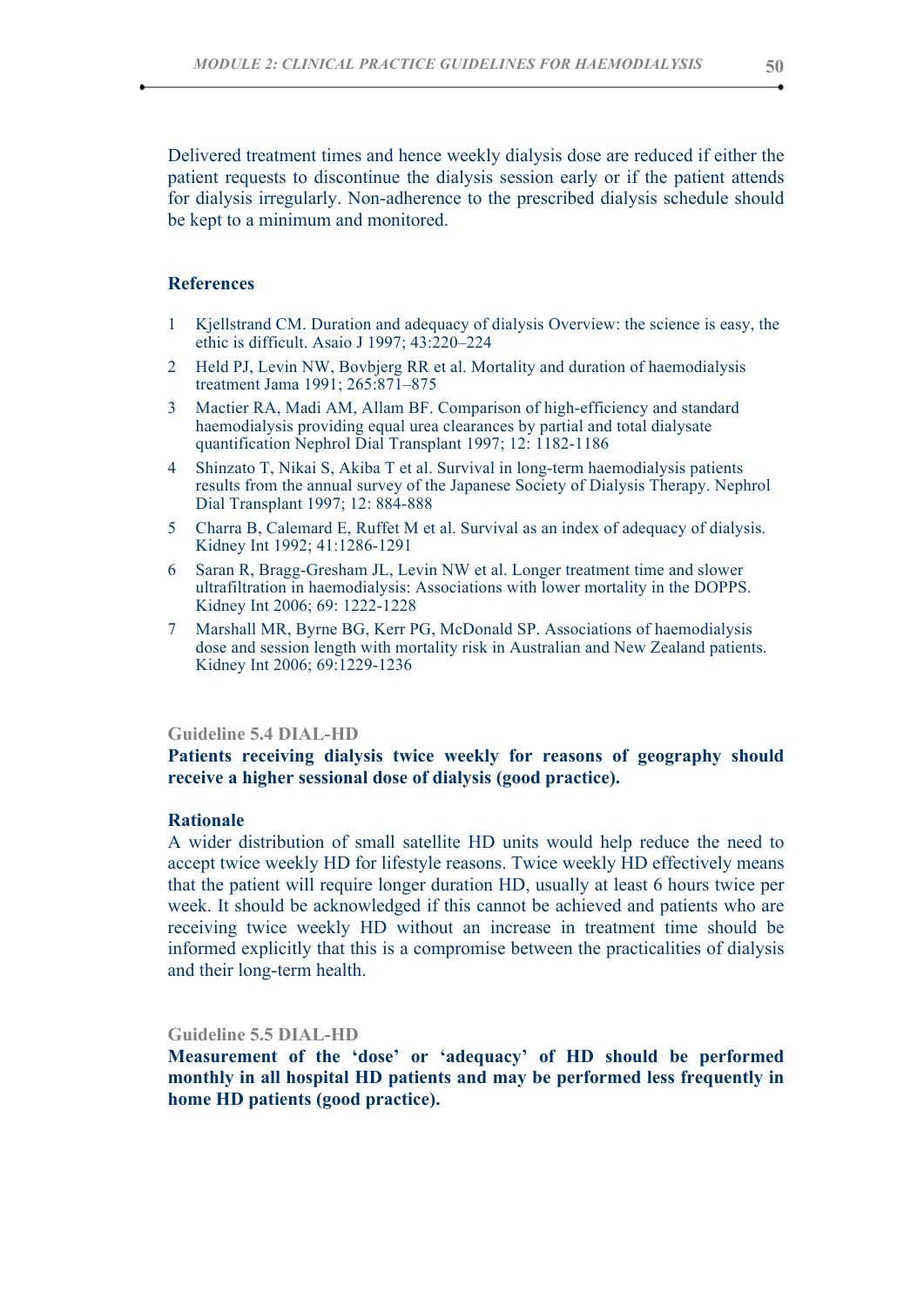# **Rationale**

Monthly measurement of dialysis dose in hospital HD patients should be used to optimize the HD prescription and may facilitate early detection of poorly functioning vascular access. Monitoring of dialysis dose in home HD patients on a monthly basis is impractical and may be performed on a less frequent basis such as every 3 months. All dialysis units should collect and report data on dialysis adequacy to their regional network and the UK Renal Registry. Meaningful comparative audit within a renal unit or regional network requires the use of the same methodology of measurement of dialysis dose and blood sampling during a mid-week HD session in the census week.

# **Guideline 5.6 DIAL-HD**

**Post-dialysis blood samples should be collected either by the stop-dialysate flow method, the slow-flow method or the simplified stop-flow method. The method used should remain consistent within renal units and should be reported to the Registry. (Evidence)**

# **Rationale**

All methods of measuring dialysis dose require accurate measurement of predialysis and post-dialysis urea concentrations on a mid-week dialysis session. Full urea kinetic modeling also requires:

- measurement of dialyser clearance
- measurement of weight loss during dialysis
- collection of an inter-dialytic urine
- pre-dialysis blood urea concentration from the subsequent dialysis session.

Contamination of the post-dialysis sample with blood returning from the dialyser or heparin, or sampling from a fistula or other access device in which there is recirculation of dialysed blood will lead to falsely low measurements, and thus to over-estimation of dialysis dose. True venous blood urea concentration rises rapidly in the first few minutes after dialysis as the effects of access and cardiopulmonary recirculation dissipate (1). It continues to rise at a rate higher than that expected from urea generation for up to 30 minutes, as a consequence of continued transfer of urea from peripheral body compartments into the bloodstream (2-6); the earlier the sample is drawn, the higher the apparent delivered dialysis dose. Small variations in the timing and technique with which post-dialysis blood samples are drawn can, therefore, result in clinically important errors in the estimated dose of dialysis. Such variation has been shown to be common in the USA (7) and in the UK (8,9). Techniques of post-dialysis blood sampling that involve taking the sample immediately at the end of the HD session were used commonly in the USA in the past (7), generate a higher apparent URR and may have contributed to the rise in the URR deemed necessary for optimum survival in observational studies.

#### **Several methods of post-dialysis blood sampling** are in use in the UK:

**a) Stop dialysate flow method** (validated by Drs. Geddes, Traynor and Mactier, NHS Glasgow, and used by all of the HD units in Scotland since 1999; ref 8-10).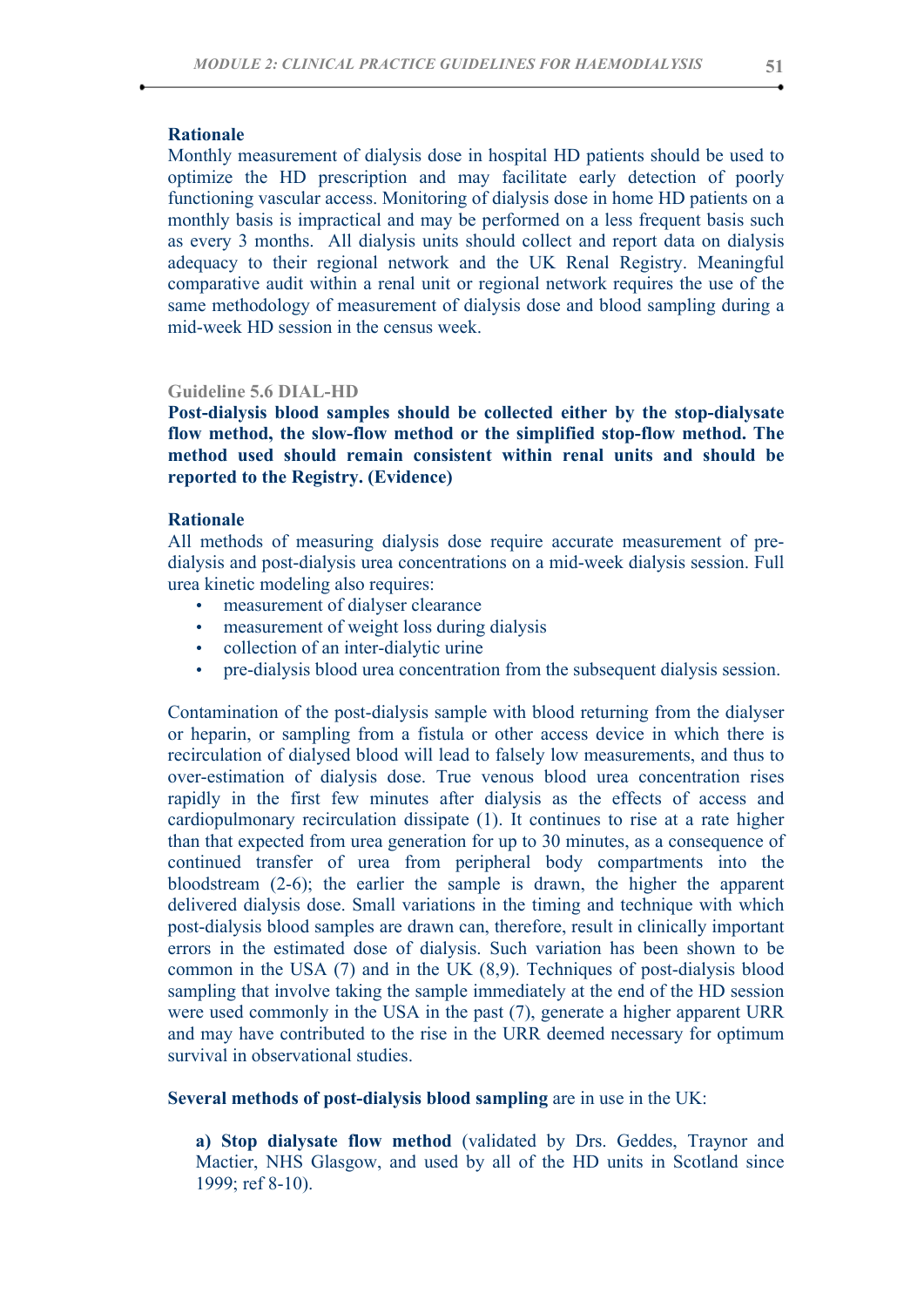At the end of the dialysis time stop dialysate flow but keep the blood pump running.

After 5 minutes with no dialysate flow take a blood sample from anywhere in the blood circuit.

**b) Slow-flow method** (developed by F Gotch and M Keen, Davis Medical Centre, San Francisco and used by Lister Renal Unit, East & North Herts NHS Trust since 1990; ref 3).

At the end of the dialysis time turn the blood pump speed down to 100 ml per min.

Override alarms to keep blood pump operating.

Wait 15–30 seconds and take samples from the "arterial" line sampling port.

If more than one blood sample is required, the sample for urea should be the first one taken.

**c) Simplified stop-flow method (**developed by EJ Lindley, V Osborne, S Sanasy, D Swales and M Wright. The Leeds Teaching Hospitals NHS Trust).

When you are ready to take the sample turn the blood pump speed slowly down to 50 ml per min.

Start counting to five; if the venous pressure alarm has not already stopped the blood pump when you get to five stop the pump manually.

Disconnect the arterial line and take a sample from the needle tubing (or the arterial connector of the catheter) within 20 seconds of slowing the blood pump speed to 50 ml per min.

If more than one blood sample is required, the urea sample should be the first one taken.

The stop dialysate flow method avoids the dilutional effects of access and cardiopulmonary recirculation and is a 2 step process involving switching off the dialysate flow for 5 minutes at the end of the HD session and then taking a blood sample from the arterial or venous port (8). The stop dialysate flow method is simple, easily reproducible, suitable for all forms of vascular access, validated in haemodiafiltration as well as HD (8,9) and is currently the most widely used method in the UK. The slow-flow method and the stop-flow method were devised to give early post-dialysis measurements which avoid the effects of access recirculation but do not allow for cardiopulmonary recirculation which continues for the first 2 minutes after the end of HD using a fistula or graft as vascular access (1). The stop and slow flow methods will underestimate post-dialysis "equilibrated" blood urea concentrations more than the stop dialysate flow method and consequently overestimate urea removal by HD.

Post-dialysis rebound in venous blood urea concentration results from continued return of blood from poorly dialysed body 'compartments', and is particularly marked after high efficiency dialysis. Accurate comparison of delivered dialysis dose therefore requires estimation of the equilibrated blood urea concentration, allowing calculation of 'equilibrated' Kt/V. Full re-equilibration takes about 30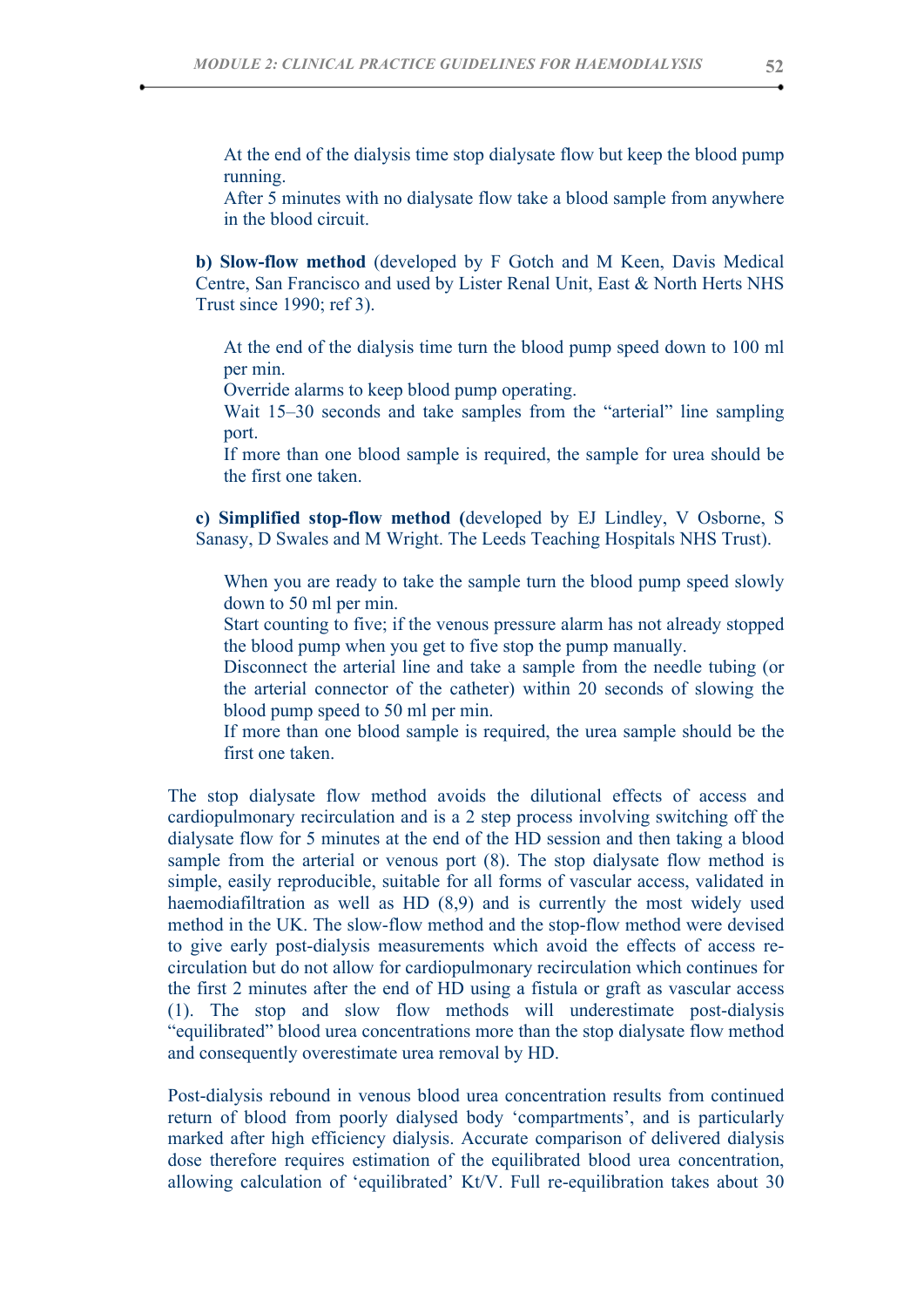minutes, but it is impractical to ask patients to wait this long for post-dialysis blood sampling on a routine basis. The amount of rebound is determined by several factors including the efficiency of dialysis and the size of the patient. Formulae have been validated for predicting 30 minute post-dialysis or "equilibrated" blood urea from blood samples using either the stop dialysate flow method (10) or similar sampling methods to the slow flow and stop flow methods (3,6,11). A standardized approach to post-dialysis blood sampling is preferable for comparative audit (12) and the stop dialysate flow method was adopted by all of the adult renal units in Scotland since it is simple, practical, well validated and the least likely method to overestimate the URR or Kt/V. The stop dialysate flow and slow-flow methods are the two methods included in Guideline 3.4 of the latest update of the KDOQI Clinical Practice Guidelines on Haemodialysis Adequacy (13).

- 1 Schneditz D, Kaufman AM, Polaschegg HD et al. Cardiopulmonary recirculation during haemodialysis. Kidney Int 1992; 42: 1450-1456
- 2 Lai YH, Guh JY, Chen HC, Tsai JH. Effects of different sampling methods for measurement of post dialysis blood urea nitrogen on urea kinetic modeling derived parameters in patients undergoing long-term haemodialysis. Asaio J 1995; 41:211– 215
- 3 Tattersall JE, De Takats D, Chammey P et al. The post-haemodialysis rebound: predicting and quantifying its effect on Kt/V. Kidney Int 1996; 50:2094–2102102
- 4 Tattersall JE, Chammey P, Aldridge C et al. Recirculation and the post-dialysis rebound. Nephrol Dial Transplant 1996; 11(Suppl 2):75–80
- 5 Daugirdas JT, Smye SW. Effect of a two compartment distribution on apparent urea distribution volume. Kidney Int 1997; 51:1270–1273
- 6 Smye SW, Tattersall JE, Will EJ. Modeling the postdialysis rebound: the reconciliation of current formulas. Asaio J 1999; 45:562–567
- 7 Beto JA, Bansal VK, Ing TS et al. Variation in blood sample collection for determination of haemodialysis adequacy. Am J Kidney Dis 1998; 31:135-141
- 8 Geddes C C, Traynor J P, Walbaum D et al. A new method of post-dialysis blood urea sampling: the "stop dialysate flow" method. Nephrol Dial Transplant 2000; 15:517-523
- 9 Traynor JP, Oun HA, McKenzie P et al. Assessing the utility of the stop dialysate flow method in patients receiving haemodiafiltration. Nephrol Dial Transplant 2005; 20: 2479-2484
- 10 Traynor JP, Geddes CC, Ferguson C, Mactier RA. Predicting 30-minute postdialysis rebound blood urea concentrations using the stop dialysate flow method. Am J Kidney Dis 2002; 39:308-314
- 11 Daugirdas JT. Second generation logarithmic estimates of single-pool variable3volume Kt/V; an analysis of error. J Am Soc Nephrol 1993; 4:1205-1213
- 12 The Renal Association UK Renal Registry, The Seventh Annual Report, December 2004.
- 13 (www.renalreg.com Renal Association Standards & Audit Subcommittee)
- 14 National Kidney Foundation-K/DOQI Clinical Practice Guidelines and Clinical Practice Recommendations for Haemodialysis Adequacy, 2005 (in press) (www.kidney.org/professionals/kdoqi/guidelines.cfm)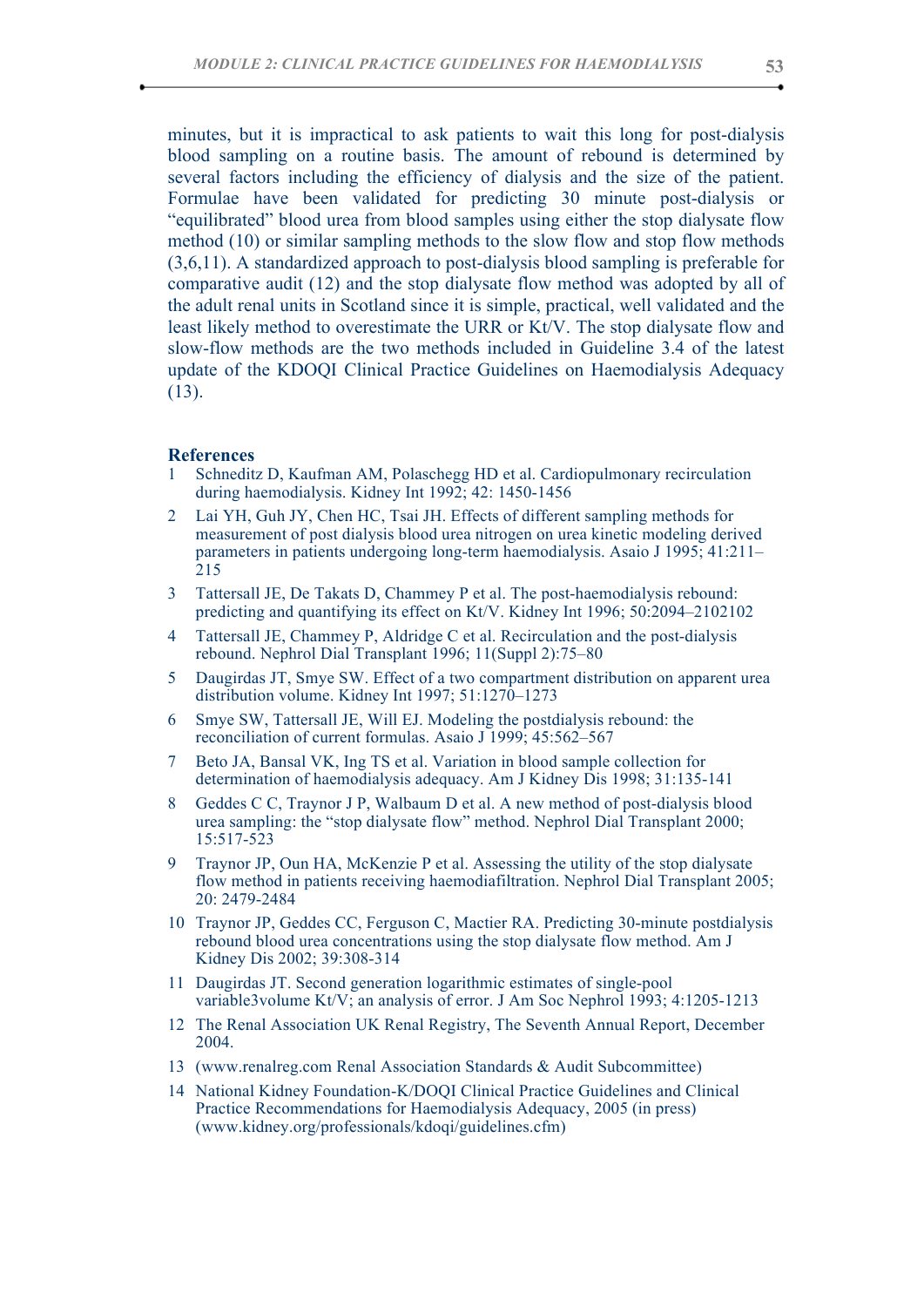#### **Guideline 5.7 DIAL-HD**

# **Patients with acute renal failure should initially receive daily renal replacement therapy. (Evidence)**

#### **Rationale**

At present there is no evidence to show whether continuous or intermittent renal replacement therapies or whether haemofiltration or HD provide better survival in patients with acute renal failure. In a randomised, risk stratified, dose equivalent prospective comparison of continuous veno-venous HD (CVVHD) versus intermittent HD in 80 intensive care unit patients with acute renal failure the CVVHD group had greater daily fluid volume removal but no improvement in patient survival, preservation of urinary output or recovery of renal function (1). A randomized study of extended daily HD and continuous HD in intensive care patients with acute renal failure showed no difference in haemodynamic stability (2). However there is evidence that survival in patients with acute renal failure is better with daily than alternate day renal replacement therapy (3). In this randomized prospective study of 160 critically ill patients with acute renal failure the mortality rate using an intention-to-treat analysis was 28% with daily HD and 46% with alternate day HD ( $p<0.01$ ). The frequency of renal replacement therapy may be reduced once the metabolic syndrome and fluid status of patients with acute renal failure is stable. Initial randomized studies showed that the use high flux biocompatible membranes were associated with improved patient survival rates in acute renal failure but this has not been confirmed in follow-up studies (4). 58% of the 90 patients randomly assigned to bioincompatible Cuprophan dialysers survived compared with 60% of the 90 patients assigned to polymethylmethacrylate membranes (4). A randomized study of continuous venovenous haemofiltration in acute renal failure has shown improved patient survival in patients prescribed at least 35ml/hour/kg body weight (5). Extended daily HD and post-dilutional continuous veno-venous haemofiltration are widely utilized in the management of acute renal failure in the UK and both provide long duration therapy to help maintain adequate fluid balance with minimal adverse haemodynamic effects in this critically ill patient group.

- 4 Augustine JJ, Sandy D, Seifert TH, Paganini EP. A randomized controlled trial comparing intermittent with continuous dialysis in patients with acute renal failure. Am J Kidney Dis 2004; 44:1000-1007
- 5 Kumar VA, Yeun JY, Depner TA, Don BR. Extended daily dialysis versus continuous haemodialysis for ICU patients with acute renal failure: a two-year single centre report. Int J Artif Organs 2004; 27: 371-379
- 6 Schiffl H, Lang SM, Fischer R. Daily haemodialysis and the outcome of acute renal failure. N Eng J Med 2002; 346: 305-310
- 7 Jorres A, Gahl, GM, Dobis C et al. Haemodialysis-membrane biocompatibility and mortality of patients with dialysis-dependent acute renal failure: a prospective randomized multicentre trial. International Multicentre Study Group. Lancet 1999; 354: 1337-1341
- 8 Ronco C, Bellomo R, Homel P et al. Effects of different doses in continuous venovenous haemofiltration on outcomes of acute renal failure: a prospective randomized trial. Lancet 2000; 356: 26-30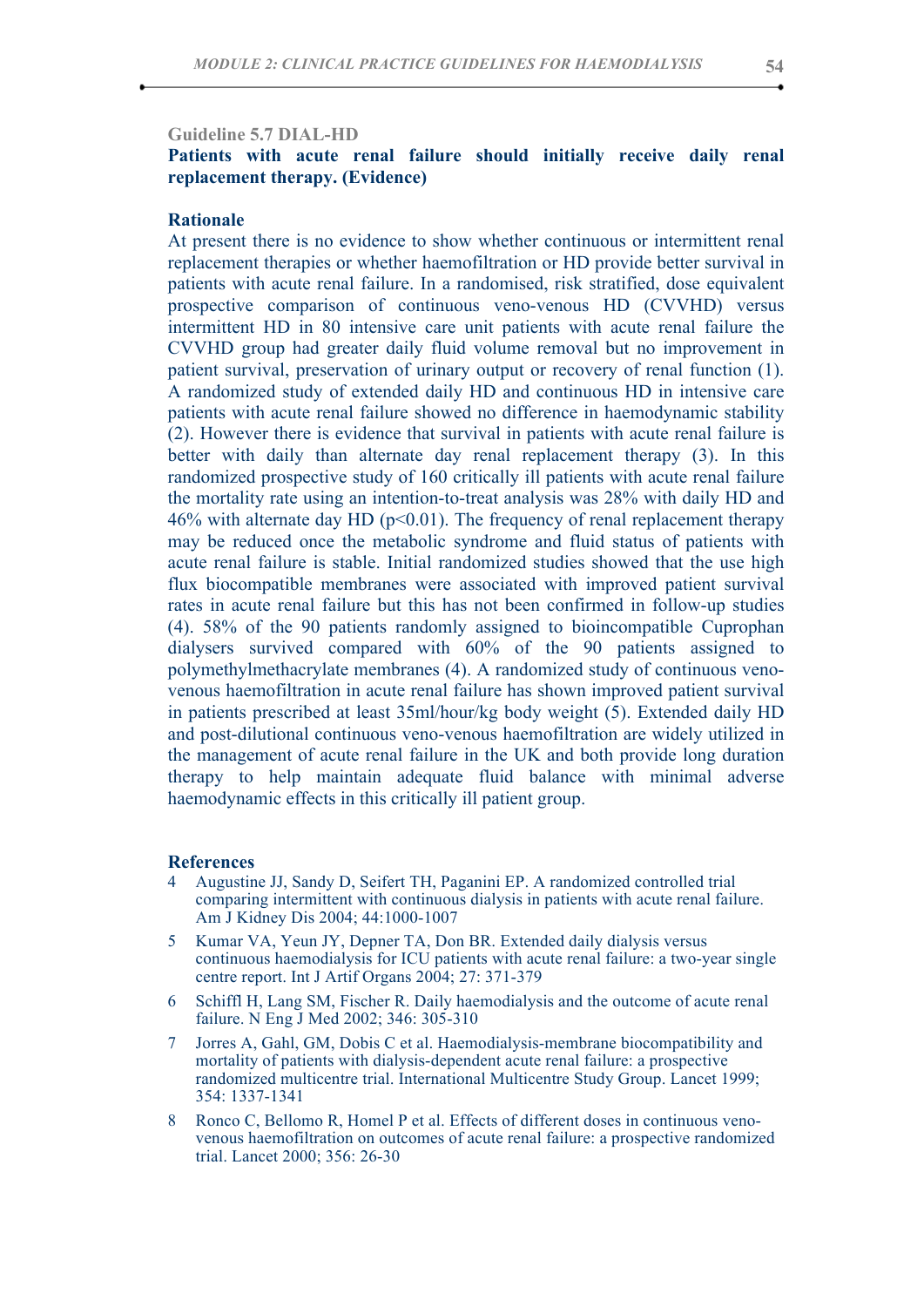# **6 Laboratory and clinical indices of dialysis adequacy other than dialysis dose (Guidelines DIAL-HD 6.1 – 6.11)**

# **Guideline 6.1 DIAL-HD**

**Blood sampling for biochemical and haematological measurements should be performed before a mid-week HD session using a dry needle or syringe (good practice).**

## **Rationale**

Too much emphasis may have been placed in the past on achieving a given standard of small solute clearance at the expense of addressing a wide range of other important clinical and laboratory parameters of dialysis adequacy. A global assessment of dialysis adequacy includes achievement of good control of:

- hyperkalaemia and metabolic acidosis
- bone metabolism
- anaemia
- hypertension and fluid balance
- traditional and non-traditional cardiovascular risk factors
- nutritional status

Variability in interdialysis fluid weight gains after the 1 or 2 day intervals between HD sessions may be expected to cause differing degrees of haemodilution and so influence pre-dialysis haemoglobin and albumin concentrations. A recent study has shown higher pre-dialysis serum calcium and phosphate concentrations after the longer interdialysis interval in the absence of evidence of different levels of haemodilution between short and long interdialysis intervals (1). These findings indicate that time-interval related interdialytic and non-dialytic factors may influence pre-dialysis biochemical and haematological results and reinforce the need for standardization of timing of pre-dialysis blood sampling in HD patients. The UK Renal Registry and Scottish Renal Registry have employed audit measures using measurement of laboratory values from samples that were collected before commencing HD after a one day interdialysis interval. To avoid blood sampling at weekends blood sampling is effectively limited to either a Wednesday or Thursday dialysis session. This restricted timing of blood sampling allows standardization of interpatient and intrapatient interdialysis fluid weight gains and it is important that all samples are taken using a dry needle or syringe to ensure dilutional sampling errors are avoided.

# **References**

1 Sigrist MK, Devlin L, Taal MW, Fluck RJ, McIntyre CW. Length of interdialysis interval influences serum calcium and phosphorus concentrations. Nephrol Dial Transplant 2005; 20:1643-1646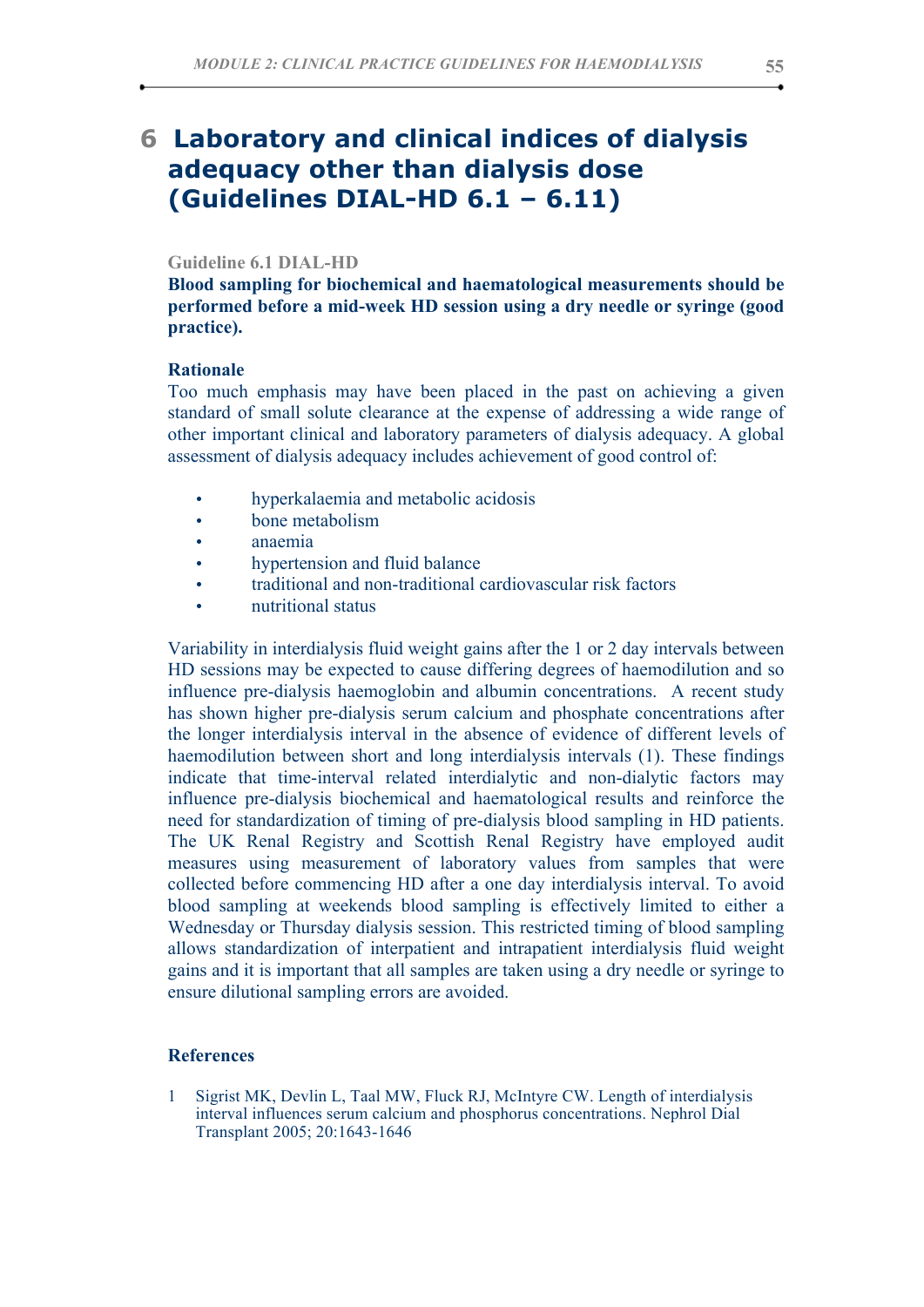#### **Guideline 6.2 DIAL-HD**

**Monitoring of pre-dialysis biochemical and haematological parameters should be performed monthly in hospital HD patients and at least 3 monthly in home HD patients (good practice).**

#### **Rationale**

Standardised analytical methods of measuring laboratory indices are required if comparative audit against target standards is to be meaningful. Difficulties still arise since laboratories across the UK use different methods to measure serum albumin and different correction factors for adjusting serum calcium levels (1).

#### **References**

2 The Renal Association UK Renal Registry, The Seventh Annual Report, December 2004. (www.renalreg.com)

#### **Guideline 6.3 DIAL-HD**

# **Pre-dialysis serum bicarbonate concentrations measured with minimum delay after venepuncture should be between 20 and 26mmol/l. (good practice).**

#### **Rationale**

The main causal factors of metabolic acidosis in stable HD patients are inadequate dialysis delivery, excessive animal protein (sulphur containing amino acid) intake and high interdialysis weight gains. Whole-body base balance studies in 18 anuric HD patients have highlighted the importance of interdialysis dilution in the aetiology of predialysis acidosis (1). In ill patients metabolic acidosis may also be due to increased protein catabolism, hypotension or hypoxia induced lactate production or bicarbonate losses associated with co-morbid illness. Pre-dialysis metabolic acidosis has a range of adverse consequences: an increase in protein catabolism and anti-anabolic effects, negative inotropic effect, loss of bone mineral, insulin resistance, growth retardation in children, reduced thyroxine levels, altered triglyceride metabolism, hyperkalaemia, lower serum leptin levels and greater accumulation of beta-2-microglobulin.

Pre-dialysis venous bicarbonate levels between 17.5 and 20 mmol/l were associated with the lowest risk of death in a large cohort study of 13535 hemodialysis patients whilst the relative risk of death was increased threefold if the pre-dialysis venous bicarbonate was  $\leq 15$  mmol/l (2). In a DOPPS study of more than 7000 unselected HD patients the corrected mid-week serum bicarbonate concentration averaged 21.9 mmol/l and correlated inversely with the nPCR and serum albumin (3). The adjusted risk of death, hospitalization or malnutrition was higher in patients with serum bicarbonate levels less than 16 or above 24 when compared with patients in the reference group with moderate pre-dialysis acidosis (3). Short-term benefits of correcting pre-dialysis acidosis from below 19mmol/l to 24mmol/l, by either increasing the dialysate bicarbonate concentration (4-7) or the addition of oral bicarbonate supplements (8), have been shown in several small crossover studies. Correction of acidosis reduced whole body protein degradation in a study of 6 patients (4), increased the sensitivity of the parathyroid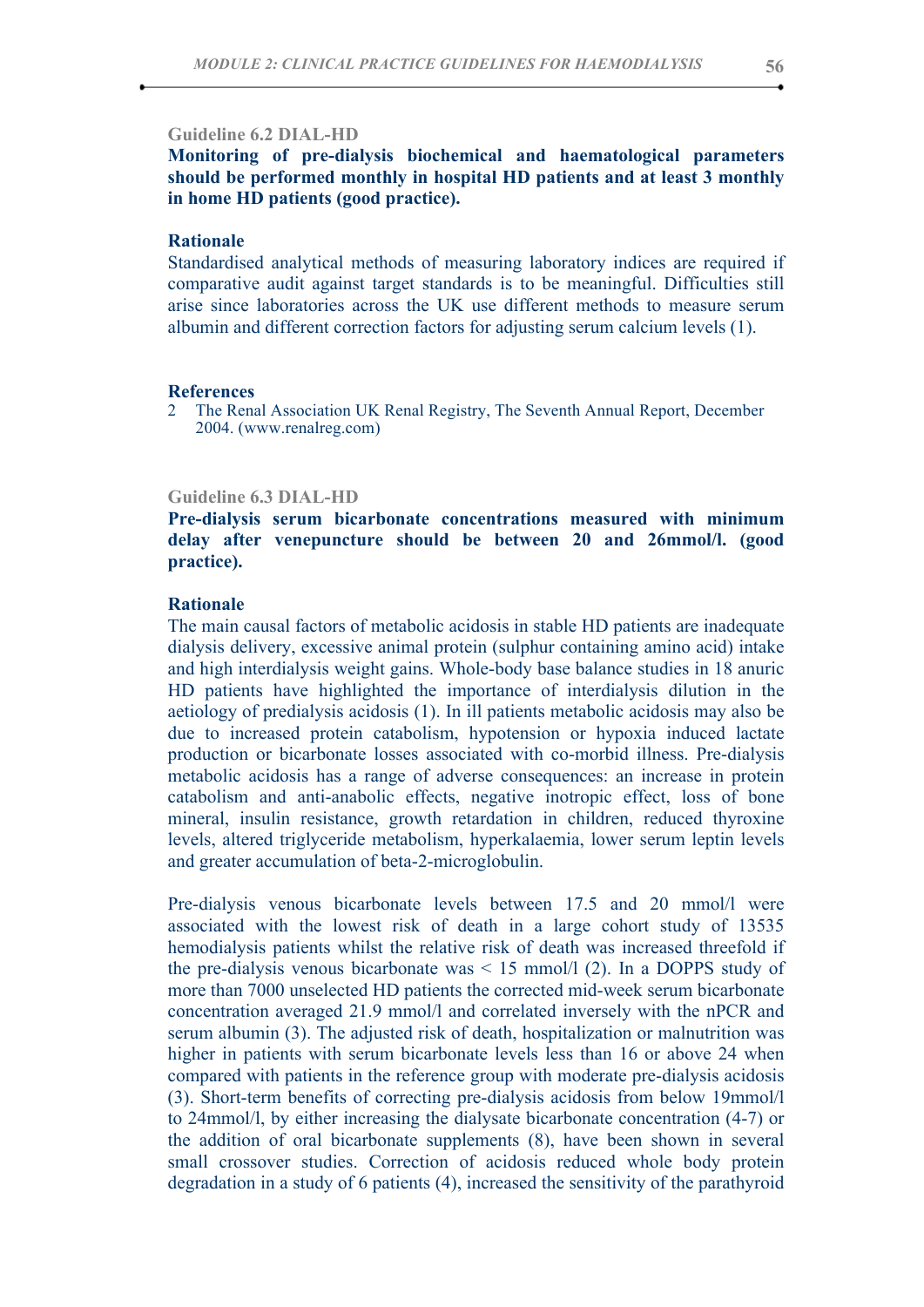glands to serum calcium in studies of 21 and 8 patients (5,6), improved triceps skin thickness as an index of nutritional status in 46 patients (7) and increased serum albumin after 3 months in 12 patients without any change in body weight, Kt/V, and nPCR (8). Other studies have shown no increase in serum albumin after correction of acidosis. Complete correction of pre-dialysis metabolic acidosis in HD patients may lead to post-dialysis metabolic alkalosis and consequently hypoventilation, phosphate transfer into cells and a higher risk of soft tissue and vascular calcification. The prerequisite additional oral or dialysate bicarbonate (and sodium) load may contribute to higher sodium (and fluid) retention and hypertension. Review of the target pre-dialysis serum bicarbonate levels set by international clinical practice guidelines indicates that a mild degree of predialysis acidosis is recommended to minimize the risk of adverse events.

#### **References**

- 1 Mioni R, Gropuzzo M, Messa M et al. Acid production and base balance in patients in chronic haemodialysis. Cli Sci 201;101:329-37
- 2 Lowrie EG, Lew NL. Death risk in haemodialysis patients: The predictive value of commonly measured variables and an evaluation of death rate differences between facilities. Am J Kidney Dis 1990; 15: 458-482
- 3 Bommer J, Locatelli F, Satayathum S et al. Association of predialysis serum bicarbonate levels with risk of mortality and hospitalisation in the Dialysis Outcomes and Practice Patterns Study (DOPPS). Am J Kidney Dis 2004;44:661-71
- 4 Graham KA, Reaich D, Channon SM et al. Correction of acidosis in haemodialysis decreases whole-body protein degradation. J Am Soc Nephrol 1997;8: 632-7
- 5 Lefebvre A, de Verneioul MC, Gueris J et al. Optimal correction of acidosis changes progression of dialysis osteodystrophy. Kidney Int 1989;36:1112-8
- 6 Graham KA, Hoenich NA, Tarbit M et al. Correction of acidosis in haemodialysis patients increases the sensitivity of the parathyroid glands to calcium. J Am Soc Nephrol;1997;8:627-31
- 7 Williams AJ, Dittmer ID, McArley A, Clarke J. High bicarbonate dialysate in haemodialysis patients: effects on acidosis and nutritional status. Nephrol Dial Transplant 1997;12:2633-7
- 8 Movilli E, Zani R, Carli O et al. Correction of metabolic acidosis increases serum albumin concentrations and decreases kinetically evaluated protein intake in haemodialysis patients: a prospective study. Nephrol Dial Transplant 1998;13:1719- 22

#### **Guideline 6.4 DIAL-HD**

# **Pre-dialysis serum potassium should be between 3.5 and 6.5 mmol/l in HD patients (good practice).**

# **Audit measure 8**

# **Cumulative frequency curves of pre-dialysis serum potassium concentration.**

# **Rationale**

The risk of developing hyperkalaemia is inversely related to renal function. Hyperkalaemia is a common indication for emergency dialysis in patients already on HD and 3-5% of deaths in dialysis patients have been attributed to hyperkalaemia (1). Non-compliance with the HD prescription and/or diet is the main cause of hyperkalaemia in dialysis patients but drug therapy, such as ACE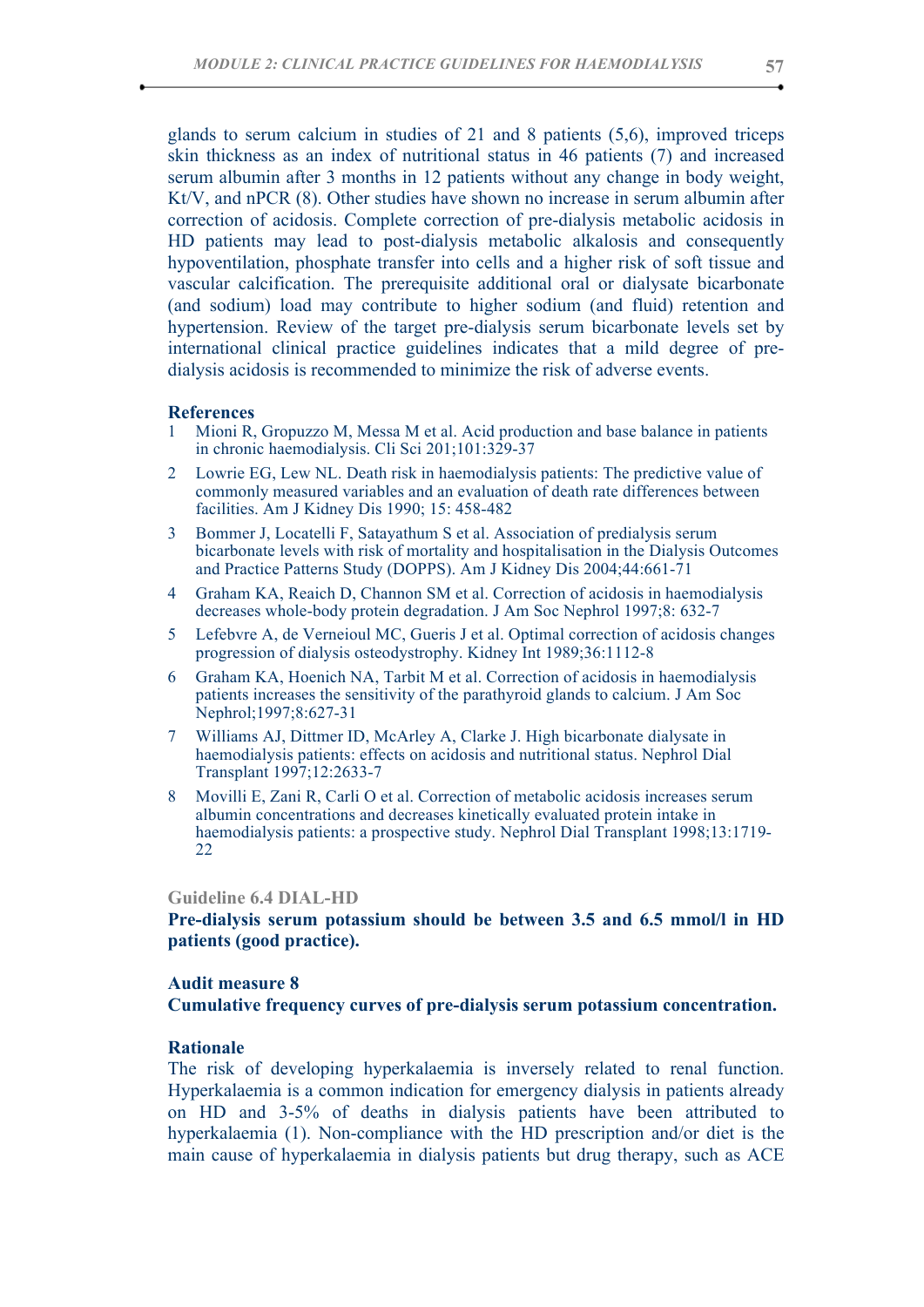inhibitors, angiotensin receptor blockers, non-steroidal anti-inflammatory drugs, beta-blockers and potassium supplements, may be implicated.

HD is the most reliable and immediate treatment of hyperkalaemia in dialysis patients and the serum potassium will usually fall by 1 mmol/l after the first hour of HD and a further 1mmol/l after the next 2 hours of HD (2). The rate of potassium removal may be enhanced by an increase in the dialyser blood flow rate, a rise in the dialysate bicarbonate concentration or a decrease in the dialysate potassium concentration (3). A recent review paper (4) has highlighted the benefit in performing an urgent electrocardiogram to guide management in patients with serum potassium above 6mmol/l and help decide which patients need emergency administration of intravenous 10ml 10% calcium chloride over 5 minutes. A Cochrane meta-analysis of non-dialytic emergency interventions for hyperkalaemia concluded that intravenous glucose with insulin and nebulised or inhaled salbutamol were effective in reducing serum potassium levels but the studies were limited by the absence of data on cardiac arrhythmia or mortality rates (3). Whilst the combination of salbutamol and intravenous glucose with insulin was probably more effective than either therapy alone the evidence for efficacy of intravenous bicarbonate or potassium exchange resins in this Cochrane review of randomized or quasi-randomised trials was equivocal and neither should be used as monotherapy for severe hyperkalaemia .

Hypokalaemia towards the end or immediately after HD is not uncommon and may be corrected by relaxing dietary potassium restriction or, if necessary, by increasing the dialysate potassium concentration (5, 6).

# **References**

- 1 Morduchowicz G, Winkler J, Drazne E et al. Causes of death in patients with endstage renal disease treated by dialysis in a centre in Israel. Isr J Med Sci 1992;28:776- 9
- 1 Ahmed J, Weisberg LS. Hyperkalaemia in dialysis patients. Semin Dial 2001;14:348- 56
- 2 Mahoney BA, Smith WAD, Lo DS, Tsoi K, Tonelli M, Clase CM. Emergency interventions for hyperkalaemia (Cochrane Review). In: The Renal health Library, 2005. Oxford: Update Software Ltd (www.update-software.com)
- 3 Alfonzo AVM, Isles C, Geddes C, Deighan C. Potassium disorders clinical spectrum and emergency management. Resuscitation 2006;70:10-25
- 4 Wiegand CF, Davin TD, Raij L, Kjellstard CM. Severe hypokalemia induced by hemodialysis. Arch Int Med 1981;141: 167-70
- 5 Bleyer AJ, Hartman J, Brannon PC et al. Characteristics of sudden death in hemodialysis patients. Kidney Int 2006; 69: 2268-73

**Guideline 6.5 DIAL-HD**

# **Pre-dialysis serum phosphate should be between 1.1 and 1.8mmol/l. (good practice).**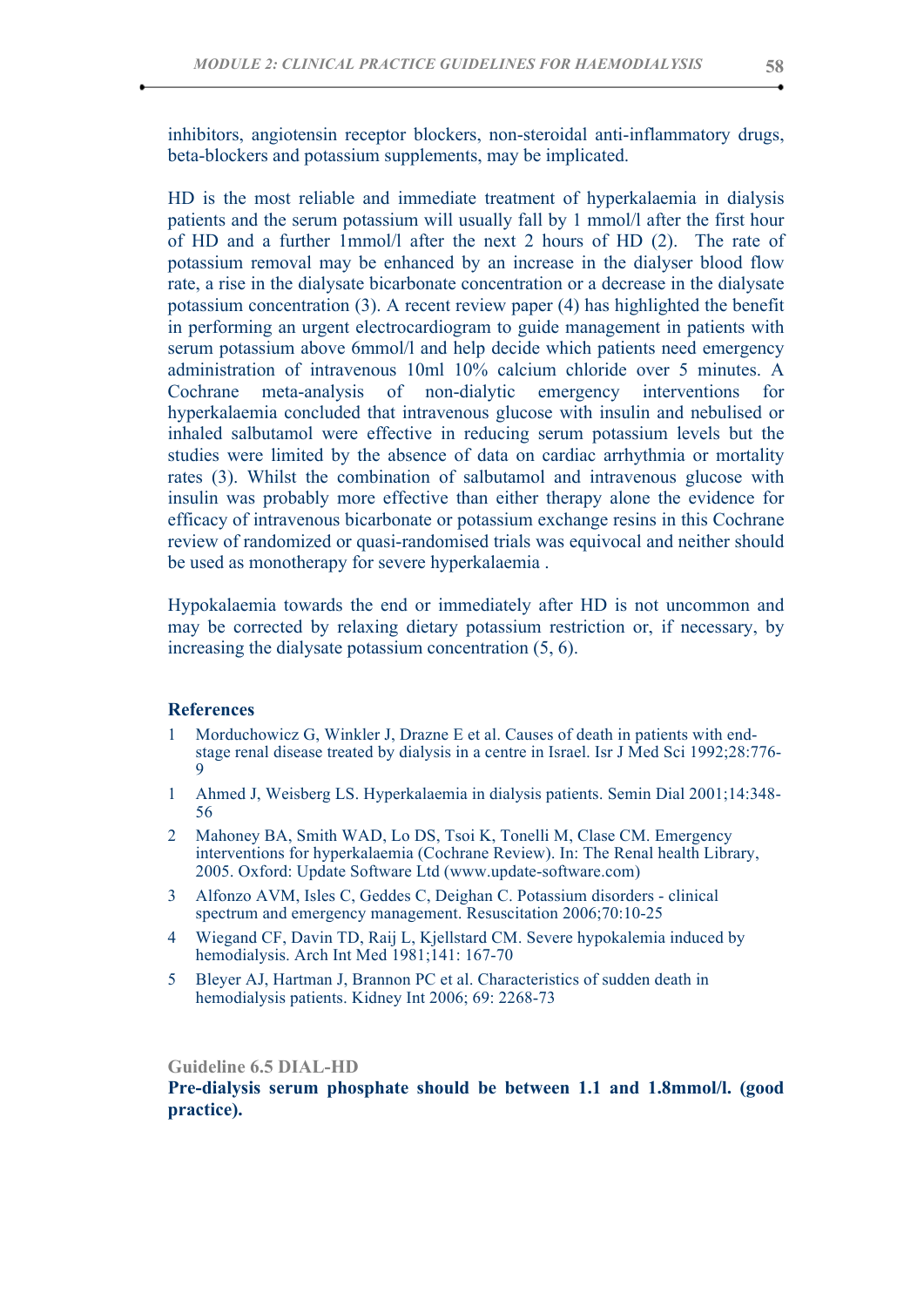**Pre-dialysis serum calcium, adjusted for serum albumin, should be within the normal range (good practice).**

#### **Guideline 6.7 DIAL-HD**

**Pre-dialysis serum albumin corrected calcium x phosphate product should be less than 4.8 mmol2/l2. (good practice).**

## **Guideline 6.8 DIAL-HD**

**Serum PTH levels should be more than twice and less than 4 times the upper limit of normal for the intact PTH assay used.**

Serum PTH levels do not need to be performed routinely more often than every 3 months **(good practice).**

#### **Audit measure 9**

**Cumulative frequency curves of pre-dialysis serum calcium, phosphate, calcium x phosphate product and PTH concentrations**

# **Guideline 6.9 DIAL-HD**

**Serum aluminium concentration should be measured every three months in all patients receiving oral aluminium containing phosphate binders (good practice).**

# **Guideline 6.10 DIAL-HD Pre-dialysis haemoglobin concentration should be 10.5-12.5g/dl. (evidence).**

The target haemoglobin concentration should be at least 11g/dl to allow for the normal distribution around the mean haemoglobin value of the patient population and intraindividual variation of laboratory measurements and hydration status.

# **Audit measure 10 Cumulative frequency curves of pre-dialysis haemoglobin concentration.**

#### **Rationale**

The detailed rationale for these guidelines (Guidelines 6.5 - 6.10) is available in the "Complications of Chronic Kidney Disease" module of the updated RA guidelines, 2007. Defined ranges of several biochemical variables (Guidelines 6.5 - 6.8) have been associated with better survival rates of HD patients in large observational studies (1-11). These laboratory indices, which have been associated with improved patient outcomes in large datasets of hospital HD patients, were used to develop the audit measures and clinical practice guidelines for thrice weekly HD within this update. The laboratory based guidelines that are recommended for thrice weekly HD in this update are consistent with previous versions of the Renal Association HD guidelines, the UK Renal Registry, Scottish Renal Registry and Quality Improvement Scotland (QIS) and also with the clinical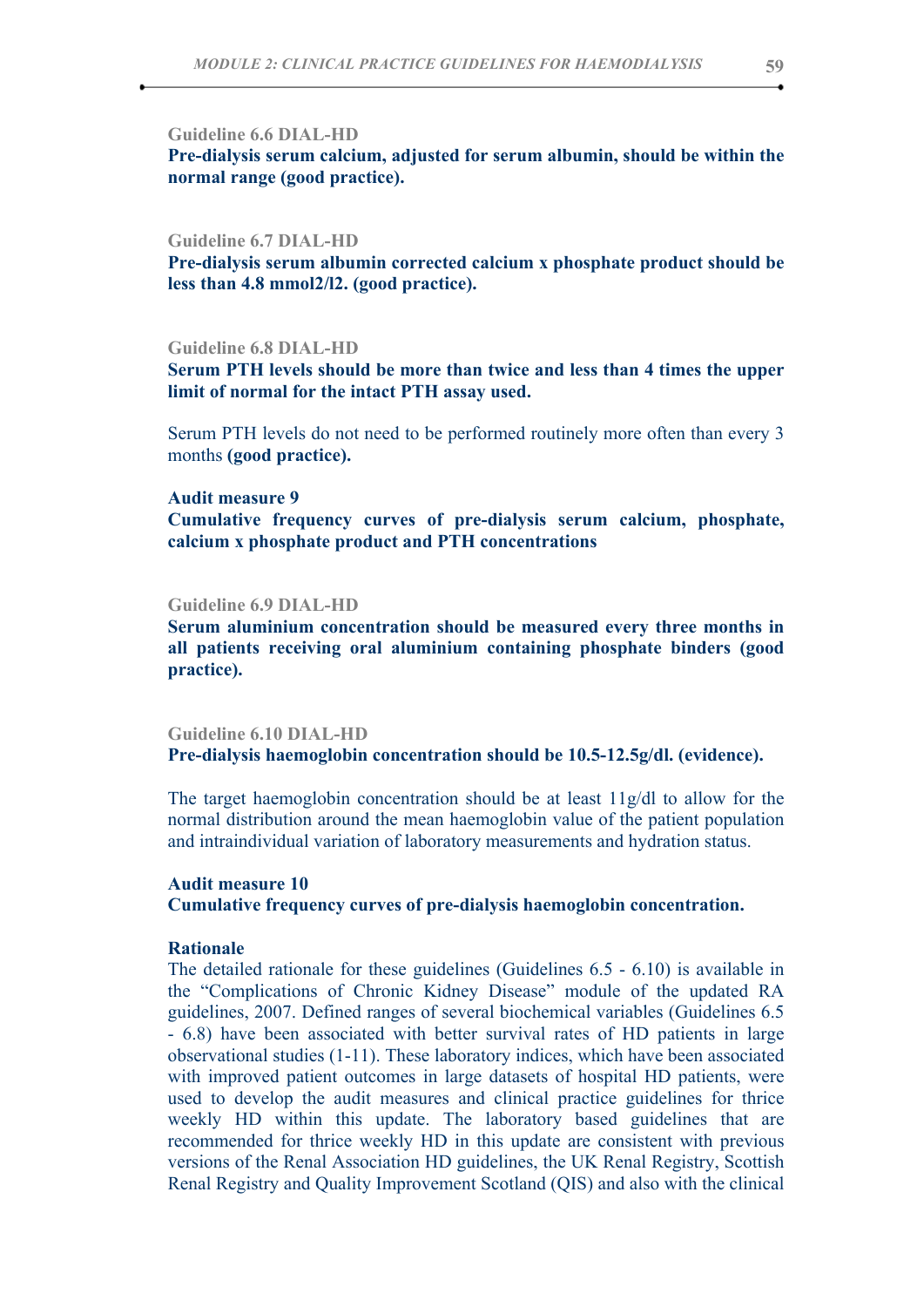practice guidelines for HD that have been generated in Europe, Australasia and North America. There are no evidence-based guidelines for these laboratory parameters in patients with end-stage chronic renal failure on other than thrice weekly HD or in patients with dialysis dependent acute renal failure. The standards set in this module apply equally to home and hospital HD patients. Similar audit measures have been used in the preparation of previous UK Renal Registry Annual Reports (12).

#### **References**

- 6 Lowrie EG, Lew NL. Death risk in haemodialysis patients: The predictive value of commonly measured variables and an evaluation of death rate differences between facilities. Am J Kidney Dis 1990; 15: 458-482
- 7 Iseki K, Uehara H, Nishime K et al. Impact of the initial levels of laboratory variables on survival in chronic dialysis patients. Am J Kidney Dis 1996; 28:541–548
- 8 Iseki K, Miyasato F, Tokuyama K et al. Low diastolic blood pressure, hypoalbuminemia, and risk of death in a cohort of chronic haemodialysis patients. Kidney Int 1997; 51:1212–1217
- 9 Owen WF, Lew NL, Lowrie EG et al. The urea reduction ratio and serum albumin concentration as predictors of mortality in patients undergoing hemodialysis. N Engl J Med 1993; 329:1001–1006
- 10 Block GA, Hulbert-Shearon TE, Levin NW et al. Association of serum phosphorus and calcium x phosphorus product with mortality risk in chronic haemodialysis patients: a national study. Am J Kidney Dis 1998; 31:607-617
- 11 Young EW, Albert JM, Satayathum S et al. Predictors and consequences of altered mineral metabolism: The Dialysis Outcomes and Practice Study. Kidney Int 2005; 67: 1179-1187
- 12 Block GA, Klassen PS, Lazarus JM et al. Mineral metabolism, mortality and morbidity in maintenance hemodialysis. J Am Soc Nephrol 2004; 15: 2208-2218
- 13 Kestenbaum B, Sampson JN, Rudser KD et al. Serum phosphate levels and mortality risk among people with chronic kidney disease. J Am Soc Nephrol 2005; 16:520-528
- 14 Noordzij M, Korevaar JC, Boeschoten EW et al. The Kidney Disease Outcomes Quality Initiative (K/DOQI) guideline for bone metabolism and disease in CKD: association with mortality in dialysis patients. Am J Kidney Dis 2005; 46:925-932
- 15 Robinson BM, Joffe MM, Berns JS et al. Anaemia and mortality in haemodialysis patients: Accounting for morbidity and treatment variables updated over time. Kidney Int 2005; 68:2323-2330
- 16 Agarawal R. Hypertension and survival in chronic haemodialysis patients past lessons and future opportunities. Kidney Int 2005; 67:1-13
- 17 The Renal Association UK Renal Registry, The Seventh Annual Report, December 2004. (www.renalreg.com)

#### **Guideline 6.11 DIAL-HD**

**Data on the frequency of dialysis-related hypotension, defined as an acute symptomatic fall in blood pressure during dialysis requiring immediate intervention to prevent syncope, should be collected and audited (good practice).**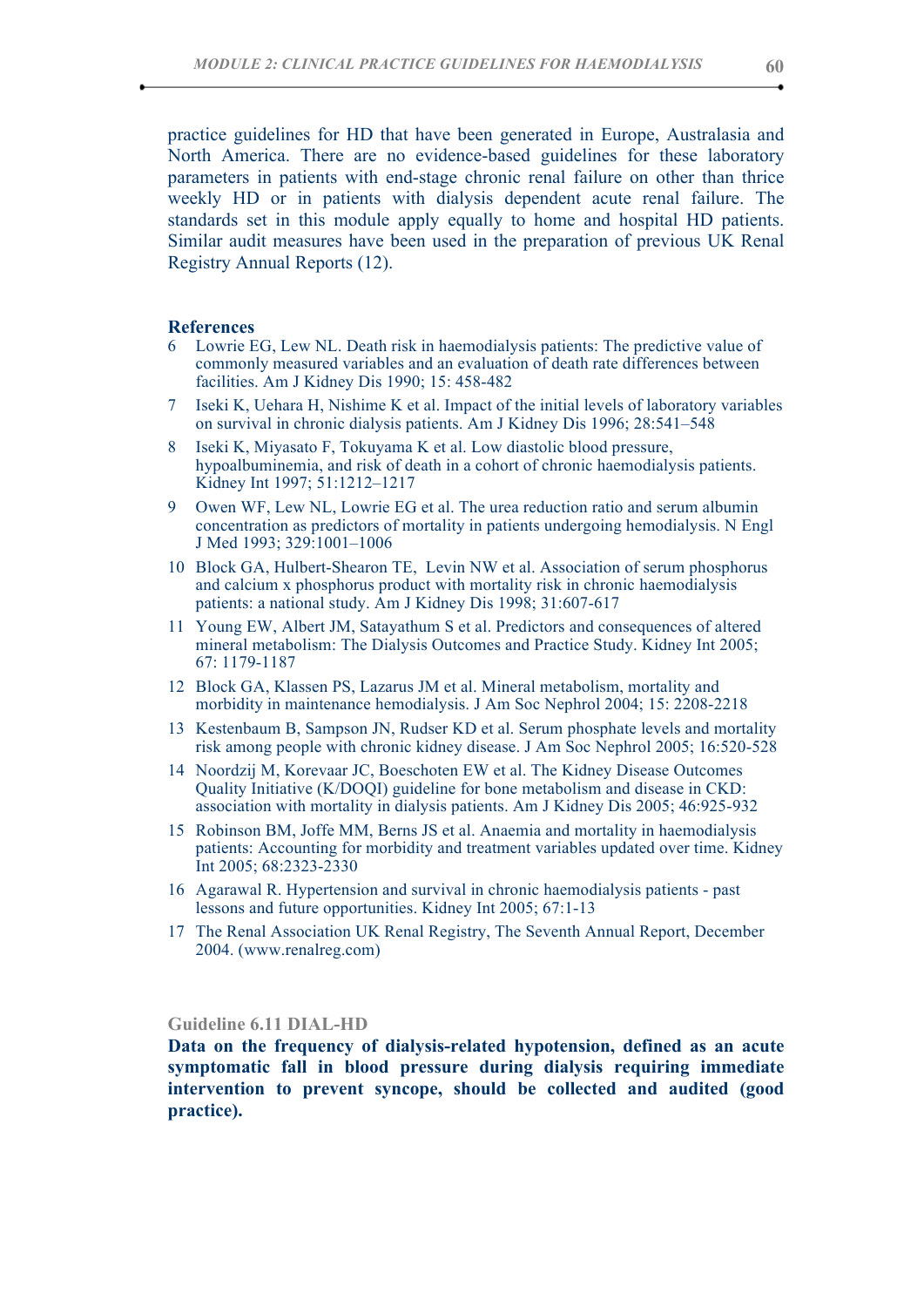# **Audit measure 11 The incidence of symptomatic hypotensive episodes during dialysis sessions.**

#### **Rationale**

Dialysis-related hypotension is the most frequent symptomatic complication of HD and historically in some studies occurred in more than 15% of HD sessions (1). As well as being extremely unpleasant hypotensive episodes can shorten the time on dialysis and reduce the efficiency of delivered dialysis (1). Dialysisrelated hypotension also has been shown to be an independent predictor of poor patient survival (2). The frequency of this event is, therefore, an important indicator of the quality of dialysis from the patient's perspective. It is caused by a reflex withdrawal of sympathetic tone resulting from decreased left ventricular filling, and is therefore dependent on the rate of fluid removal from the vascular space, the rate of re-filling from the interstitial space, venous tone, and many other variables (3). Patients experiencing frequent dialysis-related hypotension are at higher risk of death (4) and this may be because dialysis-related hypotension is a marker for severe cardiac disease (5). Adjustment of the rate of fluid removal, dialysate sodium concentration and dialysate temperature during dialysis, or combinations thereof, can reduce the incidence of this complication (6-9). Interdialysis weight gains can be reduced if dietary sodium intake is kept below 100 mmol/day and thereby reduce thirst and subsequent fluid intake. Dialysate sodium modeling or ramping can reduce intradialysis cramps and hypotension but incurs the risk of greater problems with interdialysis thirst, weight gain and hypertension (7). A recent randomized trial of intradialytic blood volume monitoring and conventional monitoring showed no difference in weight, blood pressure or frequency of dialysis-related complications whilst hospitalization and mortality rates were lower in the group assigned to conventional monitoring (10). However the conventional monitoring group had atypically low hospitalisation and mortality rates in comparison with local prevalent HD patients (10). There is also the question of increased cost if on-line monitoring of changes in relative blood volume (by measurement of changes in optical density of blood) is used to assess dry body weight in an attempt to reduce the incidence of intradialytic hypotension (11). A recent systematic review of 22 studies has concluded that a reduction in dialysate temperature is effective in decreasing the incidence of intradialytic hypotension without affecting dialysis adequacy (12). Increasing the dialysis treatment time to reduce the fluid ultrafiltration rate or decreasing the dialysate fluid temperature are the most reliable and practical methods of reducing the incidence of intradialytic hypotension without causing adverse sequelae.

- Ronco C, Brendolan A, Milan M et al. Impact of biofeedback-induced cardiovascular stability on haemodialysis tolerance and efficiency. Kidney Int 2000; 58:800–808
- 2 Shoji T, Tsubakihara Y, Fujii M et al. Haemodialysis-associated hypotension as an independent risk factor for two-year mortality in haemodialysis patients. Kidney Int 2004; 66:1212-1220
- 3 Daugirdas JT. Dialysis hypotension: a hemodynamic analysis. Kidney Int 1991; 39:233–46
- 4 Koch M, Thomas B, Tschope W et al. Survival and predictors of death in dialysed diabetic patients. Diabetologia 1993; 36:1113–1117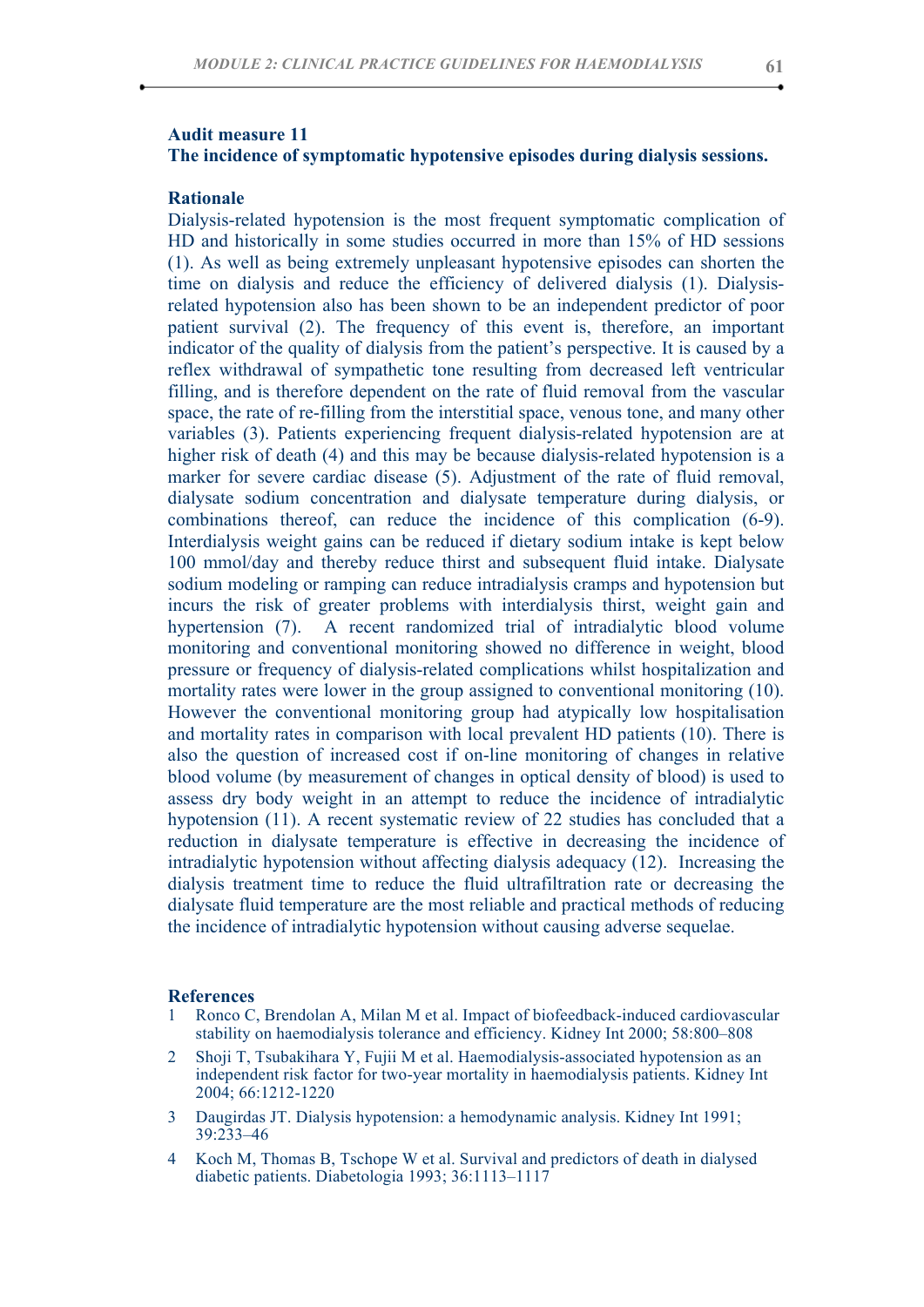- 5 Poldermans D, Man in 't Veld AJ, Rambaldi R. Cardiac evaluation in hypotensionprone and hypotension-resistant haemodialysis patients. Kidney Int 1999; 56:1905– 1911
- 6 Dheenan S, Henrich WL. Preventing dialysis hypotension: A comparison of usual protective maneuvres. Kidney Int 2001; 59:1175–1181
- 7 Sang GLS, Kovithavongs C, Ulan R, Kjellstrand K. Sodium ramping in hemodialysis: A study of beneficial and adverse effects. Am J Kidney Dis 1997; 29: 669-677
- 8 Yu AW, Ing TS, Zabaneh RJ, Daugirdas JT. Effect of dialysate temperature on central hemodynamics and urea kinetics. Kidney Int 1995; 48: 237-243
- 9 Maggiore Q, Pizzarelli F, Santoro A et al. The effects of control of thermal balance on vascular stability in hemodialysis patients: results of the European randomised clinical trial. Am J Kidney Dis 2002; 40: 280-290
- 10 Reddan DN, Szczech LA, Hasseblad V et al. Intradialytic blood volume monitoring in ambulatory haemodialysis patients: a randomised trial. J Am Soc Nephrol 2005; 16:2162-2169
- 11 Rodriguez HJ, Domenici R, Diroll A, Goykhman I. Assessment of dry weight by monitoring changes in blood volume during haemodialysis using Crit-Line. Kidney Int 2005; 68:854-861
- 12 Selby NM, McIntyre CW. A systematic review of the clinical effects of reducing dialysate fluid temperature. Nephrol Dial Transplant 2006; 21: 1883-98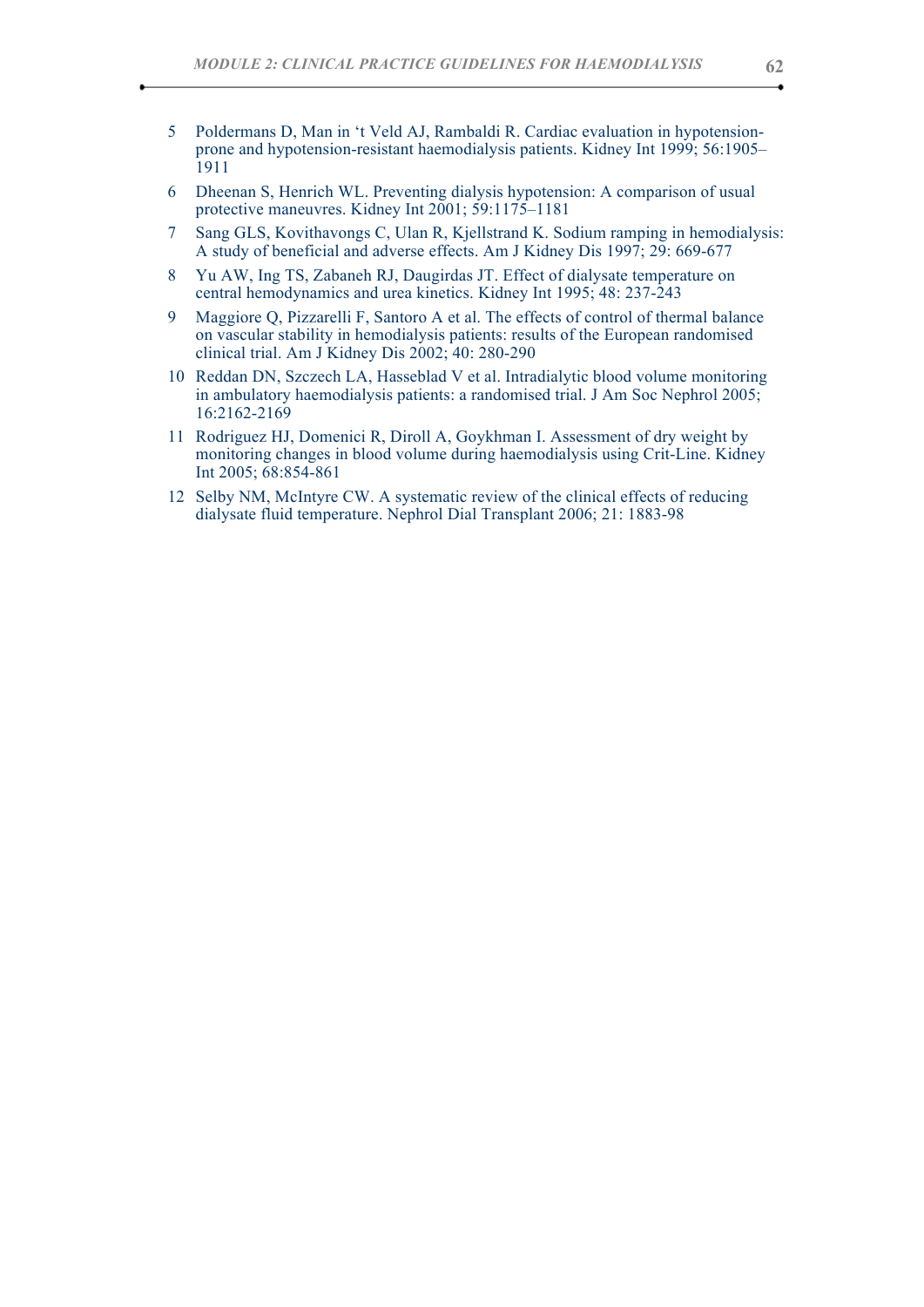# **7 Vascular access (Guidelines 7.1 - 7.16)**

### **Guideline 7.1 DIAL-HD**

**To preserve veins for creation of vascular access venepuncture or insertion of peripheral venous cannulae should be avoided in the forearm or arm of all patients with advanced renal failure whenever possible (good practice).**

#### **Rationale**

To preserve veins for vascular access all healthcare staff and patients with progressive renal failure should be aware of the need to avoid venepunctures and insertion of peripheral intravenous catheters in the forearm and elbow, especially the cephalic veins of the non-dominant arm (1).

## **References**

2 National Kidney Foundation-K/DOQI Clinical Practice Guidelines for vascular access 2000. Am J Kidney Dis 2000; 37: 1 Supplement 1 S137-S180 (www.kidney.org/professionals/kdoqi/guidelines.cfm)

# **Guideline 7.2 DIAL-HD**

**The preferred mode of vascular access for haemodialysis patients is a native arteriovenous fistula (good practice).**

#### **Audit measure 12**

**The proportion of prevalent patients on long-term haemodialysis who use an arterio-venous fistula, arterio-venous graft and tunneled or non-tunneled central venous catheters as the mode of vascular access.**

#### **Rationale**

A native arteriovenous fistula (AVF) is the preferred access in the great majority of HD patients as it produces the highest flows, minimises sepsis and has the greatest longevity (1-4). The rate of vascular access related infection was 2.5 per 1000 dialysis sessions for patients with native fistulae or grafts, 13.6 per 1000 dialysis sessions for tunneled central venous catheters and 18.4 per 1000 dialysis sessions with temporary central venous catheters (5). The CHOICE study of the effect of the type of vascular access on survival among 616 incident patients showed that the adjusted relative risk of death compared with AVF was 1.2 for an arteriovenous graft and 1.5 for a central venous catheter (6). Clinical assessment of the upper limbs prior to access placement has been used successfully to indicate if Doppler ultrasound is required to select the most appropriate site for access creation (7). A radio-cephalic and then brachial-cephalic fistula is the preferred order of access placement whenever possible. Thereafter a transposed brachialbasilic vein fistula or arterio-venous synthetic graft should be considered before relying on a central venous catheter for long-term vascular access. In a small number of patients with severe cardiac dysfunction fistula construction may be contra-indicated since a high flow AVF can contribute to high output cardiac failure. An active program of AVF creation in an USA centre using vascular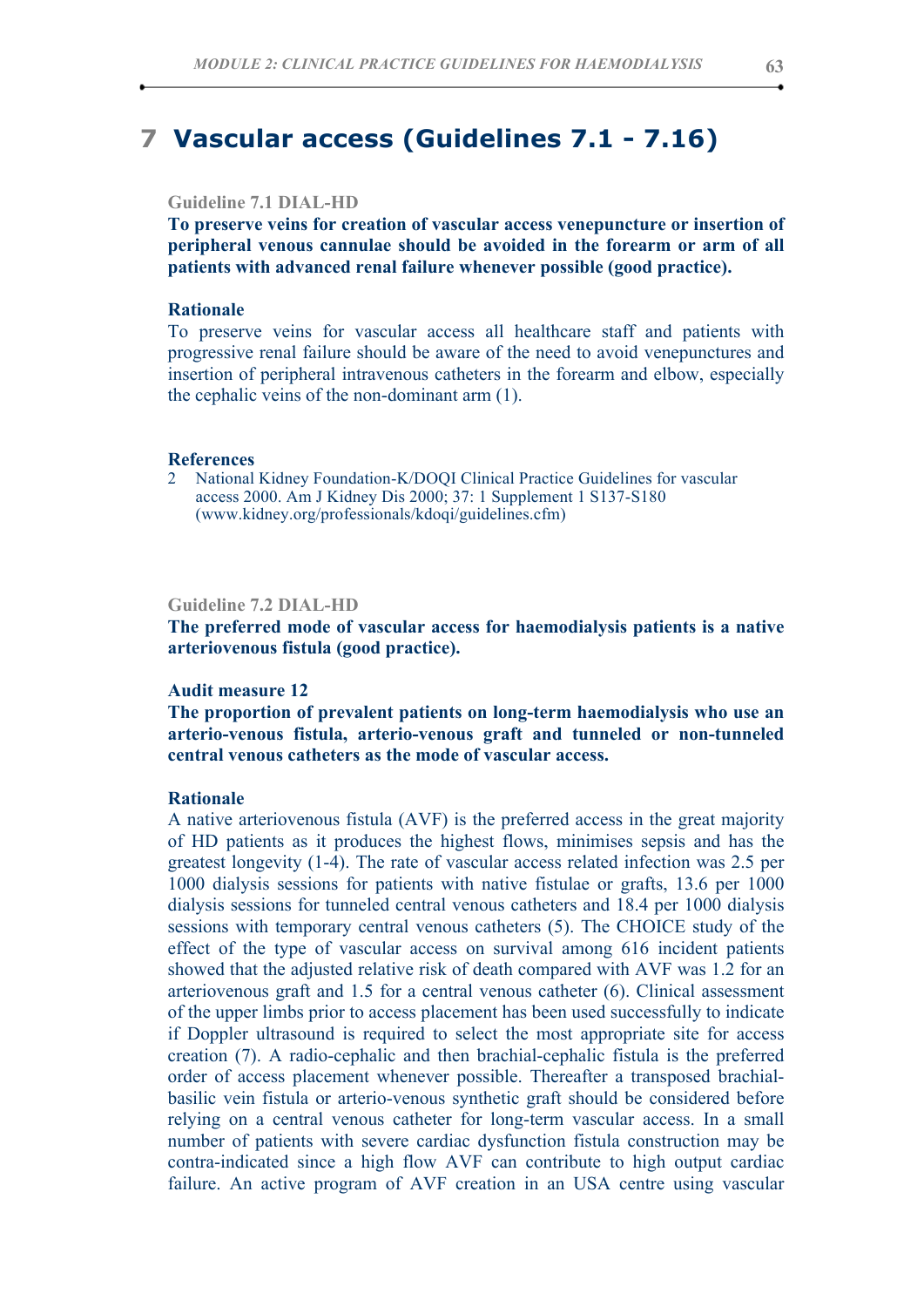mapping increased the prevalence of functional AVF from 24% to 44% which was associated with a significant reduction in hospitalization rates ( $p < 0.001$ ) (8).

Data from the Dialysis Outcomes and Practice Patterns Study (DOPPS) show that 67% of prevalent patients in the UK have functioning AVFs, compared with the European average of 80% (1). This study reports on data from the UK, France, Germany, Italy and Spain (1). Quality Improvement Scotland has recommended that at least 70% of prevalent chronic HD patients should have a functioning AVF whilst the National Service Framework Part 1 has indicated that 90% of prevalent chronic HD patients should have an AVF for vascular access. The National Dialysis Access Survey showed that only 69.9% of prevalent HD patients in the UK in 2005 had definitive access for dialysis (65.6% AVF and 4.3% arteriovenous graft) (9). Rather than specify a minimum proportion of HD patients who should have a functioning AVF this guideline emphasizes that as many patients as possible should have a functioning AVF in preference to other forms of vascular access and the prevalent form of vascular access should be audited in each unit at least annually.

#### **References**

- 1 Pisoni RL, Young EW, Dykstra DM et al. Vascular access use in Europe and the United States; Results from the DOPPS. Kidney Int 2002; 61:305–316
- 2 Woods JD, Port FK. The impact of vascular access for haemodialysis on patient morbidity and mortality. Nephrol Dial Transplant 1997; 12: 657-659
- 3 Nassar GM, Ayus JC. Infectious complications of haemodialysis access. Kidney Int 2001; 60:1–13
- 4 Hirth RA, Turenne MN, Woods JD et al. Predictors of type of vascular access in haemodialysis patients. JAMA 1996; 276: 1303-1308
- 5 Stevenson KB, Adcox MJ, Mallea MC et al. Standardized surveillance of haemodialysis vascular access infections: 18-month experience at an outpatient, multifacility, haemodialysis centre. Infect Control Hosp Epidemiol 2000; 21: 200-203
- 6 Astor BC, Eustace JA, Powe NR et al. Type of vascular access and survival among incident haemodialysis patients: the Choices for Healthy Outcomes in Caring for ESRD (CHOICE) Study. J Am Soc Nephrol 2005; 16:1449-1455
- 7 Wells AC, Fernando B, Butler A et al. Selective use of ultrasonographic vascular mapping in the assessment of patients before haemodialysis access surgery. Br J Surg 2005; 92:1439-1443
- 8 Ackad A, Simonian GT, Steel K et al. A journey in reversing practice patterns: a multidisciplinary experience in implementing DOQI guidelines for vascular access. Nephrol Dial Transplant 2005; 20:1450-1455
- 9 The Renal Association UK Renal Registry, The Eighth Annual Report, December 2005, Chapter 6. (www.renalreg.com Renal Association Standards & Audit Subcommittee)

### **Guideline 7.3 DIAL-HD**

**There should be enough dedicated theatre sessions for access surgery to provide one session per week for every 120 patients on dialysis. With this level of access surgery provision no patient on dialysis, including those who present late, should wait more than four weeks for fistula construction (good practice).**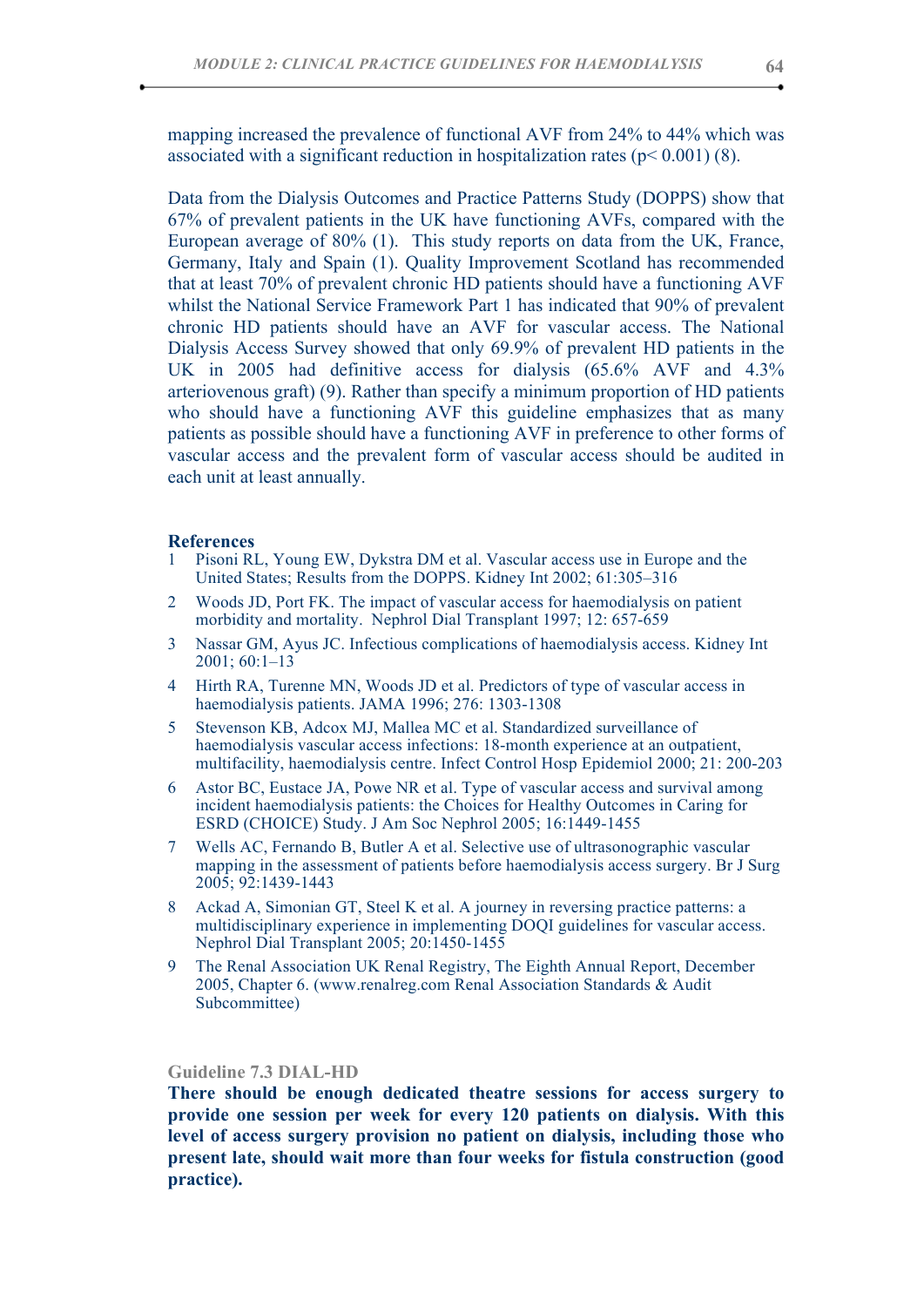#### **Audit measure 13**

# **The number of dedicated renal failure access surgery sessions per 120 dialysis patients.**

#### **Rationale**

Vascular access surgery for haemodialysis needs to improve in the UK. The UK has been lagging behind most countries in Europe with regard to the proportion of HD patients using natural AVFs. Fewer patients have AVFs for two main reasons. Firstly, up to 45% of patients starting HD do so as uraemic emergencies where there has been no time to create permanent access. Secondly, most renal units in the UK have insufficient access to surgical support including theatre sessions dedicated to renal failure surgery. One dedicated access surgery session per 120 dialysis patients has been identified as best practice but only 4 of the 10 adult renal units in Scotland achieved this audit standard of access surgery provision in 2003 (1). This level of access surgery provision should decrease the waiting time for access surgery, which is particularly important for patients who are either already on dialysis or predicted to start dialysis within a few months.

#### **References**

1 Report of NHS Quality Improvement Scotland (www.nhshealthquality.org)

#### **Guideline 7.4 DIAL-HD**

**Patients should undergo fistula creation between 6 and 12 months before haemodialysis is expected to start to allow time for adequate maturation of the fistula or time for a revision procedure if the fistula fails or is inadequate for use (good practice).**

#### **Audit measure 14**

**The dates of first referral to nephrology, referral for creation of vascular access and creation of first vascular access and the date and mode of vascular access at the initiation of dialysis should be recorded and audited in all incident chronic haemodialysis patients.**

#### **Rationale**

Ideally patients should undergo AVF creation between 6 and 12 months before HD is expected to start to allow time for adequate maturation of the AVF or time for a revision procedure if the AVF fails or is inadequate for use (1). The frequent need for revision surgery is emphasized by a meta-analysis of 8 prospective and 30 retrospective studies of the outcome of radiocephalic AVF creation that showed an initial failure rate of 15% and primary and secondary patency rates of radio-cephalic AVF at 1 year of 62% and 66% respectively (2). Patients more than 65 years old were shown to have a relative risk of 1.7 of an AVF failing to mature compared to patients less than 65 years old (3). The recommendation that an AVF should be created early in the year before dialysis is anticipated to start is supported further by a retrospective study of 5924 Canadian HD patients which showed that the subgroup  $(n=1240)$  with fistula creation more than 4 months before beginning dialysis had a lower risk of sepsis and death, primarily related to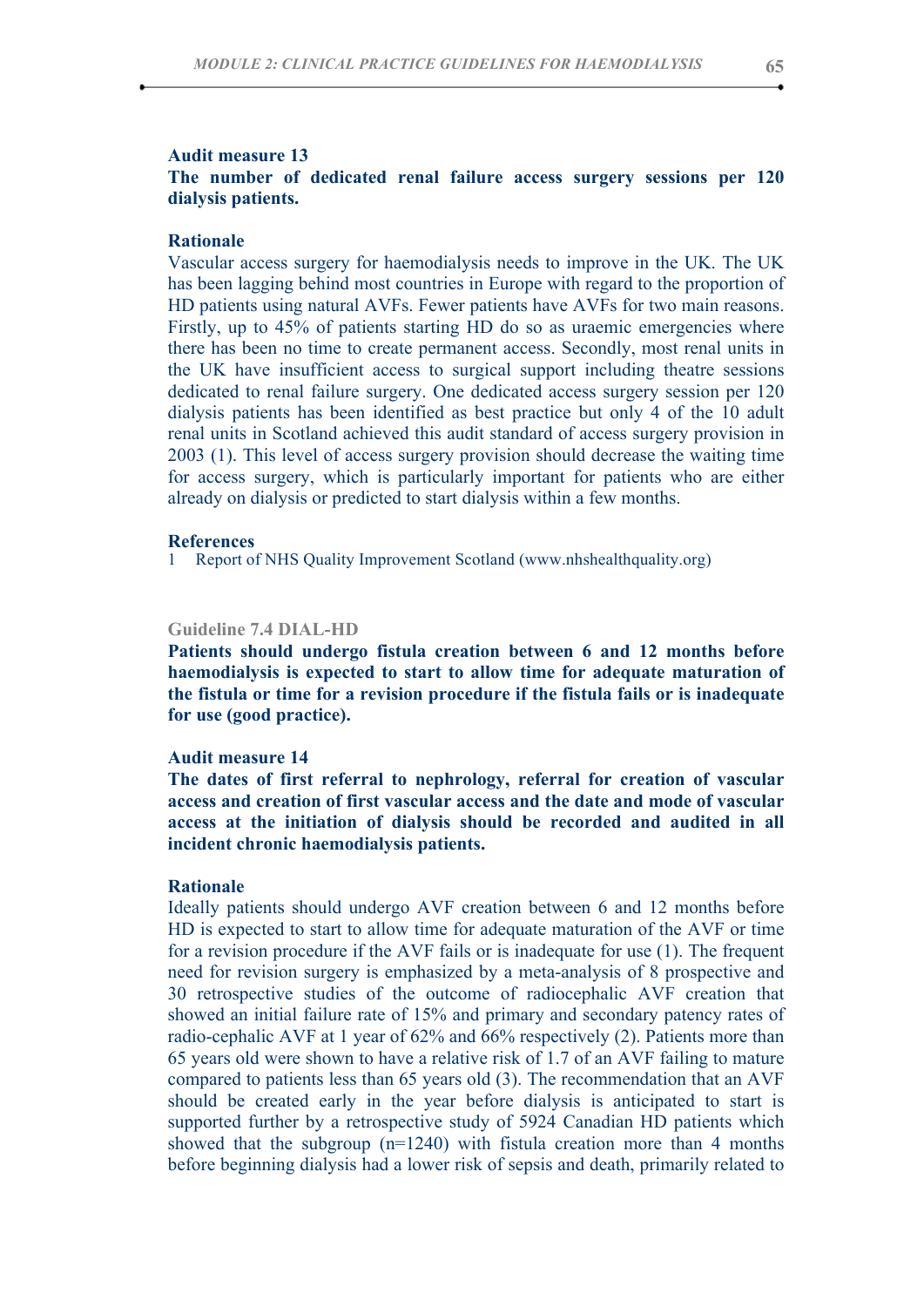their reduced use of central venous catheters for vascular access (4). Patients with timely creation of an AVF ready for use at the start of HD were shown to have better survival than patients who started HD with a catheter and converted to an AVF who in turn had improved survival rates in comparison to patients who continued to use a catheter for vascular access (5).

The creation of vascular access ready for use at the initiation of HD in the majority of patients would be a major step in achieving improved patient outcomes on dialysis (6). The Dialysis Outcomes and Practice Pattern Study (DOPPS) has identified that there is wide variation in the time delay among European countries between referral to a nephrologist and creation of an arteriovenous fistula (7) and improvements in planning the creation of vascular access should be a high priority in the UK. The National Dialysis Access Survey indicated that only 31% of incident HD patients started dialysis with definitive access and of those known to a renal unit for at least a year only half started HD with definitive access (8). This survey also indicated that avoidable delay in referral for vascular access in patients known to a renal unit for at least 6 months was common; only 33% of this patient group were referred for access creation more than 6 months before starting dialysis only 48% were referred for vascular access surgery more than 3 months before starting dialysis (8). The temporal relationships between first nephrology referral, referral for and creation of vascular access and mode of functioning access at the time of starting HD should be audited to promote quality improvements in the planning of vascular access.

- 1 National Kidney Foundation-K/DOQI Clinical Practice Guidelines for vascular access 2000. Am J Kidney Dis 2000; 37: 1 Supplement 1 S137-S180 (www.kidney.org/professionals/kdoqi/guidelines.cfm)
- 2 Rooijens PP, Tordoir JH, Stijnen T et al. Radiocephalic wrist arteriovenous fistula for haemodialysis: meta-analysis indicates a high primary failure rate. Eur J Endovasc Surg 2004; 28:583-589
- 3 Lok CE, Oliver MJ, Su J et al. Arteriovenous fistula outcomes in the era of the elderly dialysis population. Kidney Int 2005; 67:2462-2469
- 4 Oliver MJ, Rothwell DM, Fung K et al. Late creation of vascular access for hemodialysis and increased risk of sepsis. J Am Soc Nephrol 2004; 15: 1936-1942
- 5 Ortega T, Ortega F, Diaz-Corte C et al. The timely construction of arteriovenous fistulae: a key to reducing morbidity and mortality and to improving cost management. Nephrol Dial Transplant 2005; 20:598-603
- 6 Pereira B. Optimisation of pre-ESRD care: The key to improved dialysis outcomes. Kidney Int 2000; 57:351-365
- 7 Rayner HC, Pisoni RL, Gillespie BM et al. Creation, cannulation and survival of arterio-venous fistulae - data from the Dialysis Outcomes and Practice Patterns Study (DOPPS). Kidney Int 2003; 63:323-330.
- The Renal Association UK Renal Registry, The Eighth Annual Report, December 2005, Chapter 6. (www.renalreg.com Renal Association Standards & Audit Subcommittee)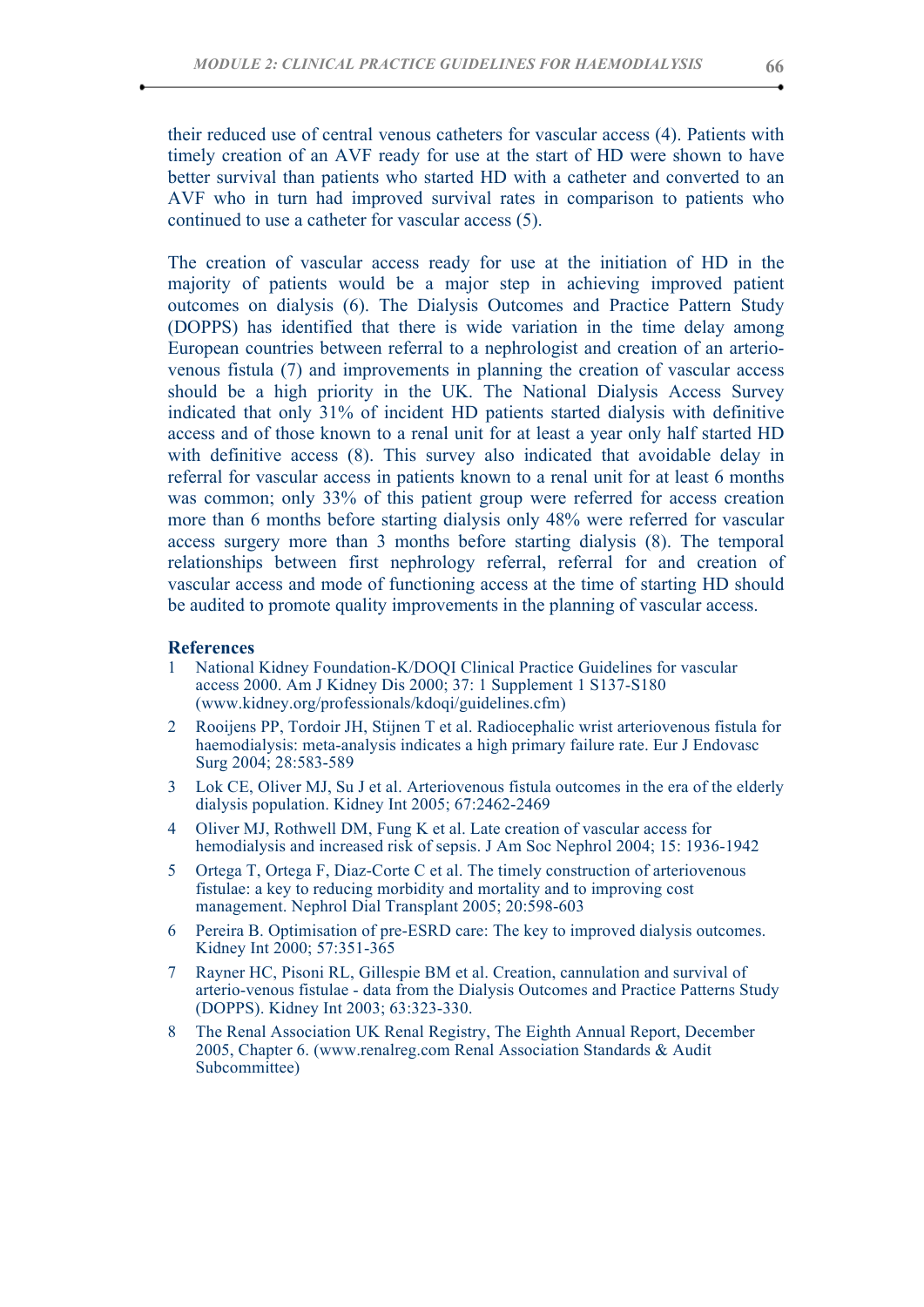#### **Guideline 7.5 DIAL-HD**

# **The time to first cannulation of an AVF should be a minimum of 1 month and preferably at least 2 months after creation (good practice).**

### **Rationale**

First cannulation may be considered between 2 and 4 weeks after creation if this is the alternative to insertion of a central venous catheter and a nephrologist or experienced haemodialysis nurse has assessed that the fistula has matured adequately for use for dialysis.

The time required before an AVF is considered to have adequate blood flow rates and vessel wall "maturity" to allow safe, repeated cannulation for HD varies in different countries from less than 2 weeks to more than 3 months (1). A shorter maturation time would reduce dependence on temporary vascular access but may reduce AVF survival. The use of a central venous catheter for HD and nephrology referral within a month before starting dialysis were both predisposing factors to first cannulation within 28 days after creation of an AVF in a DOPPS study of first AVF in 642 incident HD patients (2). Both of these DOPPS studies also showed that maturation times of less than 14 days before first cannulation of an AVF were associated with lower AVF survival (1,2). An Italian multi-centre study of first AVF in incident patients confirmed the strong association between late referral, use of central venous catheters for vascular access and earlier first cannulation time and showed that shorter maturation times of an AVF before first cannulation were associated with lower unassisted and assisted patency rates (3). This contrasts with the findings of the DOPPS report (1) that showed no difference in fistula failure rates whether the fistula was first cannulated between 15 and 28 days or between 43 and 84 days. In an Italian multicentre study first cannulation within 1 month of creation was associated with a 94% higher risk of primary failure ( $p < 0.001$ ) and within 2 weeks was associated with  $111\%$ increased risk of failure ( $p < 0.009$ ) (3). These observational studies lend support to the current recommendation in the K/DOQI guidelines that there should be a minimum of 1 month and preferably at least 2 months before first utilization of an AVF (4) except when the fistula has matured adequately before 4 weeks and using the fistula is the alternative to insertion of a central venous catheter. A recent commentary on the available evidence has concluded that cannulation of newly created fistulae within 2 weeks should be avoided, first cannulation between 2 and 4 weeks may be possible in individual cases if the fistula is deemed mature by the nephrologist or surgeon and it is probably safe to cannulate a fistula after 4 weeks of creation (5). Conversely a mature access that has required surgical or radiological intervention to restore adequate blood flow rates may be cannulated as soon as clinically indicated.

- 1 Rayner HC, Pisoni RL, Gillespie BM et al. Creation, cannulation and survival of arterio-venous fistulae - data from the Dialysis Outcomes and Practice Patterns Study (DOPPS). Kidney Int 2003; 63:323-330
- 2 Pisoni RL, Young EW, Dykstra DM et al. Vascular access use in Europe and the United States; Results from the DOPPS. Kidney Int 2002; 61:305–316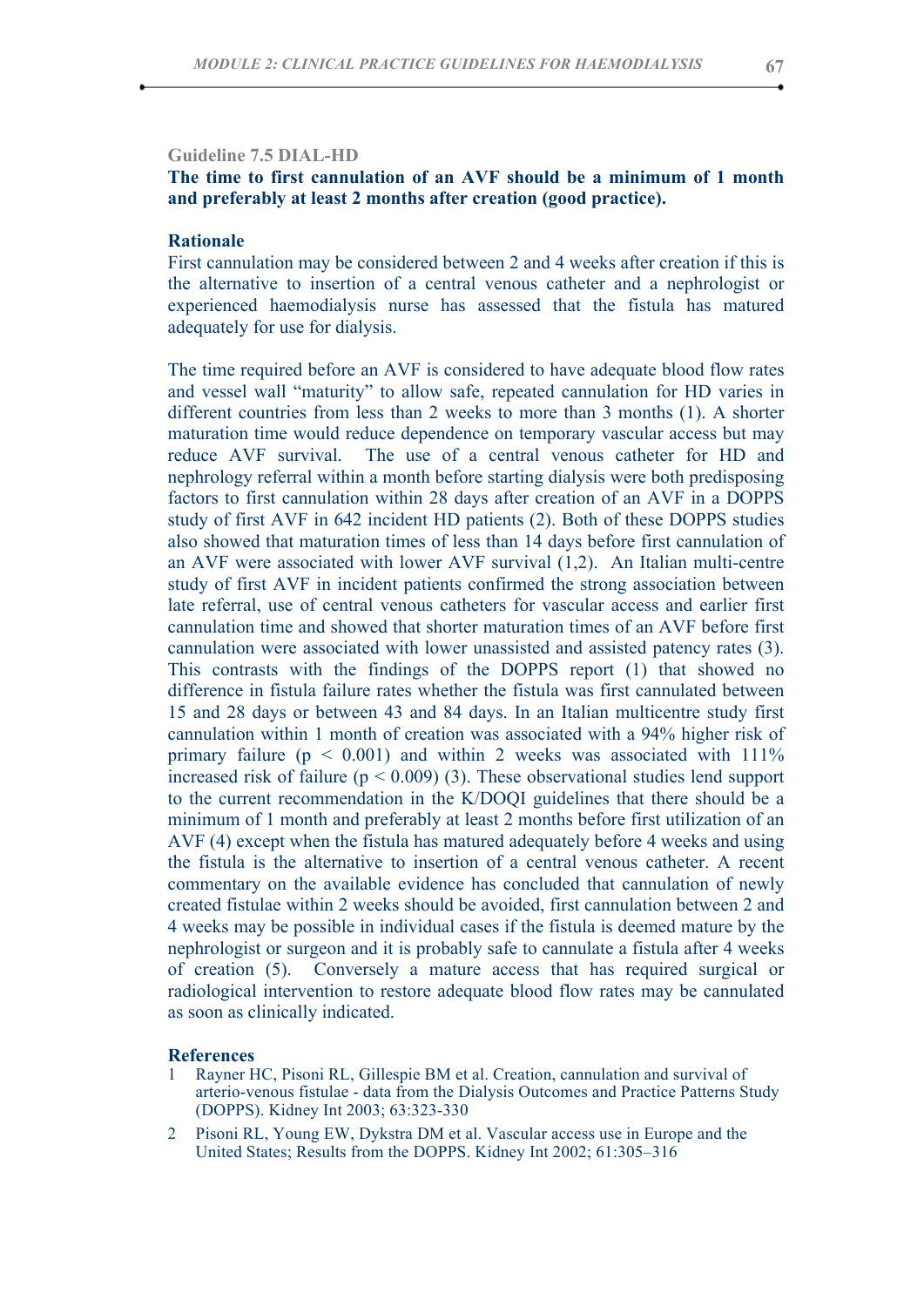- 3 Ravani P, Brunori G, Mandolfo S et al. Cardiovascular comorbidity and late referral impact arterio-venous fistula survival: a prospective multicentre study. J Am Soc Nephrol 2004; 15:204-209
- 4 National Kidney Foundation-K/DOQI Clinical Practice Guidelines for vascular access 2000. Am J Kidney Dis 2000; 37: 1 Supplement 1 S137-S180 (www.kidney.org/professionals/kdoqi/guidelines.cfm)
- 5 Saran R, Pisoni RL, Young EW. Timing of first cannulation of arteriovenous fistula: are we waiting too long? Nephrol Dial Transplant 2005; 20:688-690

# **Guideline 7.6 DIAL-HD**

# **At least 65% of patients presenting more than three months before initiation of dialysis should start HD with a usable native arteriovenous fistula (good practice).**

## **Audit measure 14**

**The dates of first referral to nephrology, referral for creation of vascular access and creation of first vascular access and the date and mode of vascular access at the initiation of dialysis should be recorded and audited in all incident chronic haemodialysis patients.**

# **Rationale**

With this audit measure the proportion of incident patients on long-term haemodialysis who present more than three months before initiation of dialysis and have permanent vascular access at the start of dialysis can continue to be assessed.

The time period between fistula creation and first use of a fistula for HD varies considerably amongst European countries from less than 1 month up to 4 months. Only 47% of UK patients started dialysis with a functioning AVF, compared with the European average of 66% in the DOPPS (1). The National Dialysis Access Survey indicated that only 31% of incident HD patients in the UK in April 2005 started dialysis with definitive access (2). If European practices for vascular access were extended to the UK at least 65% of patients presenting more than three months before initiation of dialysis should be able to start HD with a usable native AVF. Four of the 10 adult renal units in Scotland achieved this standard when audited in 2003 (3).

- 1 Pisoni RL, Young EW, Dykstra DM et al. Vascular access use in Europe and the United States; Results from the DOPPS. Kidney Int 2002; 61:305–316.
- 2 The Renal Association UK Renal Registry, The Eighth Annual Report, December 2005, Chapter 6. (www.renalreg.com Renal Association Standards & Audit Subcommittee)
- 3 Report of NHS Quality Improvement Scotland (www.nhshealthquality.org)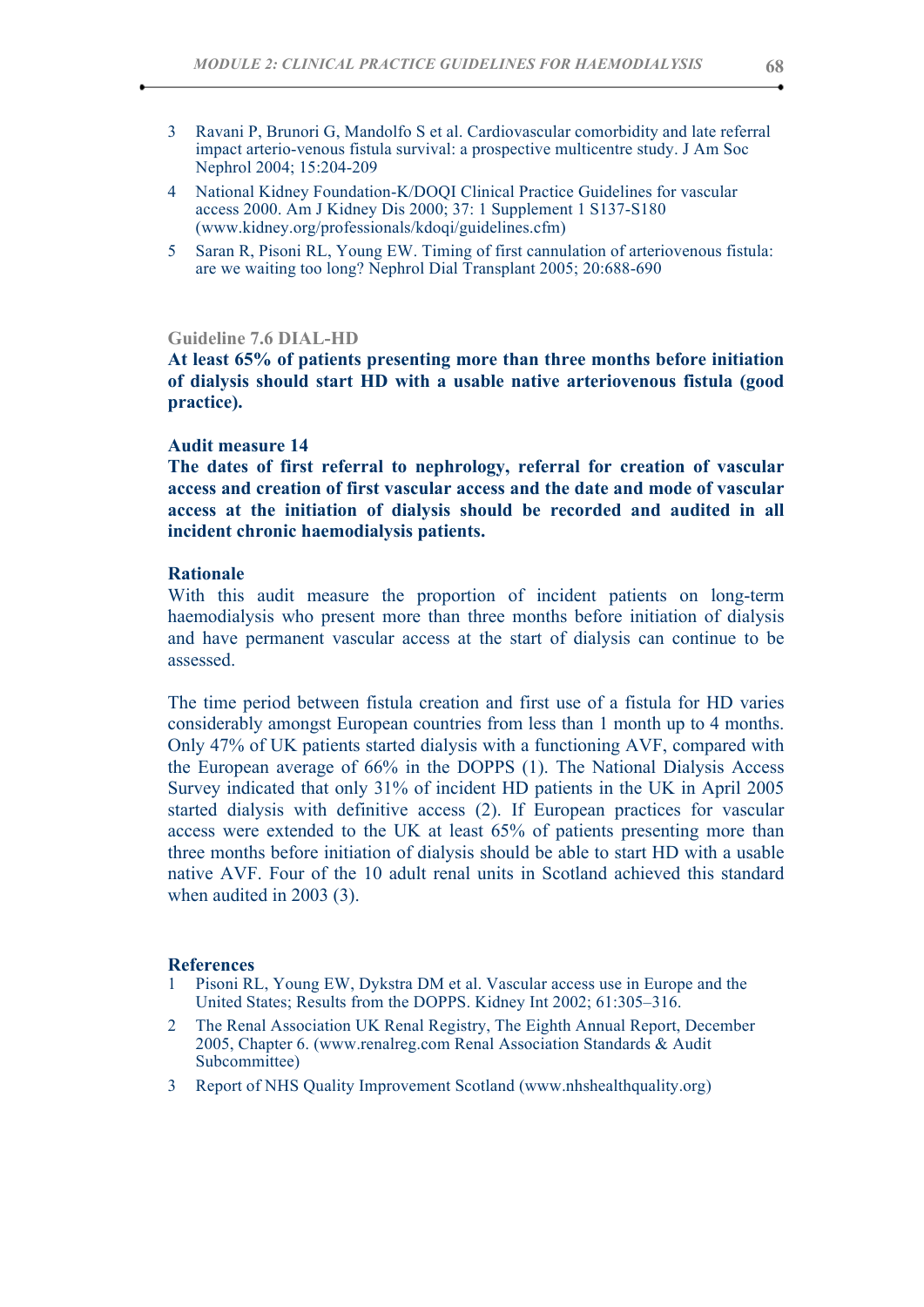#### **Guideline 7.7 DIAL-HD**

**Investigation of the AVF or graft to assess for evidence of arterial or venous stenoses or access recirculation is required if there is a significant fall in the blood flow rate that can be achieved, a reduction in delivered dialysis dose or a persistent rise in venous pressure in sequential dialysis sessions (good practice).**

# **Rationale**

There is no consensus on the effectiveness of interventions to prolong the use-life of AVFs and grafts for vascular access (1,2). The rate of AVF thrombosis is 0.2- 0.4 per patient year compared with 0.8-1.2 per patient year for synthetic arteriovenous grafts (3). Clinical monitoring of the fistula or graft function can help detect the vascular access at risk. A significant fall in the blood flow rate that can be achieved, a reduction in delivered dialysis dose or a persistent rise in venous pressure at the same blood flow rate and using the same gauge of needle in sequential dialysis sessions should prompt further investigation of the AVF or graft to assess for evidence of arterial or venous stenoses or access recirculation (3-5). If there is evidence of greater than 50% stenosis of the fistula percutaneous angioplasty or surgical revision should be considered to prolong the use-life of the fistula. Interventions once thrombosis of a fistula has occurred have not shown good results unless there is no history of fistula dysfunction and the fistula has become occluded recently. Routine surveillance of fistula blood flow rates has not yet been shown to enhance the use-life of fistulae and regular access monitoring may or may not extend the use-life of arteriovenous grafts (6-10). The K/DOQI guidelines recommend that all patients undergo a program of regular access monitoring preferably by assessing access flow rates combined with prompt imaging and elective correction of stenosis in low flow accesses (11). However recent randomized studies suggest that radiological and/or surgical intervention is more likely to be clinically effective and cost-effective if assessment of the AVF or graft for intervention is restricted to patients with the aforementioned clinical indicators of poor vascular access function (6, 10).

- 1 Sands SS. Vascular access monitoring improves outcomes. Blood Purif 2005; 23:45- 49
- 2 Paulson WD. Access monitoring does not really improve outcomes. Blood Purif 2005; 23:50-56
- 3 Woods JD, Turenne MN, Strawderman RL et al. Vascular access survival among incident haemodialysis patients in the United States. Am J Kidney Dis 1997; 30: 50- 57
- 4 Sherman RA. The measurement of dialysis access recirculation. Am J Kidney Dis 1993; 22: 616-621
- 5 Tattersall JE, Farrington K, Raniga PD et al. Haemodialysis recirculation detected by the three-sample method is an artefact. Nephrol Dial Transplant 1993; 8: 60-63
- 6 Shahin H, Reddy G, Sharafuddin M et al. Monthly access flow monitoring with increased prophylactic angioplasty did not improve fistula patency. Kidney Int 2005; 68:2352-2361
- 7 Malik J, Slavikowa M, Svobodova J, Tuka V. Regular ultrasonagraphic screening significantly prolongs patency of PTFE grafts. Kidney Int 2005; 67:1554-1558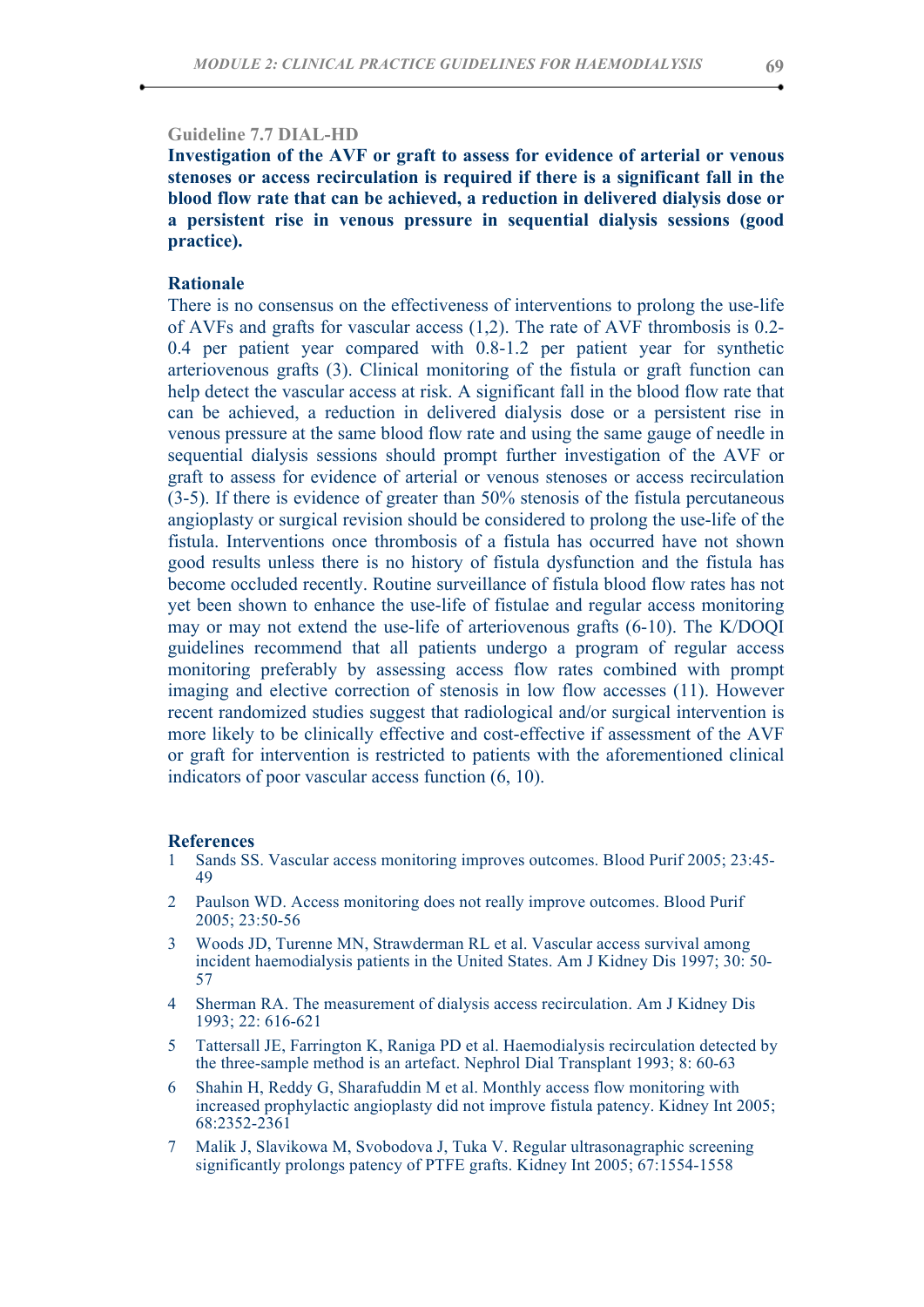- 8 Besarab A, Sullivan KL, Ross RP et al. Utility of intra-access pressure monitoring in detecting and correcting venous outlet stenoses prior to thrombosis. Kidney Int 1995; 47: 1364-1373
- 9 Schwab SJ, Raymond JR, Saeed M et al. Prevention of hemodialysis fistula thrombosis: Early detection of venous stenoses. Kidney Int 1989; 36: 707-711
- 10 Moist LM, Churchill DN, House AA et al. Regular monitoring of access flow compared with monitoring of venous pressure fails to improve graft survival. J Am Soc Nephrol 2003; 14:2645-2653
- 11 National Kidney Foundation-K/DOQI Clinical Practice Guidelines for vascular access 2000. Am J Kidney Dis 2000; 37: 1 Supplement 1 S137-S180 (www.kidney.org/professionals/kdoqi/guidelines.cfm)

# **Guideline 7.8 DIAL-HD**

**All patients should be evaluated for a secondary arteriovenous access after each episode of access failure (good practice).**

### **Rationale**

To maximize the use of arteriovenous access for HD the NKF-KDOQI guidelines on vascular access have recommended that the patient should be assessed fully for secondary arteriovenous access creation after every episode of AVF or graft loss (1). This approach has been shown to be successful in subsequent reports (2).

#### **References**

- 1 National Kidney Foundation-K/DOQI Clinical Practice Guidelines for vascular access 2000. Am J Kidney Dis 2000; 37: 1 Supplement 1 S137-S180 (www.kidney.org/professionals/kdoqi/guidelines.cfm)
- 2 Asif A, Unger SW, Briones P et al. Creation of secondary arteriovenous fistulas: maximising fistulas in prevalent hemodialysis patients. Semin Dial 2005; 18:420-424

#### **Guideline 7.9 DIAL-HD**

# **As few HD patients as possible should rely on central venous catheters for vascular access.**

As an audit measure less than 20% of patients on long-term HD should use tunneled or non-tunneled central venous catheters as the form of vascular access **(good practice).**

#### **Audit measure (2.12 DIAL-HD)**

**The proportion of prevalent patients on long-term haemodialysis who use an arterio-venous fistula, arterio-venous graft and tunneled or non-tunneled central venous catheters as the mode of vascular access.**

# **Rationale**

Insertion of a non-cuffed (temporary) or cuffed tunneled (semi-permanent) central venous catheter is an unfortunate necessity for many patients who need to start HD before there has been time for creation or maturation of an AVF. Once established on HD via a catheter some patients may, despite counseling, refuse to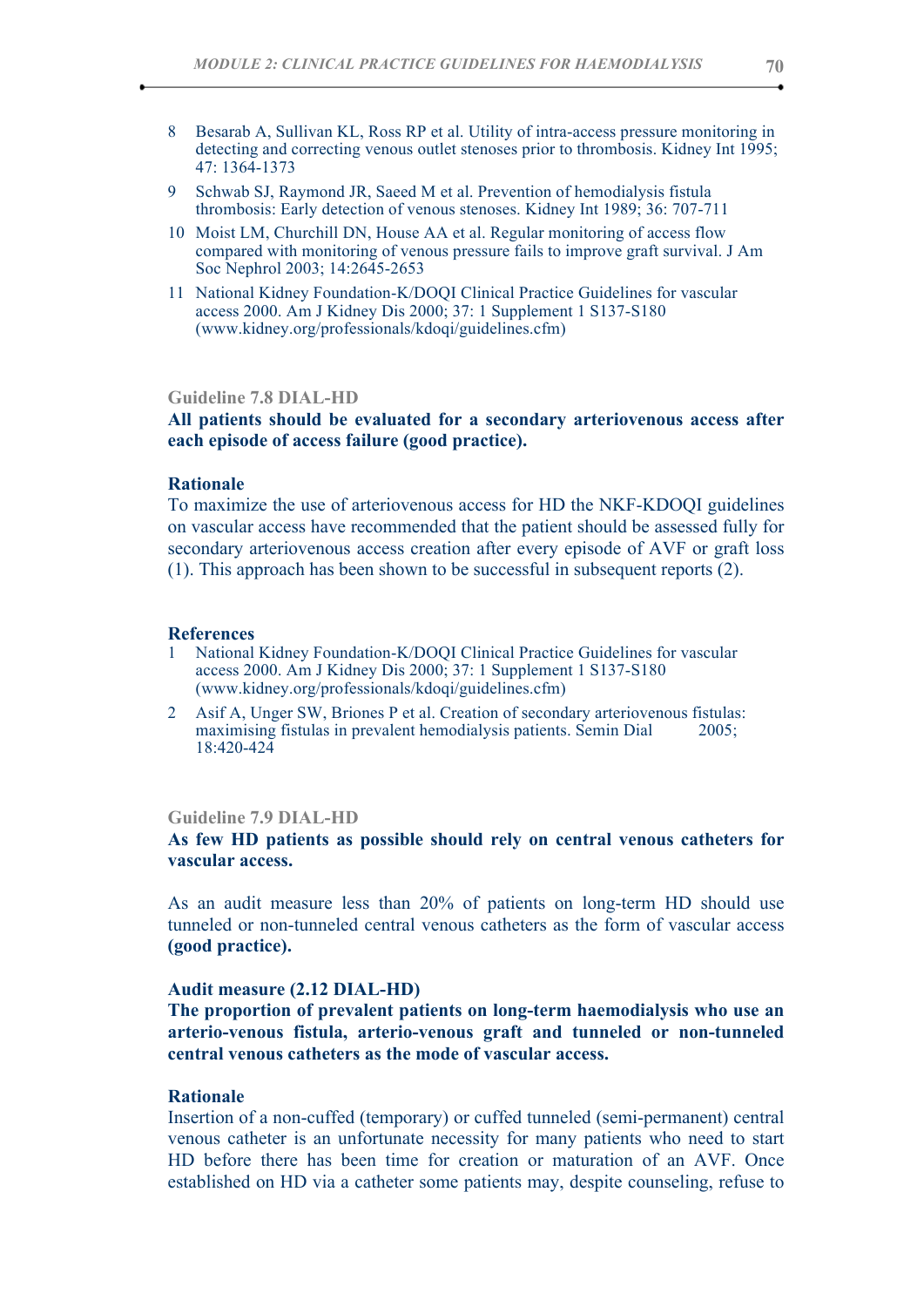have an AVF constructed. Use of dialysis catheters and PTFE grafts for dialysis is associated with a greatly increased risk of hospitalisation and sepsis than use of AVFs (1-4). In a large prospective cohort of incident HD patients the relative risk of bacteraemia was 1.95 for HD with tunneled catheters and 1.05 for HD with grafts when compared to patients with an AVF (4). Infection-related hospitalization in the HEMO study was also shown to be more frequent in patients relying on central venous catheters for vascular access but was not reduced by the use of high flux dialysers or a higher dialysis dose (5). Patients with central venous dialysis catheters and consequent risk of catheter-related infection have been shown to require higher doses of erythropoietin stimulating agents (ESAs) to maintain similar or slightly lower mean haemoglobin values (6). Vascular access using dialysis catheters is also associated with a higher risk of central venous stenoses and lower blood flow rates. Loss of patency of central venous catheters is common (7). Each unit should have standardized protocols to attempt thrombolysis of tunneled central venous catheters using either urokinase or thromboplastin activator (7). Using a program of vascular access counseling, vascular mapping, a full range of surgical techniques and salvage procedures the majority of patients using tunneled dialysis catheters were provided with a functional arteriovenous access, mainly AVFs (8). The National Dialysis Access Survey of prevalent HD patients in the UK on 31st March 2005 showed that 27.5% of the 13,260 patients were using non-tunneled central venous catheters for vascular access and a further 2.0% were using non-tunneled venous catheters (9).

- 1 Chesser AM, Baker LR. Temporary vascular access for first dialysis is common, undesirable and usually avoidable. Clin Nephrol 1999; 51:228–232
- 2 Schwab SJ, Beathard G. The haemodialysis catheter conundrum: hate living with them, but can't live without them. Kidney Int 1999; 56:1–17
- 3 Schwab SJ, Harrington JT, Singh A et al. Vascular access for haemodialysis. Kidney Int 1999; 55:2078–90
- 4 Ishani A, Collins AJ, Herzog CA, Foley RN. Septicaemia, access and cardiovascular disease in dialysis patients: the USRDS Wave 2 study. Kidney Int 2005; 68:311-318
- 5 Allon M. Depner TA, Radeva M, et al. Impact of dialysis dose and membrane on infection-related hospitalisation and death: Results of the HEMO study. J Am Soc Nephrol 2003; 14: 1863-1870
- 6 Roberts TL, Obrador GT, St Peter WL et al. Relationship among catheter insertions, vascular access infections and anaemia management in haemodialysis patients. Kidney Int 2004; 66:2429-2436
- 7 National Kidney Foundation-K/DOQI Clinical Practice Guidelines for vascular access 2000. Am J Kidney Dis 2000; 37: 1 Supplement 1 S137-S180 (www.kidney.org/professionals/kdoqi/guidelines.cfm)
- 8 Asif A, Cherla G, Merrill D et al. Conversion of tunneled haemodialysis catheterconsigned patients to arteriovenous fistula. 2005; 67:2399-2406
- 9 The Renal Association UK Renal Registry, The Eighth Annual Report, December 2005, Chapter 6. (www.renalreg.com Renal Association Standards & Audit Subcommittee)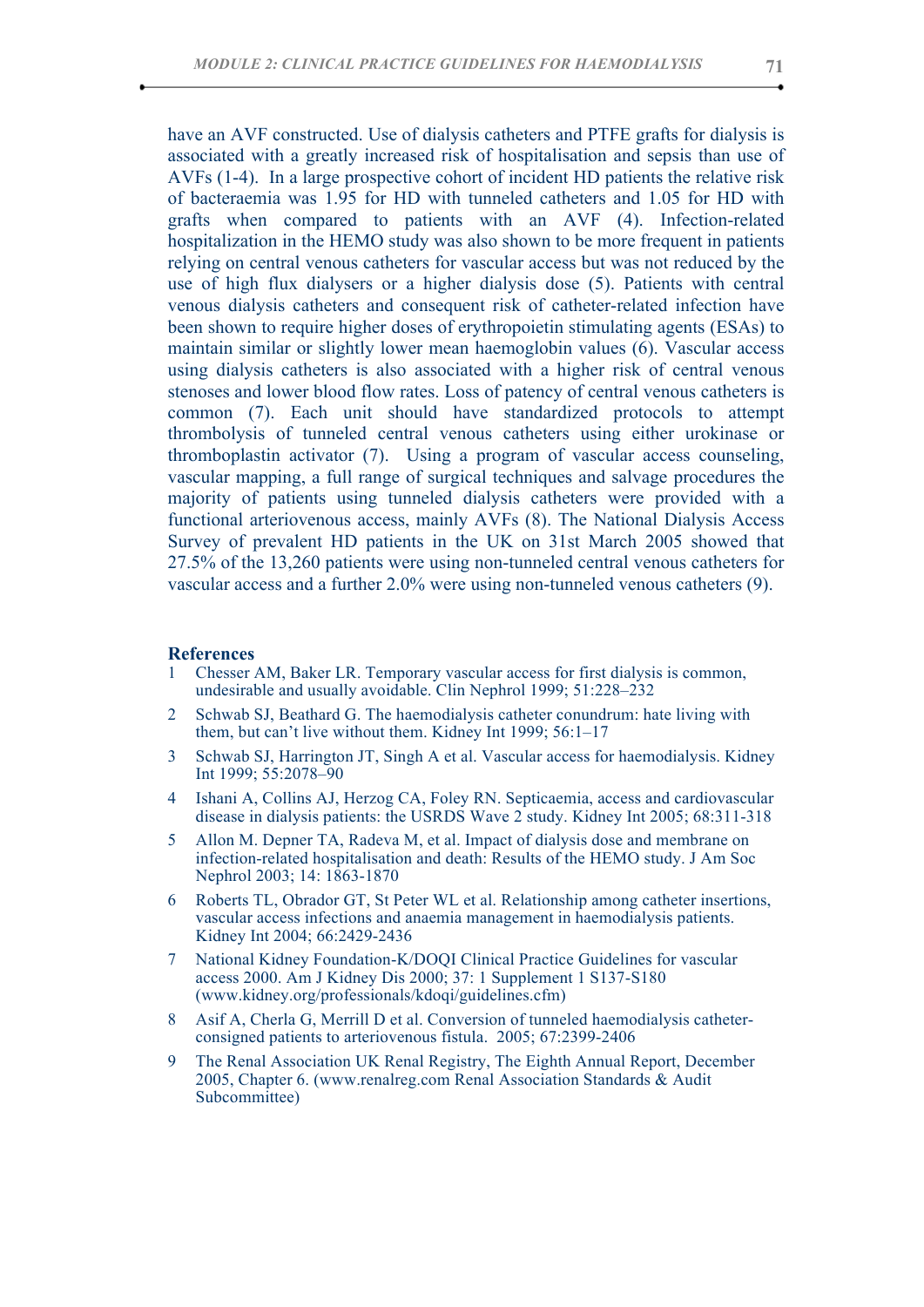# **Guideline 7.10 DIAL-HD**

**Cuffed, tunneled double-lumen central venous catheters are preferred if temporary vascular access is likely to be needed for more than 3 weeks. Noncuffed double-lumen catheters should be used if temporary vascular access for haemodialysis is predicted to be required for less than 3 weeks (good practice).**

# **Rationale**

The incidence of bacteraemia in a prospective study of non-tunneled HD catheters was 5% after 3 weeks of placement in the internal jugular vein (1). Cuffed, tunneled rather than non-tunneled central venous catheters are preferred if vascular access is likely to be required for more than 3 weeks since tunneled catheters are associated with a lower rate of infections and can provide higher blood flow rates (2-5). This approach permits immediate vascular access for a period of months with multiple options of site of catheter insertion.

# **References**

- 1 Oliver MJ, Callery SM, Thorpe KE et al. Risk of bacteraemia from temporary hemodialysis catheters by site of insertion and duration of use: A prospective study. Kidney Int 2000; 58:2543-2545
- 2 Moss AH, Vasilakis C, Holley JL et al. Use of a silicone dual-lumen catheter with a Dacron cuff as a long-term vascular access for hemodialysis patients. Am J Kidney Dis 1990; 16: 211-215
- 3 Bander SJ, Schab SJ. Central venous angioaccess for hemodialysis and its complications. Semin Dial 1992; 5:121-128
- 4 Lee T, Barker J, Allon M. Tunnelled catheters in hemodialysis patients: reasons and subsequent outcomes. Am J Kidney Dis 2005; 46: 501-508
- 5 National Kidney Foundation-K/DOQI Clinical Practice Guidelines for vascular access 2000. Am J Kidney Dis 2000; 37: 1 Supplement 1 S137-S180 (www.kidney.org/professionals/kdoqi/guidelines.cfm)

# **Guideline 7.11 DIAL-HD**

**The preferred insertion site for central venous catheters is the internal jugular vein and the catheter should not be placed on the same side as a planned or maturing upper limb arterio-venous access, whenever possible (good practice).**

# **Rationale**

Central venous catheters should be inserted in the internal jugular vein, preferably the right internal jugular vein, since this site provides a more direct route to the superior vena caval-atrial junction than the left side and is more likely to be contralateral to the non-dominant arm, which is more frequently used for first attempts at fistula and graft placement (1). The subclavian veins should be avoided as sites of catheter placement to reduce the risk of compromising the successful use of an AVF or graft in the ipsilateral arm (2). Nevertheless central venous stenosis remains relatively common in the era of minimal use of subclavian venous catheters and was observed on venography in 55 of 133 patients with poor vascular access, 52 of whom had had previous dialysis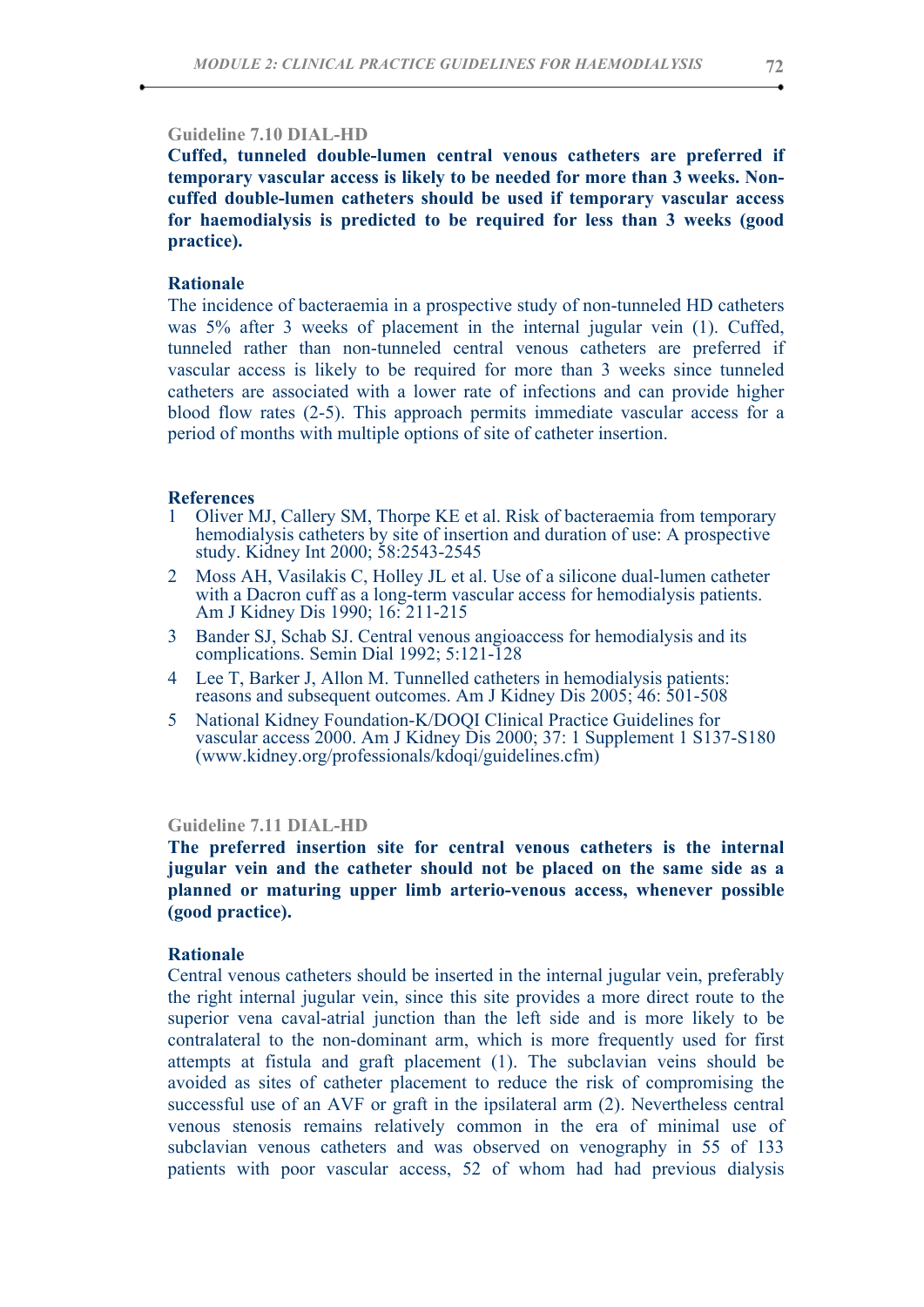catheters (3). Femoral venous catheters may be used for emergency HD without need for radiological confirmation of catheter position or exclusion of complications. However femoral dialysis catheters are prone to problems with patency and dislodgement if used in patients who are not bed bound and noncuffed femoral catheters should be removed within 1 week to reduce the risk of infection (1). The incidence of bacteraemia in a prospective study of non-tunneled femoral HD catheters was 11% after 1 week of placement (4).

# **References**

- 1 National Kidney Foundation-K/DOQI Clinical Practice Guidelines for vascular access 2000. Am J Kidney Dis 2000; 37: 1 Supplement 1 S137-S180 (www.kidney.org/professionals/kdoqi/guidelines.cfm)
- 2 Barrett N, Spences S, McIvor J, Brown EA. Subclavian stenosis: A major complication of subclavian dialysis catheters. Nephrol Dial Transplant 1988; 3: 423-425
- 3 MacRae JM, Ahmed A, Johnson N et al. Central vein stenosis: a common problem in patients on hemodialysis. ASAIO J 2005; 51:77-81
- 4 Oliver MJ, Callery SM, Thorpe KE et al. Risk of bacteraemia from temporary hemodialysis catheters by site of insertion and duration of use: A prospective study. Kidney Int 2000; 58:2543-2545

# **Guideline 7.12 DIAL-HD**

# **All renal units should use real-time ultrasound to guide insertion of central venous catheters (good practice).**

# **Rationale**

Real-time ultrasound is recommended to guide insertion of central venous catheters to improve the success rate of placement and reduce insertion-related complications (1). With the use of ultrasound guidance relatively inexperienced operators can insert internal jugular dialysis catheters reliably and safely (2). Fluoroscopy screening is mandatory for optimum localization of the catheter tip of tunneled central venous catheters (1).

# **References**

- 1 National Kidney Foundation-K/DOQI Clinical Practice Guidelines for vascular access 2000. Am J Kidney Dis 2000; 37: 1 Supplement 1 S137-S180 (www.kidney.org/professionals/kdoqi/guidelines.cfm)
- 2 Geddes CC, Walbaum D, Fox JG, Mactier RA. Insertion of internal jugular temporary haemodialysis cannulae by direct ultrasound guidance - a prospective comparison of experienced and inexperienced operators. Clin Nephrol 1998; 50:320- 325

## **Guideline 7.13 DIAL-HD**

**All renal units should have protocols to ensure that full barrier precautions are followed during insertion of temporary and tunneled central venous dialysis catheters. (Evidence)**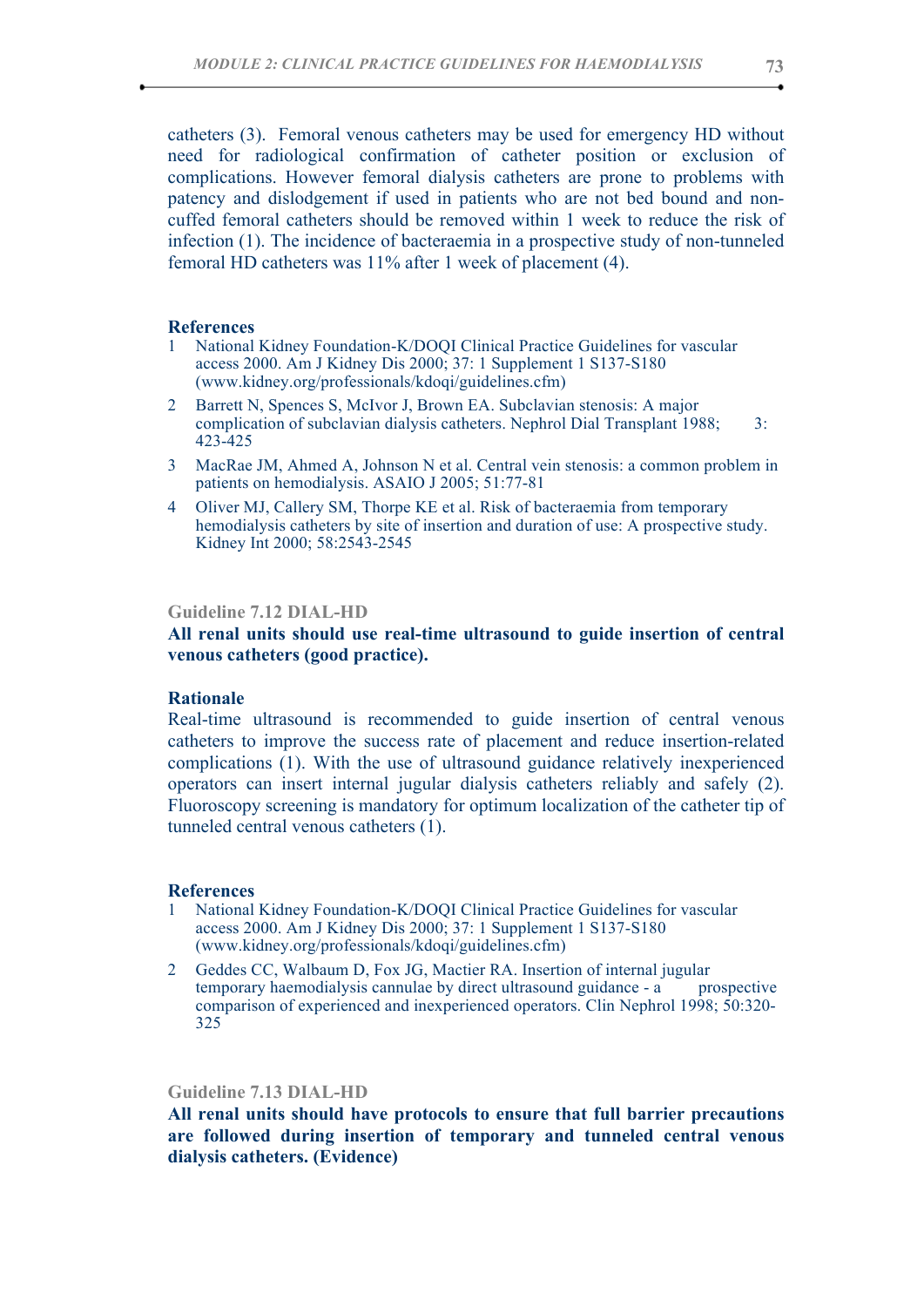# **Rationale**

The risk of infection with central venous catheters can be reduced by using full barrier precautions during catheter insertion and ensuring that all catheter connections and disconnections are performed under aseptic conditions by trained staff (1). Catheter removal is usually indicated in all episodes of bacteraemia related to temporary central venous dialysis catheters and in episodes of bacteraemia related to tunneled catheters associated with exit-site or tunnel infection, persistent fever after commencing antibiotics or metastatic infection (2).

# **References**

- 1 Raad II, Hohn DC, Gilbreath BJ et al. Prevention of central venous catheter-related infections using maximal sterile barrier precautions during insertion.
- 2 Infect Control Hosp Epidemiol 1994; 15: 231-238
- 3 Allon M. Dialysis catheter-related bacteraemia: treatment and prophylaxis. Am J Kidney Dis 2004; 45: 779-791 (review)

# **Guideline 7.14 DIAL-HD**

# **All central venous catheter connections and disconnections should be performed under aseptic conditions by trained staff (good practice).**

# **Rationale**

Prevention of vascular access-related infection should be a high priority in the renal unit. Each unit should have strict concordance with infection control measures and protocols whenever cannulating AVFs and grafts or manipulating central venous catheters to connect/disconnect to the patient's bloodstream. Because of the relatively high risk of catheter-related infection all connections and disconnections should be performed under aseptic conditions by fully trained staff wearing a face mask or visor and preferably with the patient wearing a surgical mask to decrease the risk of infection from nasal carriage of Staphylococcus aureus (1). Local protocols may incorporate infection control measures that previous randomized studies have shown can lead to a reduction in catheterrelated infections. These procedures include the use of dry gauze instead of transparent dressings (2), disinfection with chlorhexidine solutions instead of povidone-iodine (3), topical mupirocin, Medihoney or antiseptic at the catheter exit site (4-7) and citrate or antibiotics with heparin as a catheter locking solution (8-10). The need for effective procedures to prevent catheter-related infections has been reviewed recently (11).

- 1 Yu VL, Goetz A, Wagener M et al. Staphylococcus aureus carriage rate of patients receiving long-term haemodialysis. New Engl J Med 1986; 315: 91- 96
- 2 Conly JM, Grieves K, Peters B. A prospective, randomised study comparing transparent and dry gauze dressings for central venous catheters. J Infect Dis 1989; 159: 310-319
- 3 Chaiyakunapruk N, Veenstra DL, Lipsky BA, Saint S. Chlorhexidine compared with povidone-iodine solution for vascular catheter-site care: a meta-analysis. Ann Intern Med 2002; 136:792-801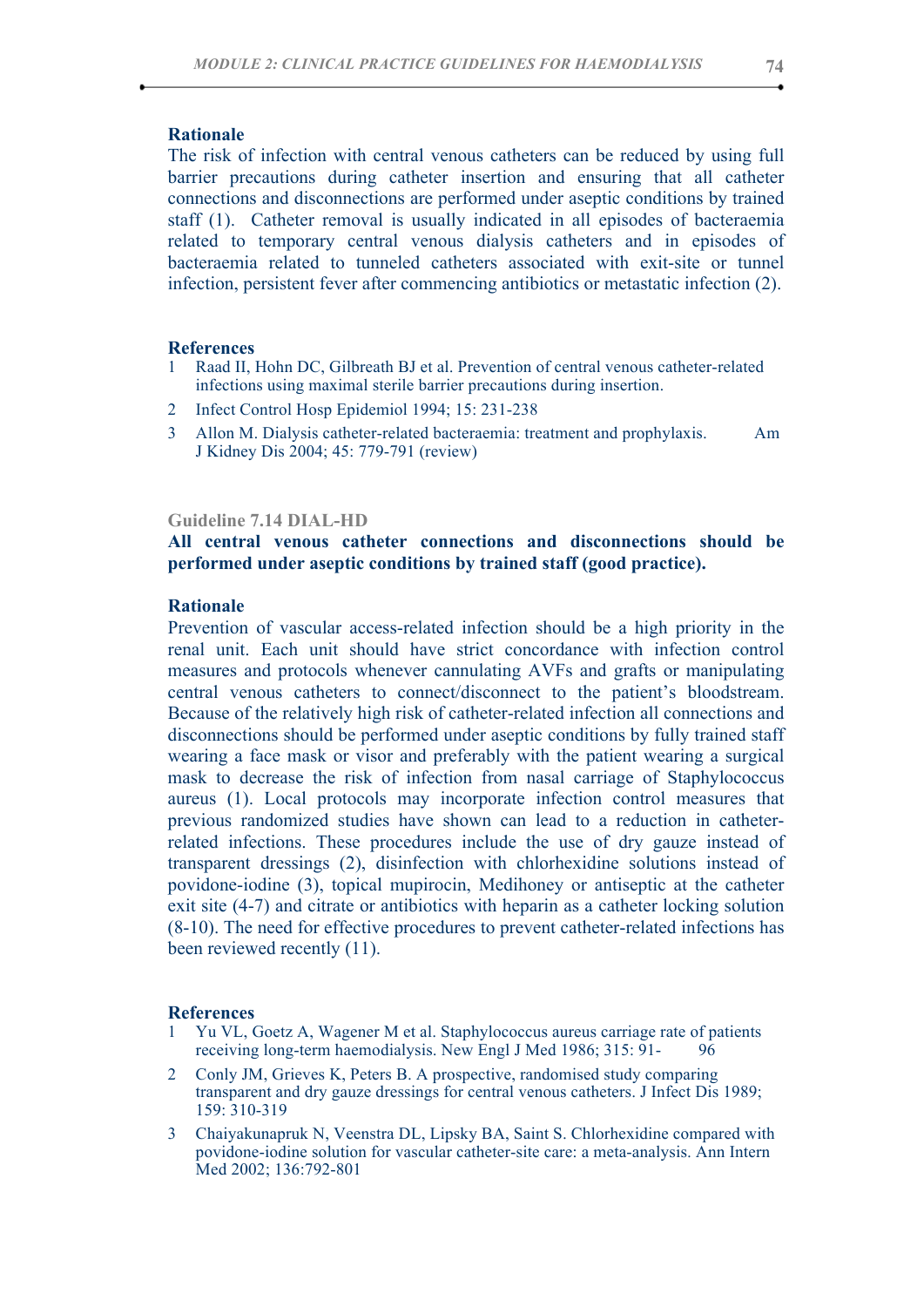- 4 Maki DG, Band JD. A comparative study of polyantibiotic and iodophor ointments in prevention of vascular catheter-related infection. Am J Med 1981; 70: 739-744
- 5 Levin A, Mason AJ, Jindal KK et al. Prevention of haemodialysis subclavian vein catheter infections by topical povidone-iodine. Kidney Int 1991; 40: 934-938
- 6 Maki DG, Ringer M, Alvarado CJ. Prospective randomised trial of povidone-iodine, alcohol and chlorhexidine for prevention of infection associated with central venous and arterial catheters. Lancet 1991; 338: 339-343
- 7 Sesso R, Barbosa D, Leme IL et al. Staphylococcus aureus prophylaxis in haemodialysis patients using central venous catheter: effect of mupirocin ointment. J Am Soc Nephrol 1998; 9:1085-1092
- 8 Weijmer MC, van den Dorpel MA, Van de Ven PJ et al. Randomised clinical trial comparison of trisodium citrate 30% and heparin as catheter-locking solution in hemodialysis patients. J Am Soc Nephrol 2005; 16: 2769-2777
- 9 Johnson DW, van Eps C, Mudge DW et al. Randomised, controlled trial of topical exit-site application of honey (Medihoney) versus mupirocin for prevention of catheter-associated infection in haemodialysis patients. J Am Soc Nephrol 2005; 16: 1456-1462
- 10 Dogra GK, Herson H, Hutchison B et al. Prevention of tunneled haemodialysis catheter-related infections using catheter-restricted filling with gentamicin and citrate: a randomised controlled study. J Am Soc Nephrol 2002; 13:2133-2139
- 11 McIntyre CW, Hulme IJ, Taal M, Fluck RJ. Locking of tunneled haemodialysis catheters with gentamicin and heparin. Kidney Int 2004; 66:801-85
- 12 Jaber BL. Bacterial infections in haemodialysis patients: Pathogenesis and prevention. Kidney Int 2005; 67:2508-2519

# **Guideline 7.15 DIAL-HD**

# **Peripheral and central line blood cultures should be taken prior to starting antibiotics in all cases of suspected catheter-related infection (good practice).**

# **Rationale**

Multiple sets of blood cultures taken from both the central venous catheter and peripheral veins increase the diagnostic yield in patients with catheter-related bacteraemia. As well as helping treatment by identifying the causative organism(s) and antimicrobial sensitivities the higher positive culture rate facilitates microbiological surveillance within the renal unit and hospital, especially the incidence of antibiotic resistant organisms such as MRSA (1,2). The National Dialysis Access Survey indicated that the incidence of Staphylococcus aureus and MRSA bacteraemia during 2004 averaged 13 and 4 episodes per 100 HD patients per year, respectively (3).

- 1 Allon M, Radeva M, Bailey J et al HEMO Study Group. The spectrum of infectionrelated morbidity in hospitalised haemodialysis patients. Nephrol Dial Transpant 2005; 20: 1180-1186
- 2 National Kidney Foundation-K/DOQI Clinical Practice Guidelines for vascular access 2000. Am J Kidney Dis 2000; 37: 1 Supplement 1 S137-S180 (www.kidney.org/professionals/kdoqi/guidelines.cfm)
- 3 The Renal Association UK Renal Registry, The Eighth Annual Report, December 2005, Chapter 6. (www.renalreg.com Renal Association Standards & Audit Subcommittee)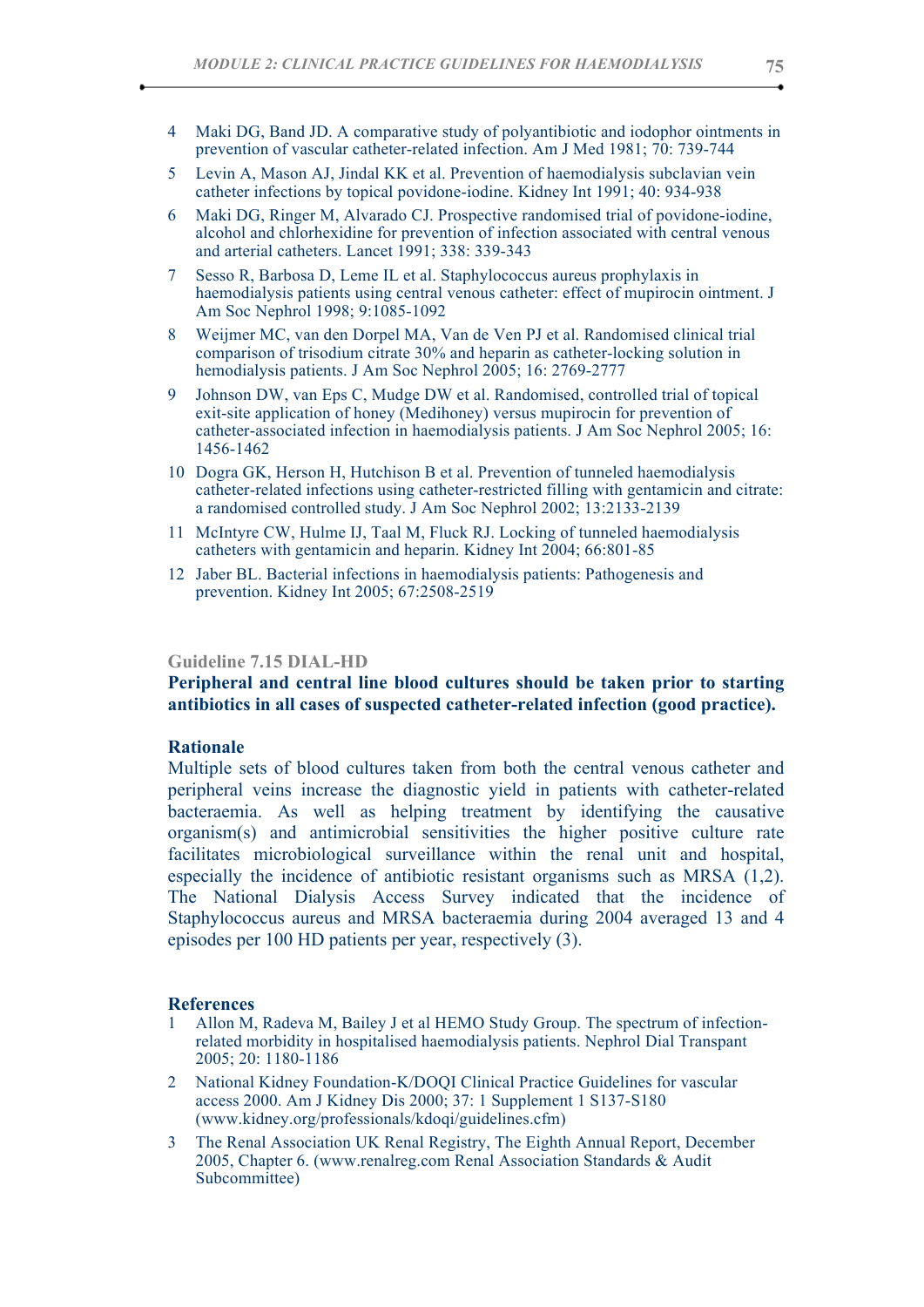**All HD units should collect and audit data on the form of vascular access in use in incident and prevalent haemodialysis patients and the rates of infection per 1000 patient days using central venous catheters, arterio-venous grafts and fistulae (good practice).**

# **Audit measure 15**

**The rates of bacteraemia (and specifically the rates of MRSA bacteraemia) observed per 1000 patient days using central venous catheters, polytetrafluoroethylene (PTFE) grafts and arterio-venous fistulae.**

## **Rationale**

Comparative audit of the different forms of vascular access that are used for HD and the incidence of access related infections should help identify to what extent the above guidelines have been achieved and promote good clinical practice.

# **8 Access to and withdrawal from dialysis (Guidelines DIAL-HD 8.1 - 8.5)**

## **Guideline 8.1 DIAL-HD**

**All patients with advanced renal failure (eGFR <30ml/min), who have a life expectancy of more than 3 months, should be considered for renal replacement therapy and should be referred to a nephrologist (good practice).**

# **Rationale**

Estimated GFR (eGFR) is used to report measurements of renal function whenever the GFR is below 90 ml/min (England & Wales) or below 60ml/min (Scotland). The MDRD equation based on age, sex, race and serum creatinine is the preferred and most practical method of estimating GFR in advanced renal failure although the mean of 24 hour urinary urea and creatinine clearances is utilized in assessing the adequacy of peritoneal dialysis and estimating residual renal function in HD patients. The routine reporting of eGFR should promote universal access for consideration of RRT. This approach helps to identify patients with significant chronic kidney disease and promote timely referral to a nephrologist. Avoiding late referral provides the opportunity for intervention to prevent or reduce the complications of renal failure and time to plan for renal replacement therapy. Patients who have been under nephrology care for more than 1 month are more likely to start HD using an AVF (1). A retrospective analysis of 109,321 incident HD patients in the USA found that the relative risk of death of patients with no pre-dialysis nephrology care was 1.51 and the relative risk of death of patients with one or two months pre-dialysis nephrology care was 1.23 when compared with patients with at least 3 months nephrology pre-dialysis care (2).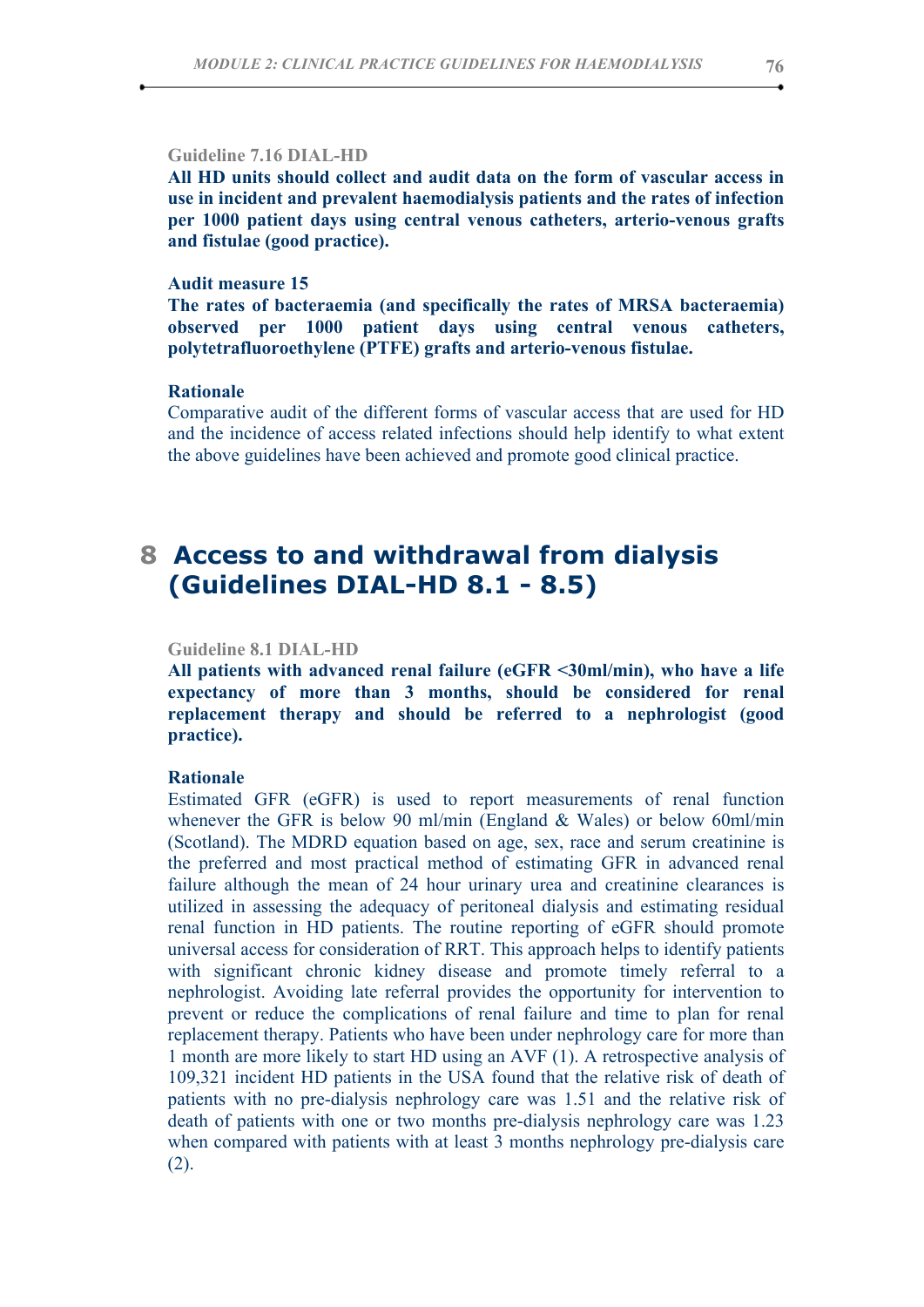Now that every patient with advanced chronic renal failure, regardless of age and co-morbidity, is at least considered as a potential recipient of dialysis, questions of whether or not to start dialysis have assumed increasing importance. Until recently, acceptance or non-acceptance for dialysis in the UK was predetermined by accidental and occasionally deliberate failure of referral so that the decision not to initiate renal replacement therapy was taken by family members or referring physicians alone, rather than in conjunction with a nephrologist (3). It is often difficult to decide if patients with major comorbidity will or will not benefit from starting dialysis, even if referred well in advance of needing renal replacement therapy, and there have been few studies of the decision not to start dialysis (4). Nevertheless the problems of late referral or non-referral can be avoided if all patients who have advanced chronic renal failure (eGFR <30ml/min) and a predicted life expectancy of at least 3 months are considered for RRT and are referred to a nephrologist.

# **References**

- Rayner HC, Besarab A, Brown WW et al. Vascular access results from the Dialysis Outomes and Practice Patterns Study (DOPPS): performance against Kidney Disease Outcomes Quality Initiative (K/DOQI) Clinical Practice Guidelines. Am J Kidney Dis 2004; 44 (Suppl 3): 22-26
- 2 Khan SS, Xue JL, Kazmi WH et al. Does pre-dialysis nephrology care influence patient survival after initiation of dialysis? Kidney Int 2005; 67:1038-1046
- 3 Challah S, Wing AJ, Bauer R et al. Negative selection of patients for dialysis in the United Kingdom. Br Med J 1984; 288:1119–1122
- 4 Hirsch DJ, West ML, Cohen AD, Jindal KK. Experience with not offering dialysis to patients with a poor prognosis. Am J Kidney Dis 1994; 23:463–466

# **Guideline 8.2 DIAL-HD**

# **If there is no medical contraindication the choice of initial dialysis modality should be based on patient choice (good practice).**

# **Rationale**

The provision of patient choice and equity of access to dialysis and transplantation have been reinforced by the National Service Framework Part 1 Dialysis and Transplantation (1). There has been only one small prospective randomized trial comparing HD and peritoneal dialysis in incident patients and this showed no differences in short-term patient outcomes in the small numbers of patients that could be enrolled into the study but the study data were not powered adequately to reach any other conclusion (2). Local access to hospital HD should not be an influential factor in the patient reaching a decision about their preferred initial mode of dialysis. In the absence of evidence that either HD or peritoneal dialysis provide superior patient outcomes the selection of initial dialysis modality should be based on the patient's choice after full education about the different forms of renal replacement therapy that are available, including home HD and live donor and cadaveric transplantation (3).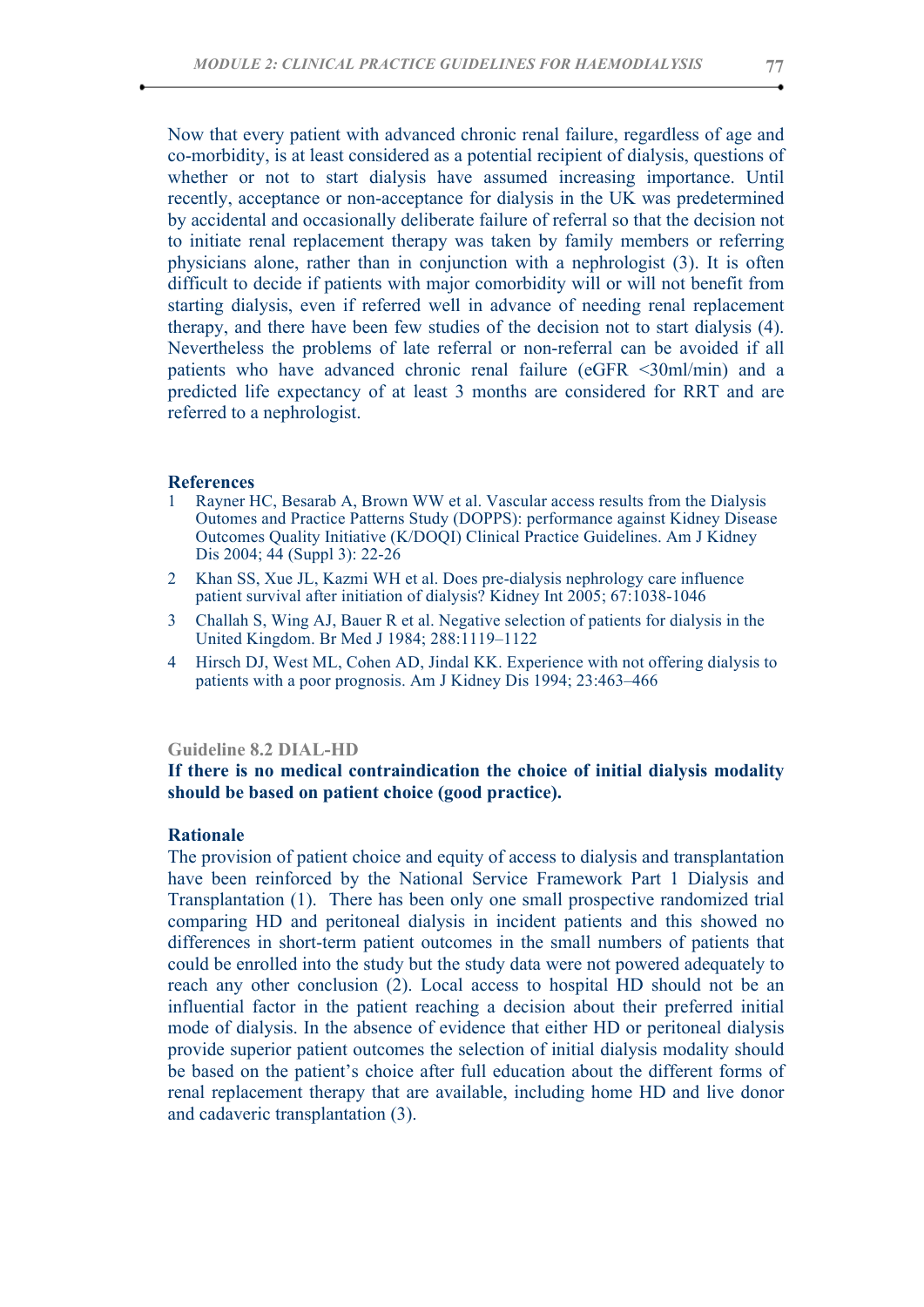#### **References**

- 1 The National Service Framework for Renal Services Part 1: Dialysis and Transplantation, Department of Health, London, UK, January 2004. (www.doh.gov.uk/nsf/renal/index.htm)
- 2 Korevaar JC, Feith GW, Dekker FW et al. Effects of starting with haemodialysis compared with peritoneal dialysis in patients new on dialysis treatment: A randomised controlled trial. Kidney Int 2003; 64 :2222-2228
- 3 National Institute of Clinical Excellence. Full guidance on home compared with hospital haemodialysis for patients with end-stage renal failure October 2002 (www.nice.org.uk)

## **Guideline 8.3 DIAL-HD**

**After full education and counseling a small proportion of patients may opt for active non-dialytic management of advanced chronic kidney disease, including nutritional, medical and psychological support rather than plan to initiate dialysis. The numbers of patients not taken on to dialysis and the reasons for this decision should be subject to audit (good practice).**

#### **Audit measure 16**

**The proportion of patients with advanced renal failure (CKD stage 5) who are treated with conservative medical therapy.**

## **Rationale**

The decision whether to start or not to start RRT may be difficult (1). It is impossible to set quantitative standards in this difficult area of care, but principles of action can be enunciated and agreed. All patients who are found to have advanced renal failure should be considered for dialysis, and the patient's age, social circumstances or required level of community support should not be a factor leading to exclusion. Nor should lack of facilities for dialysis be acceptable on its own as grounds for exclusion, or fear of litigation a basis for a decision in either direction. Careful medical assessment of any co-morbid conditions from which the patient may suffer is needed, together with whatever medical measures (short of dialysis) are required to correct them or minimise their effects (2). Particular attention needs to be paid to potentially reversible mental states. Similarly, patients who have deteriorated will need careful medical and psychological assessment. If it appears that only a brief period of survival of unacceptable quality is likely on dialysis (eg less than three months), then the possibility of not starting or stopping dialysis needs to be considered. The interest of the individual patient must remain paramount, and although the opinions of relatives should be consulted, they should not be binding. The responsible consultant nephrologist should solicit views of the patient's family doctor, next of kin, and all carers within the multidisciplinary caring team. The decision to start or not to start RRT must be taken by both the consultant (who must assess the patient personally), and the patient. The patient will need to be fully informed throughout, and to be aware of their options, so far as their mental status permits. The most realistic and accurate description of starting or not starting, continuing or not continuing dialysis should be given. The substance of these discussions must be recorded in the patient's notes. If the decision is taken not to initiate, or to stop dialysis, then a management plan of supportive care must be put in place.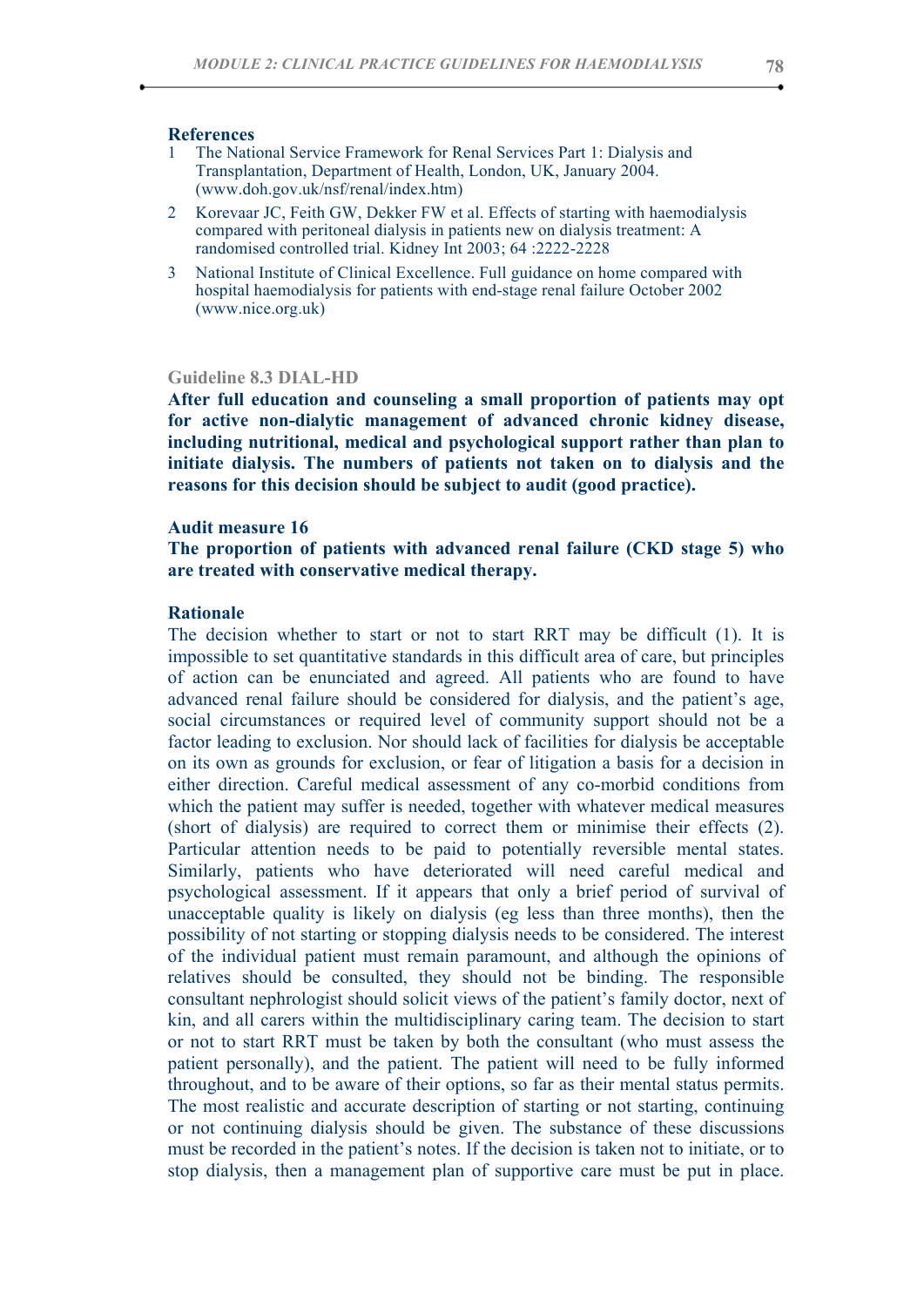This must then be carried through in a way that ensures continued support, achieves what seems best from the patient's point of view, and finally enables the patient to die with dignity, when the time comes. Achieving this will often require co-ordinated work with the palliative care team, who should be involved early in the management plan (3). Some patients who are severely ill, often with conditions affecting several organs, may have a concurrent acute deterioration of their chronic renal failure. The referring physician (who may be in a different hospital) and the nephrologist, may feel, after discussion, that dialysis is inappropriate given the very poor prognosis from the underlying conditions. Under these circumstances the referring physician would discuss matters with the patient, if possible, and with the family. Guidelines on shared decision-making in the initiation or withdrawal of dialysis have been developed (4).

Two approaches may be taken when a patient presents in uraemia whose ability to cope with, and to enjoy and benefit from dialysis treatment is doubtful. The first approach attempts to make a 'clean' decision on whether or not to start dialysis after a process of consultation and discussion; the second, often called 'trial of dialysis', involves starting a proportion of such patients on dialysis, but with a pre-discussed plan to review whether this should continue beyond a specified point in the near future – usually a few weeks or months. Clearly the expectation is that the outcome in this case will be withdrawal of some patients from dialysis.

#### **References**

- 1 Tobe SW, Senn JS (for the End-Stage Renal Disease Group). Foregoing renal dialysis: case study and review of ethical issues. Am J Kidney Dis 1996; 28:147–153
- 2 Campbell ML. Terminal care of ESRD patients forgoing dialysis. ANNA J 1991; 18:202–204
- 3 Cohen LM, Germian M, Poppel DM et al. Dialysis discontinuation and palliative care. Am J Kidney Dis 2000; 36:140–144
- 4 Galla JH. Clinical practice guideline on shared decision-making in the appropriate initiation of and withdrawal from dialysis. J Am Soc Nephrol 2000; 11:1340-1342

#### **Guideline 8.4 DIAL-HD**

**Renal replacement therapy should be commenced when a patient with an eGFR < 15ml/min/1.73m2 has symptoms or signs of uraemia, fluid overload or malnutrition in spite of medical therapy and be considered carefully when an asymptomatic patient has an eGFR < 6ml/min/1.73m2 (good practice).**

## **Audit measure 17**

**Record of the serum creatinine, the estimated GFR and co-morbidity at initiation of chronic renal replacement therapy (dialysis or transplantation).**

# **Rationale**

There are no criteria based on definitive evidence to advise when to start dialysis. In the absence of severe hyperkalaemia or pericarditis there is no definitive evidence to indicate when an asymptomatic patient with advanced renal failure should initiate dialysis. There is consensus that patients should start dialysis when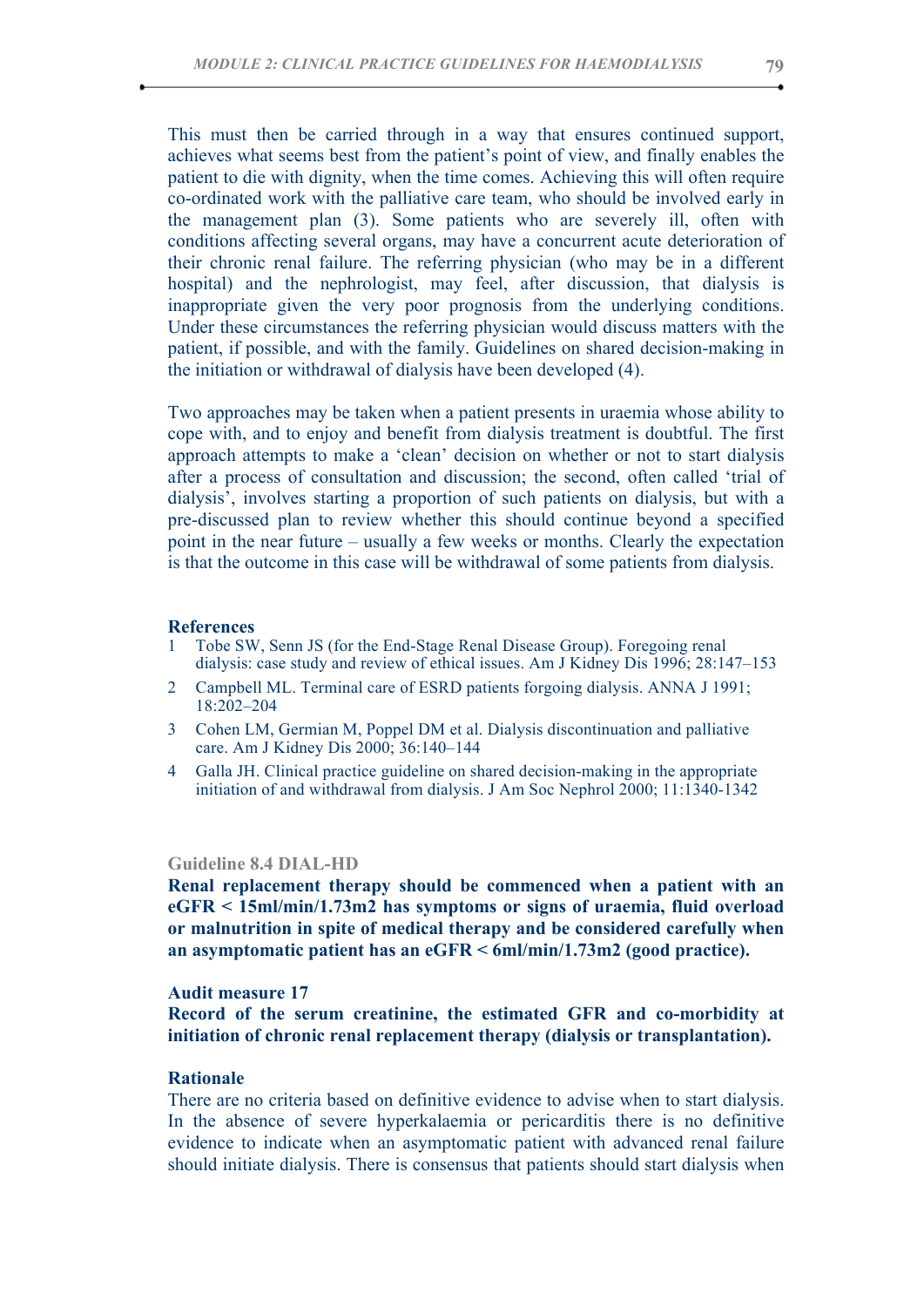they develop symptoms or signs of fluid overload, hypertension, poor nutrition or uraemia which cannot be controlled by medical therapy such as high dose diuretics, even if their estimated residual renal function is relatively high. Nutritional status and dietary protein intake decrease progressively as renal function declines (1). The medical treatment of the complications of renal failure such as anaemia has improved in the past 10 years and this may explain recent reports of a lack of any relationship between the presence or absence of traditional symptoms of uraemia and residual renal function in patients with stage 5 chronic kidney disease (2). The patients with a higher haemoglobin concentration had fewer symptoms (2) and so relying on the onset of symptoms may result in patients starting dialysis too late. Conversely studies in the Netherlands and Scotland comparing patients who started dialysis at two different levels of residual renal function have shown no advantage to patient survival if adjustments are made for lead time bias in the group of patients starting dialysis with higher residual renal function (3-6). In the multicentre prospective Netherlands study 94 of the 253 incident patients began dialysis later than recommended in the US NKF KDOQI guideline and the adjusted benefit in survival after 3 years on dialysis was 2.5 months in the timely starter group (4). However this benefit may be attributed to lead-time bias since the average delay in initiation of dialysis in the late starter group was 4.1 months. A randomized prospective study to compare 3 year morbidity and mortality after initiating dialysis when patients have a Cockcroft and Gault creatinine clearance of 10-14ml/min/1.73m2 or 5-7ml/min/1.73m2 is underway (IDEAL study) (7).

With the evidence that nutritional status deteriorates progressively as renal function declines (1) and symptoms of advanced renal failure are not closely related to the degree of residual renal function in the modern era (2) it is appropriate that international guidelines have attempted to identify the level of residual renal function at which an asymptomatic patient should initiate dialysis. The above considerations fit well with the European Best Practice Guidelines which recommended that renal replacement therapy should commence when a patient with an eGFR < 15ml/min/1.73m2 has symptoms or signs of uraemia, fluid overload or malnutrition in spite of medical therapy or before an asymptomatic patient has an eGFR < 6ml/min/1.73m2 (8).

- 1 Ikizler TA, Greene JH, Wingarde RL et al. Spontaneous dietary protein intake during progression of chronic renal failure. J Am Soc Nephrol 1995; 6: 1386-1391
- 2 Curtis BM, Barrett BJ, Jindal K et al. Canadian survey of clinical status at dialysis initiation 1998-1999: a multicentre prospective study. Clin Nephrol 2002; 58:282-288
- 3 Traynor JP, Simpson K, Geddes CC et al. Early initiation of dialysis fails to prolong survival in patients in end-stage renal failure. J Am Soc Nephrol 2002; 13:2125-2132
- 4 Korevaar JC, Jansen MA, Dekker FW et al. When to initiate dialysis: effect of proposed US guidelines on survival. Lancet 2001; 358:1046-1050
- 5 Korevaar JC, Dekker FW, Krediet RT. Initiation of dialysis: is the problem solved by NECOSAD? Nephrol Dial Transplant 2003; 18: 1228-1229
- 6 Termorshuizen F, Korevaar JC, Dekker FW et al. Time trends in initiation and dose of dialysis in end-stage renal disease patients in The Netherlands. Nephrol Dial Transplant 2003; 18: 552-558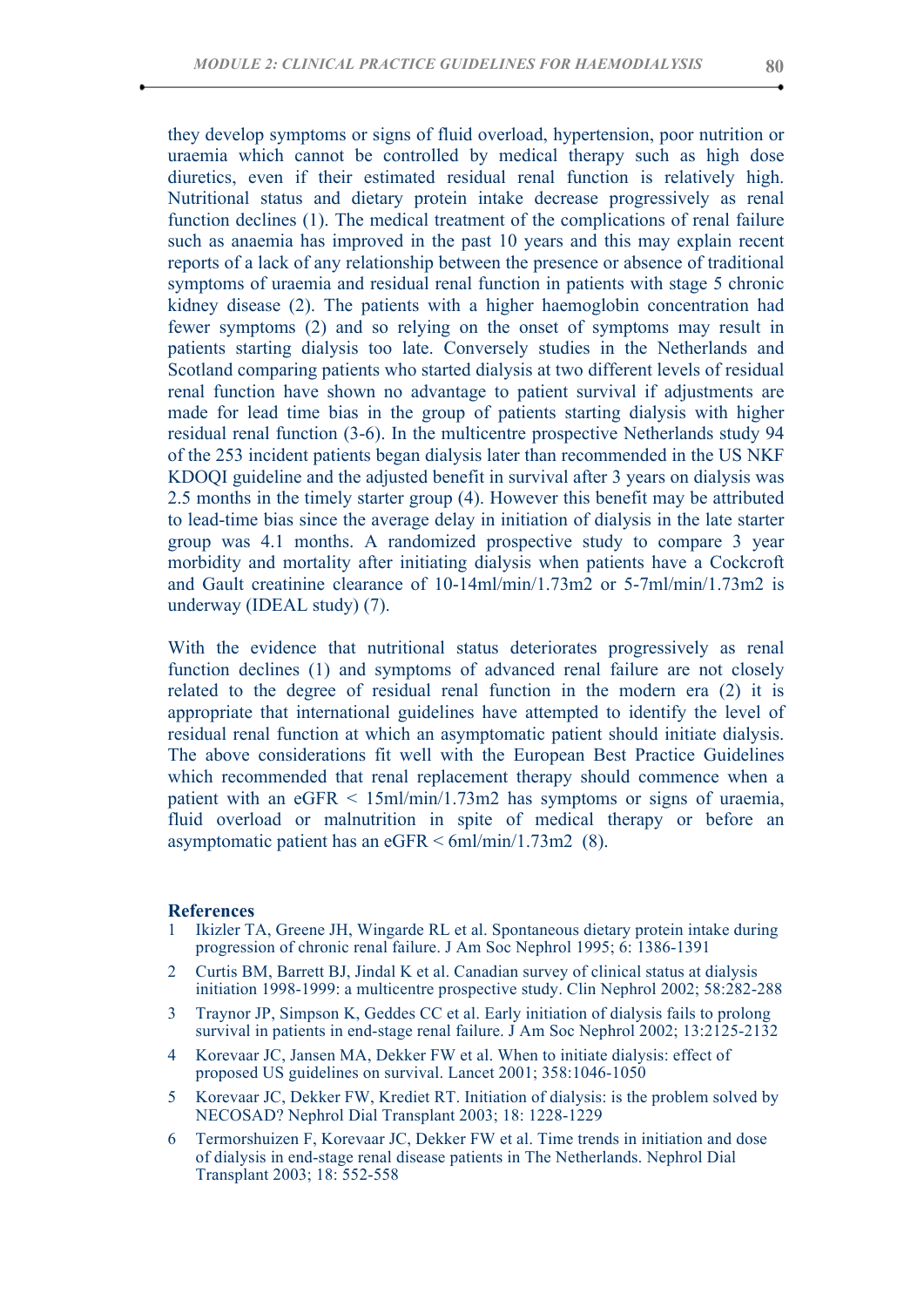- 7 Cooper BA, Branley P, Bulfone L et al. The Initiating Dialysis Early and Late (IDEAL) study: study rationale and design. Perit Dial Int 2004; 24: 176-181
- 8 European Best Practice Guidelines for haemodialysis Part 1. Nephrol Dial Transplant 2002; 17: Supplement 7 S1-S111 (http://ndt.oupjournals.org/content/vol17/suppl\_7/index.shtml).

# **Guideline 8.5 DIAL-HD**

**Any decision to discontinue haemodialysis should be made jointly by the patient and the responsible consultant nephrologist after consultation with relatives, the family practitioner and members of the caring team (good practice).**

## **Rationale**

In addition to patients who clearly present greater than average problems from the outset, there are individuals who have had a period of worthwhile life on dialysis, but whose quality of life worsens because of medical or psychological deterioration, or both simultaneously. Additional difficulty arises when dementia, often fluctuating, or irrecoverable neurological deficit after a cerebrovascular event makes it difficult or impossible to ascertain what the patient's own feelings and wishes might be (1). In practice, the decision to withdraw dialysis has much in common with decision not to start a patient on dialysis. This is because caring staff, patients and relatives all face similar difficult judgements and decisions about the likely quality and quantity of life on dialysis. A similar process to that outlined in deciding whether or not to plan to start dialysis (see above) should be followed when assessing if withdrawal of dialysis is appropriate. There is one study from the UK that suggests that withdrawal from dialysis plays a major role (17%) in overall death rates on dialysis (2), as it does in the USA and Canada (3,4). Recent data from the Dialysis Outcomes and Practice Patterns Study have shown that the rate for withdrawal from HD is 3.5 per 100 patient-years and that not surprisingly "do not resuscitate" orders are associated with older age and nursing home residence (5). In a recent UK study withdrawal of dialysis was the commonest cause of death (38%) in the group of patients commencing dialysis when more than 75 years old (6). Withdrawal of dialysis is an increasing cause of death in dialysis patients and the date of the decision and the reasons for it should be recorded in the patient's casenotes (7). Renal units should develop guidelines for withdrawal of dialysis that include liaison with palliative care and community services.

- 1 Singer J, Thiel EC, Naylor D et al. Life-sustaining treatment preferences of hemodialysis patients: implications for advance directives. J Am Soc Nephrol 1995; 6:1410–1417
- 2 Catalano C, Goodship THJ, Graham KA et al. Withdrawal of renal replacement therapy in Newcastle upon Tyne: 1964-1993. Nephrol Dial Transplant 1996; 11:133– 139
- 3 Cohen LM, McCue JD, Germain M, Kjellstrand CJ. Dialysis discontinued: a good death? Arch Intern Med 1995; 155:42–47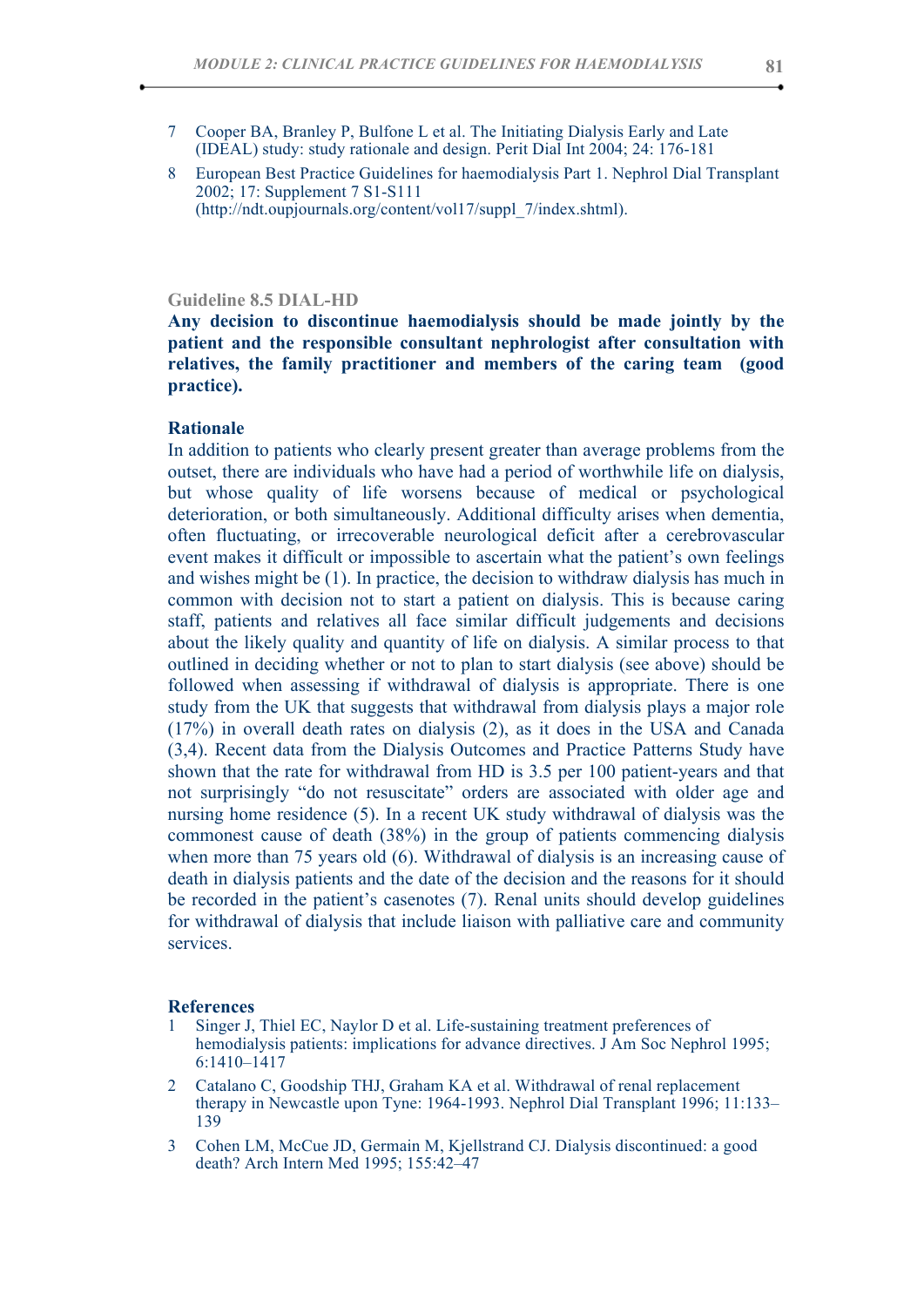- 4 Friedman EA. The best and worst times for dialysis are now. ASAIO J 1994; 40:107– 108
- 5 Fissell RB, Bragg-Gresham JL, Lopez AA et al. Factors associated with "do not resuscitate" orders and rates of withdrawal from haemodialysis in the international DOPPS. Kidney Int; 2005 68: 1282-1288
- 6 Munshi SK, Vijayakumar N, Taub NA et al. Outcome of renal replacement therapy in the very elderly. Nephrol Dial Transplant 2001; 16:1721-1722
- 7 McLean AM. Dialysis treatment withdrawal Legal aspects (UK). Nephrol Dial Transplant 1998; 13:1152-1153